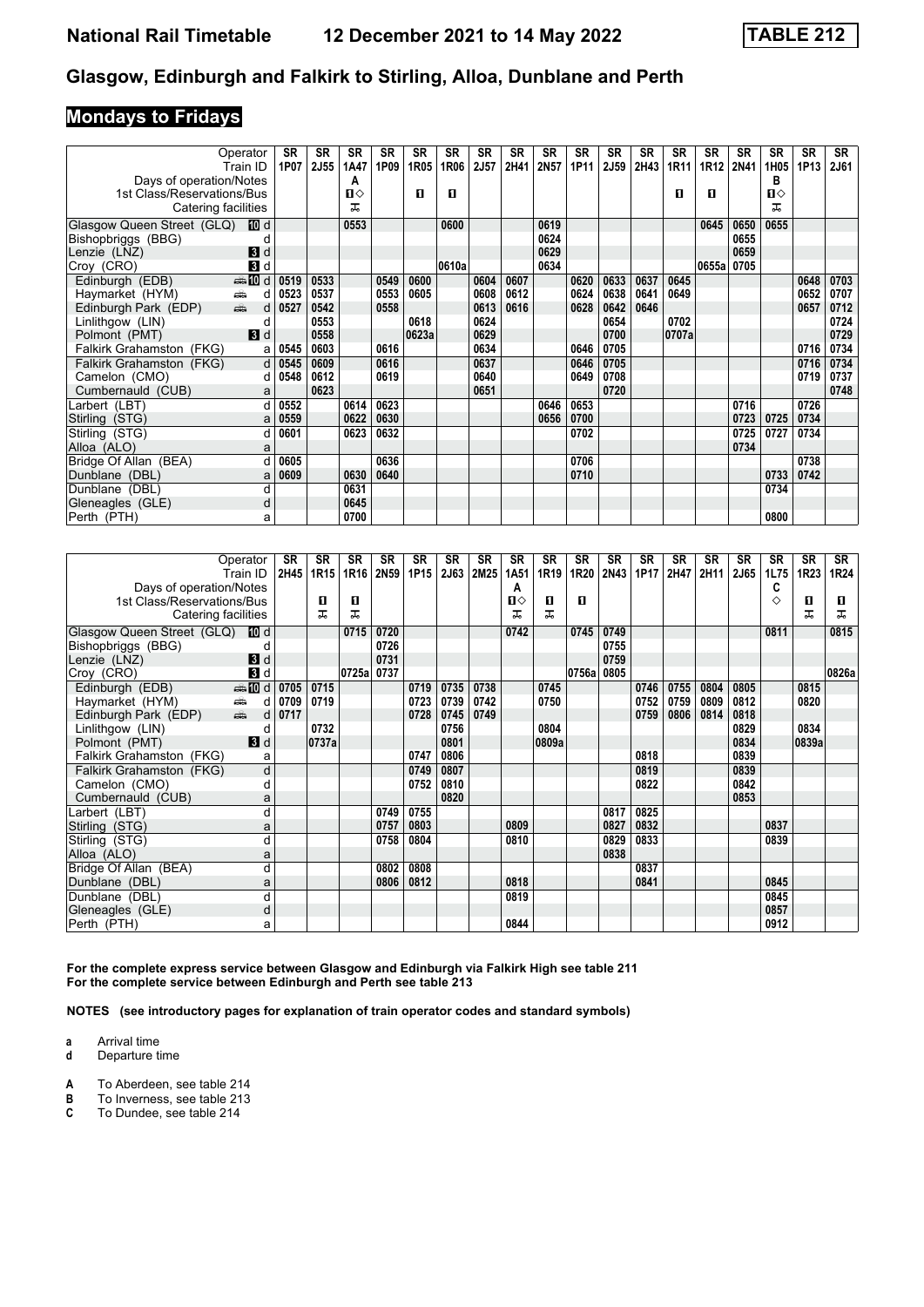# **Mondays to Fridays**

|                                              | Operator       | <b>SR</b>   | SR   | SR    | <b>SR</b> | <b>SR</b> | <b>SR</b> | <b>SR</b> | <b>SR</b> | <b>SR</b> | <b>SR</b> | <b>SR</b> | <b>SR</b> | <b>SR</b> | <b>SR</b> | <b>SR</b> | <b>SR</b> | <b>SR</b> | <b>SR</b> |
|----------------------------------------------|----------------|-------------|------|-------|-----------|-----------|-----------|-----------|-----------|-----------|-----------|-----------|-----------|-----------|-----------|-----------|-----------|-----------|-----------|
|                                              | Train ID       | <b>2N61</b> | 1P19 | 2M27  | 1A53      | 2H13      | 1R27      | 1R28      | 2M29      | 2N45      | 2J69      | 1L77      | 2H15      | 1R32      | 1R31      | 2N63      | 2M31      | 1P23      | 2J71      |
| Days of operation/Notes                      |                |             |      |       | A         |           |           |           |           |           |           | C         |           |           |           |           |           |           |           |
| 1st Class/Reservations/Bus                   |                |             |      |       | Ⅱ♦        |           | О         | п         |           |           |           | ♦         |           | 0         | O         |           |           |           |           |
| Catering facilities                          |                |             |      |       | ᅚ         |           | ᠼ         | ᅚ         |           |           |           |           |           | ᠼ         | ᅚ         |           |           |           |           |
| Glasgow Queen Street (GLQ)                   | III d          | 0819        |      |       | 0841      |           |           | 0845      |           | 0853      |           | 0908      |           | 0915      |           | 0919      |           |           |           |
| Bishopbriggs (BBG)                           | d              | 0826        |      |       |           |           |           |           |           | 0858      |           |           |           |           |           | 0926      |           |           |           |
| Lenzie (LNZ)                                 | $\blacksquare$ | 0830        |      |       |           |           |           |           |           | 0902      |           |           |           |           |           | 0930      |           |           |           |
| Croy (CRO)                                   | $\mathbf{3}$ d | 0836        |      |       |           |           |           | 0856a     |           | 0908      |           |           |           | 0926a     |           | 0936      |           |           |           |
| Edinburgh (EDB)                              | <b>ation</b> d |             | 0818 | 0831  |           | 0841      | 0845      |           | 0849      |           | 0905      |           | 0908      |           | 0917      |           | 0920      | 0923      | 0934      |
| é.<br>Haymarket (HYM)                        | d              |             | 0822 | 0836  |           | 0845      | 0850      |           | 0853      |           | 0909      |           | 0912      |           | 0921      |           | 0924      | 0928      | 0939      |
| $\frac{1}{\sqrt{2}}$<br>Edinburgh Park (EDP) | d              |             | 0830 | 0841a |           | 0851      |           |           | 0858a     |           | 0913      |           | 0917      |           |           |           | 0929a     | 0933      | 0944      |
| Linlithgow (LIN)                             |                |             |      |       |           |           | 0906      |           |           |           | 0925      |           |           |           | 0937      |           |           |           | 0955      |
| Polmont (PMT)                                | $\blacksquare$ |             |      |       |           |           | 0911a     |           |           |           | 0930      |           |           |           | 0942a     |           |           |           | 1001      |
| Falkirk Grahamston (FKG)                     | a              |             | 0849 |       |           |           |           |           |           |           | 0935      |           |           |           |           |           |           | 0952      | 1006      |
| Falkirk Grahamston (FKG)                     | d              |             | 0849 |       |           |           |           |           |           |           | 0937      |           |           |           |           |           |           | 0953      | 1009      |
| Camelon (CMO)                                | d              |             | 0852 |       |           |           |           |           |           |           | 0940      |           |           |           |           |           |           | 0956      | 1012      |
| Cumbernauld (CUB)                            | a              |             |      |       |           |           |           |           |           |           | 0952      |           |           |           |           |           |           |           | 1023      |
| Larbert (LBT)                                | d              | 0848        | 0857 |       |           |           |           |           |           | 0919      |           |           |           |           |           | 0946      |           | 0959      |           |
| Stirling (STG)                               | a              | 0855        | 0905 |       | 0911      |           |           |           |           | 0926      |           | 0939      |           |           |           | 0954      |           | 1007      |           |
| Stirling (STG)                               |                | 0857        | 0906 |       | 0912      |           |           |           |           | 0928      |           | 0941      |           |           |           | 0955      |           | 1008      |           |
| Alloa (ALO)                                  | a              | 0906        |      |       |           |           |           |           |           | 0937      |           |           |           |           |           | 1004      |           |           |           |
| Bridge Of Allan (BEA)                        | d              |             | 0910 |       |           |           |           |           |           |           |           |           |           |           |           |           |           | 1012      |           |
| Dunblane (DBL)                               | a              |             | 0914 |       |           |           |           |           |           |           |           | 0948      |           |           |           |           |           | 1016      |           |
| Dunblane (DBL)                               | d              |             |      |       |           |           |           |           |           |           |           | 0948      |           |           |           |           |           |           |           |
| Gleneagles (GLE)                             | d              |             |      |       |           |           |           |           |           |           |           | 1001      |           |           |           |           |           |           |           |
| Perth (PTH)                                  | a              |             |      |       | 0947      |           |           |           |           |           |           | 1016      |           |           |           |           |           |           |           |

|                            | Operator<br>Train ID                            | <b>SR</b><br>2H17 | <b>SR</b><br>1A <sub>5</sub> 7 | <b>SR</b><br>1R35 | <b>SR</b><br>1R36 | <b>SR</b><br>2N47 | <b>SR</b><br>2J73 | <b>SR</b><br>1H09 | <b>SR</b><br>2H19 | <b>SR</b><br>1R39 | <b>SR</b><br>1R40 | <b>SR</b><br>2N65 | <b>SR</b><br>1P27 | <b>SR</b><br>2H21 | <b>SR</b><br>1A <sub>59</sub> | <b>SR</b><br>1R43 | <b>SR</b><br>1R44 | <b>SR</b><br>2N49 | <b>SR</b><br>2J77 |
|----------------------------|-------------------------------------------------|-------------------|--------------------------------|-------------------|-------------------|-------------------|-------------------|-------------------|-------------------|-------------------|-------------------|-------------------|-------------------|-------------------|-------------------------------|-------------------|-------------------|-------------------|-------------------|
| Days of operation/Notes    |                                                 |                   | Α                              |                   |                   |                   |                   | в                 |                   |                   |                   |                   |                   |                   | А                             |                   |                   |                   |                   |
| 1st Class/Reservations/Bus |                                                 |                   | $\mathbf{n}$                   | п                 | п                 |                   |                   | $\mathbf{u}$      |                   | п                 | п                 |                   |                   |                   | $\Pi$                         | O                 | п                 |                   |                   |
| Catering facilities        |                                                 |                   |                                | ᠼ                 | ᠼ                 |                   |                   | ᠼ                 |                   | ᅚ                 | ᅚ                 |                   |                   |                   | ᠼ                             | ᅚ                 | ᅚ                 |                   |                   |
| Glasgow Queen Street (GLQ) | III d                                           |                   | 0941                           |                   | 0945              | 0952              |                   | 1010              |                   |                   | 1015              | 1022              |                   |                   | 1041                          |                   | 1045              | 1051              |                   |
| Bishopbriggs (BBG)         |                                                 |                   |                                |                   |                   | 0957              |                   |                   |                   |                   |                   | 1027              |                   |                   |                               |                   |                   | 1056              |                   |
| Lenzie (LNZ)               | $\blacksquare$                                  |                   |                                |                   |                   | 1001              |                   |                   |                   |                   |                   | 1031              |                   |                   |                               |                   |                   | 1100              |                   |
| Croy (CRO)                 | $\overline{B}$ d                                |                   |                                |                   | 0956a             | 1007              |                   |                   |                   |                   | 1025a             | 1037              |                   |                   |                               |                   | 1055a             | 1106              |                   |
| Edinburgh (EDB)            | $\bigoplus$ III d                               | 0939              |                                | 0945              |                   |                   | 1004              |                   | 1010              | 1015              |                   |                   | 1020              | 1038              |                               | 1045              |                   |                   | 1105              |
| Haymarket (HYM)            | æ<br>d                                          | 0944              |                                | 0950              |                   |                   | 1008              |                   | 1016              | 1021              |                   |                   | 1024              | 1043              |                               | 1050              |                   |                   | 1109              |
| Edinburgh Park (EDP)       | $\frac{1}{\left( \frac{1}{2}\right) _{1}}$<br>d | 0948              |                                |                   |                   |                   | 1013              |                   | 1021              |                   |                   |                   | 1029              | 1047              |                               |                   |                   |                   | 1113              |
| Linlithgow (LIN)           | d                                               |                   |                                | 1003              |                   |                   | 1024              |                   |                   | 1036              |                   |                   |                   |                   |                               | 1103              |                   |                   | 1126              |
| Polmont (PMT)              | $\blacksquare$                                  |                   |                                | 1008a             |                   |                   | 1030              |                   |                   | 1041a             |                   |                   |                   |                   |                               | 1108a             |                   |                   | 1131              |
| Falkirk Grahamston (FKG)   | a                                               |                   |                                |                   |                   |                   | 1035              |                   |                   |                   |                   |                   | 1050              |                   |                               |                   |                   |                   | 1136              |
| Falkirk Grahamston (FKG)   | d                                               |                   |                                |                   |                   |                   | 1040              |                   |                   |                   |                   |                   | 1050              |                   |                               |                   |                   |                   | 1137              |
| Camelon (CMO)              | d                                               |                   |                                |                   |                   |                   | 1043              |                   |                   |                   |                   |                   | 1053              |                   |                               |                   |                   |                   | 1140              |
| Cumbernauld (CUB)          | a                                               |                   |                                |                   |                   |                   | 1054              |                   |                   |                   |                   |                   |                   |                   |                               |                   |                   |                   | 1154              |
| Larbert (LBT)              | d                                               |                   |                                |                   |                   | 1017              |                   |                   |                   |                   |                   | 1048              | 1056              |                   |                               |                   |                   | 1117              |                   |
| Stirling (STG)             | a                                               |                   | 1013                           |                   |                   | 1025              |                   | 1036              |                   |                   |                   | 1056              | 1104              |                   | 1110                          |                   |                   | 1124              |                   |
| Stirling (STG)             | d                                               |                   | 1014                           |                   |                   | 1026              |                   | 1038              |                   |                   |                   | 1057              | 1105              |                   | 1111                          |                   |                   | 1126              |                   |
| Alloa (ALO)                | a                                               |                   |                                |                   |                   | 1036              |                   |                   |                   |                   |                   | 1106              |                   |                   |                               |                   |                   | 1135              |                   |
| Bridge Of Allan (BEA)      | d                                               |                   |                                |                   |                   |                   |                   | 1042              |                   |                   |                   |                   | 1109              |                   |                               |                   |                   |                   |                   |
| Dunblane (DBL)             | a                                               |                   |                                |                   |                   |                   |                   | 1046              |                   |                   |                   |                   | 1113              |                   |                               |                   |                   |                   |                   |
| Dunblane (DBL)             | d                                               |                   |                                |                   |                   |                   |                   | 1047              |                   |                   |                   |                   |                   |                   |                               |                   |                   |                   |                   |
| Gleneagles (GLE)           | d                                               |                   |                                |                   |                   |                   |                   | 1059              |                   |                   |                   |                   |                   |                   |                               |                   |                   |                   |                   |
| Perth (PTH)                | a                                               |                   | 1045                           |                   |                   |                   |                   | 1114              |                   |                   |                   |                   |                   |                   | 1141                          |                   |                   |                   |                   |

**NOTES (see introductory pages for explanation of train operator codes and standard symbols)**

**a** Arrival time<br>**d** Departure time

Departure time

**A** To Aberdeen, see table 214<br>**B** To Inverness, see table 213<br>**C** To Dundee, see table 214

**B** To Inverness, see table 213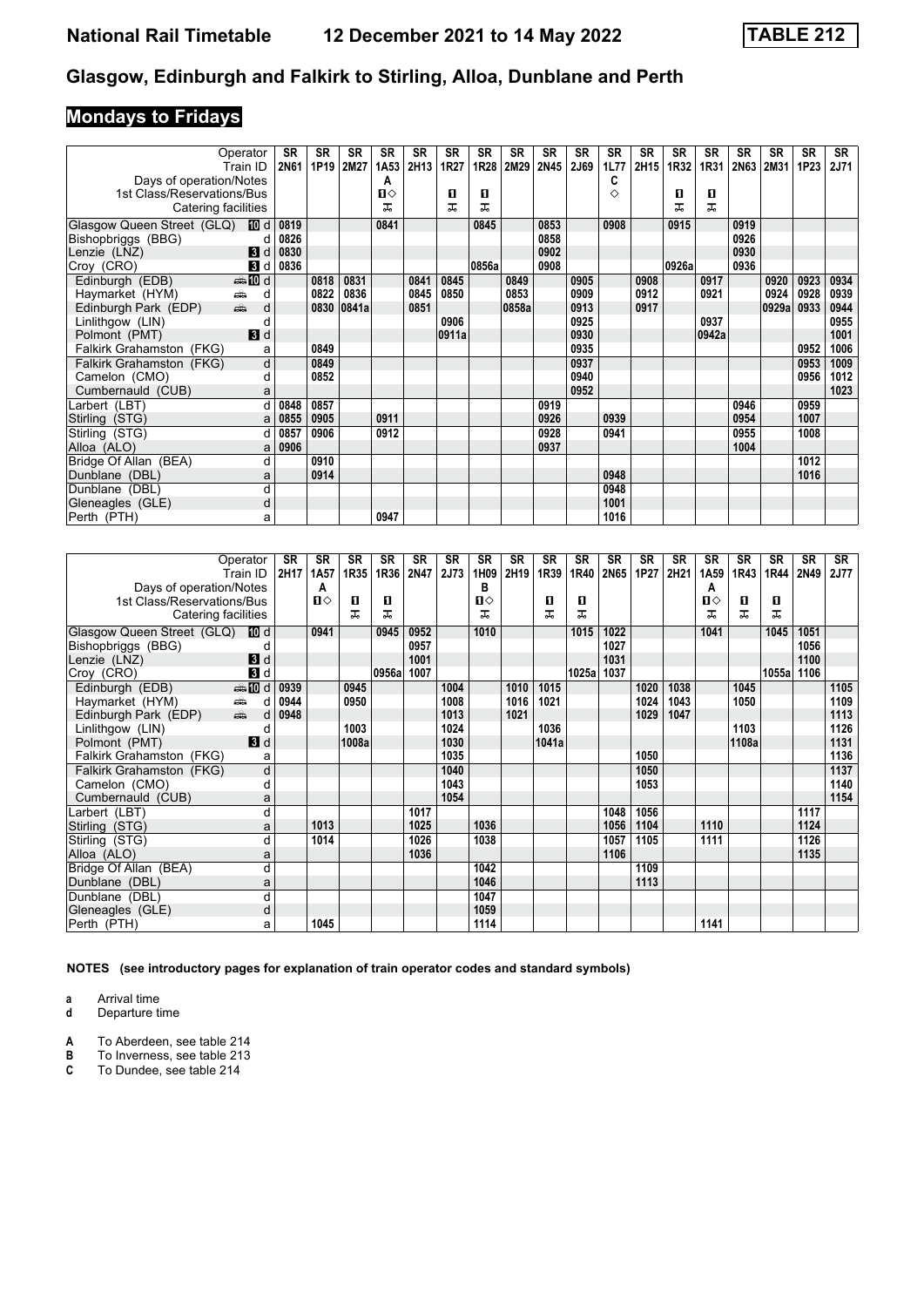# **Mondays to Fridays**

|                                                                    | Operator           | <b>SR</b> | SR    | <b>SR</b> | <b>SR</b> | <b>SR</b> | SR   | <b>SR</b>    | <b>SR</b> | <b>SR</b> | <b>SR</b> | <b>SR</b> | <b>SR</b> | <b>SR</b>             | <b>SR</b>        | SR    | SR          | <b>SR</b> | <b>SR</b> |
|--------------------------------------------------------------------|--------------------|-----------|-------|-----------|-----------|-----------|------|--------------|-----------|-----------|-----------|-----------|-----------|-----------------------|------------------|-------|-------------|-----------|-----------|
|                                                                    | Train ID           | 2H23      | 1R47  | 1R48      | 2N67      | 1P31      | 2H01 | 1A61<br>Α    | 1R51      | 1R52      | 2N21      | 2J81      | 2H03      | 1H <sub>51</sub><br>в | 1R <sub>55</sub> | 1R56  | <b>2N69</b> | 1P35      | 1A63      |
| Days of operation/Notes<br>1st Class/Reservations/Bus              |                    |           | O     | О         |           |           |      | $\mathbf{u}$ | п         | O         |           |           |           | Ⅱ♦                    | O                | 0     |             |           | A<br>п⇔   |
| Catering facilities                                                |                    |           | ᠼ     | ᅚ         |           |           |      |              | ᅚ         | ᅚ         |           |           |           | ᅚ                     | ᅚ                | ᠼ     |             |           | ᠼ         |
|                                                                    |                    |           |       |           |           |           |      |              |           |           |           |           |           |                       |                  |       |             |           |           |
| Glasgow Queen Street (GLQ)                                         | 100 d              |           |       | 1115      | 1121      |           |      | 1139         |           | 1145      | 1151      |           |           | 1209                  |                  | 1215  | 1220        |           | 1239      |
| Bishopbriggs (BBG)                                                 |                    |           |       |           | 1126      |           |      |              |           |           | 1156      |           |           |                       |                  |       | 1226        |           |           |
| Lenzie (LNZ)                                                       | $\mathbf{B}$ d     |           |       |           | 1130      |           |      |              |           |           | 1200      |           |           |                       |                  |       | 1231        |           |           |
| Croy (CRO)                                                         | 3d                 |           |       | 1128a     | 1136      |           |      |              |           | 1155a     | 1206      |           |           |                       |                  | 1225a | 1236        |           |           |
| Edinburgh (EDB)                                                    | $\frac{1}{2}$ 10 d | 1108      | 1115  |           |           | 1119      | 1138 |              | 1145      |           |           | 1204      | 1208      |                       | 1215             |       |             | 1222      |           |
| $\frac{1}{\sqrt{2}}$<br>Haymarket (HYM)                            | d                  | 1112      | 1120  |           |           | 1124      | 1143 |              | 1149      |           |           | 1208      | 1212      |                       | 1219             |       |             | 1226      |           |
| $\frac{1}{\left( \frac{1}{2}\right) _{1}}$<br>Edinburgh Park (EDP) | d                  | 1117      |       |           |           | 1128      | 1147 |              |           |           |           | 1214      | 1219      |                       |                  |       |             | 1230      |           |
| Linlithgow (LIN)                                                   | d                  |           | 1133  |           |           |           |      |              | 1202      |           |           | 1226      |           |                       | 1234             |       |             |           |           |
| Polmont (PMT)                                                      | $\blacksquare$     |           | 1138a |           |           |           |      |              | 1207a     |           |           | 1231      |           |                       | 1239a            |       |             |           |           |
| Falkirk Grahamston (FKG)                                           | a                  |           |       |           |           | 1148      |      |              |           |           |           | 1236      |           |                       |                  |       |             | 1248      |           |
| Falkirk Grahamston (FKG)                                           | d                  |           |       |           |           | 1149      |      |              |           |           |           | 1240      |           |                       |                  |       |             | 1249      |           |
| Camelon (CMO)                                                      | d                  |           |       |           |           | 1152      |      |              |           |           |           | 1243      |           |                       |                  |       |             | 1252      |           |
| Cumbernauld (CUB)                                                  | a                  |           |       |           |           |           |      |              |           |           |           | 1255      |           |                       |                  |       |             |           |           |
| Larbert (LBT)                                                      |                    |           |       |           | 1147      | 1155      |      |              |           |           | 1218      |           |           |                       |                  |       | 1247        | 1255      |           |
| Stirling (STG)                                                     | a                  |           |       |           | 1154      | 1203      |      | 1209         |           |           | 1225      |           |           | 1235                  |                  |       | 1254        | 1303      | 1309      |
| Stirling (STG)                                                     | d                  |           |       |           | 1156      | 1204      |      | 1210         |           |           | 1227      |           |           | 1236                  |                  |       | 1256        | 1304      | 1310      |
| Alloa (ALO)                                                        | a                  |           |       |           |           |           |      |              |           |           | 1236      |           |           |                       |                  |       | 1305        |           |           |
| Bridge Of Allan (BEA)                                              | d                  |           |       |           | 1200      | 1208      |      |              |           |           |           |           |           | 1242                  |                  |       |             | 1308      |           |
| Dunblane (DBL)                                                     | a                  |           |       |           | 1203      | 1212      |      |              |           |           |           |           |           | 1245                  |                  |       |             | 1312      |           |
| Dunblane (DBL)                                                     | d                  |           |       |           |           |           |      |              |           |           |           |           |           | 1246                  |                  |       |             |           |           |
| Gleneagles (GLE)                                                   | d                  |           |       |           |           |           |      |              |           |           |           |           |           |                       |                  |       |             |           | 1328      |
| Perth (PTH)                                                        | а                  |           |       |           |           |           |      | 1242         |           |           |           |           |           | 1313                  |                  |       |             |           | 1342      |

|                                  | Operator                                                                                                                                                                                                                            | SR   | SR               | SR    | SR          | SR   | SR   | SR    | SR     | SR   | <b>SR</b> | SR   | <b>SR</b> | SR    | SR   | SR   | SR   | SR    | SR    |
|----------------------------------|-------------------------------------------------------------------------------------------------------------------------------------------------------------------------------------------------------------------------------------|------|------------------|-------|-------------|------|------|-------|--------|------|-----------|------|-----------|-------|------|------|------|-------|-------|
|                                  | Train ID                                                                                                                                                                                                                            | 2H05 | 1R <sub>59</sub> | 1R60  | <b>2N51</b> | 2J85 | 2H07 | 1R63  | 1R64   | 2N71 | 1P39      | 2H09 | 1R67      | 1R68  | 2N43 | 2J89 | 2H11 | 1R71  | 1R72  |
| 1st Class/Reservations/Bus       |                                                                                                                                                                                                                                     |      | п                | п     |             |      |      | п     | п      |      |           |      | п         | п     |      |      |      | 0     | п     |
| Catering facilities              |                                                                                                                                                                                                                                     |      | ᠼ                | ᠼ     |             |      |      | ᇁ     | ᅚ      |      |           |      | ᅚ         | ᅚ     |      |      |      | ᠼ     | ᠼ     |
| Glasgow Queen Street (GLQ) III d |                                                                                                                                                                                                                                     |      |                  | 1245  | 1251        |      |      |       | 1315   | 1320 |           |      |           | 1345  | 1351 |      |      |       | 1415  |
| Bishopbriggs (BBG)               |                                                                                                                                                                                                                                     |      |                  |       | 1256        |      |      |       |        | 1325 |           |      |           |       | 1356 |      |      |       |       |
| Lenzie (LNZ)                     | 3d                                                                                                                                                                                                                                  |      |                  |       | 1300        |      |      |       |        | 1329 |           |      |           |       | 1400 |      |      |       |       |
| Croy (CRO)                       | $\blacksquare$                                                                                                                                                                                                                      |      |                  | 1255a | 1306        |      |      |       | 1325al | 1335 |           |      |           | 1355a | 1406 |      |      |       | 1425a |
| Edinburgh (EDB)                  | $\bigoplus$ III d                                                                                                                                                                                                                   | 1239 | 1245             |       |             | 1303 | 1306 | 1315  |        |      | 1320      | 1338 | 1345      |       |      | 1404 | 1407 | 1415  |       |
| Haymarket (HYM)                  | din 1<br>d                                                                                                                                                                                                                          | 1243 | 1250             |       |             | 1307 | 1310 | 1320  |        |      | 1324      | 1343 | 1349      |       |      | 1408 | 1412 | 1421  |       |
| Edinburgh Park (EDP)             | and and the second set of the set of the set of the set of the set of the set of the set of the set of the set of the set of the set of the set of the set of the set of the set of the set of the set of the set of the set o<br>d | 1248 |                  |       |             | 1312 | 1317 |       |        |      | 1328      | 1347 |           |       |      | 1413 | 1417 |       |       |
| Linlithgow (LIN)                 | d                                                                                                                                                                                                                                   |      | 1307             |       |             | 1325 |      | 1333  |        |      |           |      | 1402      |       |      | 1429 |      | 1434  |       |
| Polmont (PMT)                    | $\blacksquare$                                                                                                                                                                                                                      |      | 1312a            |       |             | 1330 |      | 1338a |        |      |           |      | 1407a     |       |      | 1434 |      | 1439a |       |
| Falkirk Grahamston (FKG)         | a                                                                                                                                                                                                                                   |      |                  |       |             | 1335 |      |       |        |      | 1347      |      |           |       |      | 1439 |      |       |       |
| Falkirk Grahamston (FKG)         | d                                                                                                                                                                                                                                   |      |                  |       |             | 1339 |      |       |        |      | 1347      |      |           |       |      | 1440 |      |       |       |
| Camelon (CMO)                    | d                                                                                                                                                                                                                                   |      |                  |       |             | 1342 |      |       |        |      | 1350      |      |           |       |      | 1443 |      |       |       |
| Cumbernauld (CUB)                | a                                                                                                                                                                                                                                   |      |                  |       |             | 1354 |      |       |        |      |           |      |           |       |      | 1454 |      |       |       |
| Larbert (LBT)                    | d                                                                                                                                                                                                                                   |      |                  |       | 1316        |      |      |       |        | 1346 | 1354      |      |           |       | 1417 |      |      |       |       |
| Stirling (STG)                   | a                                                                                                                                                                                                                                   |      |                  |       | 1324        |      |      |       |        | 1353 | 1401      |      |           |       | 1424 |      |      |       |       |
| Stirling (STG)                   | d                                                                                                                                                                                                                                   |      |                  |       | 1326        |      |      |       |        | 1355 | 1403      |      |           |       | 1426 |      |      |       |       |
| Alloa (ALO)                      | a                                                                                                                                                                                                                                   |      |                  |       | 1335        |      |      |       |        |      |           |      |           |       | 1435 |      |      |       |       |
| Bridge Of Allan (BEA)            | d                                                                                                                                                                                                                                   |      |                  |       |             |      |      |       |        | 1359 | 1407      |      |           |       |      |      |      |       |       |
| Dunblane (DBL)                   | a                                                                                                                                                                                                                                   |      |                  |       |             |      |      |       |        | 1402 | 1411      |      |           |       |      |      |      |       |       |
| Dunblane (DBL)                   | d                                                                                                                                                                                                                                   |      |                  |       |             |      |      |       |        |      |           |      |           |       |      |      |      |       |       |
| Gleneagles (GLE)                 | d                                                                                                                                                                                                                                   |      |                  |       |             |      |      |       |        |      |           |      |           |       |      |      |      |       |       |
| Perth (PTH)                      | a                                                                                                                                                                                                                                   |      |                  |       |             |      |      |       |        |      |           |      |           |       |      |      |      |       |       |

**NOTES (see introductory pages for explanation of train operator codes and standard symbols)**

**a** Arrival time

**d** Departure time

- **A** To Aberdeen, see table 214<br>**B** To Inverness, see table 213
- **B** To Inverness, see table 213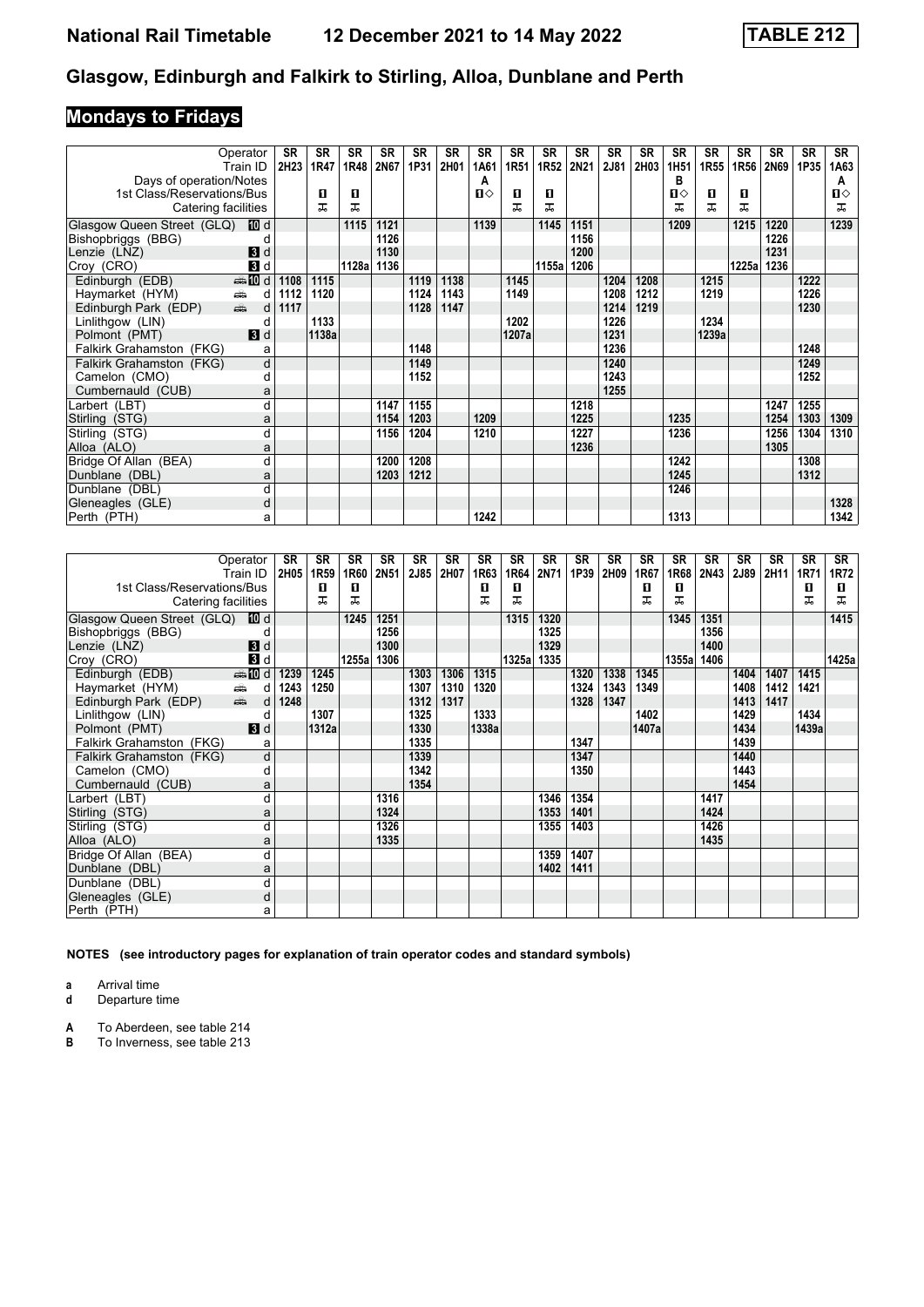# **Mondays to Fridays**

| Operator<br>Train ID            |                | <b>SR</b><br>2N61 | SR<br>1P43 | SR<br>2H13 | <b>SR</b><br>1A69 | SR<br>1R75 | <b>SR</b><br>1R76 | SR<br>2N45 | <b>SR</b><br>2J93 | <b>SR</b><br>1H15 | <b>SR</b><br>2H53 | <b>SR</b><br>1R79 | <b>SR</b><br>1R80 | <b>SR</b><br>2N63 | <b>SR</b><br>1P47 | <b>SR</b><br><b>2V84</b> | <b>SR</b><br>1A73 | <b>SR</b><br>2H55 | SR<br>1R83 |
|---------------------------------|----------------|-------------------|------------|------------|-------------------|------------|-------------------|------------|-------------------|-------------------|-------------------|-------------------|-------------------|-------------------|-------------------|--------------------------|-------------------|-------------------|------------|
| Days of operation/Notes         |                |                   |            |            | в                 |            |                   |            |                   | B                 |                   |                   |                   |                   |                   |                          | A                 |                   |            |
| 1st Class/Reservations/Bus      |                |                   |            |            | п⇔                | п          | п                 |            |                   | П⇔                |                   | п                 | п                 |                   |                   |                          | $\mathbf{u}$      |                   | 0          |
| Catering facilities             |                |                   |            |            | ᠼ                 | ᅚ          | ᅚ                 |            |                   |                   |                   | ᅚ                 | ᠼ                 |                   |                   |                          | ᅚ                 |                   | ᅚ          |
| Glasgow Queen Street (GLQ)      | III d          | 1418              |            |            | 1439              |            | 1445              | 1448       |                   | 1508              |                   |                   | 1515              | 1523              |                   |                          | 1539              |                   |            |
| Bishopbriggs (BBG)              | C              | 1426              |            |            |                   |            |                   | 1456       |                   |                   |                   |                   |                   | 1528              |                   |                          |                   |                   |            |
| Lenzie (LNZ)                    | $\mathbf{3}$ d | 1430              |            |            |                   |            |                   | 1500       |                   |                   |                   |                   |                   | 1532              |                   |                          |                   |                   |            |
| Croy (CRO)                      | 3d             | 1436              |            |            |                   |            | 1455a             | 1506       |                   |                   |                   |                   | 1526a             | 1538              |                   |                          |                   |                   |            |
| Edinburgh (EDB)<br><b>▲ID</b> d |                |                   | 1420       | 1437       |                   | 1445       |                   |            | 1504              |                   | 1508              | 1515              |                   |                   | 1520              | 1524                     |                   | 1541              | 1545       |
| Haymarket (HYM)<br>en 1999.     | d              |                   | 1426       | 1441       |                   | 1449       |                   |            | 1509              |                   | 1512              | 1520              |                   |                   | 1524              | 1528                     |                   | 1545              | 1549       |
| an<br>Edinburgh Park (EDP)      | d              |                   | 1430       | 1446       |                   |            |                   |            | 1513              |                   | 1517              |                   |                   |                   | 1528              | 1534a                    |                   | 1550              |            |
| Linlithgow (LIN)                | C              |                   |            |            |                   | 1505       |                   |            | 1524              |                   |                   | 1534              |                   |                   |                   |                          |                   |                   | 1605       |
| Polmont (PMT)                   | $\blacksquare$ |                   |            |            |                   | 1510a      |                   |            | 1529              |                   |                   | 1539a             |                   |                   |                   |                          |                   |                   | 1610a      |
| Falkirk Grahamston (FKG)        | a              |                   | 1448       |            |                   |            |                   |            | 1534              |                   |                   |                   |                   |                   | 1548              |                          |                   |                   |            |
| Falkirk Grahamston (FKG)        | d              |                   | 1449       |            |                   |            |                   |            | 1540              |                   |                   |                   |                   |                   | 1548              |                          |                   |                   |            |
| Camelon (CMO)                   | d              |                   | 1452       |            |                   |            |                   |            | 1543              |                   |                   |                   |                   |                   | 1551              |                          |                   |                   |            |
| Cumbernauld (CUB)               | a              |                   |            |            |                   |            |                   |            | 1554              |                   |                   |                   |                   |                   |                   |                          |                   |                   |            |
| Larbert (LBT)                   | d              | 1446              | 1457       |            |                   |            |                   | 1516       |                   |                   |                   |                   |                   | 1549              | 1554              |                          |                   |                   |            |
| Stirling (STG)                  | a              | 1454              | 1504       |            | 1510              |            |                   | 1524       |                   | 1536              |                   |                   |                   | 1556              | 1602              |                          |                   |                   |            |
| Stirling (STG)                  | d              | 1455              | 1506       |            | 1512              |            |                   | 1526       |                   | 1538              |                   |                   |                   | 1558              | 1602              |                          |                   |                   |            |
| Alloa (ALO)                     | a              |                   |            |            |                   |            |                   | 1535       |                   |                   |                   |                   |                   | 1607              |                   |                          |                   |                   |            |
| Bridge Of Allan (BEA)           | d              | 1459              | 1510       |            |                   |            |                   |            |                   | 1543              |                   |                   |                   |                   | 1606              |                          |                   |                   |            |
| Dunblane (DBL)                  | a              | 1503              | 1515       |            |                   |            |                   |            |                   | 1547              |                   |                   |                   |                   | 1610              |                          |                   |                   |            |
| Dunblane (DBL)                  | d              |                   |            |            |                   |            |                   |            |                   | 1548              |                   |                   |                   |                   |                   |                          |                   |                   |            |
| Gleneagles (GLE)                | d              |                   |            |            |                   |            |                   |            |                   |                   |                   |                   |                   |                   |                   |                          |                   |                   |            |
| Perth (PTH)                     | a              |                   |            |            | 1543              |            |                   |            |                   | 1616              |                   |                   |                   |                   |                   |                          | 1639              |                   |            |

| Operator                                     |    | <b>SR</b>   | <b>SR</b> | <b>SR</b> | <b>SR</b> | <b>SR</b> | <b>SR</b> | <b>SR</b> | <b>SR</b> | <b>SR</b> | <b>SR</b> | <b>SR</b> | <b>SR</b>    | <b>GR</b>               | <b>SR</b>   | <b>SR</b> | <b>SR</b> | <b>SR</b> | <b>SR</b> |
|----------------------------------------------|----|-------------|-----------|-----------|-----------|-----------|-----------|-----------|-----------|-----------|-----------|-----------|--------------|-------------------------|-------------|-----------|-----------|-----------|-----------|
| Train ID                                     |    | 1R84        | 2N47      | 2J97      | 2M35      | 1L85      | 1R87      | 1R88      | 2N65      | 1P03      | 2H57      | 2N93      | <b>1A77</b>  | <b>1W16</b>             | <b>2J51</b> | 2M37      | 1R91      | 1R92      | 2N49      |
| Days of operation/Notes                      |    |             |           |           |           | D         |           |           |           |           |           |           | A            | Е                       |             |           |           |           |           |
| 1st Class/Reservations/Bus                   |    | п           |           |           |           |           | п         | п         |           |           |           |           | $\mathbf{n}$ | $\overline{\mathbf{H}}$ |             |           | п         | O         |           |
| Catering facilities                          |    | ᠼ           |           |           |           |           | ᅚ         | ᠼ         |           |           |           |           | ᅚ            | $\boxtimes$             |             |           | ᅚ         | ᠼ         |           |
| Glasgow Queen Street (GLQ) 10 d              |    | 1545        | 1549      |           |           | 1610      |           | 1615      | 1619      |           |           | 1633      | 1639         |                         |             |           |           | 1645      | 1649      |
| Bishopbriggs (BBG)                           | d  |             | 1554      |           |           |           |           |           | 1624      |           |           | 1638      |              |                         |             |           |           |           | 1655      |
| Lenzie (LNZ)                                 | 3d |             | 1558      |           |           |           |           |           | 1629      |           |           | 1642      |              |                         |             |           |           |           | 1700      |
| Croy (CRO)                                   |    | $d$ d 1555a | 1604      |           |           |           |           | 1626a     | 1635      |           |           |           |              |                         |             |           |           | 1657a     | 1705      |
| <b>et III</b> d<br>Edinburgh (EDB)           |    |             |           | 1603      | 1607      |           | 1615      |           |           | 1620      | 1623      |           |              | 1633                    | 1637        | 1642      | 1645      |           |           |
| Haymarket (HYM)<br>æ                         | d  |             |           | 1608      | 1612      |           | 1621      |           |           | 1624      | 1627      |           |              | 1638                    | 1643        | 1646      | 1650      |           |           |
| $\frac{1}{\sqrt{2}}$<br>Edinburgh Park (EDP) | d  |             |           | 1612      | 1617      |           |           |           |           | 1629      | 1633      |           |              |                         | 1647        | 1651      |           |           |           |
| Linlithgow (LIN)                             | d  |             |           | 1624      |           |           | 1634      |           |           |           |           |           |              |                         | 1659        |           | 1706      |           |           |
| $\blacksquare$<br>Polmont (PMT)              |    |             |           | 1629      |           |           | 1639a     |           |           |           |           |           |              |                         | 1704        |           | 1711a     |           |           |
| Falkirk Grahamston (FKG)                     | a  |             |           | 1634      |           |           |           |           |           | 1648      |           |           |              | 1701                    | 1709        |           |           |           |           |
| Falkirk Grahamston (FKG)                     | d  |             |           | 1637      |           |           |           |           |           | 1649      |           |           |              | 1703                    | 1710        |           |           |           |           |
| Camelon (CMO)                                | d  |             |           | 1640      |           |           |           |           |           | 1652      |           |           |              |                         | 1713        |           |           |           |           |
| Cumbernauld (CUB)                            | a  |             |           | 1651      |           |           |           |           |           |           |           |           |              |                         | 1724        |           |           |           |           |
| Larbert (LBT)                                | d  |             | 1615      |           |           |           |           |           | 1646      | 1655      |           | 1659      |              |                         |             |           |           |           | 1716      |
| Stirling (STG)                               | a  |             | 1622      |           |           | 1637      |           |           | 1654      | 1703      |           | 1707      |              | 1715                    |             |           |           |           | 1723      |
| Stirling (STG)                               | d  |             | 1624      |           |           | 1639      |           |           |           | 1703      |           |           |              | 1718                    |             |           |           |           | 1725      |
| Alloa (ALO)                                  | a  |             | 1633      |           |           |           |           |           |           |           |           |           |              |                         |             |           |           |           | 1734      |
| Bridge Of Allan (BEA)                        | d  |             |           |           |           | 1643      |           |           |           | 1707      |           |           |              |                         |             |           |           |           |           |
| Dunblane (DBL)                               | a  |             |           |           |           | 1647      |           |           |           | 1711      |           |           |              |                         |             |           |           |           |           |
| Dunblane (DBL)                               | d  |             |           |           |           | 1648      |           |           |           |           |           |           |              |                         |             |           |           |           |           |
| Gleneagles (GLE)                             | d  |             |           |           |           | 1701      |           |           |           |           |           |           |              | 1736                    |             |           |           |           |           |
| Perth (PTH)                                  | a  |             |           |           |           | 1717      |           |           |           |           |           |           | 1740         | 1751                    |             |           |           |           |           |

**NOTES (see introductory pages for explanation of train operator codes and standard symbols)**

**a** Arrival time<br>**d** Departure t

**d** Departure time

**A** To Aberdeen, see table 214<br>**B** To Inverness, see table 213

**B** To Inverness, see table 213<br>**D** To Arbroath, see table 214

**D** To Arbroath, see table 214<br>**E** From London Kings Cross to

From London Kings Cross to Inverness, see table 213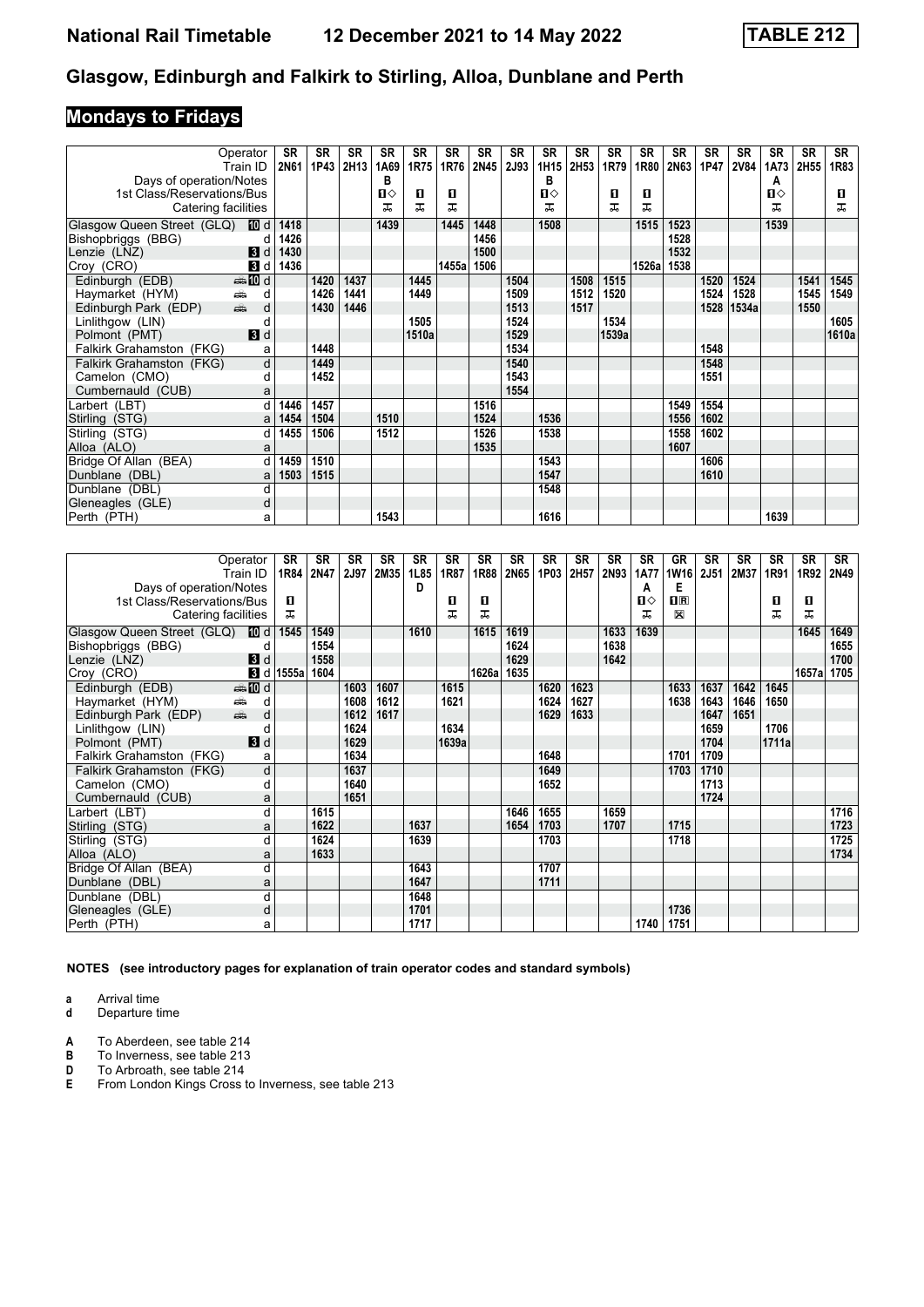# **Mondays to Fridays**

|                            | Operator                  | <b>SR</b> | <b>SR</b> | <b>SR</b> | <b>SR</b> | <b>SR</b> | <b>SR</b> | <b>SR</b> | <b>SR</b> | <b>SR</b> | <b>SR</b>     | <b>SR</b> | <b>SR</b>   | <b>SR</b> | <b>SR</b> | <b>SR</b>                | <b>SR</b> | <b>SR</b> | SR    |
|----------------------------|---------------------------|-----------|-----------|-----------|-----------|-----------|-----------|-----------|-----------|-----------|---------------|-----------|-------------|-----------|-----------|--------------------------|-----------|-----------|-------|
|                            | Train ID                  | 1P05      | 2H59      | 2M15      | 2N95      | 2J53      | 1L21      | 1R95      | 1R96      | 2N67      | 1N07          | 2H37      | <b>2J55</b> | 2N12      | 1A83      | <b>1N07</b>              | 2P07      | 2M17      | 1R03  |
| Days of operation/Notes    |                           |           |           |           |           |           | C         |           |           |           |               |           |             |           | A         |                          |           |           |       |
| 1st Class/Reservations/Bus |                           |           |           |           |           |           | ♦         | п         | O         |           |               |           |             |           | п⇔        |                          |           |           | 0     |
| Catering facilities        |                           |           |           |           |           |           |           | ᅚ         | ᅚ         |           |               |           |             |           | ᅚ         |                          |           |           | ᅚ     |
| Glasgow Queen Street (GLQ) | III d                     |           |           |           | 1706      |           | 1710      |           | 1715      | 1722      |               |           |             | 1735      | 1742      |                          |           |           |       |
| Bishopbriggs (BBG)         |                           |           |           |           | 1711      |           |           |           |           | 1727      |               |           |             | 1740      |           |                          |           |           |       |
| Lenzie (LNZ)               | $\mathbf{B}$ d            |           |           |           | 1716      |           |           |           |           | 1731      |               |           |             | 1744      |           |                          |           |           |       |
| Croy (CRO)                 | $\mathbf{3}$ d            |           |           |           |           |           |           |           | 1727a     | 1737      |               |           |             | 1750      |           |                          |           |           |       |
| Edinburgh (EDB)            | $\bigoplus d$             | 1649      | 1655      | 1704      |           | 1708      |           | 1715      |           |           | 1719          | 1722      | 1735        |           |           |                          |           | 1738      | 1745  |
| Haymarket (HYM)            | ∰<br>d                    | 1653      | 1701      | 1709      |           | 1712      |           | 1720      |           |           | 1724          | 1727      | 1739        |           |           |                          |           | 1743      | 1750  |
| Edinburgh Park (EDP)       | $\frac{1}{\sqrt{2}}$<br>d | 1658      | 1705      | 1713      |           | 1717      |           |           |           |           | 1729          | 1732      | 1744        |           |           |                          |           | 1748      |       |
| Linlithgow (LIN)           | C                         |           |           |           |           | 1728      |           | 1734      |           |           |               |           | 1755        |           |           |                          |           |           | 1804  |
| Polmont (PMT)              | $\blacksquare$            |           |           |           |           | 1734      |           | 1739a     |           |           |               |           | 1800        |           |           |                          |           |           | 1809a |
| Falkirk Grahamston (FKG)   | a                         | 1720      |           |           |           | 1739      |           |           |           |           | 1748          |           | 1806        |           |           |                          |           |           |       |
| Falkirk Grahamston (FKG)   | d                         | 1720      |           |           |           | 1739      |           |           |           |           | 1749          |           | 1810        |           |           |                          |           |           |       |
| Camelon (CMO)              | d                         | 1723      |           |           |           | 1742      |           |           |           |           | 1752          |           | 1813        |           |           |                          |           |           |       |
| Cumbernauld (CUB)          | a                         |           |           |           |           | 1753      |           |           |           |           |               |           | 1823        |           |           |                          |           |           |       |
| Larbert (LBT)              | d                         | 1726      |           |           | 1731      |           | 1735      |           |           | 1748      | 1755          |           |             | 1759      |           | $\overline{\phantom{0}}$ |           |           |       |
| Stirling (STG)             | a                         | 1734      |           |           | 1738      |           | 1744      |           |           | 1755      | 1803          |           |             | 1807      | 1811      |                          | 1803      |           |       |
| Stirling (STG)             | d                         | 1734      |           |           |           |           | 1745      |           |           | 1757      | 1812          |           |             |           | 1811      | 1812 1817                |           |           |       |
| Alloa (ALO)                | a                         |           |           |           |           |           |           |           |           |           | $\rightarrow$ |           |             |           |           | 1821                     |           |           |       |
| Bridge Of Allan (BEA)      | d                         | 1738      |           |           |           |           | 1750      |           |           | 1801      |               |           |             |           |           |                          | 1823      |           |       |
| Dunblane (DBL)             | a                         | 1742      |           |           |           |           | 1754      |           |           | 1804      |               |           |             |           | 1817      |                          | 1827      |           |       |
| Dunblane (DBL)             | d                         |           |           |           |           |           | 1755      |           |           |           |               |           |             |           | 1818      |                          |           |           |       |
| Gleneagles (GLE)           | d                         |           |           |           |           |           | 1808      |           |           |           |               |           |             |           | 1831      |                          |           |           |       |
| Perth (PTH)                | a                         |           |           |           |           |           | 1823      |           |           |           |               |           |             |           | 1847      |                          |           |           |       |

|                                                                    | Operator        | SR                 | SR   | <b>SR</b> | SR   | SR   | <b>SR</b> | <b>SR</b>        | <b>SR</b> | <b>SR</b> | <b>SR</b> | <b>SR</b> | <b>SR</b> | <b>SR</b> | <b>SR</b> | <b>SR</b> | <b>SR</b> | SR   | SR   |
|--------------------------------------------------------------------|-----------------|--------------------|------|-----------|------|------|-----------|------------------|-----------|-----------|-----------|-----------|-----------|-----------|-----------|-----------|-----------|------|------|
|                                                                    | Train ID        | 1R04               | 2N51 | 1P09      | 2H39 | 2M19 | 2J57      | 1H <sub>53</sub> | 1R07      | 1R08      | 2N69      | 1P11      | 2H41      | 2H43      | 1A87      | 1R11      | 1R12      | 2N53 | 1P13 |
| Days of operation/Notes                                            |                 |                    |      |           |      |      |           | в                |           |           |           |           |           |           | А         |           |           |      |      |
| 1st Class/Reservations/Bus                                         |                 | п                  |      |           |      |      |           | п⇔               | п         | п         |           |           |           |           | п⇔        | 0         | п         |      |      |
| Catering facilities                                                |                 | ᅚ                  |      |           |      |      |           | ᠼ                | ᅚ         | ᠼ         |           |           |           |           | ᠼ         | ᅚ         | ᅚ         |      |      |
| Glasgow Queen Street (GLQ) <b>ID</b> d                             |                 | 1745               | 1751 |           |      |      |           | 1808             |           | 1815      | 1820      |           |           |           | 1841      |           | 1845      | 1851 |      |
| Bishopbriggs (BBG)                                                 | d               |                    | 1759 |           |      |      |           |                  |           |           | 1825      |           |           |           |           |           |           | 1856 |      |
| Lenzie (LNZ)                                                       | 3d              |                    | 1803 |           |      |      |           |                  |           |           | 1830      |           |           |           |           |           |           | 1900 |      |
| Croy (CRO)                                                         |                 | $\bf{B}$ d   1757a | 1809 |           |      |      |           |                  |           | 1825al    | 1835      |           |           |           |           |           | 1855a     | 1906 |      |
| Edinburgh (EDB)                                                    | <b>enting</b> d |                    |      | 1749      | 1754 | 1803 | 1806      |                  | 1815      |           |           | 1821      | 1824      | 1839      |           | 1845      |           |      | 1849 |
| Haymarket (HYM)<br>æ                                               | d               |                    |      | 1753      | 1758 | 1808 | 1811      |                  | 1820      |           |           | 1825      | 1828      | 1843      |           | 1850      |           |      | 1853 |
| $\frac{1}{\left( \frac{1}{2}\right) _{1}}$<br>Edinburgh Park (EDP) | d               |                    |      | 1758      | 1804 | 1812 | 1817      |                  |           |           |           | 1829      | 1833      | 1848      |           |           |           |      | 1858 |
| Linlithgow (LIN)                                                   | d               |                    |      |           |      |      | 1828      |                  | 1834      |           |           |           |           |           |           | 1903      |           |      |      |
| Polmont (PMT)                                                      | 3d              |                    |      |           |      |      | 1833      |                  | 1839a     |           |           |           |           |           |           | 1908a     |           |      |      |
| Falkirk Grahamston (FKG)                                           | a               |                    |      | 1818      |      |      | 1838      |                  |           |           |           | 1847      |           |           |           |           |           |      | 1917 |
| Falkirk Grahamston (FKG)                                           | d               |                    |      | 1819      |      |      | 1840      |                  |           |           |           | 1848      |           |           |           |           |           |      | 1917 |
| Camelon (CMO)                                                      | d               |                    |      | 1822      |      |      | 1843      |                  |           |           |           | 1851      |           |           |           |           |           |      | 1920 |
| Cumbernauld (CUB)                                                  | a               |                    |      |           |      |      | 1857      |                  |           |           |           |           |           |           |           |           |           |      |      |
| Larbert (LBT)                                                      | d               |                    | 1819 | 1825      |      |      |           | 1830             |           |           | 1847      | 1854      |           |           |           |           |           | 1917 | 1923 |
| Stirling (STG)                                                     | a               |                    | 1830 | 1834      |      |      |           | 1839             |           |           | 1854      | 1902      |           |           | 1907      |           |           | 1924 | 1931 |
| Stirling (STG)                                                     | d               |                    | 1834 | 1834      |      |      |           | 1840             |           |           | 1856      | 1903      |           |           | 1909      |           |           | 1926 | 1931 |
| Alloa (ALO)                                                        | a               |                    | 1843 |           |      |      |           |                  |           |           | 1905      |           |           |           |           |           |           | 1935 |      |
| Bridge Of Allan (BEA)                                              | d               |                    |      | 1839      |      |      |           | 1845             |           |           |           | 1907      |           |           |           |           |           |      | 1935 |
| Dunblane (DBL)                                                     | a               |                    |      | 1843      |      |      |           | 1849             |           |           |           | 1911      |           |           | 1915      |           |           |      | 1940 |
| Dunblane (DBL)                                                     | d               |                    |      |           |      |      |           | 1849             |           |           |           |           |           |           | 1916      |           |           |      |      |
| Gleneagles (GLE)                                                   | d               |                    |      |           |      |      |           | 1902             |           |           |           |           |           |           | 1929      |           |           |      |      |
| Perth (PTH)                                                        | a               |                    |      |           |      |      |           | 1918             |           |           |           |           |           |           | 1944      |           |           |      |      |

**NOTES (see introductory pages for explanation of train operator codes and standard symbols)**

**a** Arrival time<br>**d** Departure time

Departure time

**A** To Aberdeen, see table 214<br>**B** To Inverness, see table 213<br>**C** To Dundee, see table 214

**B** To Inverness, see table 213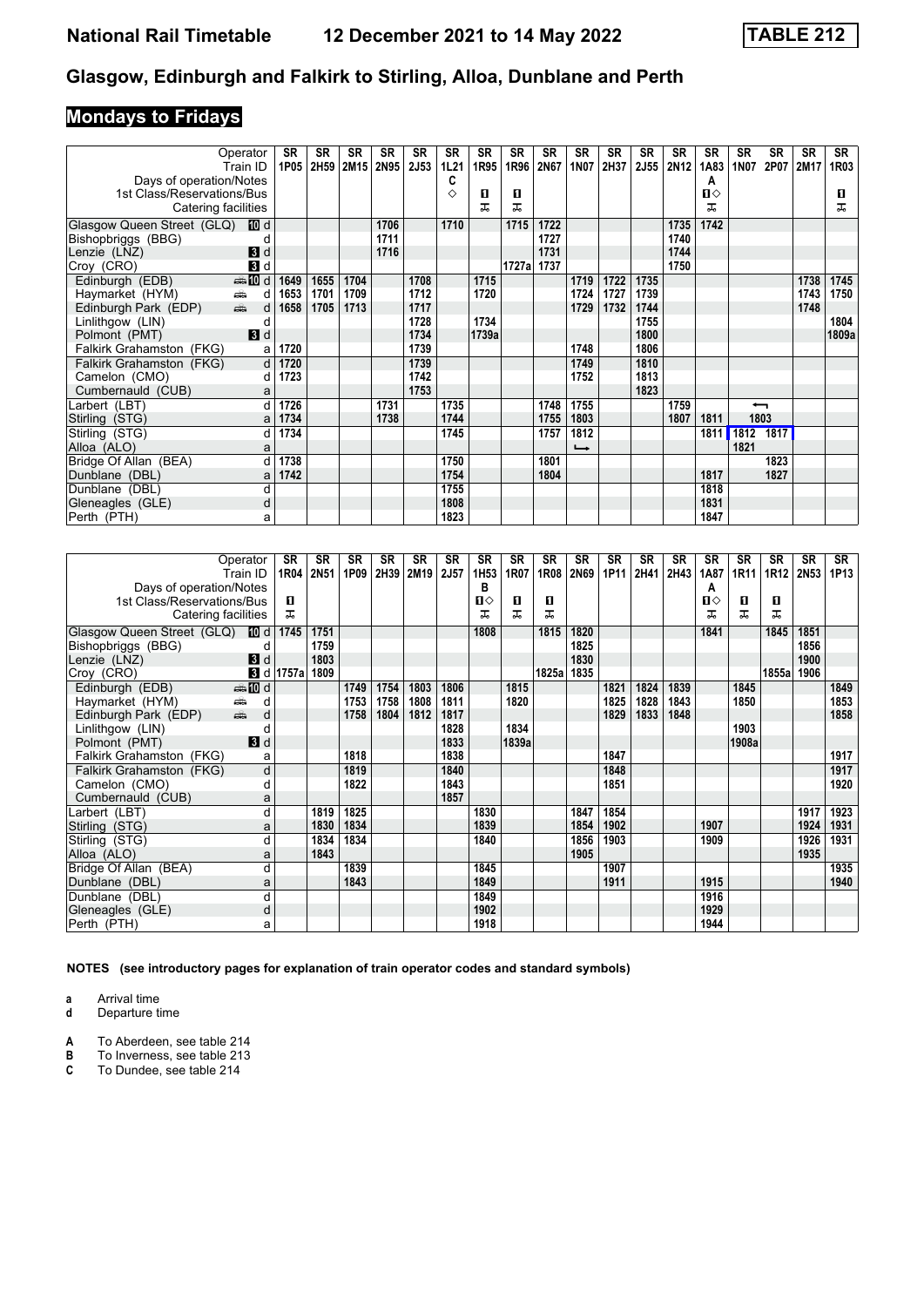# **Mondays to Fridays**

|                            | Operator                                        | SR    | SR   | <b>SR</b>   | <b>SR</b>        | <b>SR</b> | <b>SR</b> | <b>SR</b> | <b>SR</b> | GR          | <b>SR</b> | <b>SR</b> | <b>SR</b> | <b>SR</b> | <b>SR</b> | <b>SR</b> | <b>SR</b> | <b>SR</b> | <b>SR</b> |
|----------------------------|-------------------------------------------------|-------|------|-------------|------------------|-----------|-----------|-----------|-----------|-------------|-----------|-----------|-----------|-----------|-----------|-----------|-----------|-----------|-----------|
|                            | Train ID                                        | 2M21  | 1L87 | <b>2J61</b> | 1R <sub>15</sub> | 1R16      | 2N71      | 1P15      | 2H45      | <b>1W22</b> | 1R19      | 1R20      | 2N43      | 2P67      | 2H47      | 2P69      | 1R21      | 1R22      | 2H49      |
| Days of operation/Notes    |                                                 |       | C    |             |                  |           |           |           |           | F           |           |           |           |           |           |           |           |           |           |
| 1st Class/Reservations/Bus |                                                 |       | ♦    |             | п                | п         |           |           |           | $n_{\rm R}$ | п         | п         |           |           |           |           | п         | 0         |           |
| Catering facilities        |                                                 |       |      |             |                  |           |           |           |           | X           | ᅚ         | ᅚ         |           |           |           |           |           |           |           |
| Glasgow Queen Street (GLQ) | III d                                           |       | 1907 |             |                  | 1915      | 1921      |           |           |             |           | 1945      | 1950      |           |           |           |           | 2015      |           |
| Bishopbriggs (BBG)         |                                                 |       |      |             |                  |           | 1928      |           |           |             |           |           | 1955      |           |           |           |           |           |           |
| Lenzie (LNZ)               | 3d                                              |       |      |             |                  |           | 1932      |           |           |             |           |           | 1959      |           |           |           |           |           |           |
| Croy (CRO)                 | $\mathbf{B}$ d                                  |       |      |             |                  | 1925al    | 1938      |           |           |             |           | 1956al    | 2005      |           |           |           |           | 2025a     |           |
| Edinburgh (EDB)            | m d                                             | 1853  |      | 1909        | 1915             |           |           | 1921      | 1924      | 1927        | 1945      |           |           | 1948      | 1953      | 2001      | 2015      |           | 2024      |
| Haymarket (HYM)            | $\frac{1}{\left( \frac{1}{2}\right) _{0}}$<br>d | 1857  |      | 1913        | 1921             |           |           | 1925      | 1928      | 1933        | 1949      |           |           | 1954      | 1958      | 2008      | 2020      |           | 2028      |
| Edinburgh Park (EDP)       | $\frac{1}{\frac{1}{2}}$<br>d                    | 1903a |      | 1917        |                  |           |           | 1929      | 1933      |             |           |           |           | 2002      | 2006      | 2013      |           |           | 2034      |
| Linlithgow (LIN)           |                                                 |       |      | 1928        | 1934             |           |           |           |           |             | 2004      |           |           | 2019      |           | 2024      | 2033      |           |           |
| Polmont (PMT)              | 3d                                              |       |      |             | 1933 1939a       |           |           |           |           |             | 2009a     |           |           | 2024      |           | 2029      | 2038a     |           |           |
| Falkirk Grahamston (FKG)   | a                                               |       |      | 1938        |                  |           |           | 1948      |           | 1954        |           |           |           | 2029      |           | 2034      |           |           |           |
| Falkirk Grahamston (FKG)   | d                                               |       |      | 1939        |                  |           |           | 1948      |           | 1956        |           |           |           | 2030      |           | 2035      |           |           |           |
| Camelon (CMO)              | d                                               |       |      | 1942        |                  |           |           | 1951      |           |             |           |           |           | 2033      |           | 2038      |           |           |           |
| Cumbernauld (CUB)          | a                                               |       |      | 1953        |                  |           |           |           |           |             |           |           |           |           |           |           |           |           |           |
| Larbert (LBT)              | d                                               |       |      |             |                  |           | 1949      | 1954      |           |             |           |           | 2016      | 2036      |           | 2041      |           |           |           |
| Stirling (STG)             | a                                               |       | 1936 |             |                  |           | 1956      | 2002      |           | 2009        |           |           | 2026      | 2044      |           | 2048      |           |           |           |
| Stirling (STG)             | d                                               |       | 1936 |             |                  |           | 1958      | 2002      |           |             |           |           | 2028      |           |           | 2049      |           |           |           |
| Alloa (ALO)                | a                                               |       |      |             |                  |           | 2007      |           |           |             |           |           | 2037      |           |           |           |           |           |           |
| Bridge Of Allan (BEA)      | d                                               |       | 1940 |             |                  |           |           | 2006      |           |             |           |           |           |           |           | 2053      |           |           |           |
| Dunblane (DBL)             | a                                               |       | 1944 |             |                  |           |           | 2011      |           |             |           |           |           |           |           | 2056      |           |           |           |
| Dunblane (DBL)             | d                                               |       | 1945 |             |                  |           |           |           |           |             |           |           |           |           |           |           |           |           |           |
| Gleneagles (GLE)           | d                                               |       | 1957 |             |                  |           |           |           |           |             |           |           |           |           |           |           |           |           |           |
| Perth (PTH)                | a                                               |       | 2012 |             |                  |           |           |           |           |             |           |           |           |           |           |           |           |           |           |

|                                 | Operator                                        | <b>SR</b> | <b>SR</b>        | <b>SR</b> | SR   | <b>SR</b> | <b>SR</b> | SR   | SR         | <b>SR</b> | SR   | <b>SR</b>    | <b>SR</b> | <b>SR</b>  | <b>SR</b> | SR   | <b>SR</b> | <b>SR</b> | SR    |
|---------------------------------|-------------------------------------------------|-----------|------------------|-----------|------|-----------|-----------|------|------------|-----------|------|--------------|-----------|------------|-----------|------|-----------|-----------|-------|
|                                 | Train ID                                        | 1A91      | 1R <sub>25</sub> | 1R26      | 2N45 | 2H51      | 2J67      | 2P73 | 1R29       | 1R30      | 2H53 | 1A95         | 1R33      | 1R34       | 2N47      | 2H55 | 2P77      | 1R37      | 1R38  |
| Days of operation/Notes         |                                                 | A         |                  |           |      |           |           |      |            |           |      | A            |           |            |           |      |           |           |       |
| 1st Class/Reservations/Bus      |                                                 | П⇔        | п                | л         |      |           |           |      | п          | п         |      | $\mathbf{u}$ | п         | п          |           |      |           | п         | п     |
| Glasgow Queen Street (GLQ) 10 d |                                                 | 2041      |                  | 2045      | 2050 |           |           |      |            | 2115      |      | 2140         |           | 2145       | 2151      |      |           |           | 2215  |
| Bishopbriggs (BBG)              | d                                               |           |                  |           | 2055 |           |           |      |            |           |      |              |           |            | 2157      |      |           |           |       |
| Lenzie (LNZ)                    | 3d                                              |           |                  |           | 2059 |           |           |      |            |           |      |              |           |            | 2201      |      |           |           |       |
| Croy (CRO)                      | $\mathbf{3}$ d                                  |           |                  | 2056al    | 2105 |           |           |      |            | 2125a     |      |              |           | 2157a 2207 |           |      |           |           | 2226a |
| Edinburgh (EDB)                 | <b>enter</b> die di                             |           | 2045             |           |      | 2055      |           | 2102 | 2115       |           | 2121 |              | 2145      |            |           | 2152 | 2201      | 2215      |       |
| Haymarket (HYM)                 | ∰<br>d                                          |           | 2049             |           |      | 2059      |           | 2107 | 2122       |           | 2126 |              | 2151c     |            |           | 2156 | 2206      | 2220      |       |
| Edinburgh Park (EDP)            | $\frac{1}{\left( \frac{1}{2}\right) _{1}}$<br>d |           |                  |           |      | 2104      |           | 2112 |            |           | 2131 |              |           |            |           | 2201 | 2212      |           |       |
| Linlithgow (LIN)                | d                                               |           | 2102             |           |      |           |           | 2123 | 2137       |           |      |              | 2205      |            |           |      | 2223      | 2233      |       |
| Polmont (PMT)                   | 3d                                              |           | 2107a            |           |      |           |           |      | 2128 2142a |           |      |              | 2210a     |            |           |      | 2228      | 2238a     |       |
| Falkirk Grahamston (FKG)        | a                                               |           |                  |           |      |           |           | 2133 |            |           |      |              |           |            |           |      | 2233      |           |       |
| Falkirk Grahamston (FKG)        | d                                               |           |                  |           |      |           | 2126      | 2134 |            |           |      |              |           |            |           |      | 2234      |           |       |
| Camelon (CMO)                   | d                                               |           |                  |           |      |           | 2129      | 2137 |            |           |      |              |           |            |           |      | 2237      |           |       |
| Cumbernauld (CUB)               | a                                               |           |                  |           |      |           | 2143      |      |            |           |      |              |           |            |           |      |           |           |       |
| Larbert (LBT)                   | d                                               |           |                  |           | 2116 |           |           | 2140 |            |           |      |              |           |            | 2218      |      | 2240      |           |       |
| Stirling (STG)                  | a                                               | 2106      |                  |           | 2126 |           |           | 2147 |            |           |      | 2207         |           |            | 2226      |      | 2248      |           |       |
| Stirling (STG)                  | d                                               | 2108      |                  |           | 2128 |           |           | 2148 |            |           |      | 2209         |           |            | 2228      |      | 2249      |           |       |
| Alloa (ALO)                     | a                                               |           |                  |           | 2137 |           |           |      |            |           |      |              |           |            | 2237      |      |           |           |       |
| Bridge Of Allan (BEA)           | d                                               |           |                  |           |      |           |           | 2152 |            |           |      |              |           |            |           |      | 2253      |           |       |
| Dunblane (DBL)                  | a                                               | 2116      |                  |           |      |           |           | 2155 |            |           |      |              |           |            |           |      | 2257      |           |       |
| Dunblane (DBL)                  | d                                               | 2117      |                  |           |      |           |           |      |            |           |      |              |           |            |           |      |           |           |       |
| Gleneagles (GLE)                | d                                               | 2131      |                  |           |      |           |           |      |            |           |      |              |           |            |           |      |           |           |       |
| Perth (PTH)                     | al                                              | 2146      |                  |           |      |           |           |      |            |           |      | 2238         |           |            |           |      |           |           |       |

**NOTES (see introductory pages for explanation of train operator codes and standard symbols)**

**a** Arrival time<br>**d** Departure t

**d** Departure time

**c** Arrives 3 minutes earlier

**A** To Aberdeen, see table 214<br>**C** To Dundee, see table 214<br>**F** From London Kings Cross, s **C** To Dundee, see table 21

From London Kings Cross, see table 20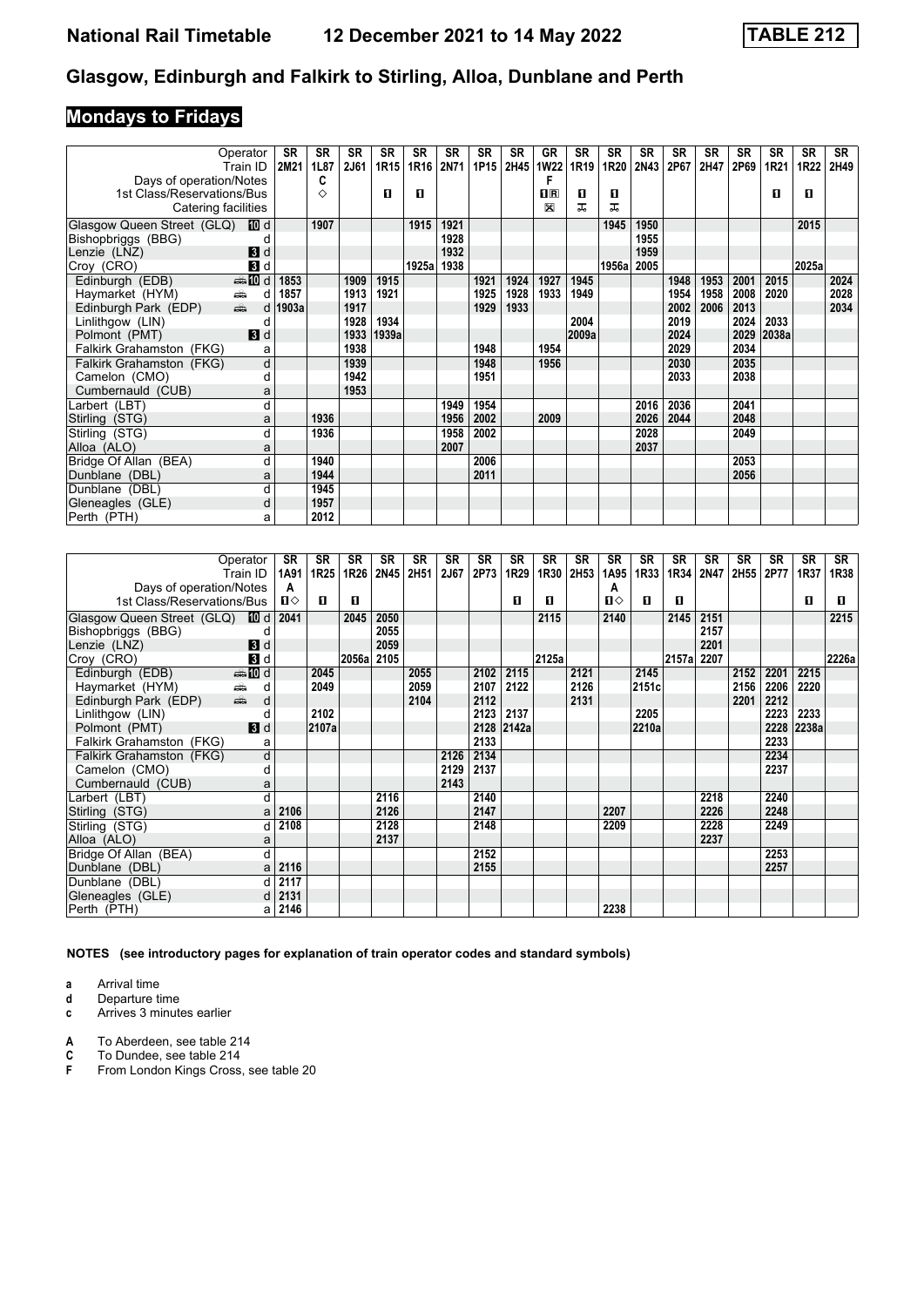# **Mondays to Fridays**

| Operator<br>Train ID                                                    | SR<br>2N69 | <b>SR</b><br>2H57 | <b>SR</b><br><b>2J71</b> | SR<br>1R41 | <b>SR</b><br>1R42 | <b>SR</b><br>2N49 | <b>SR</b><br>2H59 | <b>SR</b><br>2N99 | SR<br>2P81 | <b>SR</b><br><b>2V71</b> | <b>SR</b><br>1R45 | <b>SR</b><br>1R46 | <b>SR</b><br>2N71 | <b>SR</b><br><b>2V73</b> | <b>SR</b><br>1L31 | <b>SR</b><br><b>2J75</b> | <b>SR</b><br>1L31 | <b>SR</b><br>2P83 |
|-------------------------------------------------------------------------|------------|-------------------|--------------------------|------------|-------------------|-------------------|-------------------|-------------------|------------|--------------------------|-------------------|-------------------|-------------------|--------------------------|-------------------|--------------------------|-------------------|-------------------|
| Days of operation/Notes                                                 |            |                   |                          |            |                   |                   |                   | c                 |            |                          |                   |                   |                   |                          |                   |                          |                   |                   |
| 1st Class/Reservations/Bus                                              |            |                   |                          | п          | п                 |                   |                   | ♦                 |            |                          | п                 | п                 |                   |                          | ♦                 |                          | ♦                 |                   |
|                                                                         | 2219       |                   |                          |            | 2245              | 2251              |                   | 2310              |            |                          |                   | 2315              | 2320              |                          | 2338              |                          | 2338              |                   |
| Glasgow Queen Street (GLQ) 10 d<br>Bishopbriggs (BBG)<br>d              | 2225       |                   |                          |            |                   | 2256              |                   |                   |            |                          |                   |                   | 2325              |                          |                   |                          |                   |                   |
| $\blacksquare$<br>Lenzie (LNZ)                                          | 2230       |                   |                          |            |                   | 2300              |                   |                   |            |                          |                   |                   | 2330              |                          |                   |                          |                   |                   |
| 3d<br>Croy (CRO)                                                        | 2235       |                   |                          |            | 2256a             | 2306              |                   |                   |            |                          |                   | 2325a 2335        |                   |                          |                   |                          |                   |                   |
| Edinburgh (EDB)<br><b>ente</b> di                                       |            | 2223              |                          | 2245       |                   |                   | 2252              |                   | 2303       | 2309                     | 2315              |                   |                   | 2333                     |                   |                          |                   | 2338              |
| $\frac{1}{\left( \frac{1}{2}\right) _{0}}$<br>Haymarket (HYM)<br>d      |            | 2227              |                          | 2249       |                   |                   | 2256              |                   | 2307       | 2313                     | 2321              |                   |                   | 2339                     |                   |                          |                   | 2343              |
| $\frac{1}{\left( \frac{1}{2}\right) _{1}}$<br>Edinburgh Park (EDP)<br>d |            | 2232              |                          |            |                   |                   | 2301              |                   | 2311       | 2319a                    |                   |                   |                   | 2343a                    |                   |                          |                   | 2348              |
| Linlithgow (LIN)                                                        |            |                   |                          | 2307       |                   |                   |                   |                   | 2322       |                          | 2335              |                   |                   |                          |                   |                          |                   | 2359              |
| Polmont (PMT)<br>$\blacksquare$                                         |            |                   |                          | 2312a      |                   |                   |                   |                   | 2327       |                          | 2340a             |                   |                   |                          |                   |                          |                   | 0004              |
| Falkirk Grahamston (FKG)<br>а                                           |            |                   |                          |            |                   |                   |                   |                   | 2332       |                          |                   |                   |                   |                          |                   |                          |                   | 0009              |
| $\overline{\mathsf{d}}$<br>Falkirk Grahamston (FKG)                     |            |                   | 2239                     |            |                   |                   |                   |                   | 2333       |                          |                   |                   |                   |                          |                   | 2341                     |                   | 0009              |
| Camelon (CMO)<br>d                                                      |            |                   | 2242                     |            |                   |                   |                   |                   | 2336       |                          |                   |                   |                   |                          |                   | 2344                     |                   | 0012              |
| Cumbernauld (CUB)<br>a                                                  |            |                   | 2253                     |            |                   |                   |                   |                   |            |                          |                   |                   |                   |                          |                   | 2355                     |                   |                   |
| Larbert (LBT)<br>d                                                      | 2246       |                   |                          |            |                   | 2317              |                   | 2330              | 2339       |                          |                   |                   | 2347              |                          |                   |                          |                   | 0016              |
| Stirling (STG)                                                          | 2253       |                   |                          |            |                   | 2324              |                   | 2338              | 2346       |                          |                   |                   | 2354              |                          | 0005              |                          | 0005              | 0023              |
| Stirling (STG)                                                          | 2256       |                   |                          |            |                   | 2326              |                   | 2339              | 2348       |                          |                   |                   | 2356              |                          | 0007              |                          | 0007              | 0025              |
| Alloa (ALO)<br>a                                                        | 2305       |                   |                          |            |                   | 2335              |                   |                   |            |                          |                   |                   | 0005              |                          |                   |                          |                   |                   |
| Bridge Of Allan (BEA)<br>d                                              |            |                   |                          |            |                   |                   |                   | 2343              | 2352       |                          |                   |                   |                   |                          | 0011              |                          | 0011              | 0029              |
| Dunblane (DBL)<br>a                                                     |            |                   |                          |            |                   |                   |                   | 2347              | 2355       |                          |                   |                   |                   |                          | 0016              |                          | 0016              | 0032              |
| Dunblane (DBL)<br>d                                                     |            |                   |                          |            |                   |                   |                   | 2348              |            |                          |                   |                   |                   |                          | 0016              |                          | 0016              |                   |
| Gleneagles (GLE)<br>d                                                   |            |                   |                          |            |                   |                   |                   | 2359              |            |                          |                   |                   |                   |                          | 0030              |                          | 0030              |                   |
| Perth (PTH)<br>a                                                        |            |                   |                          |            |                   |                   |                   | 0015              |            |                          |                   |                   |                   |                          | 0045              |                          | 0045              |                   |

|                                 | Operator    |   | <b>SR</b> | SR     | <b>SR</b> | <b>SR</b>   |
|---------------------------------|-------------|---|-----------|--------|-----------|-------------|
|                                 | Train ID    |   | 1R49      | 1R50   | 2N73      | <b>2V75</b> |
| 1st Class/Reservations/Bus      |             |   | п         | п      |           |             |
| Glasgow Queen Street (GLQ) 10 d |             |   |           | 2345   | 2351      |             |
| Bishopbriggs (BBG)              |             | d |           |        | 2357      |             |
| Lenzie (LNZ)                    | 3           | d |           |        | 0002      |             |
| Croy (CRO)                      | <b>Bi</b> d |   |           | 2356al | 0007      |             |
| Edinburgh (EDB)                 | ding and d  |   | 2345      |        |           | 2356        |
| Haymarket (HYM)                 | añ a        | d | 2350      |        |           | 0001        |
| Edinburgh Park (EDP)            | æ6          | d |           |        |           | 0005a       |
| Linlithgow (LIN)                |             | d | 0004      |        |           |             |
| Polmont (PMT)                   | <b>B</b> Id |   | 0009a     |        |           |             |
| Falkirk Grahamston (FKG)        |             | a |           |        |           |             |
| <b>Falkirk Grahamston (FKG)</b> |             | d |           |        |           |             |
| Camelon (CMO)                   |             | d |           |        |           |             |
| Cumbernauld (CUB)               |             | a |           |        |           |             |
| Larbert (LBT)                   |             | d |           |        | 0021      |             |
| Stirling (STG)                  |             | a |           |        | 0028      |             |
| Stirling (STG)                  |             | d |           |        |           |             |
| Alloa (ALO)                     |             | a |           |        |           |             |
| Bridge Of Allan (BEA)           |             | d |           |        |           |             |
| Dunblane (DBL)                  |             | a |           |        |           |             |
| Dunblane (DBL)                  |             | d |           |        |           |             |
| Gleneagles (GLE)                |             | d |           |        |           |             |
| Perth (PTH)                     |             | a |           |        |           |             |

**NOTES (see introductory pages for explanation of train operator codes and standard symbols)**

**a** Arrival time

**d** Departure time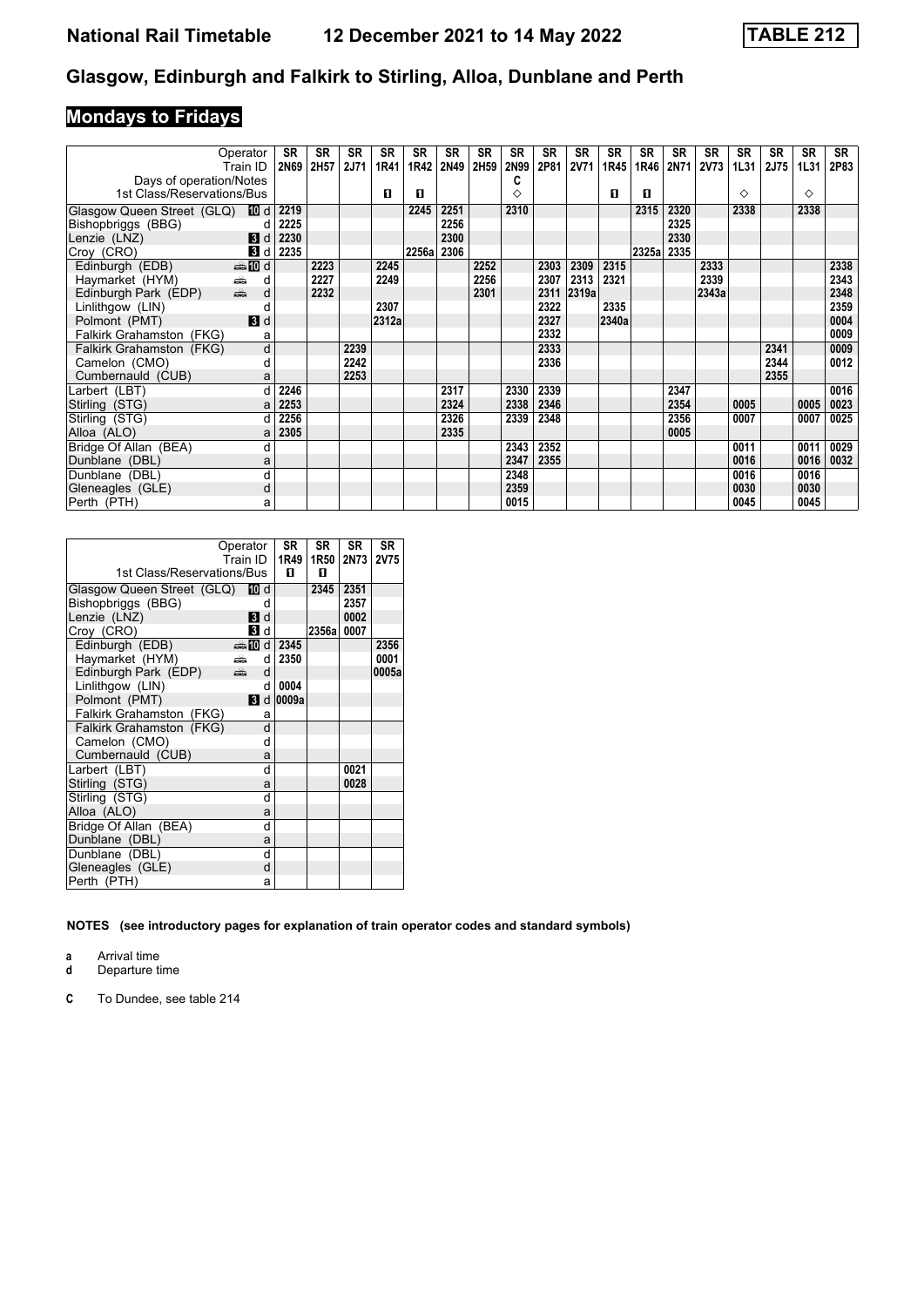## **Saturdays**

| Operator<br>Train ID                                                                                                                                                                                                                                   |                    | <b>SR</b><br>1P07 | <b>SR</b><br>2J55 | SR<br>1A47 | <b>SR</b><br>1P09 | <b>SR</b><br>1R05 | <b>SR</b><br>1R06 | SR<br>2J57 | SR<br>2H41 | <b>SR</b><br>2N57 | <b>SR</b><br>1P11 | <b>SR</b><br>2J59 | <b>SR</b><br>2H43 | <b>SR</b><br>1R11 | <b>SR</b><br>1R12 | <b>SR</b><br>2N41 | <b>SR</b><br>1P13        | <b>SR</b><br>1H05 | <b>SR</b><br>1P13 |
|--------------------------------------------------------------------------------------------------------------------------------------------------------------------------------------------------------------------------------------------------------|--------------------|-------------------|-------------------|------------|-------------------|-------------------|-------------------|------------|------------|-------------------|-------------------|-------------------|-------------------|-------------------|-------------------|-------------------|--------------------------|-------------------|-------------------|
| Days of operation/Notes                                                                                                                                                                                                                                |                    |                   |                   | А          |                   |                   |                   |            |            |                   |                   |                   |                   |                   |                   |                   |                          | в                 |                   |
| 1st Class/Reservations/Bus                                                                                                                                                                                                                             |                    |                   |                   | п⇔         |                   | П                 | О                 |            |            |                   |                   |                   |                   | п                 | п                 |                   |                          | П⇔                |                   |
| Catering facilities                                                                                                                                                                                                                                    |                    |                   |                   | ᠼ          |                   |                   |                   |            |            |                   |                   |                   |                   |                   |                   |                   |                          | ᅚ                 |                   |
| Glasgow Queen Street (GLQ)                                                                                                                                                                                                                             | 100 d              |                   |                   | 0553       |                   |                   | 0600              |            |            | 0621              |                   |                   |                   |                   | 0645              | 0653              |                          | 0708              |                   |
| Bishopbriggs (BBG)                                                                                                                                                                                                                                     |                    |                   |                   |            |                   |                   |                   |            |            | 0626              |                   |                   |                   |                   |                   | 0659              |                          |                   |                   |
| Lenzie (LNZ)                                                                                                                                                                                                                                           | 3d                 |                   |                   |            |                   |                   |                   |            |            | 0630              |                   |                   |                   |                   |                   | 0703              |                          |                   |                   |
| Croy (CRO)                                                                                                                                                                                                                                             | $\mathbf{3}$ d     |                   |                   |            |                   |                   | 0610a             |            |            | 0636              |                   |                   |                   |                   | 0655a             | 0709              |                          |                   |                   |
| Edinburgh (EDB)                                                                                                                                                                                                                                        | $\frac{1}{2}$ 10 d | 0518              | 0533              |            | 0550              | 0600              |                   | 0605       | 0608       |                   | 0620              | 0633              | 0636              | 0645              |                   |                   | 0648                     |                   |                   |
| Haymarket (HYM)<br>é.                                                                                                                                                                                                                                  | d                  | 0523              | 0537              |            | 0554              | 0605              |                   | 0609       | 0613       |                   | 0625              | 0637              | 0641              | 0649              |                   |                   | 0652                     |                   |                   |
| and and the second set of the set of the set of the set of the set of the set of the set of the set of the set of the set of the set of the set of the set of the set of the set of the set of the set of the set of the set o<br>Edinburgh Park (EDP) | d                  | 0527              | 0542              |            | 0558              |                   |                   | 0613       | 0619       |                   | 0631              | 0642              | 0646              |                   |                   |                   | 0657                     |                   |                   |
| Linlithgow (LIN)                                                                                                                                                                                                                                       | d                  |                   | 0553              |            |                   | 0618              |                   | 0624       |            |                   |                   | 0654              |                   | 0702              |                   |                   |                          |                   |                   |
| Polmont (PMT)                                                                                                                                                                                                                                          | 3d                 |                   | 0558              |            |                   | 0623a             |                   | 0629       |            |                   |                   | 0659              |                   | 0707a             |                   |                   |                          |                   |                   |
| Falkirk Grahamston (FKG)                                                                                                                                                                                                                               | a                  | 0545              | 0603              |            | 0616              |                   |                   | 0634       |            |                   | 0648              | 0704              |                   |                   |                   |                   | 0716                     |                   |                   |
| Falkirk Grahamston (FKG)                                                                                                                                                                                                                               | d                  | 0545              | 0609              |            | 0616              |                   |                   | 0637       |            |                   | 0649              | 0704              |                   |                   |                   |                   | 0716                     |                   |                   |
| Camelon (CMO)                                                                                                                                                                                                                                          | d                  | 0548              | 0612              |            | 0619              |                   |                   | 0640       |            |                   | 0652              | 0707              |                   |                   |                   |                   | 0719                     |                   |                   |
| Cumbernauld (CUB)                                                                                                                                                                                                                                      | a                  |                   | 0623              |            |                   |                   |                   | 0651       |            |                   |                   | 0718              |                   |                   |                   |                   |                          |                   |                   |
| Larbert (LBT)                                                                                                                                                                                                                                          | d                  | 0552              |                   | 0614       | 0623              |                   |                   |            |            | 0647              | 0655              |                   |                   |                   |                   | 0719              | 0723                     |                   |                   |
| Stirling (STG)                                                                                                                                                                                                                                         | a                  | 0559              |                   | 0622       | 0630              |                   |                   |            |            | 0655              | 0703              |                   |                   |                   |                   | 0726              | 0730                     | 0734              | ↽                 |
| Stirling (STG)                                                                                                                                                                                                                                         | d                  | 0601              |                   | 0623       | 0632              |                   |                   |            |            |                   | 0704              |                   |                   |                   |                   | 0728              | 0741                     | 0736              | 0741              |
| Alloa (ALO)                                                                                                                                                                                                                                            | a                  |                   |                   |            |                   |                   |                   |            |            |                   |                   |                   |                   |                   |                   | 0737              | $\overline{\phantom{a}}$ |                   |                   |
| Bridge Of Allan (BEA)                                                                                                                                                                                                                                  |                    | 0605              |                   |            | 0636              |                   |                   |            |            |                   | 0708              |                   |                   |                   |                   |                   |                          |                   | 0746              |
| Dunblane (DBL)                                                                                                                                                                                                                                         | a                  | 0609              |                   | 0630       | 0640              |                   |                   |            |            |                   | 0712              |                   |                   |                   |                   |                   |                          | 0744              | 0750              |
| Dunblane (DBL)                                                                                                                                                                                                                                         | d                  |                   |                   | 0631       |                   |                   |                   |            |            |                   |                   |                   |                   |                   |                   |                   |                          | 0745              |                   |
| Gleneagles (GLE)                                                                                                                                                                                                                                       | d                  |                   |                   | 0645       |                   |                   |                   |            |            |                   |                   |                   |                   |                   |                   |                   |                          |                   |                   |
| Perth (PTH)                                                                                                                                                                                                                                            | а                  |                   |                   | 0700       |                   |                   |                   |            |            |                   |                   |                   |                   |                   |                   |                   |                          | 0811              |                   |

| Operator<br>Train ID                            |                | <b>SR</b><br><b>2J61</b> | <b>SR</b><br>2H45 | SR<br>1R15 | <b>SR</b><br>1R16 | <b>SR</b><br>2N59 | <b>SR</b><br>1P15 | <b>SR</b><br>2J63 | <b>SR</b><br>2H47 | <b>SR</b><br>1A51 | <b>SR</b><br>1R19 | <b>SR</b><br>1R20 | <b>SR</b><br><b>2V73</b> | <b>SR</b><br>2N43 | <b>SR</b><br>1P17 | <b>SR</b><br>2J65 | <b>SR</b><br>2H11 | <b>SR</b><br>1L75 | <b>SR</b><br>1R23 |
|-------------------------------------------------|----------------|--------------------------|-------------------|------------|-------------------|-------------------|-------------------|-------------------|-------------------|-------------------|-------------------|-------------------|--------------------------|-------------------|-------------------|-------------------|-------------------|-------------------|-------------------|
| Days of operation/Notes                         |                |                          |                   |            |                   |                   |                   |                   |                   | А                 |                   |                   |                          |                   |                   |                   |                   | C                 |                   |
| 1st Class/Reservations/Bus                      |                |                          |                   | O          | п                 |                   |                   |                   |                   | Ⅱ♦                | O                 | п                 |                          |                   |                   |                   |                   | ♦                 | O                 |
| Catering facilities                             |                |                          |                   | ㅈ          | ᠼ                 |                   |                   |                   |                   | ᇁ                 | ᅚ                 |                   |                          |                   |                   |                   |                   |                   | ᅚ                 |
| Glasgow Queen Street (GLQ)                      | <b>而</b> d     |                          |                   |            | 0715              | 0721              |                   |                   |                   | 0741              |                   | 0745              |                          | 0751              |                   |                   |                   | 0811              |                   |
| Bishopbriggs (BBG)                              | C              |                          |                   |            |                   | 0727              |                   |                   |                   |                   |                   |                   |                          | 0756              |                   |                   |                   |                   |                   |
| Lenzie (LNZ)                                    | $\blacksquare$ |                          |                   |            |                   | 0731              |                   |                   |                   |                   |                   |                   |                          | 0800              |                   |                   |                   |                   |                   |
| Croy (CRO)                                      | $\blacksquare$ |                          |                   |            | 0725a             | 0737              |                   |                   |                   |                   |                   | 0755a             |                          | 0806              |                   |                   |                   |                   |                   |
| Edinburgh (EDB)                                 | <b>end</b> d   | 0703                     | 0707              | 0715       |                   |                   | 0723              | 0734              | 0738              |                   | 0745              |                   | 0749                     |                   | 0753              | 0805              | 0808              |                   | 0815              |
| Haymarket (HYM)<br>æ                            | d              | 0707                     | 0711              | 0719       |                   |                   | 0727              | 0739              | 0743              |                   | 0749              |                   | 0753                     |                   | 0758              | 0809              | 0812              |                   | 0820              |
| $\frac{1}{\frac{1}{2}}$<br>Edinburgh Park (EDP) | d              | 0712                     | 0716              |            |                   |                   | 0732              | 0744              | 0748              |                   |                   |                   | 0758a                    |                   | 0804              | 0814              | 0818              |                   |                   |
| Linlithgow (LIN)                                | d              | 0723                     |                   | 0732       |                   |                   |                   | 0756              |                   |                   | 0803              |                   |                          |                   |                   | 0826              |                   |                   | 0834              |
| Polmont (PMT)                                   | $\blacksquare$ | 0728                     |                   | 0737a      |                   |                   |                   | 0801              |                   |                   | 0808a             |                   |                          |                   |                   | 0831              |                   |                   | 0839a             |
| Falkirk Grahamston (FKG)                        | a              | 0733                     |                   |            |                   |                   | 0749              | 0806              |                   |                   |                   |                   |                          |                   | 0822              | 0836              |                   |                   |                   |
| Falkirk Grahamston (FKG)                        | d              | 0734                     |                   |            |                   |                   | 0750              | 0807              |                   |                   |                   |                   |                          |                   | 0822              | 0840              |                   |                   |                   |
| Camelon (CMO)                                   | d              | 0737                     |                   |            |                   |                   | 0753              | 0810              |                   |                   |                   |                   |                          |                   | 0825              | 0843              |                   |                   |                   |
| Cumbernauld (CUB)                               | a              | 0747                     |                   |            |                   |                   |                   | 0821              |                   |                   |                   |                   |                          |                   |                   | 0854              |                   |                   |                   |
| Larbert (LBT)                                   | d              |                          |                   |            |                   | 0749              | 0756              |                   |                   |                   |                   |                   |                          | 0817              | 0829              |                   |                   |                   |                   |
| Stirling (STG)                                  | a              |                          |                   |            |                   | 0756              | 0803              |                   |                   | 0809              |                   |                   |                          | 0824              | 0836              |                   |                   | 0841              |                   |
| Stirling (STG)                                  | d              |                          |                   |            |                   | 0758              | 0805              |                   |                   | 0812              |                   |                   |                          | 0826              | 0837              |                   |                   | 0843              |                   |
| Alloa (ALO)                                     | a              |                          |                   |            |                   |                   |                   |                   |                   |                   |                   |                   |                          | 0835              |                   |                   |                   |                   |                   |
| Bridge Of Allan (BEA)                           | d              |                          |                   |            |                   | 0802              | 0809              |                   |                   |                   |                   |                   |                          |                   | 0841              |                   |                   | 0847              |                   |
| Dunblane (DBL)                                  | a              |                          |                   |            |                   | 0806              | 0813              |                   |                   | 0818              |                   |                   |                          |                   | 0845              |                   |                   | 0851              |                   |
| Dunblane (DBL)                                  | d              |                          |                   |            |                   |                   |                   |                   |                   | 0819              |                   |                   |                          |                   |                   |                   |                   | 0851              |                   |
| Gleneagles (GLE)                                | d              |                          |                   |            |                   |                   |                   |                   |                   |                   |                   |                   |                          |                   |                   |                   |                   | 0903              |                   |
| Perth (PTH)                                     | a              |                          |                   |            |                   |                   |                   |                   |                   | 0845              |                   |                   |                          |                   |                   |                   |                   | 0918              |                   |

**NOTES (see introductory pages for explanation of train operator codes and standard symbols)**

**a** Arrival time<br>**d** Departure time

**d** Departure time

**A** To Aberdeen, see table 214<br>**B** To Inverness, see table 213<br>**C** To Dundee, see table 214

**B** To Inverness, see table 213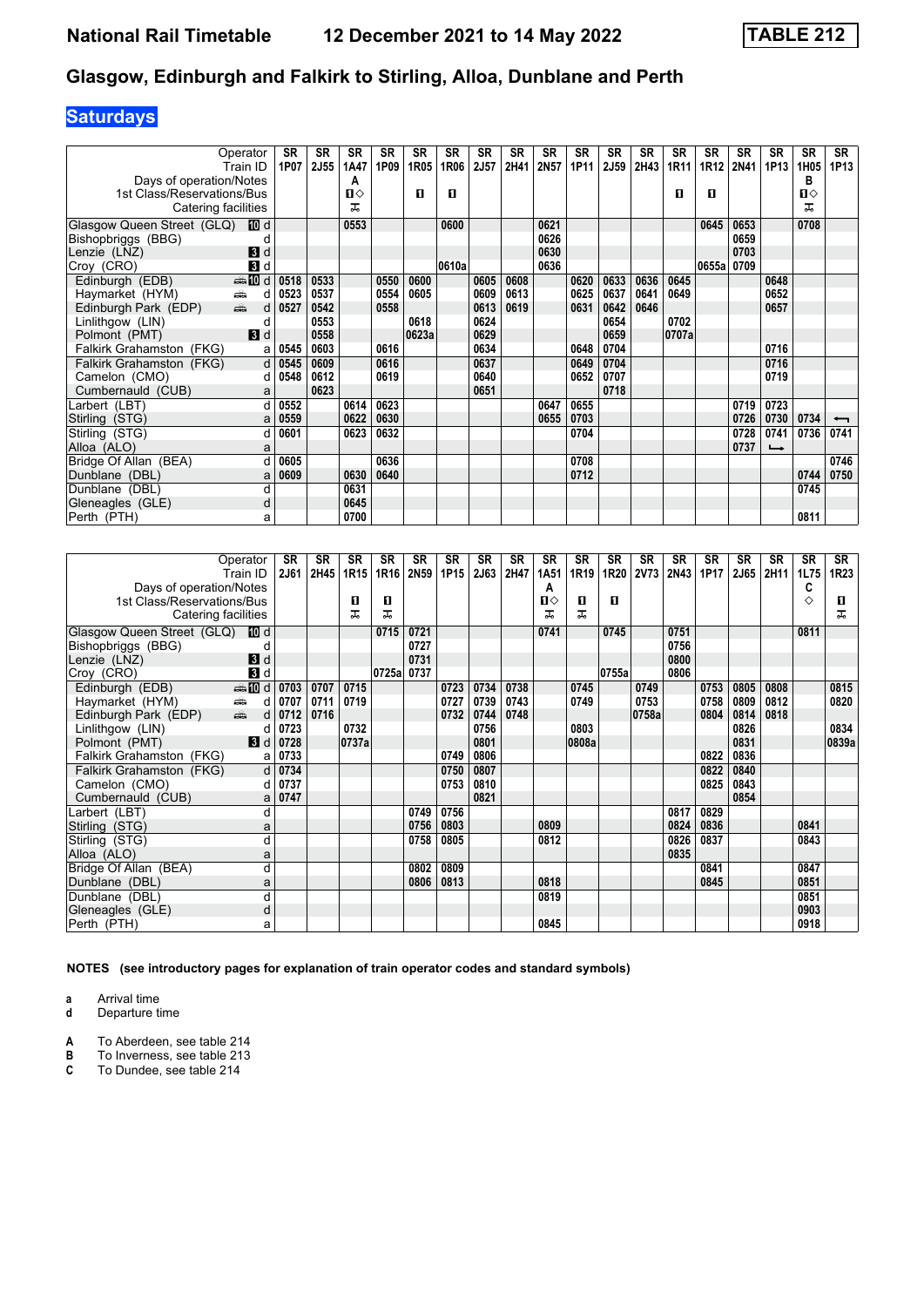# **Saturdays**

| Operator                                                           | SR                              | SR   | <b>SR</b> | <b>SR</b> | <b>SR</b>        | <b>SR</b> | <b>SR</b> | <b>SR</b> | SR   | <b>SR</b> | <b>SR</b> | <b>SR</b> | <b>SR</b> | <b>SR</b>   | <b>SR</b> | <b>SR</b>   | <b>SR</b> | <b>SR</b>      |
|--------------------------------------------------------------------|---------------------------------|------|-----------|-----------|------------------|-----------|-----------|-----------|------|-----------|-----------|-----------|-----------|-------------|-----------|-------------|-----------|----------------|
| Train ID                                                           | 1R24                            | 2N61 | 1P19      | 2H13      | 1A <sub>53</sub> | 1R27      | 1R28      | 2N45      | 2J69 | 1L77      | 2H15      | 1R31      | 1R32      | <b>2N63</b> | 1P23      | <b>2J71</b> | 2H17      | 1A57           |
| Days of operation/Notes                                            |                                 |      |           |           | А                |           |           |           |      | C         |           |           |           |             |           |             |           | A              |
| 1st Class/Reservations/Bus                                         | п                               |      |           |           | п⇔               | O         | п         |           |      | ♦         |           | 0         | O         |             |           |             |           | $\blacksquare$ |
| Catering facilities                                                | ᠼ                               |      |           |           | ᅚ                | ᅚ         | ᅚ         |           |      |           |           | ᅚ         | ᅚ         |             |           |             |           | ᅚ              |
| Glasgow Queen Street (GLQ) III d                                   | 0815                            | 0821 |           |           | 0841             |           | 0845      | 0851      |      | 0907      |           |           | 0915      | 0922        |           |             |           | 0940           |
| Bishopbriggs (BBG)                                                 | d                               | 0829 |           |           |                  |           |           | 0857      |      |           |           |           |           | 0927        |           |             |           |                |
| $\mathbf{3}$ d<br>Lenzie (LNZ)                                     |                                 | 0833 |           |           |                  |           |           | 0901      |      |           |           |           |           | 0931        |           |             |           |                |
| Croy (CRO)                                                         | $\vert$ d $\vert$ 0826a $\vert$ | 0839 |           |           |                  |           | 0856a     | 0907      |      |           |           |           | 0926a     | 0937        |           |             |           |                |
| Edinburgh (EDB)<br>d <b>let</b> and                                |                                 |      | 0819      | 0839      |                  | 0845      |           |           | 0906 |           | 0912      | 0915      |           |             | 0921      | 0935        | 0939      |                |
| Haymarket (HYM)<br>æ                                               | d                               |      | 0825      | 0844      |                  | 0851      |           |           | 0910 |           | 0917      | 0920      |           |             | 0925      | 0939        | 0944      |                |
| $\frac{1}{\left( \frac{1}{2}\right) _{1}}$<br>Edinburgh Park (EDP) | d                               |      | 0831      | 0849      |                  |           |           |           | 0914 |           | 0922      |           |           |             | 0929      | 0944        | 0949      |                |
| Linlithgow (LIN)                                                   | C                               |      |           |           |                  | 0906      |           |           | 0925 |           |           | 0937      |           |             |           | 0954        |           |                |
| $\mathbf{3}$ d<br>Polmont (PMT)                                    |                                 |      |           |           |                  | 0911a     |           |           | 0930 |           |           | 0942a     |           |             |           | 1000        |           |                |
| Falkirk Grahamston (FKG)                                           | a                               |      | 0849      |           |                  |           |           |           | 0935 |           |           |           |           |             | 0950      | 1005        |           |                |
| Falkirk Grahamston (FKG)                                           | d                               |      | 0850      |           |                  |           |           |           | 0938 |           |           |           |           |             | 0951      | 1010        |           |                |
| Camelon (CMO)                                                      | d                               |      | 0854      |           |                  |           |           |           | 0941 |           |           |           |           |             | 0954      | 1013        |           |                |
| Cumbernauld (CUB)                                                  | a                               |      |           |           |                  |           |           |           | 0952 |           |           |           |           |             |           | 1023        |           |                |
| Larbert (LBT)                                                      | d                               | 0850 | 0857      |           |                  |           |           | 0918      |      |           |           |           |           | 0948        | 0957      |             |           |                |
| Stirling (STG)                                                     | a                               | 0857 | 0904      |           | 0910             |           |           | 0925      |      | 0934      |           |           |           | 0955        | 1005      |             |           | 1011           |
| Stirling (STG)                                                     | d                               | 0859 | 0906      |           | 0912             |           |           | 0927      |      | 0935      |           |           |           | 0957        | 1006      |             |           | 1012           |
| Alloa (ALO)                                                        | a                               | 0908 |           |           |                  |           |           | 0936      |      |           |           |           |           | 1006        |           |             |           |                |
| Bridge Of Allan (BEA)                                              | d                               |      | 0910      |           |                  |           |           |           |      |           |           |           |           |             | 1010      |             |           |                |
| Dunblane (DBL)                                                     | a                               |      | 0914      |           |                  |           |           |           |      | 0941      |           |           |           |             | 1014      |             |           |                |
| Dunblane (DBL)                                                     | d                               |      |           |           |                  |           |           |           |      | 0942      |           |           |           |             |           |             |           |                |
| Gleneagles (GLE)                                                   | d                               |      |           |           |                  |           |           |           |      | 0954      |           |           |           |             |           |             |           |                |
| Perth (PTH)                                                        | a                               |      |           |           | 0942             |           |           |           |      | 1009      |           |           |           |             |           |             |           | 1043           |

| Operator                                                                                                                                                                                                                                               |                   | SR    | SR    | SR   | SR   | <b>SR</b>    | <b>SR</b> | <b>SR</b> | <b>SR</b> | <b>SR</b> | <b>SR</b> | <b>SR</b>    | <b>SR</b> | <b>SR</b> | <b>SR</b> | <b>SR</b> | <b>SR</b>   | SR          | SR   |
|--------------------------------------------------------------------------------------------------------------------------------------------------------------------------------------------------------------------------------------------------------|-------------------|-------|-------|------|------|--------------|-----------|-----------|-----------|-----------|-----------|--------------|-----------|-----------|-----------|-----------|-------------|-------------|------|
| Train ID                                                                                                                                                                                                                                               |                   | 1R35  | 1R36  | 2N47 | 2J73 | 1H09         | 2H19      | 1R39      | 1R40      | 2N65      | 1P27      | 1A59         | 2H21      | 1R43      | 1R44      | 2N49      | <b>2V77</b> | <b>2J77</b> | 2H23 |
| Days of operation/Notes                                                                                                                                                                                                                                |                   |       |       |      |      | в            |           |           |           |           |           | А            |           |           |           |           |             |             |      |
| 1st Class/Reservations/Bus                                                                                                                                                                                                                             |                   | п     | п     |      |      | $\mathbf{u}$ |           | п         | п         |           |           | $\mathbf{u}$ |           | п         | п         |           |             |             |      |
| Catering facilities                                                                                                                                                                                                                                    |                   | ㅈ     |       |      |      | ᅚ            |           | ᇁ         | ᅚ         |           |           | ᅚ            |           | ᠼ         | ᅚ         |           |             |             |      |
| Glasgow Queen Street (GLQ) <b>ID</b> d                                                                                                                                                                                                                 |                   |       | 0945  | 0950 |      | 1007         |           |           | 1015      | 1020      |           | 1039         |           |           | 1045      | 1051      |             |             |      |
| Bishopbriggs (BBG)                                                                                                                                                                                                                                     |                   |       |       | 0955 |      |              |           |           |           | 1025      |           |              |           |           |           | 1056      |             |             |      |
| Lenzie (LNZ)                                                                                                                                                                                                                                           | $\mathbf{B}$ d    |       |       | 0959 |      |              |           |           |           | 1029      |           |              |           |           |           | 1100      |             |             |      |
| Croy (CRO)                                                                                                                                                                                                                                             | 3d                |       | 0955a | 1005 |      |              |           |           | 1025a     | 1035      |           |              |           |           | 1055a     | 1106      |             |             |      |
| Edinburgh (EDB)                                                                                                                                                                                                                                        | $\bigoplus$ III d | 0945  |       |      | 1003 |              | 1007      | 1015      |           |           | 1020      |              | 1039      | 1045      |           |           | 1058        | 1105        | 1108 |
| Haymarket (HYM)<br>æ.                                                                                                                                                                                                                                  | d                 | 0949  |       |      | 1007 |              | 1011      | 1021      |           |           | 1025      |              | 1043      | 1049      |           |           | 1104        | 1109        | 1112 |
| and and the second set of the set of the set of the set of the set of the set of the set of the set of the set of the set of the set of the set of the set of the set of the set of the set of the set of the set of the set o<br>Edinburgh Park (EDP) | d                 |       |       |      | 1012 |              | 1018      |           |           |           | 1029      |              | 1049      |           |           |           | 1109a       | 1113        | 1117 |
| Linlithgow (LIN)                                                                                                                                                                                                                                       | d                 | 1004  |       |      | 1025 |              |           | 1034      |           |           |           |              |           | 1105      |           |           |             | 1125        |      |
| Polmont (PMT)                                                                                                                                                                                                                                          | 3d                | 1009a |       |      | 1030 |              |           | 1039a     |           |           |           |              |           | 1110a     |           |           |             | 1131        |      |
| Falkirk Grahamston (FKG)                                                                                                                                                                                                                               | a                 |       |       |      | 1035 |              |           |           |           |           | 1048      |              |           |           |           |           |             | 1136        |      |
| Falkirk Grahamston (FKG)                                                                                                                                                                                                                               | d                 |       |       |      | 1037 |              |           |           |           |           | 1048      |              |           |           |           |           |             | 1138        |      |
| Camelon (CMO)                                                                                                                                                                                                                                          | d                 |       |       |      | 1040 |              |           |           |           |           | 1051      |              |           |           |           |           |             | 1141        |      |
| Cumbernauld (CUB)                                                                                                                                                                                                                                      | a                 |       |       |      | 1051 |              |           |           |           |           |           |              |           |           |           |           |             | 1151        |      |
| Larbert (LBT)                                                                                                                                                                                                                                          | d                 |       |       | 1017 |      |              |           |           |           | 1046      | 1055      |              |           |           |           | 1117      |             |             |      |
| Stirling (STG)                                                                                                                                                                                                                                         | a                 |       |       | 1025 |      | 1036         |           |           |           | 1053      | 1102      | 1108         |           |           |           | 1124      |             |             |      |
| Stirling (STG)                                                                                                                                                                                                                                         | d                 |       |       | 1026 |      | 1037         |           |           |           | 1055      | 1104      | 1110         |           |           |           | 1126      |             |             |      |
| Alloa (ALO)                                                                                                                                                                                                                                            | a                 |       |       | 1035 |      |              |           |           |           | 1104      |           |              |           |           |           | 1135      |             |             |      |
| Bridge Of Allan (BEA)                                                                                                                                                                                                                                  | d                 |       |       |      |      | 1042         |           |           |           |           | 1108      |              |           |           |           |           |             |             |      |
| Dunblane (DBL)                                                                                                                                                                                                                                         | a                 |       |       |      |      | 1046         |           |           |           |           | 1112      |              |           |           |           |           |             |             |      |
| Dunblane (DBL)                                                                                                                                                                                                                                         | d                 |       |       |      |      | 1046         |           |           |           |           |           |              |           |           |           |           |             |             |      |
| Gleneagles (GLE)                                                                                                                                                                                                                                       | d                 |       |       |      |      | 1059         |           |           |           |           |           |              |           |           |           |           |             |             |      |
| Perth (PTH)                                                                                                                                                                                                                                            | a                 |       |       |      |      | 1114         |           |           |           |           |           | 1139         |           |           |           |           |             |             |      |

**NOTES (see introductory pages for explanation of train operator codes and standard symbols)**

**a** Arrival time<br>**d** Departure time

**d** Departure time

**A** To Aberdeen, see table 214<br>**B** To Inverness, see table 213<br>**C** To Dundee, see table 214

**B** To Inverness, see table 213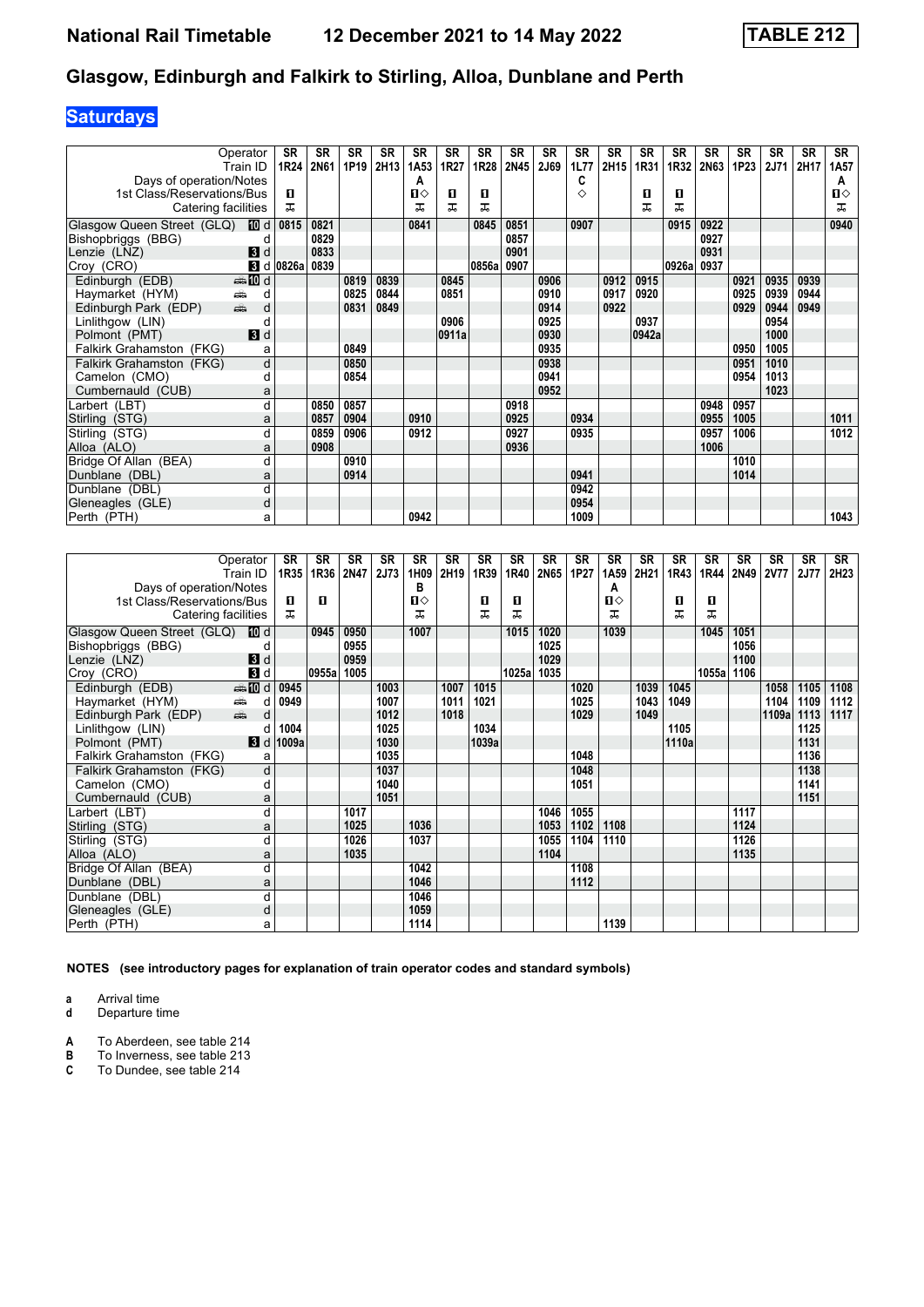## **Saturdays**

|                            | Operator                  | SR                       | SR    | <b>SR</b> | <b>SR</b> | <b>SR</b> | <b>SR</b> | <b>SR</b> | <b>SR</b> | SR        | <b>SR</b> | <b>SR</b>        | <b>SR</b> | <b>SR</b> | <b>SR</b> | <b>SR</b> | <b>SR</b> | <b>SR</b> | <b>SR</b>    |
|----------------------------|---------------------------|--------------------------|-------|-----------|-----------|-----------|-----------|-----------|-----------|-----------|-----------|------------------|-----------|-----------|-----------|-----------|-----------|-----------|--------------|
|                            | Train ID                  | 1R47                     | 1R48  | 2N67      | 1P31      | 2H01      | 1A61      | 1R51      |           | 1R52 2N21 | 2J81      | 1H <sub>51</sub> | 2H03      | 1R55      | 1R56      | 2N69      | 1P35      | 2H05      | 1A63         |
| Days of operation/Notes    |                           |                          |       |           |           |           | A         |           |           |           |           | в                |           |           |           |           |           |           | A            |
| 1st Class/Reservations/Bus |                           | п                        | п     |           |           |           | П⇔        | О         | п         |           |           | П⇔               |           | 0         | O         |           |           |           | $\mathbf{u}$ |
| Catering facilities        |                           | ㅈ                        | ᠼ     |           |           |           |           | ᅚ         | ᅚ         |           |           | ᅚ                |           | ᅚ         | ᅚ         |           |           |           | ᅚ            |
| Glasgow Queen Street (GLQ) | 100 d                     |                          | 1115  | 1122      |           |           | 1140      |           | 1145      | 1151      |           | 1208             |           |           | 1215      | 1221      |           |           | 1239         |
| Bishopbriggs (BBG)         |                           |                          |       | 1127      |           |           |           |           |           | 1156      |           |                  |           |           |           | 1226      |           |           |              |
| Lenzie (LNZ)               | 3d                        |                          |       | 1131      |           |           |           |           |           | 1201      |           |                  |           |           |           | 1230      |           |           |              |
| Croy (CRO)                 | 3d                        |                          | 1125a | 1137      |           |           |           |           | 1156a     | 1206      |           |                  |           |           | 1225a     | 1236      |           |           |              |
| Edinburgh (EDB)            | <b>美国d</b>                | 1115                     |       |           | 1123      | 1138      |           | 1145      |           |           | 1204      |                  | 1208      | 1215      |           |           | 1222      | 1238      |              |
| Haymarket (HYM)            | ∰<br>d                    | 1120                     |       |           | 1127      | 1142      |           | 1149      |           |           | 1208      |                  | 1212      | 1221      |           |           | 1226      | 1243      |              |
| Edinburgh Park (EDP)       | $\frac{1}{\sqrt{2}}$<br>d |                          |       |           | 1131      | 1147      |           |           |           |           | 1213      |                  | 1218      |           |           |           | 1230      | 1248      |              |
| Linlithgow (LIN)           |                           | 1133                     |       |           |           |           |           | 1202      |           |           | 1228      |                  |           | 1234      |           |           |           |           |              |
| Polmont (PMT)              |                           | $\blacksquare$ d   1138a |       |           |           |           |           | 1207a     |           |           | 1233      |                  |           | 1239a     |           |           |           |           |              |
| Falkirk Grahamston (FKG)   | a                         |                          |       |           | 1149      |           |           |           |           |           | 1238      |                  |           |           |           |           | 1248      |           |              |
| Falkirk Grahamston (FKG)   | d                         |                          |       |           | 1149      |           |           |           |           |           | 1240      |                  |           |           |           |           | 1248      |           |              |
| Camelon (CMO)              | d                         |                          |       |           | 1152      |           |           |           |           |           | 1243      |                  |           |           |           |           | 1251      |           |              |
| Cumbernauld (CUB)          | a                         |                          |       |           |           |           |           |           |           |           | 1255      |                  |           |           |           |           |           |           |              |
| Larbert (LBT)              | d                         |                          |       | 1148      | 1156      |           |           |           |           | 1217      |           |                  |           |           |           | 1247      | 1255      |           |              |
| Stirling (STG)             | a                         |                          |       | 1155      | 1203      |           | 1209      |           |           | 1229      |           | 1234             |           |           |           | 1254      | 1302      |           | 1308         |
| Stirling (STG)             | d                         |                          |       | 1157      | 1205      |           | 1211      |           |           | 1230      |           | 1236             |           |           |           | 1256      | 1304      |           | 1310         |
| Alloa (ALO)                | a                         |                          |       |           |           |           |           |           |           | 1239      |           |                  |           |           |           | 1305      |           |           |              |
| Bridge Of Allan (BEA)      | d                         |                          |       | 1201      | 1209      |           |           |           |           |           |           | 1241             |           |           |           |           | 1308      |           |              |
| Dunblane (DBL)             | a                         |                          |       | 1205      | 1213      |           |           |           |           |           |           | 1245             |           |           |           |           | 1312      |           |              |
| Dunblane (DBL)             | d                         |                          |       |           |           |           |           |           |           |           |           | 1246             |           |           |           |           |           |           |              |
| Gleneagles (GLE)           | d                         |                          |       |           |           |           |           |           |           |           |           |                  |           |           |           |           |           |           | 1327         |
| Perth (PTH)                | a                         |                          |       |           |           |           | 1243      |           |           |           |           | 1312             |           |           |           |           |           |           | 1342         |

| Operator                                                                                                                                                                                                                                          |                  | SR    | SR    | SR   | SR          | SR   | SR    | SR    | SR   | SR   | <b>SR</b> | SR    | <b>SR</b> | SR          | SR   | <b>SR</b> | SR          | SR          | SR   |
|---------------------------------------------------------------------------------------------------------------------------------------------------------------------------------------------------------------------------------------------------|------------------|-------|-------|------|-------------|------|-------|-------|------|------|-----------|-------|-----------|-------------|------|-----------|-------------|-------------|------|
|                                                                                                                                                                                                                                                   | Train ID         | 1R59  | 1R60  | 2N51 | <b>2J85</b> | 2H07 | 1R63  | 1R64  | 2N71 | 1P39 | 2H09      | 1R67  | 1R68      | <b>2N43</b> | 2J89 | 2H11      | <b>1R71</b> | <b>1R72</b> | 2N61 |
| 1st Class/Reservations/Bus                                                                                                                                                                                                                        |                  | п     | п     |      |             |      | п     | п     |      |      |           | п     | п         |             |      |           | О           | п           |      |
| Catering facilities                                                                                                                                                                                                                               |                  | ᠼ     | ᠼ     |      |             |      | ᠼ     | ᅚ     |      |      |           | ᅚ     | ᅚ         |             |      |           | ᠼ           | ᠼ           |      |
| Glasgow Queen Street (GLQ) 10 d                                                                                                                                                                                                                   |                  |       | 1245  | 1250 |             |      |       | 1315  | 1319 |      |           |       | 1345      | 1352        |      |           |             | 1415        | 1419 |
| Bishopbriggs (BBG)                                                                                                                                                                                                                                |                  |       |       | 1255 |             |      |       |       | 1324 |      |           |       |           | 1357        |      |           |             |             | 1424 |
| Lenzie (LNZ)                                                                                                                                                                                                                                      | $\mathbf{B}$ d   |       |       | 1300 |             |      |       |       | 1328 |      |           |       |           | 1401        |      |           |             |             | 1428 |
| Croy (CRO)                                                                                                                                                                                                                                        | $\overline{3}$ d |       | 1255a | 1305 |             |      |       | 1325a | 1334 |      |           |       | 1355a     | 1407        |      |           |             | 1425a       | 1434 |
| Edinburgh (EDB)                                                                                                                                                                                                                                   | <b>AD</b> d      | 1245  |       |      | 1305        | 1308 | 1315  |       |      | 1321 | 1338      | 1345  |           |             | 1404 | 1410      | 1415        |             |      |
| Haymarket (HYM)<br>officer of the contract of the contract of the contract of the contract of the contract of the contract of the contract of the contract of the contract of the contract of the contract of the contract of the contract of the | d                | 1249  |       |      | 1309        | 1312 | 1320  |       |      | 1325 | 1344      | 1349  |           |             | 1411 | 1414      | 1420        |             |      |
| $\frac{1}{\sqrt{2}}$<br>Edinburgh Park (EDP)                                                                                                                                                                                                      | d                |       |       |      | 1313        | 1317 |       |       |      | 1330 | 1349      |       |           |             | 1415 | 1420      |             |             |      |
| Linlithgow (LIN)                                                                                                                                                                                                                                  |                  | 1303  |       |      | 1324        |      | 1333  |       |      |      |           | 1404  |           |             | 1426 |           | 1435        |             |      |
| Polmont (PMT)                                                                                                                                                                                                                                     | $\blacksquare$   | 1308a |       |      | 1330        |      | 1338a |       |      |      |           | 1409a |           |             | 1432 |           | 1440a       |             |      |
| Falkirk Grahamston (FKG)                                                                                                                                                                                                                          | a                |       |       |      | 1335        |      |       |       |      | 1347 |           |       |           |             | 1438 |           |             |             |      |
| Falkirk Grahamston (FKG)                                                                                                                                                                                                                          | d                |       |       |      | 1338        |      |       |       |      | 1348 |           |       |           |             | 1444 |           |             |             |      |
| Camelon (CMO)                                                                                                                                                                                                                                     | d                |       |       |      | 1341        |      |       |       |      | 1351 |           |       |           |             | 1447 |           |             |             |      |
| Cumbernauld (CUB)                                                                                                                                                                                                                                 | a                |       |       |      | 1352        |      |       |       |      |      |           |       |           |             | 1457 |           |             |             |      |
| Larbert (LBT)                                                                                                                                                                                                                                     | d                |       |       | 1316 |             |      |       |       | 1345 | 1354 |           |       |           | 1417        |      |           |             |             | 1444 |
| Stirling (STG)                                                                                                                                                                                                                                    | a                |       |       | 1324 |             |      |       |       | 1352 | 1402 |           |       |           | 1425        |      |           |             |             | 1452 |
| Stirling (STG)                                                                                                                                                                                                                                    | d                |       |       | 1326 |             |      |       |       | 1354 | 1403 |           |       |           | 1427        |      |           |             |             | 1453 |
| Alloa (ALO)                                                                                                                                                                                                                                       | a                |       |       | 1335 |             |      |       |       |      |      |           |       |           | 1436        |      |           |             |             |      |
| Bridge Of Allan (BEA)                                                                                                                                                                                                                             | d                |       |       |      |             |      |       |       | 1358 | 1407 |           |       |           |             |      |           |             |             | 1457 |
| Dunblane (DBL)                                                                                                                                                                                                                                    | a                |       |       |      |             |      |       |       | 1401 | 1411 |           |       |           |             |      |           |             |             | 1501 |
| Dunblane (DBL)                                                                                                                                                                                                                                    | d                |       |       |      |             |      |       |       |      |      |           |       |           |             |      |           |             |             |      |
| Gleneagles (GLE)                                                                                                                                                                                                                                  | d                |       |       |      |             |      |       |       |      |      |           |       |           |             |      |           |             |             |      |
| Perth (PTH)                                                                                                                                                                                                                                       | a                |       |       |      |             |      |       |       |      |      |           |       |           |             |      |           |             |             |      |

**NOTES (see introductory pages for explanation of train operator codes and standard symbols)**

**a** Arrival time

**d** Departure time

- **A** To Aberdeen, see table 214<br>**B** To Inverness, see table 213
- **B** To Inverness, see table 213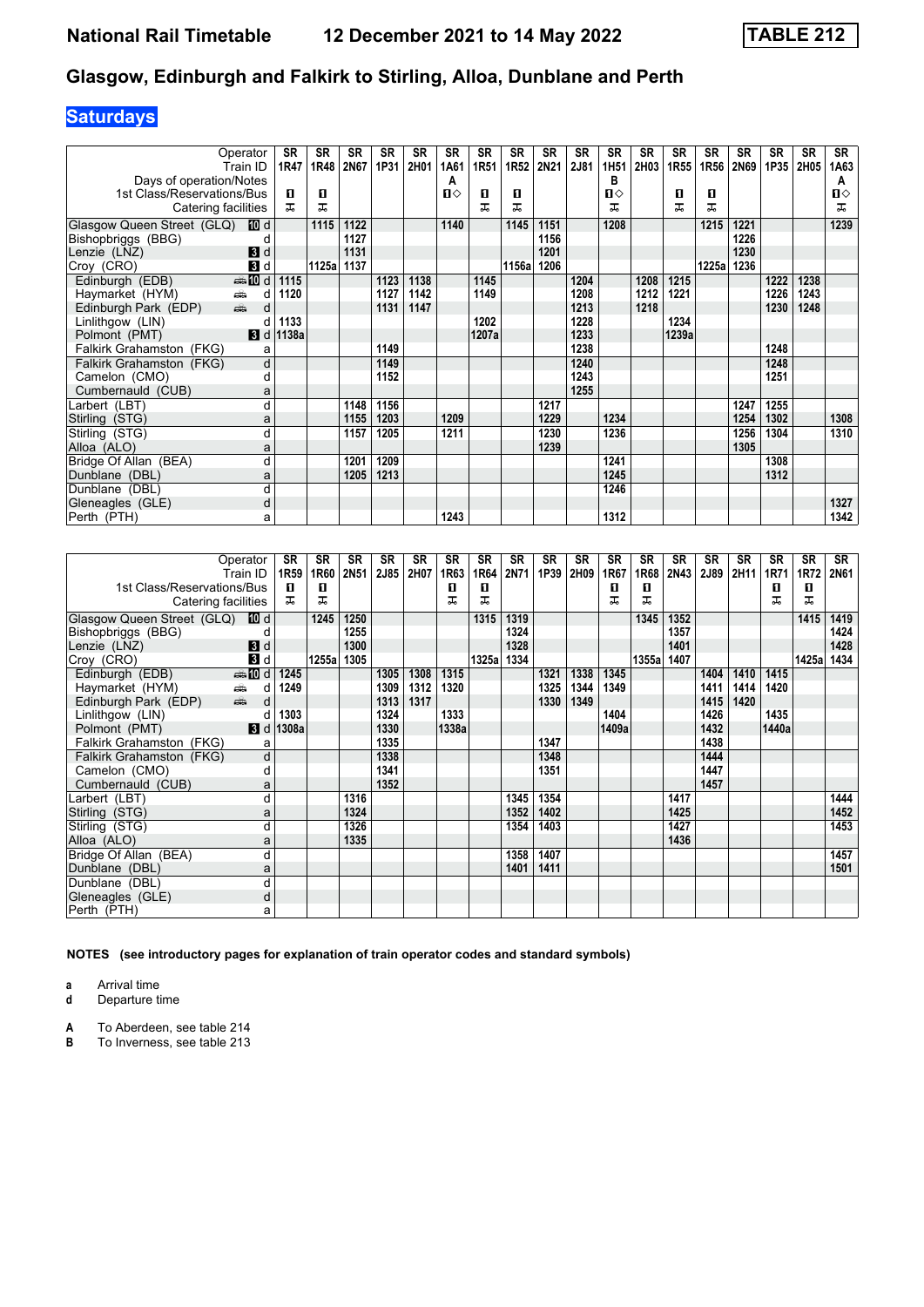## **Saturdays**

|                                                                  | Operator<br>Train ID | <b>SR</b><br>1P43 | <b>SR</b><br>2H13 | SR<br>1A69 | <b>SR</b><br>1R75 | <b>SR</b><br>1R76 | <b>SR</b><br>2N45 | <b>SR</b><br>2J93 | <b>SR</b><br>1H15 | <b>SR</b><br>2H53 | <b>SR</b><br>1R79 | <b>SR</b><br>1R80 | <b>SR</b><br>2N63 | <b>SR</b><br>1P47 | <b>SR</b><br>2H55 | <b>SR</b><br>1A73 | <b>SR</b><br>1R83 | <b>SR</b><br>1R84 | <b>SR</b><br>2N47 |
|------------------------------------------------------------------|----------------------|-------------------|-------------------|------------|-------------------|-------------------|-------------------|-------------------|-------------------|-------------------|-------------------|-------------------|-------------------|-------------------|-------------------|-------------------|-------------------|-------------------|-------------------|
| Days of operation/Notes                                          |                      |                   |                   | в          |                   |                   |                   |                   | в                 |                   |                   |                   |                   |                   |                   | A                 |                   |                   |                   |
| 1st Class/Reservations/Bus                                       |                      |                   |                   | Ⅱ♦         | 0                 | 0                 |                   |                   | Ⅱ◇                |                   | 0                 | O                 |                   |                   |                   | ்ப                | 0                 | 0                 |                   |
| Catering facilities                                              |                      |                   |                   | ᠼ          | ᅚ                 | ᅚ                 |                   |                   | ᠼ                 |                   | ᅚ                 | ᅚ                 |                   |                   |                   | ᠼ                 | ᠼ                 | ᠼ                 |                   |
| Glasgow Queen Street (GLQ) III d                                 |                      |                   |                   | 1441       |                   | 1445              | 1451              |                   | 1508              |                   |                   | 1515              | 1521              |                   |                   | 1541              |                   | 1545              | 1551              |
| Bishopbriggs (BBG)                                               |                      |                   |                   |            |                   |                   | 1456              |                   |                   |                   |                   |                   | 1526              |                   |                   |                   |                   |                   | 1556              |
| Lenzie (LNZ)                                                     | $\mathbf{B}$ d       |                   |                   |            |                   |                   | 1500              |                   |                   |                   |                   |                   | 1530              |                   |                   |                   |                   |                   | 1600              |
| Croy (CRO)                                                       | 3d                   |                   |                   |            |                   | 1456a             | 1506              |                   |                   |                   |                   | 1525a             | 1536              |                   |                   |                   |                   | 1555a             | 1605              |
| Edinburgh (EDB)                                                  | $\frac{1}{2}$ 10 d   | 1420              | 1437              |            | 1445              |                   |                   | 1505              |                   | 1508              | 1515              |                   |                   | 1520              | 1540              |                   | 1545              |                   |                   |
| Haymarket (HYM)<br>$\frac{1}{\left( \frac{1}{2}\right) _{0}}$    | d                    | 1424              | 1442              |            | 1449              |                   |                   | 1509              |                   | 1512              | 1520              |                   |                   | 1525              | 1545              |                   | 1549              |                   |                   |
| $\frac{1}{\left( \frac{1}{2} \right)^2}$<br>Edinburgh Park (EDP) | d                    | 1428              | 1447              |            |                   |                   |                   | 1513              |                   | 1517              |                   |                   |                   | 1529              | 1549              |                   |                   |                   |                   |
| Linlithgow (LIN)                                                 | C                    |                   |                   |            | 1502              |                   |                   | 1524              |                   |                   | 1533              |                   |                   |                   |                   |                   | 1604              |                   |                   |
| Polmont (PMT)                                                    | 3d                   |                   |                   |            | 1507a             |                   |                   | 1529              |                   |                   | 1538a             |                   |                   |                   |                   |                   | 1609a             |                   |                   |
| Falkirk Grahamston (FKG)                                         | a                    | 1448              |                   |            |                   |                   |                   | 1534              |                   |                   |                   |                   |                   | 1547              |                   |                   |                   |                   |                   |
| Falkirk Grahamston (FKG)                                         | d                    | 1449              |                   |            |                   |                   |                   | 1540              |                   |                   |                   |                   |                   | 1547              |                   |                   |                   |                   |                   |
| Camelon (CMO)                                                    | d                    | 1452              |                   |            |                   |                   |                   | 1543              |                   |                   |                   |                   |                   | 1550              |                   |                   |                   |                   |                   |
| Cumbernauld (CUB)                                                | a                    |                   |                   |            |                   |                   |                   | 1554              |                   |                   |                   |                   |                   |                   |                   |                   |                   |                   |                   |
| Larbert (LBT)                                                    |                      | 1455              |                   |            |                   |                   | 1517              |                   |                   |                   |                   |                   | 1547              | 1554              |                   |                   |                   |                   | 1615              |
| Stirling (STG)                                                   | a                    | 1503              |                   | 1509       |                   |                   | 1524              |                   | 1536              |                   |                   |                   | 1554              | 1601              |                   |                   |                   |                   | 1623              |
| Stirling (STG)                                                   | d                    | 1504              |                   | 1510       |                   |                   | 1526              |                   | 1538              |                   |                   |                   | 1556              | 1603              |                   |                   |                   |                   | 1625              |
| Alloa (ALO)                                                      | a                    |                   |                   |            |                   |                   | 1535              |                   |                   |                   |                   |                   | 1605              |                   |                   |                   |                   |                   | 1634              |
| Bridge Of Allan (BEA)                                            |                      | 1508              |                   |            |                   |                   |                   |                   | 1543              |                   |                   |                   |                   | 1607              |                   |                   |                   |                   |                   |
| Dunblane (DBL)                                                   | a                    | 1513              |                   |            |                   |                   |                   |                   | 1547              |                   |                   |                   |                   | 1611              |                   |                   |                   |                   |                   |
| Dunblane (DBL)                                                   | d                    |                   |                   |            |                   |                   |                   |                   | 1548              |                   |                   |                   |                   |                   |                   |                   |                   |                   |                   |
| Gleneagles (GLE)                                                 | d                    |                   |                   |            |                   |                   |                   |                   |                   |                   |                   |                   |                   |                   |                   |                   |                   |                   |                   |
| Perth (PTH)                                                      | a                    |                   |                   | 1539       |                   |                   |                   |                   | 1616              |                   |                   |                   |                   |                   |                   | 1639              |                   |                   |                   |

|                            | Operator       | <b>SR</b> | <b>SR</b> | <b>SR</b> | <b>SR</b> | SR    | <b>SR</b> | <b>SR</b> | SR           | GR          | <b>SR</b> | <b>SR</b> | <b>SR</b> | <b>SR</b> | <b>SR</b> | <b>SR</b> | <b>SR</b>   | SR   | SR   |
|----------------------------|----------------|-----------|-----------|-----------|-----------|-------|-----------|-----------|--------------|-------------|-----------|-----------|-----------|-----------|-----------|-----------|-------------|------|------|
|                            | Train ID       | 2J97      | 2H57      | 1L85      | 1R87      | 1R88  | 2N65      | 1P03      | <b>1A77</b>  | <b>1W16</b> | 2J51      | 2H59      | 1R91      | 1R92      | 2N49      | 1P05      | <b>2J53</b> | 2H37 | 1L21 |
| Days of operation/Notes    |                |           |           | D         |           |       |           |           | A            | Е           |           |           |           |           |           |           |             |      | C    |
| 1st Class/Reservations/Bus |                |           |           |           | 0         | 0     |           |           | $\mathbf{u}$ | $n_{\rm R}$ |           |           | п         | п         |           |           |             |      | ♦    |
| Catering facilities        |                |           |           |           | ᅚ         | ᇁ     |           |           | ㅈ            | $\boxtimes$ |           |           | ᅚ         |           |           |           |             |      |      |
| Glasgow Queen Street (GLQ) | 10 d           |           |           | 1611      |           | 1615  | 1620      |           | 1643         |             |           |           |           | 1645      | 1650      |           |             |      | 1709 |
| Bishopbriggs (BBG)         |                |           |           |           |           |       | 1625      |           |              |             |           |           |           |           | 1655      |           |             |      |      |
| Lenzie (LNZ)               | 3d             |           |           |           |           |       | 1629      |           |              |             |           |           |           |           | 1700      |           |             |      |      |
| Croy (CRO)                 | $\mathbf{B}$ d |           |           |           |           | 1626a | 1635      |           |              |             |           |           |           | 1657a     | 1705      |           |             |      |      |
| Edinburgh (EDB)            | <b>ente</b> di | 1603      | 1607      |           | 1615      |       |           | 1621      |              | 1633        | 1637      | 1643      | 1645      |           |           | 1651      | 1704        | 1707 |      |
| Haymarket (HYM)            | æ.<br>d        | 1607      | 1611      |           | 1621      |       |           | 1625      |              | 1638        | 1643      | 1647      | 1652      |           |           | 1658      | 1708        | 1712 |      |
| Edinburgh Park (EDP)       | پیش<br>d       | 1612      | 1618      |           |           |       |           | 1629      |              |             | 1648      | 1652      |           |           |           | 1704      | 1713        | 1717 |      |
| Linlithgow (LIN)           | d              | 1625      |           |           | 1635      |       |           |           |              |             | 1659      |           | 1706      |           |           |           | 1725        |      |      |
| Polmont (PMT)              | $\blacksquare$ | 1630      |           |           | 1640a     |       |           |           |              |             | 1704      |           | 1711a     |           |           |           | 1730        |      |      |
| Falkirk Grahamston (FKG)   | a              | 1635      |           |           |           |       |           | 1648      |              | 1701        | 1709      |           |           |           |           | 1722      | 1735        |      |      |
| Falkirk Grahamston (FKG)   | $\mathsf{d}$   | 1637      |           |           |           |       |           | 1649      |              | 1703        | 1712      |           |           |           |           | 1722      | 1736        |      |      |
| Camelon (CMO)              | d              | 1640      |           |           |           |       |           | 1652      |              |             | 1715      |           |           |           |           | 1725      | 1739        |      |      |
| Cumbernauld (CUB)          | a              | 1651      |           |           |           |       |           |           |              |             | 1725      |           |           |           |           |           | 1750        |      |      |
| Larbert (LBT)              | d              |           |           |           |           |       | 1646      | 1655      |              |             |           |           |           |           | 1716      | 1728      |             |      | 1733 |
| Stirling (STG)             | a              |           |           | 1638      |           |       | 1653      | 1703      | 1710         | 1717        |           |           |           |           | 1724      | 1736      |             |      | 1741 |
| Stirling (STG)             | d              |           |           | 1639      |           |       | 1655      | 1704      | 1712         | 1719        |           |           |           |           | 1726      | 1736      |             |      | 1743 |
| Alloa (ALO)                | a              |           |           |           |           |       | 1704      |           |              |             |           |           |           |           | 1735      |           |             |      |      |
| Bridge Of Allan (BEA)      | d              |           |           | 1644      |           |       |           | 1708      |              |             |           |           |           |           |           | 1740      |             |      | 1747 |
| Dunblane (DBL)             | a              |           |           | 1648      |           |       |           | 1712      |              |             |           |           |           |           |           | 1744      |             |      | 1752 |
| Dunblane (DBL)             | d              |           |           | 1648      |           |       |           |           |              |             |           |           |           |           |           |           |             |      | 1752 |
| Gleneagles (GLE)           | d              |           |           | 1701      |           |       |           |           |              | 1737        |           |           |           |           |           |           |             |      | 1806 |
| Perth (PTH)                | a              |           |           | 1717      |           |       |           |           | 1741         | 1752        |           |           |           |           |           |           |             |      | 1821 |

**NOTES (see introductory pages for explanation of train operator codes and standard symbols)**

**a** Arrival time<br>**d** Departure time

Departure time

**A** To Aberdeen, see table 214<br>**B** To Inverness, see table 213<br>**C** To Dundee, see table 214

**B** To Inverness, see table 213

**C** To Dundee, see table 21

**D** To Arbroath, see table 214<br>**E** From London Kings Cross t **From London Kings Cross to Inverness, see table 213**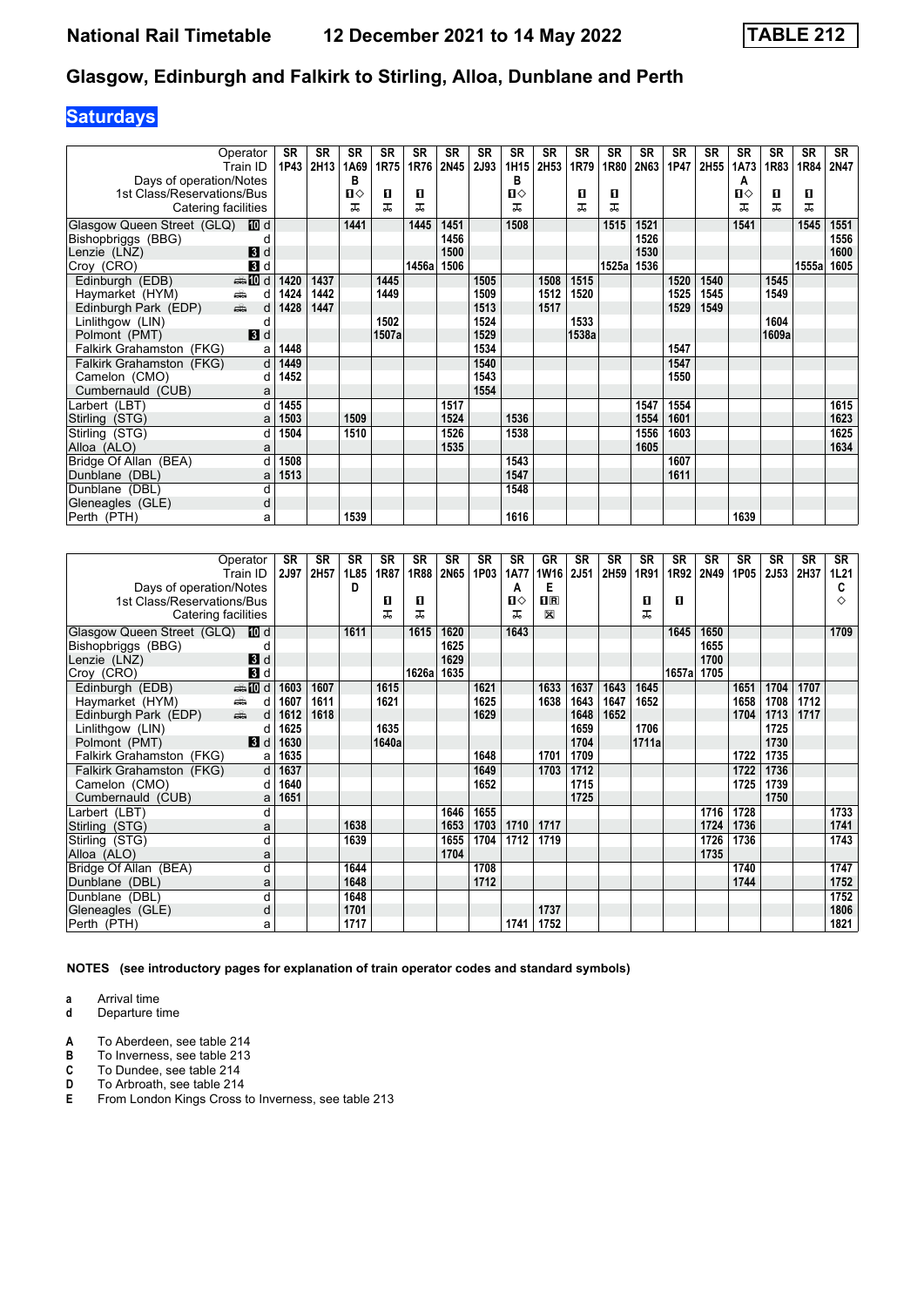## **Saturdays**

| Operator                                                           |                | SR                       | SR    | <b>SR</b> | SR   | SR          | <b>SR</b> | SR           | <b>SR</b> | <b>SR</b> | <b>SR</b> | <b>SR</b> | <b>SR</b>   | <b>SR</b> | <b>SR</b>        | <b>SR</b> | <b>SR</b> | SR          | SR   |
|--------------------------------------------------------------------|----------------|--------------------------|-------|-----------|------|-------------|-----------|--------------|-----------|-----------|-----------|-----------|-------------|-----------|------------------|-----------|-----------|-------------|------|
| Train ID                                                           |                | 1R95                     | 1R96  | 2N67      | 1N07 | <b>2J55</b> | 2H39      | 1A83         | 1R03      | 1R04      | 2N51      | 1P09      | <b>2J57</b> | 2H41      | 1H <sub>53</sub> | 1R07      | 1R08      | <b>2N69</b> | 1P11 |
| Days of operation/Notes                                            |                |                          |       |           |      |             |           | A            |           |           |           |           |             |           | в                |           |           |             |      |
| 1st Class/Reservations/Bus                                         |                | п                        | п     |           |      |             |           | $\mathbf{n}$ | 0         | O         |           |           |             |           | п⇔               | 0         | п         |             |      |
| Catering facilities                                                |                | ㅈ                        | ᠼ     |           |      |             |           | ᅚ            | ᅚ         | ᅚ         |           |           |             |           | ᅚ                | ᅚ         | ㅈ         |             |      |
| Glasgow Queen Street (GLQ)                                         | 100 d          |                          | 1715  | 1720      |      |             |           | 1741         |           | 1745      | 1753      |           |             |           | 1809             |           | 1815      | 1820        |      |
| Bishopbriggs (BBG)                                                 |                |                          |       | 1725      |      |             |           |              |           |           | 1758      |           |             |           |                  |           |           | 1825        |      |
| Lenzie (LNZ)                                                       | 3d             |                          |       | 1730      |      |             |           |              |           |           | 1802      |           |             |           |                  |           |           | 1829        |      |
| Croy (CRO)                                                         | $\mathbf{3}$ d |                          | 1725a | 1735      |      |             |           |              |           | 1755a     | 1807      |           |             |           |                  |           | 1825a     | 1835        |      |
| Edinburgh (EDB)                                                    | <b>美国d</b>     | 1715                     |       |           | 1720 | 1734        | 1738      |              | 1745      |           |           | 1749      | 1803        | 1807      |                  | 1815      |           |             | 1821 |
| Haymarket (HYM)<br>∰                                               | d              | 1720                     |       |           | 1724 | 1738        | 1743      |              | 1750      |           |           | 1753      | 1807        | 1811      |                  | 1821      |           |             | 1825 |
| $\frac{1}{\left( \frac{1}{2}\right) _{1}}$<br>Edinburgh Park (EDP) | d              |                          |       |           | 1728 | 1742        | 1748      |              |           |           |           | 1758      | 1811        | 1817      |                  |           |           |             | 1829 |
| Linlithgow (LIN)                                                   |                | 1733                     |       |           |      | 1753        |           |              | 1803      |           |           |           | 1822        |           |                  | 1834      |           |             |      |
| Polmont (PMT)                                                      |                | $\blacksquare$ d   1738a |       |           |      | 1758        |           |              | 1808a     |           |           |           | 1827        |           |                  | 1839a     |           |             |      |
| Falkirk Grahamston (FKG)                                           | а              |                          |       |           | 1747 | 1803        |           |              |           |           |           | 1817      | 1832        |           |                  |           |           |             | 1848 |
| Falkirk Grahamston (FKG)                                           | d              |                          |       |           | 1747 | 1809        |           |              |           |           |           | 1817      | 1840        |           |                  |           |           |             | 1848 |
| Camelon (CMO)                                                      | d              |                          |       |           | 1750 | 1812        |           |              |           |           |           | 1820      | 1843        |           |                  |           |           |             | 1851 |
| Cumbernauld (CUB)                                                  | a              |                          |       |           |      | 1823        |           |              |           |           |           |           | 1853        |           |                  |           |           |             |      |
| Larbert (LBT)                                                      | d              |                          |       | 1746      | 1754 |             |           |              |           |           | 1817      | 1824      |             |           | 1829             |           |           | 1846        | 1854 |
| Stirling (STG)                                                     | a              |                          |       | 1753      | 1801 |             |           | 1806         |           |           | 1825      | 1831      |             |           | 1838             |           |           | 1853        | 1902 |
| Stirling (STG)                                                     | d              |                          |       | 1755      | 1803 |             |           | 1808         |           |           | 1829      | 1833      |             |           | 1840             |           |           | 1855        | 1903 |
| Alloa (ALO)                                                        | a              |                          |       |           | 1812 |             |           |              |           |           | 1838      |           |             |           |                  |           |           | 1904        |      |
| Bridge Of Allan (BEA)                                              | d              |                          |       | 1759      |      |             |           |              |           |           |           | 1837      |             |           | 1844             |           |           |             | 1907 |
| Dunblane (DBL)                                                     | a              |                          |       | 1802      |      |             |           | 1815         |           |           |           | 1841      |             |           | 1848             |           |           |             | 1911 |
| Dunblane (DBL)                                                     | d              |                          |       |           |      |             |           | 1816         |           |           |           |           |             |           | 1849             |           |           |             |      |
| Gleneagles (GLE)                                                   | d              |                          |       |           |      |             |           | 1829         |           |           |           |           |             |           | 1902             |           |           |             |      |
| Perth (PTH)                                                        | а              |                          |       |           |      |             |           | 1845         |           |           |           |           |             |           | 1918             |           |           |             |      |

|                            | Operator<br>Train ID      | SR<br><b>2V71</b> | <b>SR</b><br>2H43 | <b>SR</b><br>1A87 | <b>SR</b><br>1R <sub>11</sub> | <b>SR</b><br>1R12 | SR<br><b>2N53</b> | <b>SR</b><br>1P13 | <b>SR</b><br>2J61 | <b>SR</b><br>1L87 | <b>SR</b><br>1R <sub>15</sub> | <b>SR</b><br>1R16 | <b>SR</b><br>2N71 | SR<br>1P15 | <b>SR</b><br>2H45 | SR<br>2J63 | SR<br>1R <sub>19</sub> | SR<br>1R20 | SR<br>2H47 |
|----------------------------|---------------------------|-------------------|-------------------|-------------------|-------------------------------|-------------------|-------------------|-------------------|-------------------|-------------------|-------------------------------|-------------------|-------------------|------------|-------------------|------------|------------------------|------------|------------|
| Days of operation/Notes    |                           |                   |                   | А                 |                               |                   |                   |                   |                   | C                 |                               |                   |                   |            |                   |            |                        |            |            |
| 1st Class/Reservations/Bus |                           |                   |                   | п⇔                | 0                             | O                 |                   |                   |                   | ♦                 | п                             | O                 |                   |            |                   |            | 0                      | O          |            |
| Catering facilities        |                           |                   |                   | ᠼ                 | ᅚ                             | ᅚ                 |                   |                   |                   |                   |                               |                   |                   |            |                   |            | ᅚ                      | ᠼ          |            |
| Glasgow Queen Street (GLQ) | <b>ID</b> d               |                   |                   | 1839              |                               | 1845              | 1851              |                   |                   | 1906              |                               | 1915              | 1921              |            |                   |            |                        | 1945       |            |
| Bishopbriggs (BBG)         |                           |                   |                   |                   |                               |                   | 1856              |                   |                   |                   |                               |                   | 1926              |            |                   |            |                        |            |            |
| Lenzie (LNZ)               | 3d                        |                   |                   |                   |                               |                   | 1900              |                   |                   |                   |                               |                   | 1930              |            |                   |            |                        |            |            |
| Croy (CRO)                 | 3d                        |                   |                   |                   |                               | 1855a             | 1906              |                   |                   |                   |                               | 1925al            | 1936              |            |                   |            |                        | 1955a      |            |
| Edinburgh (EDB)            | <b>ette</b> di            | 1824              | 1838              |                   | 1845                          |                   |                   | 1849              | 1904              |                   | 1915                          |                   |                   | 1919       | 1922              | 1933       | 1945                   |            | 1950       |
| Haymarket (HYM)            | æ.<br>d                   | 1828              | 1843              |                   | 1850                          |                   |                   | 1853              | 1908              |                   | 1920                          |                   |                   | 1924       | 1927              | 1938       | 1949                   |            | 1954       |
| Edinburgh Park (EDP)       | $\frac{1}{\sqrt{2}}$<br>d | 1833              | 1848              |                   |                               |                   |                   | 1858              | 1914              |                   |                               |                   |                   | 1928       | 1932              | 1942       |                        |            | 1959       |
| Linlithgow (LIN)           | d                         |                   |                   |                   | 1903                          |                   |                   |                   | 1925              |                   | 1934                          |                   |                   |            |                   | 1955       | 2003                   |            |            |
| Polmont (PMT)              | $\blacksquare$            |                   |                   |                   | 1908a                         |                   |                   |                   | 1930              |                   | 1939a                         |                   |                   |            |                   | 2000       | 2008a                  |            |            |
| Falkirk Grahamston (FKG)   | a                         |                   |                   |                   |                               |                   |                   | 1917              | 1935              |                   |                               |                   |                   | 1947       |                   | 2005       |                        |            |            |
| Falkirk Grahamston (FKG)   | d                         |                   |                   |                   |                               |                   |                   | 1917              | 1940              |                   |                               |                   |                   | 1948       |                   | 2010       |                        |            |            |
| Camelon (CMO)              | d                         |                   |                   |                   |                               |                   |                   | 1920              | 1943              |                   |                               |                   |                   | 1951       |                   | 2013       |                        |            |            |
| Cumbernauld (CUB)          | a                         |                   |                   |                   |                               |                   |                   |                   | 1954              |                   |                               |                   |                   |            |                   | 2024       |                        |            |            |
| Larbert (LBT)              | d                         |                   |                   |                   |                               |                   | 1917              | 1923              |                   |                   |                               |                   | 1947              | 1954       |                   |            |                        |            |            |
| Stirling (STG)             | a                         |                   |                   | 1907              |                               |                   | 1924              | 1931              |                   | 1937              |                               |                   | 1954              | 2002       |                   |            |                        |            |            |
| Stirling (STG)             | d                         |                   |                   | 1909              |                               |                   | 1926              | 1932              |                   | 1938              |                               |                   | 1956              | 2002       |                   |            |                        |            |            |
| Alloa (ALO)                | a                         |                   |                   |                   |                               |                   | 1935              |                   |                   |                   |                               |                   | 2005              |            |                   |            |                        |            |            |
| Bridge Of Allan (BEA)      | d                         |                   |                   |                   |                               |                   |                   | 1936              |                   | 1942              |                               |                   |                   | 2006       |                   |            |                        |            |            |
| Dunblane (DBL)             | a                         |                   |                   | 1915              |                               |                   |                   | 1940              |                   | 1946              |                               |                   |                   | 2011       |                   |            |                        |            |            |
| Dunblane (DBL)             | d                         |                   |                   | 1916              |                               |                   |                   |                   |                   | 1946              |                               |                   |                   |            |                   |            |                        |            |            |
| Gleneagles (GLE)           | d                         |                   |                   | 1930              |                               |                   |                   |                   |                   | 1958              |                               |                   |                   |            |                   |            |                        |            |            |
| Perth (PTH)                | a                         |                   |                   | 1944              |                               |                   |                   |                   |                   | 2013              |                               |                   |                   |            |                   |            |                        |            |            |

**NOTES (see introductory pages for explanation of train operator codes and standard symbols)**

**a** Arrival time<br>**d** Departure time

**d** Departure time

**A** To Aberdeen, see table 214<br>**B** To Inverness, see table 213<br>**C** To Dundee, see table 214

**B** To Inverness, see table 213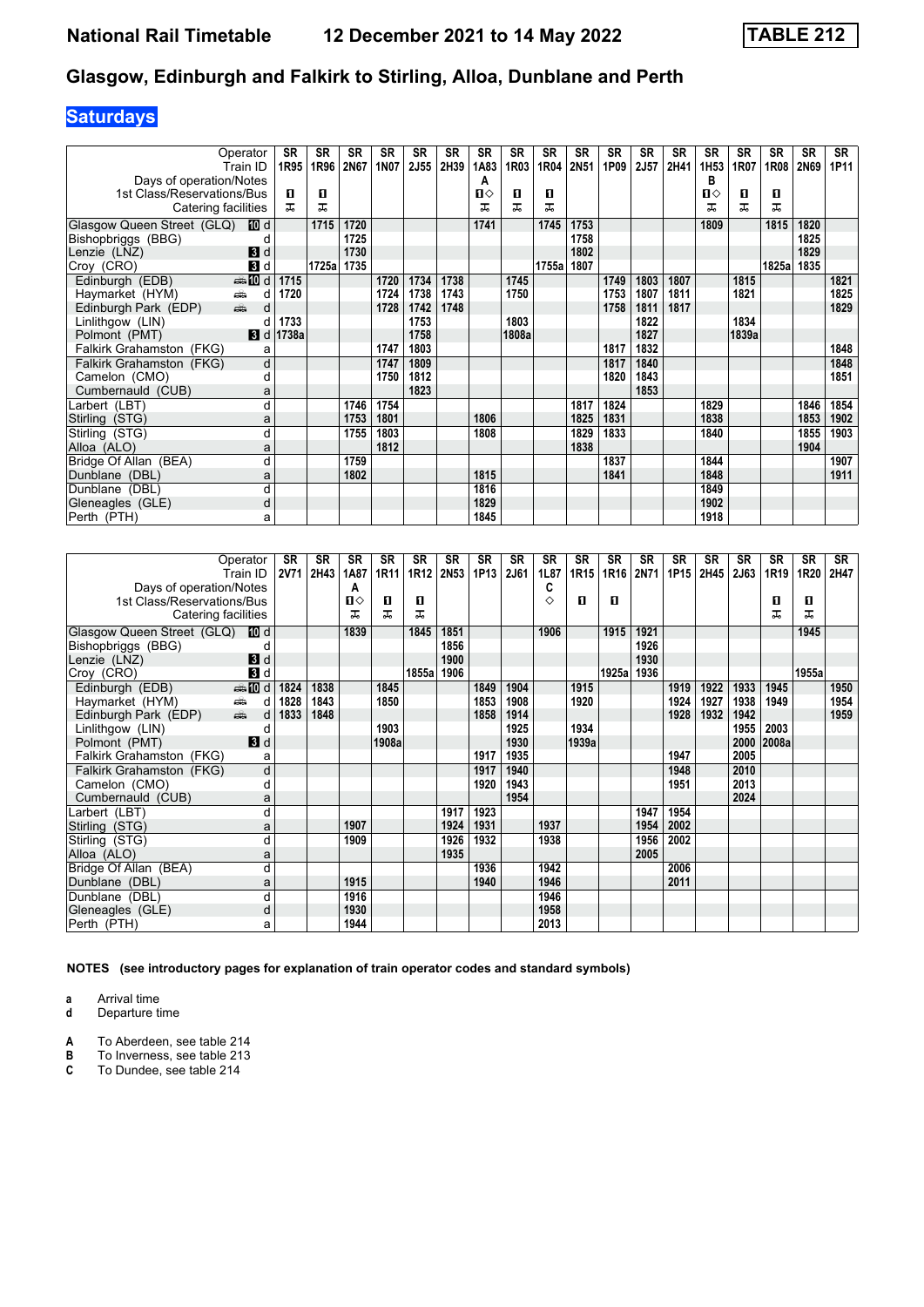# **Saturdays**

|                            | Operator                                        | <b>SR</b> | <b>SR</b> | <b>SR</b> | <b>SR</b> | <b>SR</b> | <b>SR</b> | <b>SR</b> | <b>SR</b>        | <b>SR</b> | <b>SR</b> | <b>SR</b> | <b>SR</b> | <b>SR</b> | <b>SR</b> | <b>SR</b> | <b>SR</b> | <b>SR</b> | <b>SR</b> |
|----------------------------|-------------------------------------------------|-----------|-----------|-----------|-----------|-----------|-----------|-----------|------------------|-----------|-----------|-----------|-----------|-----------|-----------|-----------|-----------|-----------|-----------|
|                            | Train ID                                        | 2N43      | 2P67      | 2P69      | 1R21      | 1R22      | 2H49      | 1A91      | 1R <sub>25</sub> | 1R26      | 2N45      | 2H51      | 2J67      | 2P73      | 1R29      | 1R30      | 2H53      | 1A95      | 1R33      |
| Days of operation/Notes    |                                                 |           |           |           |           |           |           | A         |                  |           |           |           |           |           |           |           |           | A         |           |
| 1st Class/Reservations/Bus |                                                 |           |           |           | п         | п         |           | п⇔        | п                | п         |           |           |           |           | п         | п         |           | Ⅱ♦        | П.        |
| Glasgow Queen Street (GLQ) | l100 d l                                        | 1951      |           |           |           | 2015      |           | 2040      |                  | 2045      | 2050      |           |           |           |           | 2115      |           | 2141      |           |
| Bishopbriggs (BBG)         | d                                               | 1956      |           |           |           |           |           |           |                  |           | 2055      |           |           |           |           |           |           |           |           |
| Lenzie (LNZ)               | $\blacksquare$                                  | 2000      |           |           |           |           |           |           |                  |           | 2059      |           |           |           |           |           |           |           |           |
| Croy (CRO)                 | <b>B</b> Id                                     | 2005      |           |           |           | 2026a     |           |           |                  | 2056a     | 2105      |           |           |           |           | 2126a     |           |           |           |
| Edinburgh (EDB)            | ding and                                        |           | 1954      | 2004      | 2015      |           | 2022      |           | 2045             |           |           | 2055      |           | 2103      | 2115      |           | 2122      |           | 2145      |
| Haymarket (HYM)            | æ<br>d                                          |           | 1958      | 2008      | 2021      |           | 2028      |           | 2050             |           |           | 2059      |           | 2107      | 2120      |           | 2127      |           | 2149      |
| Edinburgh Park (EDP)       | $\frac{1}{\left( \frac{1}{2}\right) _{0}}$<br>d |           | 2003      | 2012      |           |           | 2032      |           |                  |           |           | 2104      |           | 2111      |           |           | 2132      |           |           |
| Linlithgow (LIN)           | C                                               |           | 2014      | 2023      | 2035      |           |           |           | 2103             |           |           |           |           | 2122      | 2134      |           |           |           | 2202      |
| Polmont (PMT)              | 3d                                              |           | 2019      | 2028      | 2040a     |           |           |           | 2108a            |           |           |           |           | 2127      | 2139a     |           |           |           | 2207a     |
| Falkirk Grahamston (FKG)   | a                                               |           | 2024      | 2033      |           |           |           |           |                  |           |           |           |           | 2132      |           |           |           |           |           |
| Falkirk Grahamston (FKG)   | d                                               |           | 2024      | 2034      |           |           |           |           |                  |           |           |           | 2126      | 2133      |           |           |           |           |           |
| Camelon (CMO)              | d                                               |           | 2027      | 2037      |           |           |           |           |                  |           |           |           | 2129      | 2136      |           |           |           |           |           |
| Cumbernauld (CUB)          | a                                               |           |           |           |           |           |           |           |                  |           |           |           | 2143      |           |           |           |           |           |           |
| Larbert (LBT)              | d                                               | 2015      | 2031      | 2040      |           |           |           |           |                  |           | 2116      |           |           | 2139      |           |           |           |           |           |
| Stirling (STG)             | a                                               | 2024      | 2038      | 2047      |           |           |           | 2105      |                  |           | 2123      |           |           | 2146      |           |           |           | 2207      |           |
| Stirling (STG)             |                                                 | 2026      |           | 2048      |           |           |           | 2107      |                  |           | 2125      |           |           | 2147      |           |           |           | 2209      |           |
| Alloa (ALO)                | a                                               | 2035      |           |           |           |           |           |           |                  |           | 2134      |           |           |           |           |           |           |           |           |
| Bridge Of Allan (BEA)      | C                                               |           |           | 2052      |           |           |           |           |                  |           |           |           |           | 2151      |           |           |           |           |           |
| Dunblane (DBL)             | a                                               |           |           | 2055      |           |           |           | 2115      |                  |           |           |           |           | 2154      |           |           |           |           |           |
| Dunblane (DBL)             | d                                               |           |           |           |           |           |           | 2116      |                  |           |           |           |           |           |           |           |           |           |           |
| Gleneagles (GLE)           | d                                               |           |           |           |           |           |           | 2130      |                  |           |           |           |           |           |           |           |           |           |           |
| Perth (PTH)                | a                                               |           |           |           |           |           |           | 2145      |                  |           |           |           |           |           |           |           |           | 2238      |           |

| Operator                           | SR                     | <b>SR</b> | <b>SR</b> | <b>SR</b> | <b>SR</b> | <b>SR</b> | SR   | <b>SR</b> | <b>SR</b>   | SR    | <b>SR</b> | <b>SR</b> | <b>SR</b> | <b>SR</b> | <b>SR</b> | <b>SR</b>   | <b>SR</b> | SR    |
|------------------------------------|------------------------|-----------|-----------|-----------|-----------|-----------|------|-----------|-------------|-------|-----------|-----------|-----------|-----------|-----------|-------------|-----------|-------|
| Train ID                           |                        | 1R34 2N47 | 2H55      | 2P77      | 1R37      | 1R38      | 2H57 | 2N69      | <b>2J71</b> | 1R41  | 1R42      | 2N49      | 2H59      | 2N99      | 2P81      | <b>2V71</b> | 1R45      | 1R46  |
| 1st Class/Reservations/Bus         | п                      |           |           |           | п         | п         |      |           |             | п     | п         |           |           | ◇         |           |             | п         | O     |
| Glasgow Queen Street (GLQ)<br>10 d | 2145                   | 2151      |           |           |           | 2215      |      | 2222      |             |       | 2245      | 2250      |           | 2309      |           |             |           | 2315  |
| Bishopbriggs (BBG)<br>d            |                        | 2156      |           |           |           |           |      | 2227      |             |       |           | 2255      |           |           |           |             |           |       |
| 3d<br>Lenzie (LNZ)                 |                        | 2200      |           |           |           |           |      | 2231      |             |       |           | 2259      |           |           |           |             |           |       |
| Croy (CRO)                         | $\blacksquare$ d 2157a | 2206      |           |           |           | 2226a     |      | 2237      |             |       | 2255a     | 2305      |           |           |           |             |           | 2325a |
| <b>ente</b> di<br>Edinburgh (EDB)  |                        |           | 2152      | 2205      | 2215      |           | 2222 |           |             | 2245  |           |           | 2252      |           | 2303      | 2307        | 2315      |       |
| Haymarket (HYM)<br>æ.<br>d         |                        |           | 2156      | 2209      | 2219      |           | 2227 |           |             | 2250  |           |           | 2256      |           | 2307      | 2311        | 2321      |       |
| dù<br>Edinburgh Park (EDP)<br>d    |                        |           | 2201      | 2213      |           |           | 2232 |           |             |       |           |           | 2301      |           | 2311      | 2316a       |           |       |
| Linlithgow (LIN)<br>d              |                        |           |           | 2224      | 2232      |           |      |           |             | 2306  |           |           |           |           | 2322      |             | 2334      |       |
| Polmont (PMT)<br>3d                |                        |           |           | 2229      | 2237a     |           |      |           |             | 2311a |           |           |           |           | 2327      |             | 2339a     |       |
| Falkirk Grahamston (FKG)<br>a      |                        |           |           | 2234      |           |           |      |           |             |       |           |           |           |           | 2332      |             |           |       |
| Falkirk Grahamston (FKG)<br>d      |                        |           |           | 2235      |           |           |      |           | 2243        |       |           |           |           |           | 2333      |             |           |       |
| Camelon (CMO)<br>d                 |                        |           |           | 2238      |           |           |      |           | 2246        |       |           |           |           |           | 2336      |             |           |       |
| Cumbernauld (CUB)<br>a             |                        |           |           |           |           |           |      |           | 2256        |       |           |           |           |           |           |             |           |       |
| Larbert (LBT)<br>d                 |                        | 2217      |           | 2241      |           |           |      | 2248      |             |       |           | 2316      |           | 2329      | 2339      |             |           |       |
| Stirling (STG)<br>a                |                        | 2224      |           | 2249      |           |           |      | 2258      |             |       |           | 2327      |           | 2337      | 2347      |             |           |       |
| Stirling (STG)<br>d                |                        | 2226      |           | 2250      |           |           |      | 2300      |             |       |           | 2328      |           | 2339      | 2348      |             |           |       |
| Alloa (ALO)<br>a                   |                        | 2235      |           |           |           |           |      | 2309      |             |       |           | 2337      |           |           |           |             |           |       |
| Bridge Of Allan (BEA)<br>d         |                        |           |           | 2254      |           |           |      |           |             |       |           |           |           | 2343      | 2352      |             |           |       |
| Dunblane (DBL)<br>a                |                        |           |           | 2258      |           |           |      |           |             |       |           |           |           | 2347      | 2356      |             |           |       |
| Dunblane (DBL)<br>d                |                        |           |           |           |           |           |      |           |             |       |           |           |           | 2347      |           |             |           |       |
| Gleneagles (GLE)<br>d              |                        |           |           |           |           |           |      |           |             |       |           |           |           | 2359      |           |             |           |       |
| Perth (PTH)<br>а                   |                        |           |           |           |           |           |      |           |             |       |           |           |           | 0014      |           |             |           |       |

**NOTES (see introductory pages for explanation of train operator codes and standard symbols)**

**a** Arrival time

**d** Departure time

**A** To Aberdeen, see table 21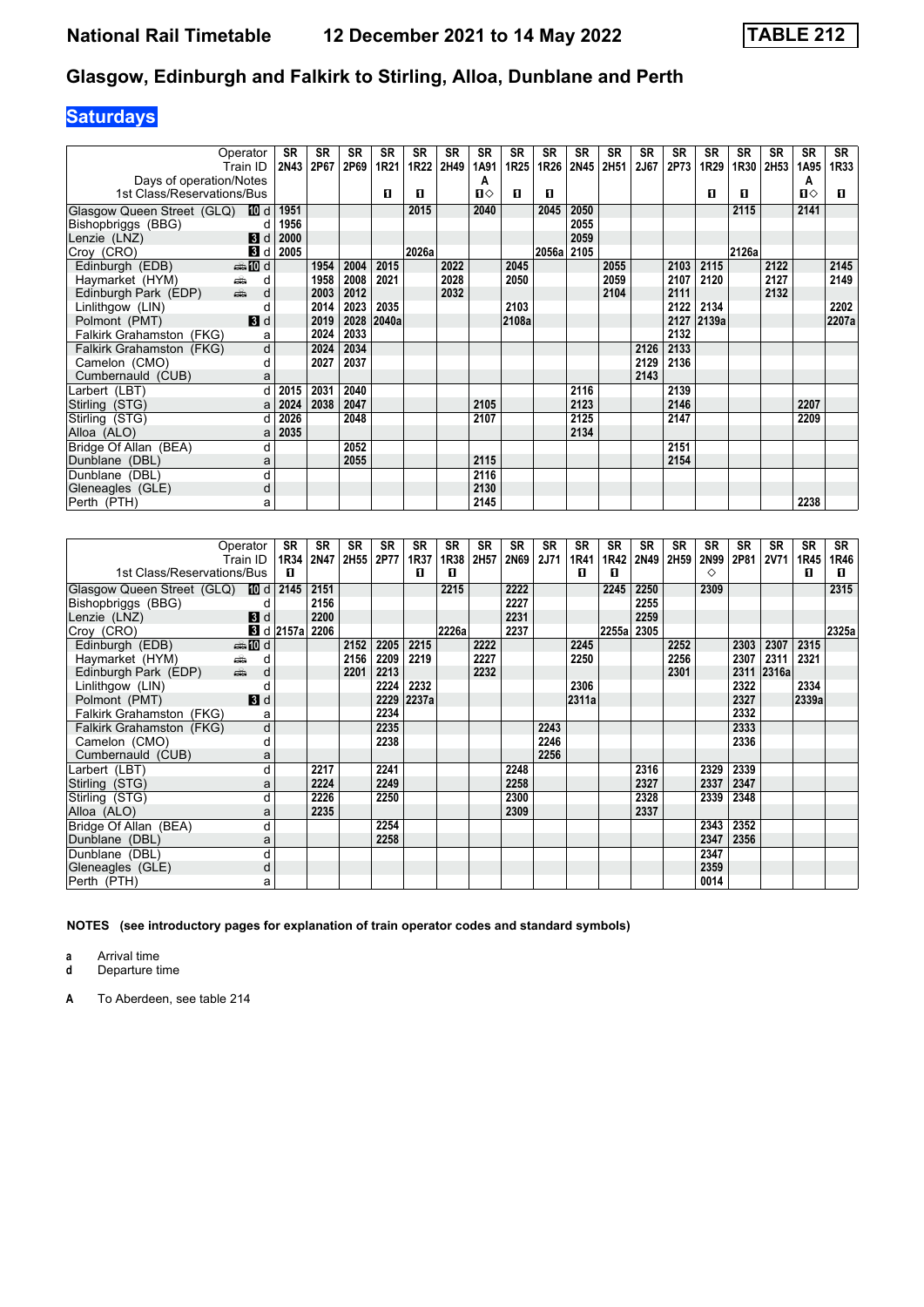## **Saturdays**

| Operator<br>Train ID            |   | <b>SR</b><br>2N71 | <b>SR</b><br><b>2J75</b> | <b>SR</b><br>1L31 | <b>SR</b><br>2P83 | <b>SR</b><br><b>2V73</b> | <b>SR</b><br>1R49 | <b>SR</b><br>1R50 | <b>SR</b><br><b>2N73</b> | <b>SR</b><br><b>2V75</b> |
|---------------------------------|---|-------------------|--------------------------|-------------------|-------------------|--------------------------|-------------------|-------------------|--------------------------|--------------------------|
| 1st Class/Reservations/Bus      |   |                   |                          | ◇                 |                   |                          | п                 | п                 |                          |                          |
| Glasgow Queen Street (GLQ) 10 d |   | 2321              |                          | 2338              |                   |                          |                   | 2345              | 2351                     |                          |
| Bishopbriggs (BBG)              | d | 2326              |                          |                   |                   |                          |                   |                   | 2357                     |                          |
| Lenzie (LNZ)<br><b>B</b> Id     |   | 2330              |                          |                   |                   |                          |                   |                   | 0002                     |                          |
| <b>B</b> d<br>Croy (CRO)        |   | 2336              |                          |                   |                   |                          |                   | 2356a             | 0007                     |                          |
| <b>⊯M</b> d<br>Edinburgh (EDB)  |   |                   |                          |                   | 2334              | 2338                     | 2345              |                   |                          | 2355                     |
| Havmarket (HYM)<br>۳Ê           | d |                   |                          |                   | 2339              | 2343                     | 2349              |                   |                          | 2359                     |
| dia 1<br>Edinburgh Park (EDP)   | d |                   |                          |                   | 2344              | 2347a                    |                   |                   |                          | 0004a                    |
| Linlithgow (LIN)                | d |                   |                          |                   | 2355              |                          | 0002              |                   |                          |                          |
| Polmont (PMT)<br>3d             |   |                   |                          |                   | 0001              |                          | 0007a             |                   |                          |                          |
| Falkirk Grahamston (FKG)        | a |                   |                          |                   | 0006              |                          |                   |                   |                          |                          |
| Falkirk Grahamston (FKG)        | d |                   | 2339                     |                   | 0006              |                          |                   |                   |                          |                          |
| Camelon (CMO)                   | d |                   | 2342                     |                   | 0009              |                          |                   |                   |                          |                          |
| Cumbernauld (CUB)               | a |                   | 2352                     |                   |                   |                          |                   |                   |                          |                          |
| Larbert (LBT)                   | d | 2347              |                          |                   | 0013              |                          |                   |                   | 0018                     |                          |
| Stirling (STG)                  | a | 2354              |                          | 0005              | 0021              |                          |                   |                   | 0025                     |                          |
| Stirling (STG)                  | d | 2356              |                          | 0006              | 0021              |                          |                   |                   |                          |                          |
| Alloa (ALO)                     | a | 0005              |                          |                   |                   |                          |                   |                   |                          |                          |
| Bridge Of Allan (BEA)           | d |                   |                          | 0011              | 0025              |                          |                   |                   |                          |                          |
| Dunblane (DBL)                  | a |                   |                          | 0015              | 0029              |                          |                   |                   |                          |                          |
| Dunblane (DBL)                  | d |                   |                          | 0016              |                   |                          |                   |                   |                          |                          |
| Gleneagles (GLE)                | d |                   |                          | 0029              |                   |                          |                   |                   |                          |                          |
| Perth (PTH)                     | a |                   |                          | 0044              |                   |                          |                   |                   |                          |                          |

**NOTES (see introductory pages for explanation of train operator codes and standard symbols)**

**a** Arrival time

**d** Departure time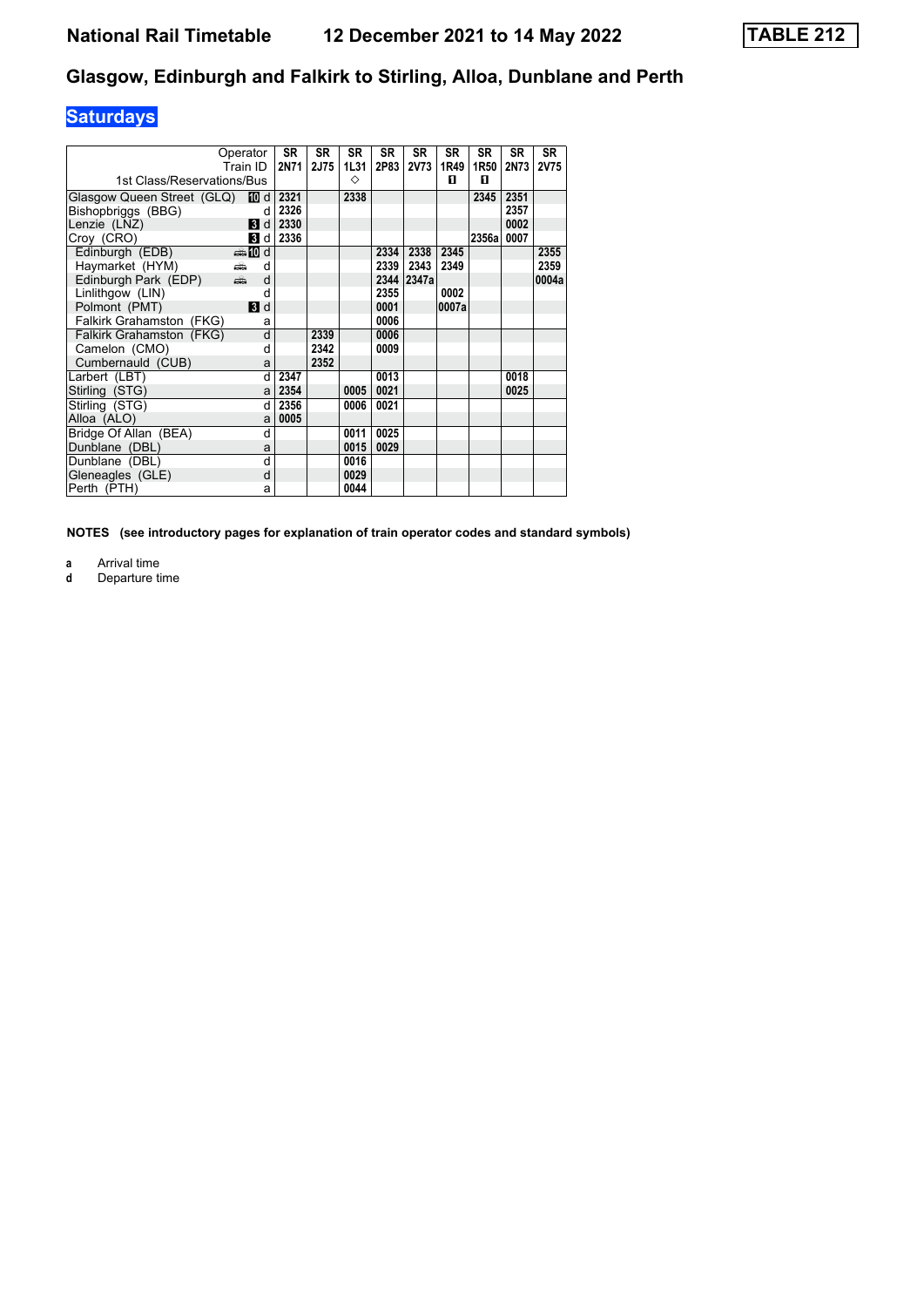## **Sundays**

|                                                                                                                                                                                                                                                        | Operator        | SR               | <b>SR</b> | <b>SR</b>        | <b>SR</b> | <b>SR</b> | SR    | SR    | <b>SR</b> | <b>SR</b> | <b>SR</b> | <b>SR</b>    | <b>SR</b> | <b>SR</b> | <b>SR</b> | <b>SR</b> | <b>SR</b> | <b>SR</b> | <b>SR</b> |
|--------------------------------------------------------------------------------------------------------------------------------------------------------------------------------------------------------------------------------------------------------|-----------------|------------------|-----------|------------------|-----------|-----------|-------|-------|-----------|-----------|-----------|--------------|-----------|-----------|-----------|-----------|-----------|-----------|-----------|
|                                                                                                                                                                                                                                                        | Train ID        | 1R22             | 1R21      | 1R <sub>25</sub> | 1R26      | 2H07      | 1R29  | 1R30  | 2H09      | 1R33      | 1R34      | 1A81         | 2P41      | 2H87      | 1R37      | 1R38      | 2H89      | 2N51      | 1R41      |
| Days of operation/Notes                                                                                                                                                                                                                                |                 |                  |           |                  |           |           |       |       |           |           |           | A            |           |           |           |           |           |           |           |
| 1st Class/Reservations/Bus                                                                                                                                                                                                                             |                 | п                | л         | O                | 0         |           | п     | п     |           | п         | п         | $\mathbf{n}$ |           |           | 0         | 0         |           |           | П.        |
| Catering facilities                                                                                                                                                                                                                                    |                 |                  |           | ᅚ                | ᅚ         |           |       | ᅚ     |           |           | ᅚ         | ᅚ            |           |           | ᅚ         | ᠼ         |           |           | ᅚ         |
| Glasgow Queen Street (GLQ) 10 d                                                                                                                                                                                                                        |                 | 0756             |           |                  | 0830      |           |       | 0900  |           |           | 0930      | 0937         |           |           |           | 1000      |           | 1016      |           |
| Bishopbriggs (BBG)                                                                                                                                                                                                                                     |                 |                  |           |                  |           |           |       |       |           |           |           |              |           |           |           |           |           | 1021      |           |
| Lenzie (LNZ)                                                                                                                                                                                                                                           | $\blacksquare$  |                  |           |                  |           |           |       |       |           |           |           | 0946         |           |           |           |           |           | 1025      |           |
| Croy (CRO)                                                                                                                                                                                                                                             |                 | <b>8</b> d 0806a |           |                  | 0840a     |           |       | 0910a |           |           | 0940a     |              |           |           |           | 1011al    |           | 1031      |           |
| Edinburgh (EDB)                                                                                                                                                                                                                                        | <b>enting</b> d |                  | 0800      | 0830             |           | 0836      | 0900  |       | 0904      | 0930      |           |              | 0935      | 0939      | 1000      |           | 1006      |           | 1030      |
| Haymarket (HYM)<br>æ                                                                                                                                                                                                                                   | d               |                  | 0804      | 0834             |           | 0840      | 0904  |       | 0908      | 0936      |           |              | 0939      | 0943      | 1004      |           | 1010      |           | 1034      |
| and and the second second the second second the second second the second second the second second the second second second second second second second second second second second second second second second second second s<br>Edinburgh Park (EDP) | d               |                  |           |                  |           | 0846      |       |       | 0916      |           |           |              | 0944      | 0948      |           |           | 1015      |           |           |
| Linlithgow (LIN)                                                                                                                                                                                                                                       |                 |                  |           | 0824 0854a       |           |           | 0924  |       |           | 0954a     |           |              | 1000      |           | 1022      |           |           |           | 1047a     |
| Polmont (PMT)                                                                                                                                                                                                                                          | $\mathbf{3}$ d  |                  | 0829a     |                  |           |           | 0929a |       |           |           |           |              | 1005      |           | 1027a     |           |           |           |           |
| Falkirk Grahamston (FKG)                                                                                                                                                                                                                               | a               |                  |           |                  |           |           |       |       |           |           |           |              | 1010      |           |           |           |           |           |           |
| Falkirk Grahamston (FKG)                                                                                                                                                                                                                               | d               |                  |           |                  |           |           |       |       |           |           |           |              | 1011      |           |           |           |           |           |           |
| Camelon (CMO)                                                                                                                                                                                                                                          | d               |                  |           |                  |           |           |       |       |           |           |           |              | 1014      |           |           |           |           |           |           |
| Cumbernauld (CUB)                                                                                                                                                                                                                                      | a               |                  |           |                  |           |           |       |       |           |           |           |              |           |           |           |           |           |           |           |
| Larbert (LBT)                                                                                                                                                                                                                                          | d               |                  |           |                  |           |           |       |       |           |           |           | 1002         | 1017      |           |           |           |           | 1042      |           |
| Stirling (STG)                                                                                                                                                                                                                                         | a               |                  |           |                  |           |           |       |       |           |           |           | 1010         | 1025      |           |           |           |           | 1053      |           |
| Stirling (STG)                                                                                                                                                                                                                                         | d               |                  |           |                  |           |           |       |       |           |           |           | 1012         | 1026      |           |           |           |           | 1054      |           |
| Alloa (ALO)                                                                                                                                                                                                                                            | a               |                  |           |                  |           |           |       |       |           |           |           |              |           |           |           |           |           | 1103      |           |
| Bridge Of Allan (BEA)                                                                                                                                                                                                                                  | d               |                  |           |                  |           |           |       |       |           |           |           |              | 1030      |           |           |           |           |           |           |
| Dunblane (DBL)                                                                                                                                                                                                                                         | a               |                  |           |                  |           |           |       |       |           |           |           | 1018         | 1034      |           |           |           |           |           |           |
| Dunblane (DBL)                                                                                                                                                                                                                                         | d               |                  |           |                  |           |           |       |       |           |           |           | 1019         |           |           |           |           |           |           |           |
| Gleneagles (GLE)                                                                                                                                                                                                                                       | d               |                  |           |                  |           |           |       |       |           |           |           | 1032         |           |           |           |           |           |           |           |
| Perth (PTH)                                                                                                                                                                                                                                            | a               |                  |           |                  |           |           |       |       |           |           |           | 1047         |           |           |           |           |           |           |           |

|                            | Operator<br>Train ID                            | <b>SR</b><br>1R42 | <b>SR</b><br>1A82 | SR<br>2P43 | SR<br>2H91 | SR<br>1R45 | <b>SR</b><br>1R46 | <b>SR</b><br>2H93 | <b>SR</b><br>1H09 | <b>SR</b><br>2N53 | <b>SR</b><br>2P70 | <b>SR</b><br>1R49 | <b>SR</b><br>1R50 | <b>SR</b><br>1A85 | SR<br>2P47 | <b>SR</b><br>2H95 | <b>SR</b><br>1R <sub>53</sub> | SR<br>1R54 | SR<br>2N55 |
|----------------------------|-------------------------------------------------|-------------------|-------------------|------------|------------|------------|-------------------|-------------------|-------------------|-------------------|-------------------|-------------------|-------------------|-------------------|------------|-------------------|-------------------------------|------------|------------|
| Days of operation/Notes    |                                                 |                   | в                 |            |            |            |                   |                   | c                 |                   |                   |                   |                   | А                 |            |                   |                               |            |            |
| 1st Class/Reservations/Bus |                                                 | п                 | $\mathbf{u}$      |            |            | П          | п                 |                   | П⇔                |                   |                   | п                 | п                 | $\mathbf{u}$      |            |                   | п                             | O          |            |
| Catering facilities        |                                                 | ᅚ                 | ᅚ                 |            |            | ᇁ          | ᅚ                 |                   | ᅚ                 |                   |                   | ㅈ                 | ᅚ                 | ᅚ                 |            |                   | ᅚ                             | ᠼ          |            |
| Glasgow Queen Street (GLQ) | [10] d                                          | 1030              | 1045              |            |            |            | 1100              |                   | 1111              | 1116              |                   |                   | 1130              | 1145              |            |                   |                               | 1200       | 1216       |
| Bishopbriggs (BBG)         |                                                 |                   |                   |            |            |            |                   |                   |                   | 1121              |                   |                   |                   |                   |            |                   |                               |            | 1221       |
| Lenzie (LNZ)               | $\blacksquare$                                  |                   |                   |            |            |            |                   |                   |                   | 1125              |                   |                   |                   |                   |            |                   |                               |            | 1225       |
| Croy (CRO)                 | $\mathbf{B}$ d                                  | 1040a             |                   |            |            |            | 1110a             |                   |                   | 1131              |                   |                   | 1140a             |                   |            |                   |                               | 1210al     | 1231       |
| Edinburgh (EDB)            | $\bigoplus$ III d                               |                   |                   | 1035       | 1040       | 1100       |                   | 1107              |                   |                   | 1112              | 1130              |                   |                   | 1134       | 1140              | 1200                          |            |            |
| Haymarket (HYM)            | d<br>♠                                          |                   |                   | 1039       | 1044       | 1104       |                   | 1111              |                   |                   | 1116              | 1134              |                   |                   | 1138       | 1144              | 1204                          |            |            |
| Edinburgh Park (EDP)       | $\frac{1}{\left( \frac{1}{2}\right) _{1}}$<br>d |                   |                   | 1043       | 1049       |            |                   | 1116              |                   |                   | 1120              |                   |                   |                   | 1144       | 1149              |                               |            |            |
| Linlithgow (LIN)           | d                                               |                   |                   | 1054       |            | 1117       |                   |                   |                   |                   | 1131              | 1147a             |                   |                   | 1155       |                   | 1217                          |            |            |
| Polmont (PMT)              | $\blacksquare$                                  |                   |                   | 1059       |            | 1122a      |                   |                   |                   |                   | 1136              |                   |                   |                   | 1200       |                   | 1222a                         |            |            |
| Falkirk Grahamston (FKG)   | a                                               |                   |                   | 1104       |            |            |                   |                   |                   |                   | 1141              |                   |                   |                   | 1205       |                   |                               |            |            |
| Falkirk Grahamston (FKG)   | d                                               |                   |                   | 1105       |            |            |                   |                   |                   |                   | 1144              |                   |                   |                   | 1206       |                   |                               |            |            |
| Camelon (CMO)              | d                                               |                   |                   | 1108       |            |            |                   |                   |                   |                   | 1147              |                   |                   |                   | 1209       |                   |                               |            |            |
| Cumbernauld (CUB)          | a                                               |                   |                   |            |            |            |                   |                   |                   |                   |                   |                   |                   |                   |            |                   |                               |            |            |
| Larbert (LBT)              | d                                               |                   |                   | 1111       |            |            |                   |                   | 1132              | 1142              | 1151              |                   |                   |                   | 1212       |                   |                               |            | 1242       |
| Stirling (STG)             | a                                               |                   | 1111              | 1121       |            |            |                   |                   | 1140              | 1152              | 1158              |                   |                   | 1211              | 1221       |                   |                               |            | 1253       |
| Stirling (STG)             | d                                               |                   | 1112              | 1123       |            |            |                   |                   | 1141              | 1153              |                   |                   |                   | 1212              | 1223       |                   |                               |            | 1255       |
| Alloa (ALO)                | a                                               |                   |                   |            |            |            |                   |                   |                   | 1202              |                   |                   |                   |                   |            |                   |                               |            | 1304       |
| Bridge Of Allan (BEA)      | d                                               |                   |                   | 1127       |            |            |                   |                   |                   |                   |                   |                   |                   |                   | 1227       |                   |                               |            |            |
| Dunblane (DBL)             | a                                               |                   | 1118              | 1131       |            |            |                   |                   | 1147              |                   |                   |                   |                   | 1218              | 1231       |                   |                               |            |            |
| Dunblane (DBL)             | d                                               |                   | 1119              |            |            |            |                   |                   | 1148              |                   |                   |                   |                   | 1219              |            |                   |                               |            |            |
| Gleneagles (GLE)           | d                                               |                   |                   |            |            |            |                   |                   | 1202              |                   |                   |                   |                   | 1231              |            |                   |                               |            |            |
| Perth (PTH)                | a                                               |                   | 1144              |            |            |            |                   |                   | 1217              |                   |                   |                   |                   | 1246              |            |                   |                               |            |            |

**NOTES (see introductory pages for explanation of train operator codes and standard symbols)**

**a** Arrival time<br>**d** Departure time

**d** Departure time

**A** To Aberdeen, see table 214<br>**B** To Dundee, see table 214<br>**C** To Inverness, see table 213 **B** To Dundee, see table 21

**C** To Inverness, see table 213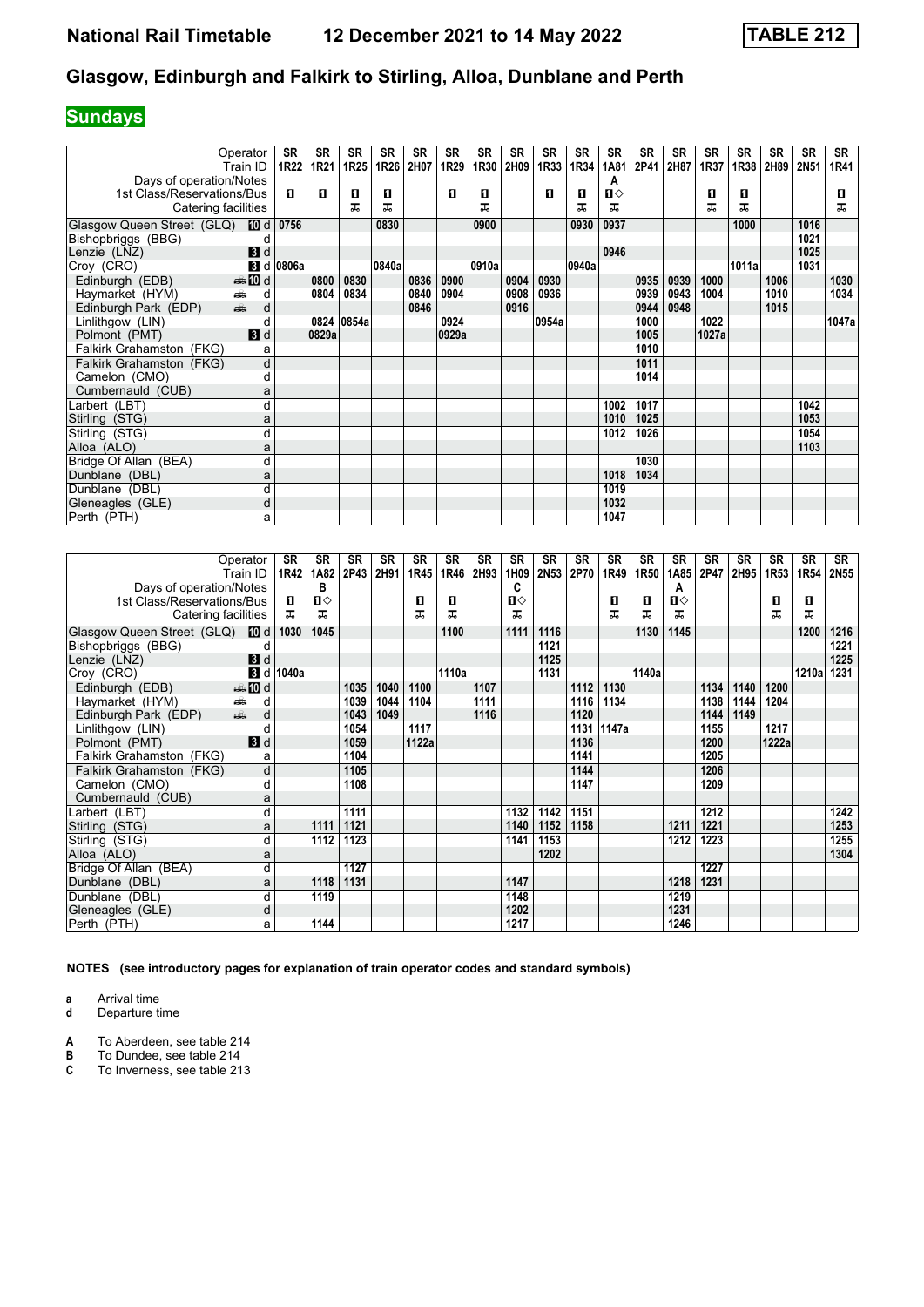## **Sundays**

|                            | Operator                                        | <b>SR</b> | SR   | <b>SR</b> | <b>SR</b>        | SR           | <b>SR</b> | <b>SR</b> | <b>SR</b> | <b>SR</b> | <b>SR</b> | <b>SR</b> | <b>SR</b> | <b>SR</b> | <b>SR</b> | <b>SR</b> | <b>SR</b> | <b>SR</b> | <b>SR</b> |
|----------------------------|-------------------------------------------------|-----------|------|-----------|------------------|--------------|-----------|-----------|-----------|-----------|-----------|-----------|-----------|-----------|-----------|-----------|-----------|-----------|-----------|
|                            | Train ID                                        | 2P72      | 2H97 | 1R57      | 1R <sub>58</sub> | 1A86         | 2P45      | 2H99      | 1R62      | 1R61      | 2N57      | 2P74      | 2H01      | 1R65      | 1R66      | 1A97      | 2P49      | 2H03      | 1R69      |
| Days of operation/Notes    |                                                 |           |      |           |                  | A            |           |           |           |           |           |           |           |           |           | A         |           |           |           |
| 1st Class/Reservations/Bus |                                                 |           |      | п<br>ᅚ    | 0                | $\mathbf{u}$ |           |           | 0<br>ᅚ    | O<br>ᅚ    |           |           |           | 0         | п         | п         |           |           | п         |
| Catering facilities        |                                                 |           |      |           | ᠼ                | ᅚ            |           |           |           |           |           |           |           | ᅚ         |           | ᅚ         |           |           | ᅚ         |
| Glasgow Queen Street (GLQ) | III d                                           |           |      |           | 1230             | 1243         |           |           | 1300      |           | 1316      |           |           |           | 1330      | 1345      |           |           |           |
| Bishopbriggs (BBG)         |                                                 |           |      |           |                  |              |           |           |           |           | 1321      |           |           |           |           |           |           |           |           |
| Lenzie (LNZ)               | $\mathbf{B}$ d                                  |           |      |           |                  |              |           |           |           |           | 1325      |           |           |           |           |           |           |           |           |
| Croy (CRO)                 | $\blacksquare$                                  |           |      |           | 1240a            |              |           |           | 1310a     |           | 1331      |           |           |           | 1340a     |           |           |           |           |
| Edinburgh (EDB)            | $\bigoplus$ III d                               | 1206      | 1209 | 1230      |                  |              | 1237      | 1241      |           | 1301      |           | 1305      | 1309      | 1330      |           |           | 1336      | 1342      | 1400      |
| Haymarket (HYM)            | $\frac{1}{\sqrt{2}}$<br>d                       | 1211      | 1213 | 1234      |                  |              | 1241      | 1245      |           | 1306      |           | 1309      | 1314      | 1334      |           |           | 1341      | 1347      | 1404      |
| Edinburgh Park (EDP)       | $\frac{1}{\left( \frac{1}{2}\right) _{1}}$<br>d | 1215      | 1219 |           |                  |              | 1245      | 1250      |           |           |           | 1314      | 1319      |           |           |           | 1346      | 1351      |           |
| Linlithgow (LIN)           | C                                               | 1227      |      | 1247a     |                  |              | 1256      |           |           | 1319      |           | 1325      |           | 1347a     |           |           | 1357      |           | 1417      |
| Polmont (PMT)              | 3d                                              | 1232      |      |           |                  |              | 1301      |           |           | 1324a     |           | 1330      |           |           |           |           | 1402      |           | 1422a     |
| Falkirk Grahamston (FKG)   | a                                               | 1237      |      |           |                  |              | 1306      |           |           |           |           | 1335      |           |           |           |           | 1407      |           |           |
| Falkirk Grahamston (FKG)   | $\mathsf{d}$                                    | 1240      |      |           |                  |              | 1307      |           |           |           |           | 1338      |           |           |           |           | 1408      |           |           |
| Camelon (CMO)              | d                                               | 1243      |      |           |                  |              | 1310      |           |           |           |           | 1344      |           |           |           |           | 1411      |           |           |
| Cumbernauld (CUB)          | a                                               |           |      |           |                  |              |           |           |           |           |           |           |           |           |           |           |           |           |           |
| Larbert (LBT)              | d                                               | 1247      |      |           |                  |              | 1313      |           |           |           | 1342      | 1350      |           |           |           |           | 1414      |           |           |
| Stirling (STG)             | a                                               | 1259      |      |           |                  | 1309         | 1321      |           |           |           | 1349      | 1358      |           |           |           | 1411      | 1422      |           |           |
| Stirling (STG)             | d                                               |           |      |           |                  | 1310         | 1322      |           |           |           | 1351      |           |           |           |           | 1412      | 1423      |           |           |
| Alloa (ALO)                | a                                               |           |      |           |                  |              |           |           |           |           | 1400      |           |           |           |           |           |           |           |           |
| Bridge Of Allan (BEA)      | d                                               |           |      |           |                  |              | 1326      |           |           |           |           |           |           |           |           |           | 1427      |           |           |
| Dunblane (DBL)             | a                                               |           |      |           |                  | 1316         | 1330      |           |           |           |           |           |           |           |           | 1418      | 1431      |           |           |
| Dunblane (DBL)             | d                                               |           |      |           |                  | 1317         |           |           |           |           |           |           |           |           |           | 1419      |           |           |           |
| Gleneagles (GLE)           | d                                               |           |      |           |                  |              |           |           |           |           |           |           |           |           |           | 1433      |           |           |           |
| Perth (PTH)                | a                                               |           |      |           |                  | 1343         |           |           |           |           |           |           |           |           |           | 1448      |           |           |           |

|                            | Operator<br>Train ID                            | <b>SR</b><br>1R70 | <b>SR</b><br>2N59 | SR<br>2P76 | <b>SR</b><br>2H05 | <b>SR</b><br>1R73 | <b>SR</b><br>1R74 | <b>SR</b><br>1H13 | SR<br>1A88   | <b>SR</b><br>2P51 | <b>SR</b><br>2H07 | <b>SR</b><br><b>1R77</b> | <b>SR</b><br>1R78 | <b>SR</b><br>2N61 | <b>SR</b><br>2P78 | <b>SR</b><br>2H09 | <b>SR</b><br>1R81 | <b>SR</b><br>1R82 | SR<br>1A89 |
|----------------------------|-------------------------------------------------|-------------------|-------------------|------------|-------------------|-------------------|-------------------|-------------------|--------------|-------------------|-------------------|--------------------------|-------------------|-------------------|-------------------|-------------------|-------------------|-------------------|------------|
| Days of operation/Notes    |                                                 |                   |                   |            |                   |                   |                   | D                 | A            |                   |                   |                          |                   |                   |                   |                   |                   |                   | A          |
| 1st Class/Reservations/Bus |                                                 | п                 |                   |            |                   | П                 | п                 | ப⇔                | $\mathbf{u}$ |                   |                   | п                        | п                 |                   |                   |                   | O                 | O                 | п⇔         |
| Catering facilities        |                                                 | ᠼ                 |                   |            |                   |                   |                   | ᅚ                 | ᅚ            |                   |                   | ᠼ                        |                   |                   |                   |                   | ᅚ                 |                   | ᅚ          |
| Glasgow Queen Street (GLQ) | [10] d                                          | 1400              | 1416              |            |                   |                   | 1430              | 1438              | 1450         |                   |                   |                          | 1500              | 1516              |                   |                   |                   | 1530              | 1545       |
| Bishopbriggs (BBG)         | d                                               |                   | 1421              |            |                   |                   |                   |                   |              |                   |                   |                          |                   | 1521              |                   |                   |                   |                   |            |
| Lenzie (LNZ)               | $\blacksquare$                                  |                   | 1425              |            |                   |                   |                   |                   |              |                   |                   |                          |                   | 1525              |                   |                   |                   |                   |            |
| Croy (CRO)                 | $\mathbf{3}$ d                                  | 1410a             | 1431              |            |                   |                   | 1440a             |                   |              |                   |                   |                          | 1510al            | 1531              |                   |                   |                   | 1541a             |            |
| Edinburgh (EDB)            | <b>et III</b> d                                 |                   |                   | 1406       | 1409              | 1430              |                   |                   |              | 1436              | 1441              | 1500                     |                   |                   | 1506              | 1510              | 1530              |                   |            |
| Haymarket (HYM)            | d<br>æ                                          |                   |                   | 1410       | 1413              | 1434              |                   |                   |              | 1440              | 1445              | 1504                     |                   |                   | 1510              | 1515              | 1534              |                   |            |
| Edinburgh Park (EDP)       | $\frac{1}{\left( \frac{1}{2}\right) _{1}}$<br>d |                   |                   | 1414       | 1419              |                   |                   |                   |              | 1445              | 1450              |                          |                   |                   | 1514              | 1521              |                   |                   |            |
| Linlithgow (LIN)           | d                                               |                   |                   | 1427       |                   | 1447a             |                   |                   |              | 1458              |                   | 1517                     |                   |                   | 1527              |                   | 1547a             |                   |            |
| Polmont (PMT)              | $\blacksquare$                                  |                   |                   | 1432       |                   |                   |                   |                   |              | 1503              |                   | 1522a                    |                   |                   | 1532              |                   |                   |                   |            |
| Falkirk Grahamston (FKG)   | a                                               |                   |                   | 1437       |                   |                   |                   |                   |              | 1508              |                   |                          |                   |                   | 1537              |                   |                   |                   |            |
| Falkirk Grahamston (FKG)   | d                                               |                   |                   | 1440       |                   |                   |                   |                   |              | 1508              |                   |                          |                   |                   | 1540              |                   |                   |                   |            |
| Camelon (CMO)              | d                                               |                   |                   | 1443       |                   |                   |                   |                   |              | 1511              |                   |                          |                   |                   | 1543              |                   |                   |                   |            |
| Cumbernauld (CUB)          | a                                               |                   |                   |            |                   |                   |                   |                   |              |                   |                   |                          |                   |                   |                   |                   |                   |                   |            |
| Larbert (LBT)              | d                                               |                   | 1442              | 1447       |                   |                   |                   | 1459              |              | 1515              |                   |                          |                   | 1541              | 1548              |                   |                   |                   |            |
| Stirling (STG)             | a                                               |                   | 1449              | 1455       |                   |                   |                   | 1507              | 1518         | 1527              |                   |                          |                   | 1549              | 1556              |                   |                   |                   | 1611       |
| Stirling (STG)             | d                                               |                   | 1451              |            |                   |                   |                   | 1508              | 1519         | 1529              |                   |                          |                   | 1551              |                   |                   |                   |                   | 1612       |
| Alloa (ALO)                | a                                               |                   | 1500              |            |                   |                   |                   |                   |              |                   |                   |                          |                   | 1600              |                   |                   |                   |                   |            |
| Bridge Of Allan (BEA)      | d                                               |                   |                   |            |                   |                   |                   |                   |              | 1533              |                   |                          |                   |                   |                   |                   |                   |                   |            |
| Dunblane (DBL)             | a                                               |                   |                   |            |                   |                   |                   | 1514              | 1525         | 1537              |                   |                          |                   |                   |                   |                   |                   |                   | 1618       |
| Dunblane (DBL)             | d                                               |                   |                   |            |                   |                   |                   | 1515              | 1527         |                   |                   |                          |                   |                   |                   |                   |                   |                   | 1619       |
| Gleneagles (GLE)           | d                                               |                   |                   |            |                   |                   |                   | 1529              |              |                   |                   |                          |                   |                   |                   |                   |                   |                   | 1632       |
| Perth (PTH)                | a                                               |                   |                   |            |                   |                   |                   | 1544              | 1555         |                   |                   |                          |                   |                   |                   |                   |                   |                   | 1646       |

**NOTES (see introductory pages for explanation of train operator codes and standard symbols)**

**a** Arrival time<br>**d** Departure time

**d** Departure time

**A** To Aberdeen, see table 214<br>**D** To Elgin, see table 213

**'** To Elgin, see table 213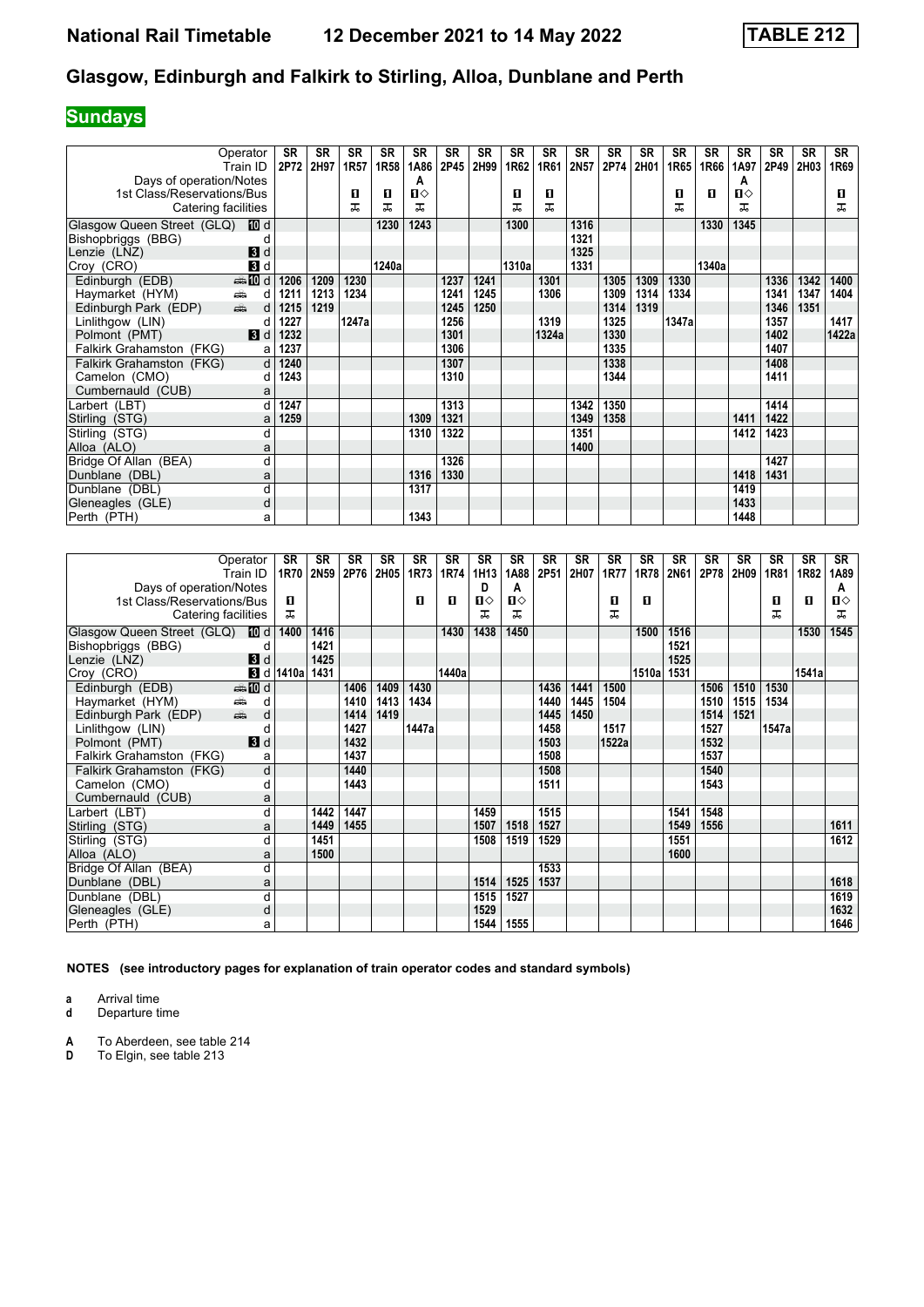## **Sundays**

|                            | Operator<br>Train ID      | <b>SR</b><br>2P53 | <b>SR</b><br>2H87 | <b>SR</b><br>1R85 | <b>SR</b><br>1R86 | <b>SR</b><br>2N63 | <b>SR</b><br>2P80 | SR<br>2H89 | SR<br>1R89 | <b>SR</b><br>1R90 | <b>SR</b><br>1A90 | GR<br><b>1W16</b>  | <b>SR</b><br>2P55 | <b>SR</b><br>2H91 | <b>SR</b><br>1R93 | <b>SR</b><br>1R94 | <b>SR</b><br>2N65 | <b>SR</b><br>2P82 | <b>SR</b><br>2H93 |
|----------------------------|---------------------------|-------------------|-------------------|-------------------|-------------------|-------------------|-------------------|------------|------------|-------------------|-------------------|--------------------|-------------------|-------------------|-------------------|-------------------|-------------------|-------------------|-------------------|
| Days of operation/Notes    |                           |                   |                   |                   |                   |                   |                   |            |            |                   | A                 | Е                  |                   |                   |                   |                   |                   |                   |                   |
| 1st Class/Reservations/Bus |                           |                   |                   | п                 | п                 |                   |                   |            | п          | O                 | п⇔                | $\Pi$ <sub>R</sub> |                   |                   | п                 | O                 |                   |                   |                   |
| Catering facilities        |                           |                   |                   | ᠼ                 | ᠼ                 |                   |                   |            | ᠼ          | ᇁ                 | ᅚ                 | X                  |                   |                   | ᅚ                 | ᠼ                 |                   |                   |                   |
| Glasgow Queen Street (GLQ) | [10] d                    |                   |                   |                   | 1600              | 1616              |                   |            |            | 1630              | 1645              |                    |                   |                   |                   | 1700              | 1716              |                   |                   |
| Bishopbriggs (BBG)         |                           |                   |                   |                   |                   | 1621              |                   |            |            |                   |                   |                    |                   |                   |                   |                   | 1721              |                   |                   |
| Lenzie (LNZ)               | $\blacksquare$            |                   |                   |                   |                   | 1625              |                   |            |            |                   |                   |                    |                   |                   |                   |                   | 1725              |                   |                   |
| Croy (CRO)                 | $\blacksquare$            |                   |                   |                   | 1610al            | 1631              |                   |            |            | 1640a             |                   |                    |                   |                   |                   | 1710al            | 1731              |                   |                   |
| Edinburgh (EDB)            | $\bigoplus$ III d         | 1536              | 1541              | 1600              |                   |                   | 1606              | 1609       | 1630       |                   |                   | 1632               | 1636              | 1641              | 1700              |                   |                   | 1705              | 1710              |
| Haymarket (HYM)            | ein<br>d                  | 1540              | 1545              | 1604              |                   |                   | 1610              | 1614       | 1634       |                   |                   | 1637               | 1641              | 1645              | 1705              |                   |                   | 1709              | 1714              |
| Edinburgh Park (EDP)       | $\frac{1}{\sqrt{2}}$<br>d | 1544              | 1550              |                   |                   |                   | 1614              | 1619       |            |                   |                   |                    | 1646              | 1650              |                   |                   |                   | 1714              | 1720              |
| Linlithgow (LIN)           | d                         | 1557              |                   | 1617              |                   |                   | 1627              |            | 1647a      |                   |                   |                    | 1659              |                   | 1718              |                   |                   | 1727              |                   |
| Polmont (PMT)              | 3d                        | 1602              |                   | 1622a             |                   |                   | 1632              |            |            |                   |                   |                    | 1704              |                   | 1723a             |                   |                   | 1732              |                   |
| Falkirk Grahamston (FKG)   | a                         | 1607              |                   |                   |                   |                   | 1637              |            |            |                   |                   | 1701               | 1711              |                   |                   |                   |                   | 1737              |                   |
| Falkirk Grahamston (FKG)   | $\mathsf{d}$              | 1607              |                   |                   |                   |                   | 1640              |            |            |                   |                   | 1703               | 1712              |                   |                   |                   |                   | 1740              |                   |
| Camelon (CMO)              | d                         | 1610              |                   |                   |                   |                   | 1643              |            |            |                   |                   |                    | 1715              |                   |                   |                   |                   | 1743              |                   |
| Cumbernauld (CUB)          | a                         |                   |                   |                   |                   |                   |                   |            |            |                   |                   |                    |                   |                   |                   |                   |                   |                   |                   |
| Larbert (LBT)              | d                         | 1614              |                   |                   |                   | 1642              | 1647              |            |            |                   |                   |                    | 1718              |                   |                   |                   | 1742              | 1747              |                   |
| Stirling (STG)             | a                         | 1621              |                   |                   |                   | 1649              | 1655              |            |            |                   | 1711              | 1717               | 1730              |                   |                   |                   | 1749              | 1755              |                   |
| Stirling (STG)             | d                         | 1623              |                   |                   |                   | 1651              |                   |            |            |                   | 1712              | 1722               | 1731              |                   |                   |                   | 1751              |                   |                   |
| Alloa (ALO)                | a                         |                   |                   |                   |                   | 1700              |                   |            |            |                   |                   |                    |                   |                   |                   |                   | 1800              |                   |                   |
| Bridge Of Allan (BEA)      |                           | 1627              |                   |                   |                   |                   |                   |            |            |                   |                   |                    | 1735              |                   |                   |                   |                   |                   |                   |
| Dunblane (DBL)             | a                         | 1631              |                   |                   |                   |                   |                   |            |            |                   |                   |                    | 1739              |                   |                   |                   |                   |                   |                   |
| Dunblane (DBL)             | d                         |                   |                   |                   |                   |                   |                   |            |            |                   |                   |                    |                   |                   |                   |                   |                   |                   |                   |
| Gleneagles (GLE)           | d                         |                   |                   |                   |                   |                   |                   |            |            |                   |                   | 1740               |                   |                   |                   |                   |                   |                   |                   |
| Perth (PTH)                | а                         |                   |                   |                   |                   |                   |                   |            |            |                   | 1741              | 1756               |                   |                   |                   |                   |                   |                   |                   |

|                                        | Operator<br>Train ID      | SR<br>1R01 | <b>SR</b><br>1R02 | <b>SR</b><br>1A91 | SR<br>2P57 | <b>SR</b><br>2H95 | <b>SR</b><br>1R05 | SR<br>1R06 | <b>SR</b><br>1H17 | <b>SR</b><br>2N67 | <b>SR</b><br>2P84 | <b>SR</b><br>2H97 | <b>SR</b><br>1R09 | SR<br>1R10 | SR<br>2P59 | SR<br>2H99 | SR<br>1R13 | SR<br>1R14 | SR<br><b>2V65</b> |
|----------------------------------------|---------------------------|------------|-------------------|-------------------|------------|-------------------|-------------------|------------|-------------------|-------------------|-------------------|-------------------|-------------------|------------|------------|------------|------------|------------|-------------------|
| Days of operation/Notes                |                           |            |                   | Α                 |            |                   |                   |            | D                 |                   |                   |                   |                   |            |            |            |            |            |                   |
| 1st Class/Reservations/Bus             |                           | п          | п                 | п⇔                |            |                   | п                 | п          | П⇔                |                   |                   |                   | п                 | О          |            |            | 0          | O          |                   |
| Catering facilities                    |                           |            | ᠼ                 | ᠼ                 |            |                   | ᠼ                 | ᅚ          | ᠼ                 |                   |                   |                   | ᅚ                 | ᅚ          |            |            | ᅚ          | ᠼ          |                   |
| Glasgow Queen Street (GLQ) <b>ID</b> d |                           |            | 1730              | 1745              |            |                   |                   | 1800       | 1803              | 1816              |                   |                   |                   | 1830       |            |            |            | 1900       |                   |
| Bishopbriggs (BBG)                     |                           |            |                   |                   |            |                   |                   |            |                   | 1821              |                   |                   |                   |            |            |            |            |            |                   |
| Lenzie (LNZ)                           | 3d                        |            |                   |                   |            |                   |                   |            |                   | 1825              |                   |                   |                   |            |            |            |            |            |                   |
| Croy (CRO)                             | 3d                        |            | 1740a             |                   |            |                   |                   | 1810a      |                   | 1831              |                   |                   |                   | 1840a      |            |            |            | 1910al     |                   |
| Edinburgh (EDB)                        | <b>第五日</b>                | 1730       |                   |                   | 1735       | 1740              | 1800              |            |                   |                   | 1806              | 1810              | 1830              |            | 1835       | 1840       | 1900       |            | 1910              |
| Haymarket (HYM)                        | æ<br>d                    | 1734       |                   |                   | 1739       | 1744              | 1804              |            |                   |                   | 1810              | 1814              | 1834              |            | 1839       | 1844       | 1904       |            | 1914              |
| Edinburgh Park (EDP)                   | $\frac{1}{\sqrt{2}}$<br>d |            |                   |                   | 1743       | 1749              |                   |            |                   |                   | 1816              | 1820              |                   |            | 1844       | 1849       |            |            | 1919a             |
| Linlithgow (LIN)                       | d                         | 1747a      |                   |                   | 1754       |                   | 1817              |            |                   |                   | 1828              |                   | 1847a             |            | 1857       |            | 1917       |            |                   |
| Polmont (PMT)                          | 3d                        |            |                   |                   | 1759       |                   | 1822a             |            |                   |                   | 1834              |                   |                   |            | 1902       |            | 1922a      |            |                   |
| Falkirk Grahamston (FKG)               | a                         |            |                   |                   | 1804       |                   |                   |            |                   |                   | 1840              |                   |                   |            | 1907       |            |            |            |                   |
| Falkirk Grahamston (FKG)               | d                         |            |                   |                   | 1805       |                   |                   |            |                   |                   | 1841              |                   |                   |            | 1908       |            |            |            |                   |
| Camelon (CMO)                          | d                         |            |                   |                   | 1808       |                   |                   |            |                   |                   | 1844              |                   |                   |            | 1911       |            |            |            |                   |
| Cumbernauld (CUB)                      | a                         |            |                   |                   |            |                   |                   |            |                   |                   |                   |                   |                   |            |            |            |            |            |                   |
| Larbert (LBT)                          | d                         |            |                   |                   | 1811       |                   |                   |            | 1824              | 1842              | 1849              |                   |                   |            | 1914       |            |            |            |                   |
| Stirling (STG)                         | a                         |            |                   | 1812              | 1822       |                   |                   |            | 1833              | 1849              | 1857              |                   |                   |            | 1922       |            |            |            |                   |
| Stirling (STG)                         | d                         |            |                   | 1814              | 1823       |                   |                   |            | 1834              | 1851              | 1859              |                   |                   |            | 1923       |            |            |            |                   |
| Alloa (ALO)                            | a                         |            |                   |                   |            |                   |                   |            |                   | 1900              |                   |                   |                   |            |            |            |            |            |                   |
| Bridge Of Allan (BEA)                  | d                         |            |                   |                   | 1827       |                   |                   |            |                   |                   | 1903              |                   |                   |            | 1927       |            |            |            |                   |
| Dunblane (DBL)                         | a                         |            |                   |                   | 1831       |                   |                   |            | 1840              |                   | 1907              |                   |                   |            | 1931       |            |            |            |                   |
| Dunblane (DBL)                         | d                         |            |                   |                   |            |                   |                   |            | 1841              |                   | 1907              |                   |                   |            |            |            |            |            |                   |
| Gleneagles (GLE)                       | d                         |            |                   |                   |            |                   |                   |            | 1854              |                   | 1920              |                   |                   |            |            |            |            |            |                   |
| Perth (PTH)                            | a                         |            |                   | 1845              |            |                   |                   |            | 1909              |                   | 1935              |                   |                   |            |            |            |            |            |                   |

**NOTES (see introductory pages for explanation of train operator codes and standard symbols)**

**a** Arrival time<br>**d** Departure time

**d** Departure time

**A** To Aberdeen, see table 214<br> **D** To Elgin, see table 213<br> **E** From London Kings Cross to

**'** To Elgin, see table 213

**E** From London Kings Cross to Inverness, see table 213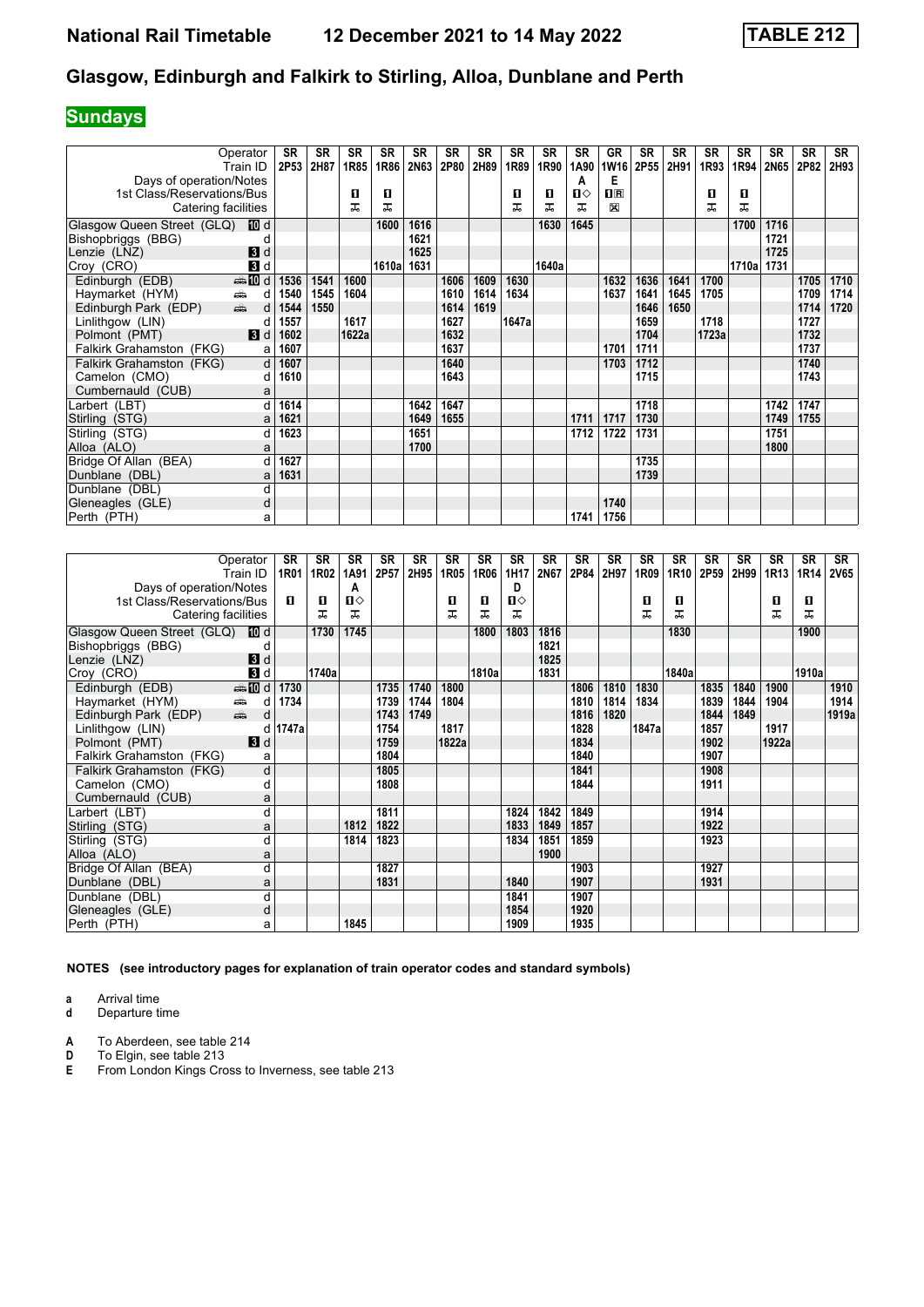# **Sundays**

| Operator                      |                         | <b>SR</b> | <b>SR</b> | <b>SR</b> | <b>SR</b>    | <b>SR</b> | <b>SR</b> | <b>SR</b> | <b>SR</b> | <b>SR</b>   | <b>SR</b> | <b>SR</b>        | <b>SR</b> | <b>SR</b> | <b>SR</b> | <b>SR</b> | <b>SR</b>  | <b>SR</b>   | <b>SR</b> |
|-------------------------------|-------------------------|-----------|-----------|-----------|--------------|-----------|-----------|-----------|-----------|-------------|-----------|------------------|-----------|-----------|-----------|-----------|------------|-------------|-----------|
| Train ID                      |                         | 2N69      | 1R17      | 1R18      | 1A93         | 2P61      | 2H03      | 1R21      | 1R22      | <b>2V67</b> | 2N71      | 1R <sub>25</sub> | 1R26      | 2P63      | 2H07      | 1R29      | 1R30       | <b>2N73</b> | 1R33      |
| Days of operation/Notes       |                         |           |           |           | Α            |           |           |           |           |             |           |                  |           |           |           |           |            |             |           |
| 1st Class/Reservations/Bus    |                         |           | п         | п         | $\mathbf{u}$ |           |           | п         | п         |             |           | п                | п         |           |           | п         | п          |             | п         |
| Glasgow Queen Street (GLQ)    | 100 d∣                  | 1916      |           | 1930      | 1944         |           |           |           | 2000      |             | 2017      |                  | 2030      |           |           |           | 2100       | 2117        |           |
| Bishopbriggs (BBG)            | d                       | 1921      |           |           |              |           |           |           |           |             | 2022      |                  |           |           |           |           |            | 2122        |           |
| Lenzie (LNZ)                  | 3d                      | 1925      |           |           |              |           |           |           |           |             | 2026      |                  |           |           |           |           |            | 2127        |           |
| Croy (CRO)                    | $\mathbf{3}$ d          | 1931      |           | 1940a     |              |           |           |           | 2010a     |             | 2032      |                  | 2040a     |           |           |           | 2110a 2132 |             |           |
| Edinburgh (EDB)               | <b>ente</b> di          |           | 1930      |           |              | 1936      | 1940      | 2000      |           | 2010        |           | 2030             |           | 2035      | 2040      | 2100      |            |             | 2130      |
| Haymarket (HYM)<br>یشت        | d                       |           | 1935      |           |              | 1940      | 1945      | 2004      |           | 2016        |           | 2034             |           | 2039      | 2044      | 2106      |            |             | 2134      |
| dia 1<br>Edinburgh Park (EDP) | d                       |           |           |           |              | 1944      | 1950      |           |           | 2020a       |           |                  |           | 2043      | 2049      |           |            |             |           |
| Linlithgow (LIN)              | d                       |           | 1948a     |           |              | 1957      |           | 2018      |           |             |           | 2047a            |           | 2054      |           | 2119      |            |             | 2147a     |
| Polmont (PMT)                 | 3d                      |           |           |           |              | 2002      |           | 2023a     |           |             |           |                  |           | 2059      |           | 2124a     |            |             |           |
| Falkirk Grahamston (FKG)      | а                       |           |           |           |              | 2007      |           |           |           |             |           |                  |           | 2104      |           |           |            |             |           |
| Falkirk Grahamston (FKG)      | $\overline{\mathsf{d}}$ |           |           |           |              | 2007      |           |           |           |             |           |                  |           | 2105      |           |           |            |             |           |
| Camelon (CMO)                 | d                       |           |           |           |              | 2010      |           |           |           |             |           |                  |           | 2108      |           |           |            |             |           |
| Cumbernauld (CUB)             | a                       |           |           |           |              |           |           |           |           |             |           |                  |           |           |           |           |            |             |           |
| Larbert (LBT)                 | d                       | 1942      |           |           |              | 2014      |           |           |           |             | 2043      |                  |           | 2111      |           |           |            | 2143        |           |
| Stirling (STG)                | a                       | 1949      |           |           | 2010         | 2021      |           |           |           |             | 2050      |                  |           | 2119      |           |           |            | 2151        |           |
| Stirling (STG)                | d                       | 1951      |           |           | 2011         | 2023      |           |           |           |             | 2052      |                  |           | 2120      |           |           |            | 2156        |           |
| Alloa (ALO)                   | a                       | 2000      |           |           |              |           |           |           |           |             | 2101      |                  |           |           |           |           |            | 2205        |           |
| Bridge Of Allan (BEA)         | d                       |           |           |           |              | 2027      |           |           |           |             |           |                  |           | 2124      |           |           |            |             |           |
| Dunblane (DBL)                | a                       |           |           |           | 2017         | 2031      |           |           |           |             |           |                  |           | 2128      |           |           |            |             |           |
| Dunblane (DBL)                | d                       |           |           |           | 2018         |           |           |           |           |             |           |                  |           |           |           |           |            |             |           |
| Gleneagles (GLE)              | d                       |           |           |           | 2032         |           |           |           |           |             |           |                  |           |           |           |           |            |             |           |
| Perth (PTH)                   | a                       |           |           |           | 2048         |           |           |           |           |             |           |                  |           |           |           |           |            |             |           |

|                            | Operator<br>Train ID      | <b>SR</b><br>1R34 | <b>SR</b><br>1A95 | <b>SR</b><br>2P65 | <b>SR</b><br>2H87 | <b>SR</b><br>1R37 | <b>SR</b><br>1R38 | <b>SR</b><br>2N75 | <b>SR</b><br>1R41 | <b>SR</b><br>1R42 | <b>SR</b><br>2P31 | <b>SR</b><br><b>2V69</b> | <b>SR</b><br>1R45 | <b>SR</b><br>1R46 | <b>SR</b><br><b>2V71</b> | <b>SR</b><br>1R49 | <b>SR</b><br>1R50 | <b>SR</b><br>1L31 |
|----------------------------|---------------------------|-------------------|-------------------|-------------------|-------------------|-------------------|-------------------|-------------------|-------------------|-------------------|-------------------|--------------------------|-------------------|-------------------|--------------------------|-------------------|-------------------|-------------------|
| Days of operation/Notes    |                           |                   | A                 |                   |                   |                   |                   |                   |                   |                   |                   |                          |                   |                   |                          |                   |                   |                   |
| 1st Class/Reservations/Bus |                           | п                 | Ⅱ♦                |                   |                   | п                 | п                 |                   | п                 | п                 | ♦                 |                          | 0                 | П                 |                          | 0                 | п                 | ♦                 |
| Catering facilities        |                           |                   | ᅚ                 |                   |                   |                   |                   |                   |                   |                   |                   |                          |                   |                   |                          |                   |                   |                   |
| Glasgow Queen Street (GLQ) | <b>ID</b> d               | 2130              | 2145              |                   |                   |                   | 2200              | 2216              |                   | 2230              |                   |                          |                   | 2300              |                          |                   | 2330              | 2344              |
| Bishopbriggs (BBG)         | d                         |                   |                   |                   |                   |                   |                   | 2221              |                   |                   |                   |                          |                   |                   |                          |                   |                   | 2350              |
| Lenzie (LNZ)               | $\blacksquare$            |                   |                   |                   |                   |                   |                   | 2225              |                   |                   |                   |                          |                   |                   |                          |                   |                   | 2354              |
| Croy (CRO)                 | <b>3</b> d                | 2140a             |                   |                   |                   |                   | 2210al            | 2231              |                   | 2241a             |                   |                          |                   | 2310a             |                          |                   | 2340a             | 2359              |
| Edinburgh (EDB)            | d <b>n</b> and            |                   |                   | 2135              | 2140              | 2200              |                   |                   | 2230              |                   | 2235              | 2240                     | 2300              |                   | 2322                     | 2330              |                   |                   |
| Haymarket (HYM)            | d<br>پیش                  |                   |                   | 2139              | 2144              | 2204              |                   |                   | 2235              |                   | 2240              | 2244                     | 2304              |                   | 2326                     | 2334              |                   |                   |
| Edinburgh Park (EDP)       | $\frac{1}{\sqrt{2}}$<br>d |                   |                   | 2143              | 2150              |                   |                   |                   |                   |                   | 2245              | 2249                     |                   |                   | 2331a                    |                   |                   |                   |
| Linlithgow (LIN)           | d                         |                   |                   | 2154              |                   | 2217              |                   |                   | 2248a             |                   | 2257              |                          | 2317              |                   |                          | 2347              |                   |                   |
| Polmont (PMT)              | 3d                        |                   |                   | 2159              |                   | 2222a             |                   |                   |                   |                   | 2303              |                          | 2322a             |                   |                          | 2352a             |                   |                   |
| Falkirk Grahamston (FKG)   | a                         |                   |                   | 2204              |                   |                   |                   |                   |                   |                   | 2310              |                          |                   |                   |                          |                   |                   |                   |
| Falkirk Grahamston (FKG)   | d                         |                   |                   | 2205              |                   |                   |                   |                   |                   |                   | 2310              |                          |                   |                   |                          |                   |                   |                   |
| Camelon (CMO)              | d                         |                   |                   | 2208              |                   |                   |                   |                   |                   |                   | 2314              |                          |                   |                   |                          |                   |                   |                   |
| Cumbernauld (CUB)          | a                         |                   |                   |                   |                   |                   |                   |                   |                   |                   |                   |                          |                   |                   |                          |                   |                   |                   |
| Larbert (LBT)              | d                         |                   |                   | 2211              |                   |                   |                   | 2242              |                   |                   | 2319              |                          |                   |                   |                          |                   |                   | 0011              |
| Stirling (STG)             | a                         |                   | 2211              | 2222              |                   |                   |                   | 2249              |                   |                   | 2327              |                          |                   |                   |                          |                   |                   | 0019              |
| Stirling (STG)             | d                         |                   | 2212              | 2224              |                   |                   |                   | 2251              |                   |                   | 2329              |                          |                   |                   |                          |                   |                   | 0020              |
| Alloa (ALO)                | a                         |                   |                   |                   |                   |                   |                   | 2300              |                   |                   |                   |                          |                   |                   |                          |                   |                   |                   |
| Bridge Of Allan (BEA)      | d                         |                   |                   | 2228              |                   |                   |                   |                   |                   |                   | 2333              |                          |                   |                   |                          |                   |                   | 0024              |
| Dunblane (DBL)             | a                         |                   | 2218              | 2232              |                   |                   |                   |                   |                   |                   | 2338              |                          |                   |                   |                          |                   |                   | 0028              |
| Dunblane (DBL)             | d                         |                   | 2219              |                   |                   |                   |                   |                   |                   |                   | 2338              |                          |                   |                   |                          |                   |                   | 0029              |
| Gleneagles (GLE)           | d                         |                   | 2233              |                   |                   |                   |                   |                   |                   |                   | 2352              |                          |                   |                   |                          |                   |                   | 0042              |
| Perth (PTH)                | a                         |                   | 2247              |                   |                   |                   |                   |                   |                   |                   | 0007              |                          |                   |                   |                          |                   |                   | 0100              |

**NOTES (see introductory pages for explanation of train operator codes and standard symbols)**

**a** Arrival time<br>**d** Departure t

**d** Departure time

**A** To Aberdeen, see table 21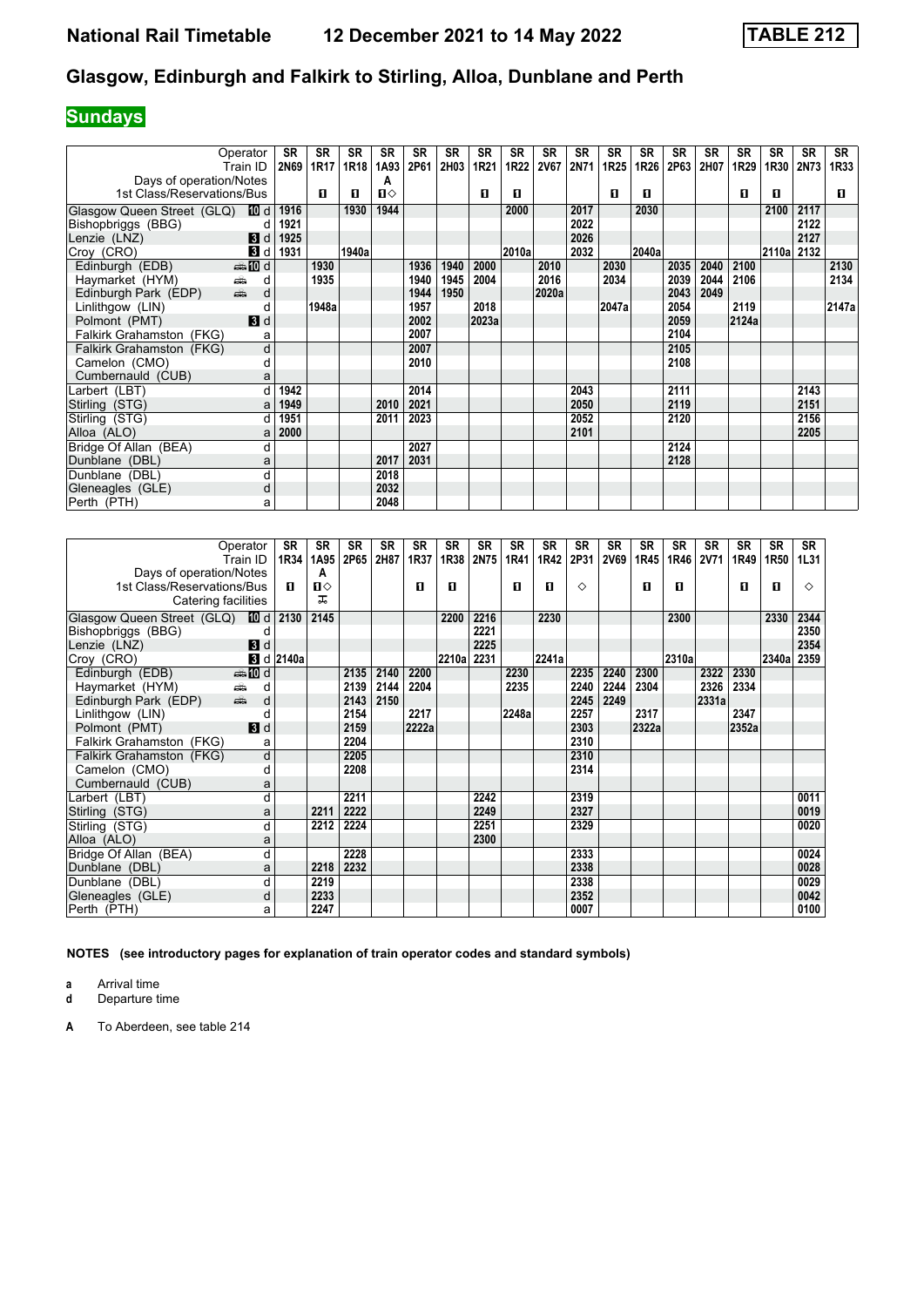# **Mondays to Fridays**

| Operator                                                                                                                                                                                                                                          |                | <b>SR</b>   | GR           | SR   | SR   | <b>SR</b>   | <b>SR</b>   | SR    | <b>SR</b> | <b>SR</b> | <b>SR</b> | <b>SR</b> | <b>SR</b> | SR   | <b>SR</b> | <b>SR</b> | <b>SR</b> | SR          | <b>SR</b> |
|---------------------------------------------------------------------------------------------------------------------------------------------------------------------------------------------------------------------------------------------------|----------------|-------------|--------------|------|------|-------------|-------------|-------|-----------|-----------|-----------|-----------|-----------|------|-----------|-----------|-----------|-------------|-----------|
| Train ID                                                                                                                                                                                                                                          |                | <b>2V34</b> | 1E03         | 1P02 | 2N32 | <b>1T02</b> | <b>2V36</b> | 1R06  | 1P04      | 1R05      | 2N44      | 2J56      | 2H98      | 1P06 | 2N46      | 2M40      | 1R12      | <b>2J58</b> | 2N56      |
| Days of operation/Notes                                                                                                                                                                                                                           |                |             | Α            |      |      |             |             |       |           |           |           |           |           |      | в         |           |           |             |           |
| 1st Class/Reservations/Bus                                                                                                                                                                                                                        |                |             | $\mathbf{H}$ |      |      | ♦           |             | п     |           | п         |           |           |           |      | ♦         |           | п         |             |           |
| Catering facilities                                                                                                                                                                                                                               |                |             | X            |      |      |             |             |       |           |           |           |           |           |      |           |           |           |             |           |
| Perth (PTH)                                                                                                                                                                                                                                       | d              |             |              |      |      | 0517        |             |       |           |           |           |           |           |      | 0613      |           |           |             |           |
| Gleneagles (GLE)                                                                                                                                                                                                                                  |                |             |              |      |      | 0532        |             |       |           |           |           |           |           |      | 0629      |           |           |             |           |
| Dunblane (DBL)                                                                                                                                                                                                                                    | a              |             |              |      |      | 0545        |             |       |           |           |           |           |           |      | 0641      |           |           |             |           |
| Dunblane (DBL)                                                                                                                                                                                                                                    |                |             |              | 0514 |      | 0546        |             |       | 0602      |           |           |           |           | 0631 | 0642      |           |           |             |           |
| Bridge Of Allan (BEA)                                                                                                                                                                                                                             | d              |             |              | 0517 |      | 0549        |             |       | 0605      |           |           |           |           | 0634 | 0645      |           |           |             |           |
| Alloa (ALO)                                                                                                                                                                                                                                       | d              |             |              |      |      |             |             |       |           |           | 0616      |           |           |      |           |           |           |             |           |
| Stirling (STG)                                                                                                                                                                                                                                    | a              |             |              | 0521 |      | 0553        |             |       | 0609      |           | 0624      |           |           | 0638 | 0649      |           |           |             |           |
| Stirling (STG)                                                                                                                                                                                                                                    | d              |             | 0526         | 0542 | 0549 | 0555        |             |       | 0610      |           | 0625      |           |           | 0640 | 0651      |           |           |             | 0657      |
| Larbert (LBT)                                                                                                                                                                                                                                     | d              |             |              | 0550 | 0557 | 0604        |             |       | 0618      |           | 0633      |           |           | 0648 | 0659      |           |           |             | 0704      |
| Cumbernauld (CUB)                                                                                                                                                                                                                                 |                |             |              |      |      |             |             |       |           |           |           | 0622      |           |      |           |           |           | 0653        |           |
| Camelon (CMO)                                                                                                                                                                                                                                     | d              |             |              | 0553 |      |             |             |       | 0622      |           |           | 0633      |           | 0651 |           |           |           | 0706        |           |
| Falkirk Grahamston (FKG)                                                                                                                                                                                                                          | a              |             | 0539         | 0555 |      |             |             |       | 0624      |           |           | 0636      |           | 0654 |           |           |           | 0708        |           |
| Falkirk Grahamston (FKG)                                                                                                                                                                                                                          | d              |             | 0542         | 0556 |      |             |             |       | 0625      |           |           | 0636      |           | 0654 |           |           |           | 0709        |           |
| Polmont (PMT)                                                                                                                                                                                                                                     | $\mathbf{3}$ d |             |              | 0601 |      |             |             | 0623  |           |           |           | 0642      |           |      |           |           | 0709      | 0714        |           |
| Linlithgow (LIN)                                                                                                                                                                                                                                  |                |             |              | 0607 |      |             |             | 0629  |           |           |           | 0647      |           |      |           |           | 0714      | 0719        |           |
| Edinburgh Park (EDP)<br>پیش                                                                                                                                                                                                                       | d              | 0602        |              | 0617 |      |             | 0632        |       | 0643      |           |           | 0657      | 0702      | 0713 |           | 0717      |           | 0729        |           |
| and and the second set of the set of the set of the set of the set of the set of the set of the set of the set of the set of the set of the set of the set of the set of the set of the set of the set of the set of the set o<br>Haymarket (HYM) | a              | 0608        | 0612         | 0621 |      |             | 0639        | 0642s | 0648      |           |           | 0704      | 0708      | 0719 |           | 0725      | 0728s     | 0734        |           |
| Edinburgh (EDB)                                                                                                                                                                                                                                   | ⇔≞MDa          | 0613        | 0618         | 0626 |      |             | 0646        | 0649  | 0654      |           |           | 0709      | 0713      | 0725 |           | 0733      | 0736      | 0739        |           |
| Croy (CRO)                                                                                                                                                                                                                                        | 3d             |             |              |      | 0607 | 0616        |             |       |           | 0637      | 0643      |           |           |      |           |           |           |             | 0716      |
| Lenzie (LNZ)                                                                                                                                                                                                                                      | $\blacksquare$ |             |              |      | 0612 | 0623        |             |       |           |           | 0649      |           |           |      |           |           |           |             | 0721      |
| Bishopbriggs (BBG)                                                                                                                                                                                                                                | d              |             |              |      | 0616 | 0628        |             |       |           |           | 0653      |           |           |      |           |           |           |             | 0726      |
| Glasgow Queen Street (GLQ)                                                                                                                                                                                                                        | 吅 a            |             |              |      | 0622 | 0637        |             |       |           | 0649      | 0659      |           |           |      | 0729      |           |           |             | 0733      |

| Operator                                   |              | <b>SR</b>   | <b>SR</b> | <b>SR</b> | <b>SR</b> | <b>SR</b> | <b>SR</b>        | <b>SR</b> | <b>SR</b> | <b>SR</b> | <b>SR</b> | <b>SR</b><br>2H02 | <b>SR</b> | <b>SR</b> | <b>SR</b> | <b>SR</b> | <b>SR</b> | <b>SR</b> | <b>SR</b> |
|--------------------------------------------|--------------|-------------|-----------|-----------|-----------|-----------|------------------|-----------|-----------|-----------|-----------|-------------------|-----------|-----------|-----------|-----------|-----------|-----------|-----------|
| Train ID<br>Days of operation/Notes        |              | <b>1R11</b> | 2N82      | 2H00      | 1P08      | 2N50      | 1R <sub>15</sub> | 2N48      | 2M16      | 1R16      | 2J60      |                   | 1P10      | 2N60      | 1T04<br>C | 1R19      | 2N24      | 2M18      | 1R20      |
| 1st Class/Reservations/Bus                 |              | п           |           |           |           |           | п                |           |           | п         |           |                   |           |           | $\Pi$     | п         |           |           | п         |
| Catering facilities                        |              |             |           |           |           |           | ᅚ                |           |           | ᠼ         |           |                   |           |           |           | ᅚ         |           |           |           |
|                                            |              |             |           |           |           |           |                  |           |           |           |           |                   |           |           |           |           |           |           |           |
| Perth (PTH)                                | d            |             |           |           |           |           |                  | 0656      |           |           |           |                   |           |           | 0715      |           |           |           |           |
| Gleneagles (GLE)                           | d            |             |           |           |           |           |                  | 0711      |           |           |           |                   |           |           | 0730      |           |           |           |           |
| Dunblane (DBL)                             | a            |             |           |           |           |           |                  | 0724      |           |           |           |                   |           |           | 0743      |           |           |           |           |
| Dunblane (DBL)                             | d            |             |           |           | 0701      |           |                  | 0725      |           |           |           |                   | 0734      |           | 0744      |           |           |           |           |
| Bridge Of Allan (BEA)                      | d            |             |           |           | 0704      |           |                  | 0729      |           |           |           |                   | 0737      |           | 0748      |           |           |           |           |
| Alloa (ALO)                                | d            |             |           |           |           | 0715      |                  |           |           |           |           |                   |           |           |           |           | 0753      |           |           |
| Stirling (STG)                             | a            |             |           |           | 0708      | 0723      |                  | 0733      |           |           |           |                   | 0741      |           | 0753      |           | 0801      |           |           |
| Stirling (STG)                             | d            |             | 0704      |           | 0710      | 0725      |                  | 0734      |           |           |           |                   | 0742      | 0749      | 0755      |           | 0803      |           |           |
| Larbert (LBT)                              | d            |             | 0713      |           | 0718      | 0733      |                  | 0743      |           |           |           |                   | 0750      | 0757      | 0804      |           | 0811      |           |           |
| Cumbernauld (CUB)                          | d            |             |           |           |           |           |                  |           |           |           | 0724      |                   |           |           |           |           |           |           |           |
| Camelon (CMO)                              | d            |             |           |           | 0721      |           |                  |           |           |           | 0735      |                   | 0753      |           |           |           |           |           |           |
| Falkirk Grahamston (FKG)                   | a            |             |           |           | 0724      |           |                  |           |           |           | 0737      |                   | 0756      |           |           |           |           |           |           |
| Falkirk Grahamston (FKG)                   | d            |             |           |           | 0724      |           |                  |           |           |           | 0739      |                   | 0757      |           |           |           |           |           |           |
| Polmont (PMT)<br>В                         | d            |             |           |           |           |           |                  |           |           | 0739      | 0744      |                   |           |           |           |           |           |           | 0809      |
| Linlithgow (LIN)                           | d            |             |           |           |           |           |                  |           |           | 0745      | 0750      |                   |           |           |           |           |           |           | 0815      |
| Edinburgh Park (EDP)<br>یشته               | d            |             |           | 0733      | 0741      |           |                  |           | 0748      |           | 0800      | 0805              | 0814      |           |           |           |           | 0822      |           |
| $\frac{1}{\frac{1}{2}}$<br>Haymarket (HYM) | a            |             |           | 0743      | 0748      |           |                  |           | 0753      | 0759s     | 0805      | 0810              | 0819      |           |           |           |           | 0828      | 0832s     |
| ⇔≞llDia<br>Edinburgh (EDB)                 |              |             |           | 0748      | 0758      |           |                  |           | 0758      | 0807      | 0810      | 0818              | 0824      |           |           |           |           | 0834      | 0837      |
| Croy (CRO)<br>$\bf{B}$                     | d            | 0721        | 0725      |           |           | 0743      | 0751             | 0756      |           |           |           |                   |           | 0811      |           | 0823      | 0827      |           |           |
| Lenzie (LNZ)                               | <b>B</b> d   |             | 0730      |           |           | 0749      |                  | 0803      |           |           |           |                   |           | 0816      |           | 0828      | 0832      |           |           |
| Bishopbriggs (BBG)                         | d            |             | 0735      |           |           | 0753      |                  | 0808      |           |           |           |                   |           | 0821      |           |           | 0837      |           |           |
| Glasgow Queen Street (GLQ)                 | <b>ID</b> al | 0738        | 0741      |           |           | 0759      | 0803             | 0818      |           |           |           |                   |           | 0829      | 0832      | 0837      | 0844      |           |           |

**NOTES (see introductory pages for explanation of train operator codes and standard symbols)**

- **a** Arrival time<br>**d** Departure time
- **d** Departure time<br>**s** Stops to set dow
- **s** Stops to set down only
- **A** To London Kings Cross, see table 20<br>**B** From Dundee, see table 214
- **B** From Dundee, see table 214<br>**C** From Aberdeen, see table 21
- From Aberdeen, see table 214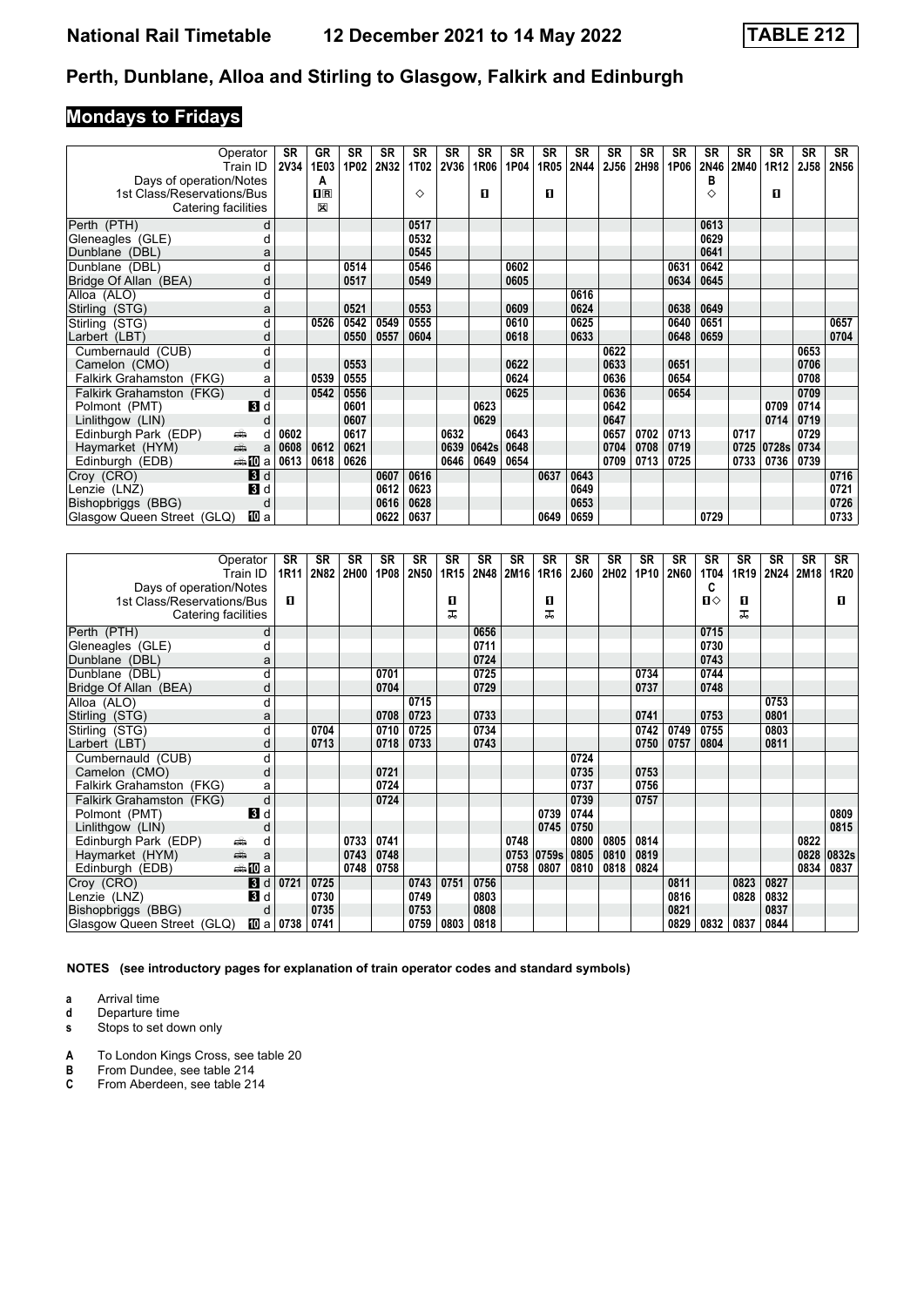# **Mondays to Fridays**

|                                                               | <b>SR</b> | SR   | SR   | <b>SR</b>   | <b>SR</b> | <b>SR</b> | SR    | <b>SR</b> | <b>SR</b> | <b>SR</b> | <b>SR</b> | <b>SR</b> | <b>SR</b> | <b>SR</b> | <b>SR</b> | <b>SR</b> | SR   | <b>SR</b> |
|---------------------------------------------------------------|-----------|------|------|-------------|-----------|-----------|-------|-----------|-----------|-----------|-----------|-----------|-----------|-----------|-----------|-----------|------|-----------|
| Operator<br>Train ID                                          | 2J62      | 2H04 | 1P12 | <b>2N11</b> | 2N38      | 1R23      | 1R24  | 2M20      | 2J64      | 1P14      | 1T90      | 2N52      | 1R27      | 2H06      | 1R28      | 2J66      | 1P16 | 1T30      |
|                                                               |           |      |      |             |           |           |       |           |           |           | C         |           |           |           |           |           |      | D         |
| Days of operation/Notes<br>1st Class/Reservations/Bus         |           |      |      |             |           | 0         | O     |           |           |           | П⇔        |           | 0         |           | 0         |           |      | ◇         |
| Catering facilities                                           |           |      |      |             |           | ᠼ         | ᠼ     |           |           |           | ᅚ         |           | ᅚ         |           | ᠼ         |           |      |           |
|                                                               |           |      |      |             |           |           |       |           |           |           |           |           |           |           |           |           |      |           |
| Perth (PTH)                                                   | d         |      |      |             |           |           |       |           |           |           | 0810      |           |           |           |           |           |      | 0841      |
| Gleneagles (GLE)                                              |           |      |      |             |           |           |       |           |           |           | 0826      |           |           |           |           |           |      | 0856      |
| Dunblane (DBL)                                                | a         |      |      |             |           |           |       |           |           |           |           |           |           |           |           |           |      | 0909      |
| Dunblane (DBL)                                                | d         |      | 0759 |             | 0819      |           |       |           |           | 0830      |           |           |           |           |           |           | 0900 | 0909      |
| Bridge Of Allan (BEA)                                         | d         |      | 0802 |             | 0822      |           |       |           |           | 0833      |           |           |           |           |           |           | 0903 | 0912      |
| Alloa (ALO)                                                   | d         |      |      |             |           |           |       |           |           |           |           | 0845      |           |           |           |           |      |           |
| Stirling (STG)                                                | a         |      | 0806 |             | 0826      |           |       |           |           | 0837      | 0844      | 0853      |           |           |           |           | 0907 | 0916      |
| Stirling (STG)                                                |           |      | 0808 | 0812        | 0830      |           |       |           |           | 0838      | 0845      | 0855      |           |           |           |           | 0911 | 0918      |
| Larbert (LBT)                                                 | d         |      | 0815 | 0820        | 0838      |           |       |           |           | 0846      |           | 0904      |           |           |           |           | 0919 |           |
| Cumbernauld (CUB)                                             | d<br>0754 |      |      |             |           |           |       |           | 0825      |           |           |           |           |           |           | 0852      |      |           |
| Camelon (CMO)                                                 | 0805<br>d |      | 0820 |             |           |           |       |           | 0837      | 0849      |           |           |           |           |           | 0906      | 0922 |           |
| Falkirk Grahamston (FKG)                                      | 0808<br>а |      | 0822 |             |           |           |       |           | 0840      | 0852      |           |           |           |           |           | 0908      | 0925 |           |
| Falkirk Grahamston (FKG)                                      | 0808<br>d |      | 0826 |             |           |           |       |           | 0840      | 0857      |           |           |           |           |           | 0909      | 0925 |           |
| <b>B</b> Id<br>Polmont (PMT)                                  | 0814      |      |      |             |           |           | 0840  |           | 0846      |           |           |           |           |           | 0909      | 0914      |      |           |
| Linlithgow (LIN)                                              | 0819<br>d |      |      |             |           |           | 0845  |           | 0851      |           |           |           |           |           | 0915      | 0920      |      |           |
| Edinburgh Park (EDP)<br>æ.                                    | 0830<br>d | 0834 | 0844 |             |           |           |       | 0900      | 0904      | 0915      |           |           |           | 0919      |           | 0933      | 0943 |           |
| Haymarket (HYM)<br>$\frac{1}{\left( \frac{1}{2}\right) _{0}}$ | 0835<br>a | 0839 | 0853 |             |           |           | 0858s | 0904      | 0908      | 0920      |           |           |           | 0924      | 0928s     | 0938      | 0947 |           |
| ——第100 a<br>Edinburgh (EDB)                                   | 0840      | 0844 | 0858 |             |           |           | 0903  | 0909      | 0914      | 0926      |           |           |           | 0930      | 0933      | 0943      | 0953 |           |
| $\mathbf{B}$ d<br>Croy (CRO)                                  |           |      |      | 0832        | 0848      | 0853      |       |           |           |           |           | 0914      | 0925      |           |           |           |      |           |
| $\mathbf{B}$ d<br>Lenzie (LNZ)                                |           |      |      | 0838        | 0853      |           |       |           |           |           |           | 0920      |           |           |           |           |      |           |
| Bishopbriggs (BBG)                                            | d         |      |      | 0843        | 0857      |           |       |           |           |           |           | 0924      |           |           |           |           |      |           |
| Glasgow Queen Street (GLQ)<br>IIII a                          |           |      |      | 0851        | 0903      | 0907      |       |           |           |           | 0914      | 0930      | 0936      |           |           |           |      | 0951      |

|                            | Operator<br>Train ID   | <b>SR</b><br><b>2N40</b> | <b>SR</b><br>1R31 | <b>SR</b><br>2H40 | SR<br>1R32 | SR<br>1P18 | <b>SR</b><br>1T10 | <b>SR</b><br>2N54 | <b>SR</b><br>2H42 | SR<br>1R36 | <b>SR</b><br>2J70 | <b>SR</b><br>2H44 | <b>SR</b><br>1R40 | <b>SR</b><br>1R35 | <b>SR</b><br>2N42 | GR<br>1E13 | <b>SR</b><br>1R39 | <b>SR</b><br>1P22 | SR<br>1T12 |
|----------------------------|------------------------|--------------------------|-------------------|-------------------|------------|------------|-------------------|-------------------|-------------------|------------|-------------------|-------------------|-------------------|-------------------|-------------------|------------|-------------------|-------------------|------------|
| Days of operation/Notes    |                        |                          |                   |                   |            |            | C                 |                   |                   |            |                   |                   |                   |                   |                   | Е          |                   |                   | C          |
| 1st Class/Reservations/Bus |                        |                          | O                 |                   | 0          |            | Ⅱ♦                |                   |                   | п          |                   |                   | п                 | 0                 |                   | $n_{R}$    | п                 |                   | П⇔         |
| Catering facilities        |                        |                          | ᅚ                 |                   | ᠼ          |            |                   |                   |                   | ᇁ          |                   |                   | ᠼ                 | ᅚ                 |                   | X          | ᅚ                 |                   | ᅚ          |
| Perth (PTH)                | d                      |                          |                   |                   |            |            | 0914              |                   |                   |            |                   |                   |                   |                   |                   | 0958       |                   |                   | 1021       |
| Gleneagles (GLE)           | d                      |                          |                   |                   |            |            |                   |                   |                   |            |                   |                   |                   |                   |                   | 1015       |                   |                   |            |
| Dunblane (DBL)             | a                      |                          |                   |                   |            |            |                   |                   |                   |            |                   |                   |                   |                   |                   |            |                   |                   |            |
| Dunblane (DBL)             | d                      |                          |                   |                   |            | 0929       |                   |                   |                   |            |                   |                   |                   |                   |                   |            |                   | 1033              |            |
| Bridge Of Allan (BEA)      | d                      |                          |                   |                   |            | 0932       |                   |                   |                   |            |                   |                   |                   |                   |                   |            |                   | 1036              |            |
| Alloa (ALO)                | d                      | 0914                     |                   |                   |            |            |                   | 0945              |                   |            |                   |                   |                   |                   | 1013              |            |                   |                   |            |
| Stirling (STG)             | a                      | 0922                     |                   |                   |            | 0936       | 0943              | 0953              |                   |            |                   |                   |                   |                   | 1021              | 1031       |                   | 1040              | 1049       |
| Stirling (STG)             | d                      | 0924                     |                   |                   |            | 0937       | 0944              | 0955              |                   |            |                   |                   |                   |                   | 1023              | 1034       |                   | 1042              | 1050       |
| Larbert (LBT)              | d                      | 0932                     |                   |                   |            | 0945       |                   | 1004              |                   |            |                   |                   |                   |                   | 1031              |            |                   | 1049              |            |
| Cumbernauld (CUB)          | d                      |                          |                   |                   |            |            |                   |                   |                   |            | 0955              |                   |                   |                   |                   |            |                   |                   |            |
| Camelon (CMO)              | d                      |                          |                   |                   |            | 0948       |                   |                   |                   |            | 1006              |                   |                   |                   |                   |            |                   | 1053              |            |
| Falkirk Grahamston (FKG)   | a                      |                          |                   |                   |            | 0951       |                   |                   |                   |            | 1008              |                   |                   |                   |                   | 1046       |                   | 1055              |            |
| Falkirk Grahamston (FKG)   | d                      |                          |                   |                   |            | 0954       |                   |                   |                   |            | 1009              |                   |                   |                   |                   | 1049       |                   | 1056              |            |
| Polmont (PMT)              | 3d                     |                          |                   |                   | 0940       |            |                   |                   |                   | 1009       | 1015              |                   | 1038              |                   |                   |            |                   |                   |            |
| Linlithgow (LIN)           | O                      |                          |                   |                   | 0945       |            |                   |                   |                   | 1015       | 1020              |                   | 1044              |                   |                   |            |                   |                   |            |
| Edinburgh Park (EDP)       | یشته<br>d              |                          |                   | 0948              |            | 1012       |                   |                   | 1017              |            | 1030              | 1046              |                   |                   |                   |            |                   | 1115              |            |
| Haymarket (HYM)            | يتنيه<br>a             |                          |                   | 0952              | 0958s      | 1016       |                   |                   | 1026              | 1029s      | 1035              | 1051              | 1059s             |                   |                   | 1116       |                   | 1120              |            |
| Edinburgh (EDB)            | dannan mann ann ann an |                          |                   | 0957              | 1003       | 1023       |                   |                   | 1031              | 1034       | 1042              | 1056              | 1104              |                   |                   | 1122       |                   | 1125              |            |
| Croy (CRO)                 | 3d                     | 0942                     | 0956              |                   |            |            |                   | 1014              |                   |            |                   |                   |                   | 1021              | 1041              |            | 1054              |                   |            |
| Lenzie (LNZ)               | В<br>d                 | 0948                     |                   |                   |            |            |                   | 1020              |                   |            |                   |                   |                   |                   | 1047              |            |                   |                   |            |
| Bishopbriggs (BBG)         | d                      | 0952                     |                   |                   |            |            |                   | 1024              |                   |            |                   |                   |                   |                   | 1051              |            |                   |                   |            |
| Glasgow Queen Street (GLQ) | 10 a                   | 0958                     | 1007              |                   |            |            | 1013              | 1030              |                   |            |                   |                   |                   | 1033              | 1058              |            | 1106              |                   | 1120       |

**NOTES (see introductory pages for explanation of train operator codes and standard symbols)**

- **a** Arrival time<br>**d** Departure time
- **d** Departure time<br>**s** Stops to set dow **s** Stops to set down only
- 
- **C** From Aberdeen, see table 214<br>**D** From Arbroath, see table 214
- **D** From Arbroath, see table 214<br>**E** From Inverness to London Kin
- From Inverness to London Kings Cross, see table 20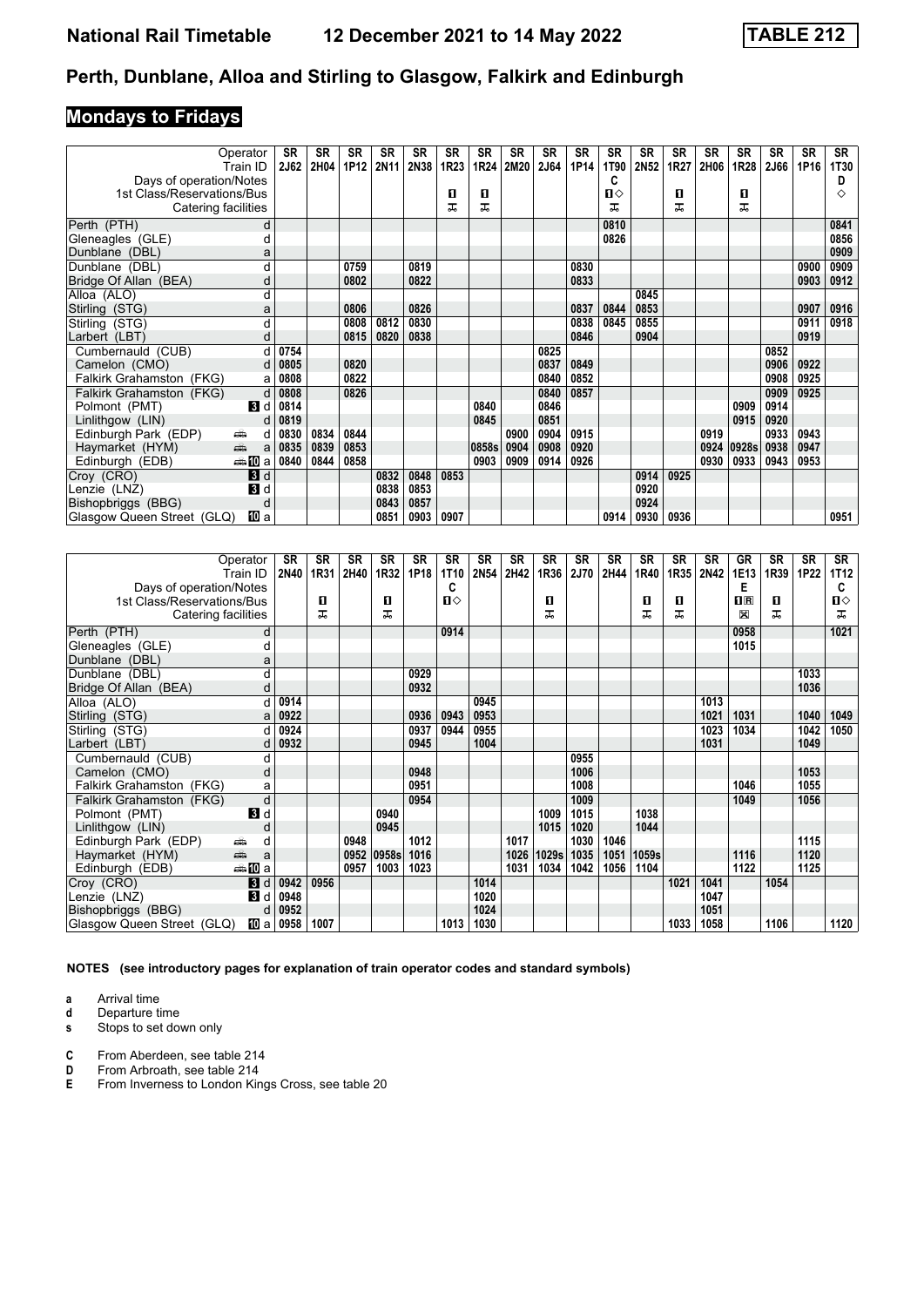# **Mondays to Fridays**

| Operator                                                                                                                                                                                                                                          |                  | <b>SR</b>   | SR   | SR    | SR   | SR   | <b>SR</b> | SR   | <b>SR</b>   | <b>SR</b> | <b>SR</b> | <b>SR</b> | SR           | <b>SR</b> | SR   | <b>SR</b> | <b>SR</b> | SR   | SR          |
|---------------------------------------------------------------------------------------------------------------------------------------------------------------------------------------------------------------------------------------------------|------------------|-------------|------|-------|------|------|-----------|------|-------------|-----------|-----------|-----------|--------------|-----------|------|-----------|-----------|------|-------------|
| Train ID                                                                                                                                                                                                                                          |                  | <b>2N56</b> | 2H46 | 1R44  | 2J74 | 1R43 | 2N20      | 1R47 | <b>1T98</b> | 2H48      | 1R48      | 1P26      | 1T14         | 2N50      | 2H50 | 1R52      | 2J78      | 1R51 | <b>2N44</b> |
| Days of operation/Notes                                                                                                                                                                                                                           |                  |             |      |       |      |      |           |      | F           |           |           |           | C            |           |      |           |           |      |             |
| 1st Class/Reservations/Bus                                                                                                                                                                                                                        |                  |             |      | п     |      | п    |           | O    | П⇔          |           | п         |           | $\mathbf{u}$ |           |      | 0         |           | 0    |             |
| Catering facilities                                                                                                                                                                                                                               |                  |             |      | ᅚ     |      | ᅚ    |           | ᅚ    | ᅚ           |           | ᅚ         |           |              |           |      | ᠼ         |           | ᅚ    |             |
| Perth (PTH)                                                                                                                                                                                                                                       | d                |             |      |       |      |      |           |      | 1055        |           |           |           | 1117         |           |      |           |           |      |             |
| Gleneagles (GLE)                                                                                                                                                                                                                                  |                  |             |      |       |      |      |           |      | 1111        |           |           |           |              |           |      |           |           |      |             |
| Dunblane (DBL)                                                                                                                                                                                                                                    | a                |             |      |       |      |      |           |      | 1124        |           |           |           |              |           |      |           |           |      |             |
| Dunblane (DBL)                                                                                                                                                                                                                                    |                  |             |      |       |      |      |           |      | 1125        |           |           | 1135      |              |           |      |           |           |      | 1217        |
| Bridge Of Allan (BEA)                                                                                                                                                                                                                             | d                |             |      |       |      |      |           |      | 1130        |           |           | 1138      |              |           |      |           |           |      | 1220        |
| Alloa (ALO)                                                                                                                                                                                                                                       |                  | 1045        |      |       |      |      | 1113      |      |             |           |           |           |              | 1145      |      |           |           |      |             |
| Stirling (STG)                                                                                                                                                                                                                                    | a                | 1053        |      |       |      |      | 1121      |      | 1135        |           |           | 1142      | 1149         | 1153      |      |           |           |      | 1224        |
| Stirling (STG)                                                                                                                                                                                                                                    | d                | 1054        |      |       |      |      | 1123      |      | 1136        |           |           | 1143      | 1150         | 1155      |      |           |           |      | 1226        |
| Larbert (LBT)                                                                                                                                                                                                                                     |                  | 1103        |      |       |      |      | 1131      |      |             |           |           | 1151      |              | 1203      |      |           |           |      | 1234        |
| Cumbernauld (CUB)                                                                                                                                                                                                                                 | d                |             |      |       | 1054 |      |           |      |             |           |           |           |              |           |      |           | 1153      |      |             |
| Camelon (CMO)                                                                                                                                                                                                                                     | d                |             |      |       | 1105 |      |           |      |             |           |           | 1154      |              |           |      |           | 1204      |      |             |
| Falkirk Grahamston (FKG)                                                                                                                                                                                                                          | a                |             |      |       | 1107 |      |           |      |             |           |           | 1157      |              |           |      |           | 1207      |      |             |
| Falkirk Grahamston (FKG)                                                                                                                                                                                                                          | d                |             |      |       | 1108 |      |           |      |             |           |           | 1157      |              |           |      |           | 1207      |      |             |
| Polmont (PMT)                                                                                                                                                                                                                                     | 3d               |             |      | 1108  | 1113 |      |           |      |             |           | 1141      |           |              |           |      | 1208      | 1213      |      |             |
| Linlithgow (LIN)                                                                                                                                                                                                                                  | O                |             |      | 1114  | 1119 |      |           |      |             |           | 1146      |           |              |           |      | 1214      | 1219      |      |             |
| Edinburgh Park (EDP)<br>æ.                                                                                                                                                                                                                        | d                |             | 1119 |       | 1129 |      |           |      |             | 1147      |           | 1214      |              |           | 1219 |           | 1229      |      |             |
| and and the second set of the set of the set of the set of the set of the set of the set of the set of the set of the set of the set of the set of the set of the set of the set of the set of the set of the set of the set o<br>Haymarket (HYM) | a                |             | 1124 | 1127s | 1134 |      |           |      |             | 1152      | 1202s     | 1220      |              |           | 1226 | 1230s     | 1233      |      |             |
| Edinburgh (EDB)                                                                                                                                                                                                                                   | <del>⊯</del> ∎Da |             | 1130 | 1133  | 1141 |      |           |      |             | 1157      | 1208      | 1225      |              |           | 1231 | 1235      | 1238      |      |             |
| Croy (CRO)                                                                                                                                                                                                                                        | 3d               | 1113        |      |       |      | 1121 | 1142      | 1151 |             |           |           |           |              | 1213      |      |           |           | 1220 | 1244        |
| Lenzie (LNZ)                                                                                                                                                                                                                                      | 3d               | 1119        |      |       |      |      | 1147      |      |             |           |           |           |              | 1219      |      |           |           |      | 1249        |
| Bishopbriggs (BBG)                                                                                                                                                                                                                                | d                | 1123        |      |       |      |      | 1152      |      |             |           |           |           |              | 1223      |      |           |           |      | 1253        |
| Glasgow Queen Street (GLQ)                                                                                                                                                                                                                        | 100al            | 1129        |      |       |      | 1136 | 1201      | 1204 | 1208        |           |           |           | 1219         | 1229      |      |           |           | 1232 | 1259        |

|                            | Operator<br>Train ID                                                                                                                                                                                                               | <b>SR</b><br>2H52 | <b>SR</b><br>1R56 | <b>SR</b><br>1P30 | <b>SR</b><br>1R55 | <b>SR</b><br>2N58 | <b>SR</b><br>1R59 | SR<br>1T82 | <b>SR</b><br>2H54 | <b>SR</b><br>1R60 | <b>SR</b><br>2J82 | <b>SR</b><br>2N46 | <b>SR</b><br>1R63 | <b>SR</b><br><b>2V40</b> | <b>SR</b><br>2H56 | <b>SR</b><br>1R64 | <b>SR</b><br>1P34 | <b>SR</b><br><b>1T20</b> | <b>SR</b><br>2N60 |
|----------------------------|------------------------------------------------------------------------------------------------------------------------------------------------------------------------------------------------------------------------------------|-------------------|-------------------|-------------------|-------------------|-------------------|-------------------|------------|-------------------|-------------------|-------------------|-------------------|-------------------|--------------------------|-------------------|-------------------|-------------------|--------------------------|-------------------|
| Days of operation/Notes    |                                                                                                                                                                                                                                    |                   |                   |                   |                   |                   |                   | в          |                   |                   |                   |                   |                   |                          |                   |                   |                   | C                        |                   |
| 1st Class/Reservations/Bus |                                                                                                                                                                                                                                    |                   | О                 |                   | п                 |                   | п                 | ♦          |                   | п                 |                   |                   | п                 |                          |                   | п                 |                   | П⇔                       |                   |
| Catering facilities        |                                                                                                                                                                                                                                    |                   | ᅚ                 |                   | ᠼ                 |                   | ᠼ                 |            |                   | ᇁ                 |                   |                   | ᅚ                 |                          |                   | ᅚ                 |                   | ᅚ                        |                   |
| Perth (PTH)                | d                                                                                                                                                                                                                                  |                   |                   |                   |                   |                   |                   | 1240       |                   |                   |                   |                   |                   |                          |                   |                   |                   | 1316                     |                   |
| Gleneagles (GLE)           |                                                                                                                                                                                                                                    |                   |                   |                   |                   |                   |                   | 1255       |                   |                   |                   |                   |                   |                          |                   |                   |                   |                          |                   |
| Dunblane (DBL)             | a                                                                                                                                                                                                                                  |                   |                   |                   |                   |                   |                   | 1308       |                   |                   |                   |                   |                   |                          |                   |                   |                   |                          |                   |
| Dunblane (DBL)             | d                                                                                                                                                                                                                                  |                   |                   | 1232              |                   |                   |                   | 1308       |                   |                   |                   |                   |                   |                          |                   |                   | 1332              |                          |                   |
| Bridge Of Allan (BEA)      | O                                                                                                                                                                                                                                  |                   |                   | 1235              |                   |                   |                   | 1312       |                   |                   |                   |                   |                   |                          |                   |                   | 1335              |                          |                   |
| Alloa (ALO)                | d                                                                                                                                                                                                                                  |                   |                   |                   |                   | 1245              |                   |            |                   |                   |                   | 1315              |                   |                          |                   |                   |                   |                          | 1343              |
| Stirling (STG)             | a                                                                                                                                                                                                                                  |                   |                   | 1239              |                   | 1253              |                   | 1316       |                   |                   |                   | 1323              |                   |                          |                   |                   | 1339              | 1346                     | 1351              |
| Stirling (STG)             | d                                                                                                                                                                                                                                  |                   |                   | 1241              |                   | 1255              |                   | 1317       |                   |                   |                   | 1325              |                   |                          |                   |                   | 1341              | 1348                     | 1353              |
| Larbert (LBT)              | d                                                                                                                                                                                                                                  |                   |                   | 1249              |                   | 1303              |                   |            |                   |                   |                   | 1333              |                   |                          |                   |                   | 1349              |                          | 1401              |
| Cumbernauld (CUB)          | d                                                                                                                                                                                                                                  |                   |                   |                   |                   |                   |                   |            |                   |                   | 1253              |                   |                   |                          |                   |                   |                   |                          |                   |
| Camelon (CMO)              | d                                                                                                                                                                                                                                  |                   |                   | 1252              |                   |                   |                   |            |                   |                   | 1305              |                   |                   |                          |                   |                   | 1352              |                          |                   |
| Falkirk Grahamston (FKG)   | a                                                                                                                                                                                                                                  |                   |                   | 1255              |                   |                   |                   |            |                   |                   | 1308              |                   |                   |                          |                   |                   | 1355              |                          |                   |
| Falkirk Grahamston (FKG)   | d                                                                                                                                                                                                                                  |                   |                   | 1255              |                   |                   |                   |            |                   |                   | 1309              |                   |                   |                          |                   |                   | 1355              |                          |                   |
| Polmont (PMT)              | $\mathbf{3}$ d                                                                                                                                                                                                                     |                   | 1238              |                   |                   |                   |                   |            |                   | 1309              | 1314              |                   |                   |                          |                   | 1338              |                   |                          |                   |
| Linlithgow (LIN)           | C                                                                                                                                                                                                                                  |                   | 1244              |                   |                   |                   |                   |            |                   | 1314              | 1319              |                   |                   |                          |                   | 1344              |                   |                          |                   |
| Edinburgh Park (EDP)       | æ.<br>d                                                                                                                                                                                                                            | 1245              |                   | 1312              |                   |                   |                   |            | 1316              |                   | 1329              |                   |                   | 1338                     | 1352              |                   | 1413              |                          |                   |
| Haymarket (HYM)            | and and some of the set of the set of the set of the set of the set of the set of the set of the set of the set of the set of the set of the set of the set of the set of the set of the set of the set of the set of the set<br>a | 1250              | 1257s             | 1317              |                   |                   |                   |            | 1320              | 1329s             | 1334              |                   |                   | 1343                     | 1358              | 1405s             | 1419              |                          |                   |
| Edinburgh (EDB)            | <del>⊯</del> ∎Da                                                                                                                                                                                                                   | 1255              | 1302              | 1322              |                   |                   |                   |            | 1325              | 1336              | 1339              |                   |                   | 1348                     | 1403              | 1410              | 1424              |                          |                   |
| Croy (CRO)                 | $\mathbf{B}$ d                                                                                                                                                                                                                     |                   |                   |                   | 1253              | 1313              | 1325              |            |                   |                   |                   | 1343              | 1352              |                          |                   |                   |                   |                          | 1412              |
| Lenzie (LNZ)               | В<br>d                                                                                                                                                                                                                             |                   |                   |                   |                   | 1319              |                   |            |                   |                   |                   | 1349              |                   |                          |                   |                   |                   |                          | 1418              |
| Bishopbriggs (BBG)         | d                                                                                                                                                                                                                                  |                   |                   |                   |                   | 1323              |                   |            |                   |                   |                   | 1353              |                   |                          |                   |                   |                   |                          | 1422              |
| Glasgow Queen Street (GLQ) | 100 a                                                                                                                                                                                                                              |                   |                   |                   | 1307              | 1329              | 1337              | 1353       |                   |                   |                   | 1359              | 1406              |                          |                   |                   |                   | 1419                     | 1428              |

**NOTES (see introductory pages for explanation of train operator codes and standard symbols)**

**a** Arrival time<br>**d** Departure time

**d** Departure time<br>**s** Stops to set dow

**s** Stops to set down only

**B** From Dundee, see table 214<br>**C** From Aberdeen, see table 21

**C** From Aberdeen, see table 214<br>**F** From Inverness, see table 213

From Inverness, see table 213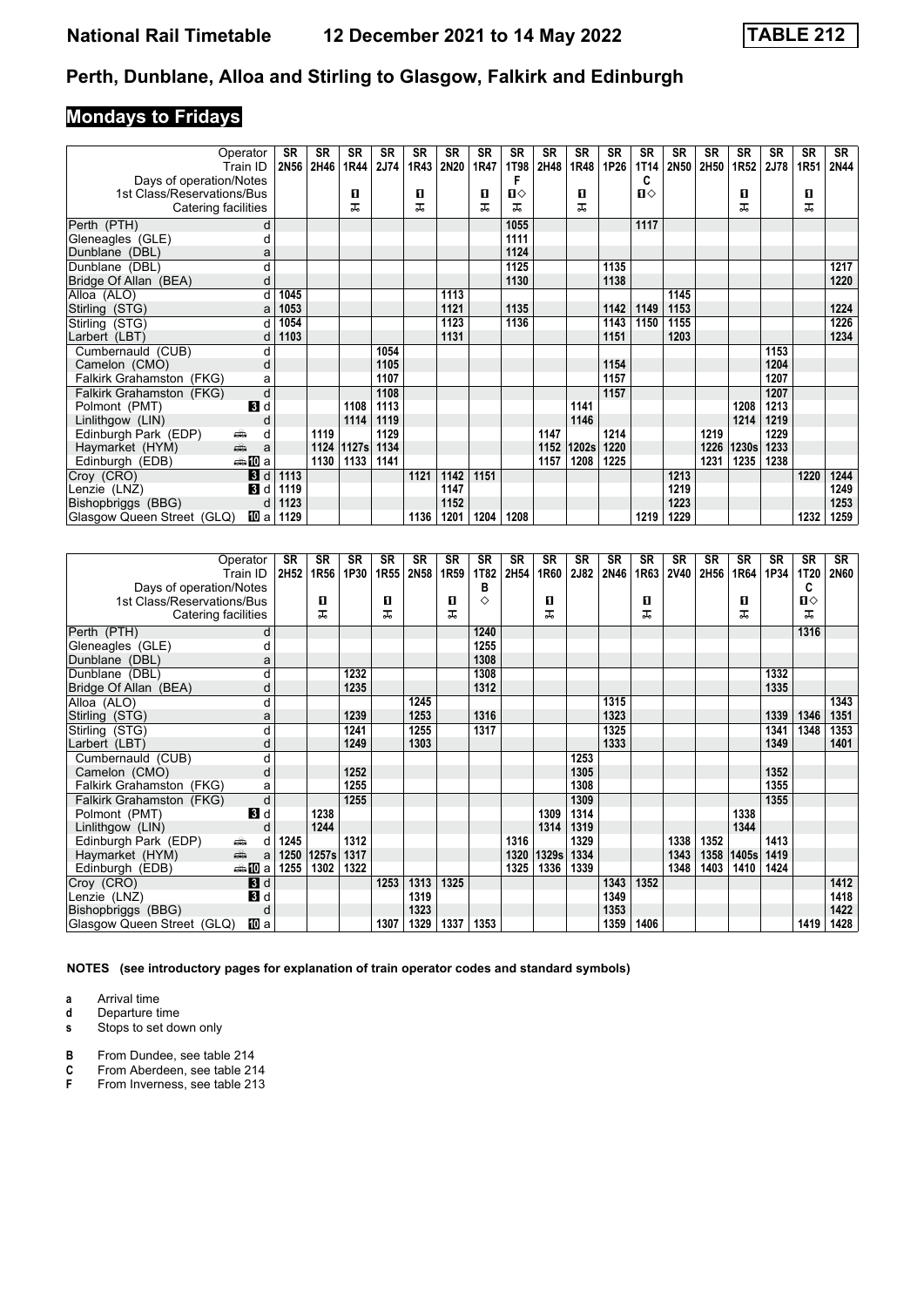# **Mondays to Fridays**

|                                         | Operator         | <b>SR</b> | SR    | <b>SR</b> | <b>SR</b> | SR   | SR   | SR   | <b>SR</b> | <b>SR</b> | <b>SR</b>   | <b>SR</b> | <b>SR</b> | SR    | <b>SR</b>   | <b>SR</b> | <b>SR</b> | SR   | SR   |
|-----------------------------------------|------------------|-----------|-------|-----------|-----------|------|------|------|-----------|-----------|-------------|-----------|-----------|-------|-------------|-----------|-----------|------|------|
|                                         | Train ID         | 2H34      | 1R68  | 2J86      | 1R67      | 2N38 | 1R71 | 2H36 | 1R72      | 1P38      | <b>1T22</b> | 2N52      | 2H38      | 1R76  | <b>2J90</b> | 1R75      | 2N48      | 1R79 | 2M24 |
| Days of operation/Notes                 |                  |           |       |           |           |      |      |      |           |           | C           |           |           |       |             |           |           |      |      |
| 1st Class/Reservations/Bus              |                  |           | п     |           | п         |      | О    |      | 0         |           | П⇔          |           |           | O     |             | 0         |           | 0    |      |
| Catering facilities                     |                  |           | ᠼ     |           | ᠼ         |      | ᠼ    |      | ᠼ         |           | 굾           |           |           | ᅚ     |             | ᠼ         |           | ᅚ    |      |
| Perth (PTH)                             | d                |           |       |           |           |      |      |      |           |           | 1422        |           |           |       |             |           |           |      |      |
| Gleneagles (GLE)                        |                  |           |       |           |           |      |      |      |           |           |             |           |           |       |             |           |           |      |      |
| Dunblane (DBL)                          | a                |           |       |           |           |      |      |      |           |           |             |           |           |       |             |           |           |      |      |
| Dunblane (DBL)                          |                  |           |       |           |           | 1418 |      |      |           | 1431      |             |           |           |       |             |           | 1516      |      |      |
| Bridge Of Allan (BEA)                   | d                |           |       |           |           | 1421 |      |      |           | 1434      |             |           |           |       |             |           | 1519      |      |      |
| Alloa (ALO)                             | d                |           |       |           |           |      |      |      |           |           |             | 1445      |           |       |             |           |           |      |      |
| Stirling (STG)                          | a                |           |       |           |           | 1425 |      |      |           | 1438      | 1450        | 1453      |           |       |             |           | 1523      |      |      |
| Stirling (STG)                          | d                |           |       |           |           | 1426 |      |      |           | 1439      | 1451        | 1455      |           |       |             |           | 1524      |      |      |
| Larbert (LBT)                           | d                |           |       |           |           | 1434 |      |      |           | 1447      |             | 1503      |           |       |             |           | 1532      |      |      |
| Cumbernauld (CUB)                       | d                |           |       | 1352      |           |      |      |      |           |           |             |           |           |       | 1453        |           |           |      |      |
| Camelon (CMO)                           | d                |           |       | 1403      |           |      |      |      |           | 1451      |             |           |           |       | 1504        |           |           |      |      |
| Falkirk Grahamston (FKG)                | a                |           |       | 1405      |           |      |      |      |           | 1453      |             |           |           |       | 1507        |           |           |      |      |
| Falkirk Grahamston (FKG)                | d                |           |       | 1408      |           |      |      |      |           | 1455      |             |           |           |       | 1507        |           |           |      |      |
| Polmont (PMT)                           | 3d               |           | 1408  | 1414      |           |      |      |      | 1439      |           |             |           |           | 1508  | 1513        |           |           |      |      |
| Linlithgow (LIN)                        | C                |           | 1414  | 1420      |           |      |      |      | 1444      |           |             |           |           | 1514  | 1518        |           |           |      |      |
| Edinburgh Park (EDP)<br>۳               | d                | 1417      |       | 1431      |           |      |      | 1449 |           | 1514      |             |           | 1517      |       | 1528        |           |           |      | 1539 |
| $\frac{1}{\sqrt{2}}$<br>Haymarket (HYM) | a                | 1423      | 1430s | 1438      |           |      |      | 1454 | 1457s     | 1518      |             |           | 1523      | 1527s | 1535        |           |           |      | 1546 |
| Edinburgh (EDB)                         | <del>⊯</del> ∎Da | 1428      | 1435  | 1443      |           |      |      | 1459 | 1503      | 1526      |             |           | 1529      | 1533  | 1540        |           |           |      | 1551 |
| Croy (CRO)                              | 3d               |           |       |           | 1420      | 1445 | 1452 |      |           |           |             | 1513      |           |       |             | 1523      | 1542      | 1553 |      |
| Lenzie (LNZ)                            | 3d               |           |       |           |           | 1450 |      |      |           |           |             | 1519      |           |       |             |           | 1548      |      |      |
| Bishopbriggs (BBG)                      | d                |           |       |           |           | 1455 |      |      |           |           |             | 1523      |           |       |             |           | 1552      |      |      |
| Glasgow Queen Street (GLQ)              | 吅 a              |           |       |           | 1432      | 1501 | 1505 |      |           |           | 1519        | 1529      |           |       |             | 1538      | 1558      | 1606 |      |

| Operator<br>Train ID                                                                                                                                                                                                                                  | <b>SR</b><br>2H40 | <b>SR</b><br>1R80 | <b>SR</b><br>2M26 | SR<br>1P42 | SR<br>1T26        | SR<br>2N54   | SR<br>1R83 | <b>SR</b><br>1T88 | SR<br>2H42 | <b>SR</b><br>1R84 | <b>SR</b><br>2J94 | <b>SR</b><br>2N42 | <b>SR</b><br>1R87 | <b>SR</b><br>2M28 | <b>SR</b><br>2H44 | <b>SR</b><br>1R88 | <b>SR</b><br>2H46 | SR<br>1P46 |
|-------------------------------------------------------------------------------------------------------------------------------------------------------------------------------------------------------------------------------------------------------|-------------------|-------------------|-------------------|------------|-------------------|--------------|------------|-------------------|------------|-------------------|-------------------|-------------------|-------------------|-------------------|-------------------|-------------------|-------------------|------------|
| Days of operation/Notes<br>1st Class/Reservations/Bus                                                                                                                                                                                                 |                   | О                 |                   |            | C<br>$\mathbf{u}$ |              | п          | в<br>◇            |            | п                 |                   |                   | O                 |                   |                   | п                 |                   |            |
| Catering facilities                                                                                                                                                                                                                                   |                   | ᅚ                 |                   |            | ᅚ                 |              | ᅚ          |                   |            | ᠼ                 |                   |                   | ᅚ                 |                   |                   | ᅚ                 |                   |            |
| Perth (PTH)<br>d                                                                                                                                                                                                                                      |                   |                   |                   |            | 1518              |              |            | 1538              |            |                   |                   |                   |                   |                   |                   |                   |                   |            |
| Gleneagles (GLE)<br>d                                                                                                                                                                                                                                 |                   |                   |                   |            |                   |              |            | 1553              |            |                   |                   |                   |                   |                   |                   |                   |                   |            |
| Dunblane (DBL)<br>a                                                                                                                                                                                                                                   |                   |                   |                   |            |                   |              |            | 1607              |            |                   |                   |                   |                   |                   |                   |                   |                   |            |
| Dunblane (DBL)<br>d                                                                                                                                                                                                                                   |                   |                   |                   | 1532       |                   |              |            | 1607              |            |                   |                   |                   |                   |                   |                   |                   |                   | 1632       |
| Bridge Of Allan (BEA)<br>d                                                                                                                                                                                                                            |                   |                   |                   | 1535       |                   |              |            | 1611              |            |                   |                   |                   |                   |                   |                   |                   |                   | 1635       |
| d<br>Alloa (ALO)                                                                                                                                                                                                                                      |                   |                   |                   |            |                   | 1546         |            |                   |            |                   |                   | 1615              |                   |                   |                   |                   |                   |            |
| Stirling (STG)<br>a                                                                                                                                                                                                                                   |                   |                   |                   | 1539       | 1546              | 1554         |            | 1615              |            |                   |                   | 1623              |                   |                   |                   |                   |                   | 1639       |
| Stirling (STG)<br>d                                                                                                                                                                                                                                   |                   |                   |                   | 1541       | 1548              | 1556         |            | 1616              |            |                   |                   | 1625              |                   |                   |                   |                   |                   | 1641       |
| Larbert (LBT)<br>d                                                                                                                                                                                                                                    |                   |                   |                   | 1549       |                   | 1604         |            |                   |            |                   |                   | 1633              |                   |                   |                   |                   |                   | 1649       |
| Cumbernauld (CUB)<br>d                                                                                                                                                                                                                                |                   |                   |                   |            |                   |              |            |                   |            |                   | 1553              |                   |                   |                   |                   |                   |                   |            |
| Camelon (CMO)<br>d                                                                                                                                                                                                                                    |                   |                   |                   | 1552       |                   |              |            |                   |            |                   | 1604              |                   |                   |                   |                   |                   |                   | 1652       |
| Falkirk Grahamston (FKG)<br>a                                                                                                                                                                                                                         |                   |                   |                   | 1555       |                   |              |            |                   |            |                   | 1606              |                   |                   |                   |                   |                   |                   | 1655       |
| d<br>Falkirk Grahamston (FKG)                                                                                                                                                                                                                         |                   |                   |                   | 1555       |                   |              |            |                   |            |                   | 1607              |                   |                   |                   |                   |                   |                   | 1655       |
| Polmont (PMT)<br>$\mathbf{3}$ d                                                                                                                                                                                                                       |                   | 1539              |                   |            |                   |              |            |                   |            | 1608              | 1613              |                   |                   |                   |                   | 1639              |                   |            |
| Linlithgow (LIN)<br>d                                                                                                                                                                                                                                 |                   | 1545              |                   |            |                   |              |            |                   |            | 1614              | 1619              |                   |                   |                   |                   | 1645              |                   |            |
| Edinburgh Park (EDP)<br>پیش<br>d                                                                                                                                                                                                                      | 1547              |                   | 1608              | 1614       |                   |              |            |                   | 1617       |                   | 1629              |                   |                   | 1639              | 1646              |                   | 1710              | 1714       |
| and and some of the set of the set of the set of the set of the set of the set of the set of the set of the set of the set of the set of the set of the set of the set of the set of the set of the set of the set of the set<br>Haymarket (HYM)<br>a | 1553              | 1600s             | 1615              | 1618       |                   |              |            |                   | 1623       | 1627s             | 1633              |                   |                   | 1646              | 1651              | 1658s             | 1716              | 1720       |
| ⇔≞MDa<br>Edinburgh (EDB)                                                                                                                                                                                                                              | 1559              | 1605              | 1622              | 1623       |                   |              |            |                   | 1629       | 1633              | 1640              |                   |                   | 1652              | 1658              | 1704              | 1721              | 1725       |
| Croy (CRO)<br>3d                                                                                                                                                                                                                                      |                   |                   |                   |            |                   | 1614         | 1623       |                   |            |                   |                   | 1643<br>1649      | 1653              |                   |                   |                   |                   |            |
| Lenzie (LNZ)<br><b>B</b> d<br>Bishopbriggs (BBG)<br>d                                                                                                                                                                                                 |                   |                   |                   |            |                   | 1620<br>1624 |            |                   |            |                   |                   | 1653              |                   |                   |                   |                   |                   |            |
| Glasgow Queen Street (GLQ)<br>吅 a                                                                                                                                                                                                                     |                   |                   |                   |            | 1619              | 1632         | 1636       | 1652              |            |                   |                   | 1659              | 1705              |                   |                   |                   |                   |            |

**NOTES (see introductory pages for explanation of train operator codes and standard symbols)**

**a** Arrival time<br>**d** Departure time

**d** Departure time<br>**s** Stops to set dow

**s** Stops to set down only

**B** From Dundee, see table 214<br>**C** From Aberdeen, see table 21

From Aberdeen, see table 214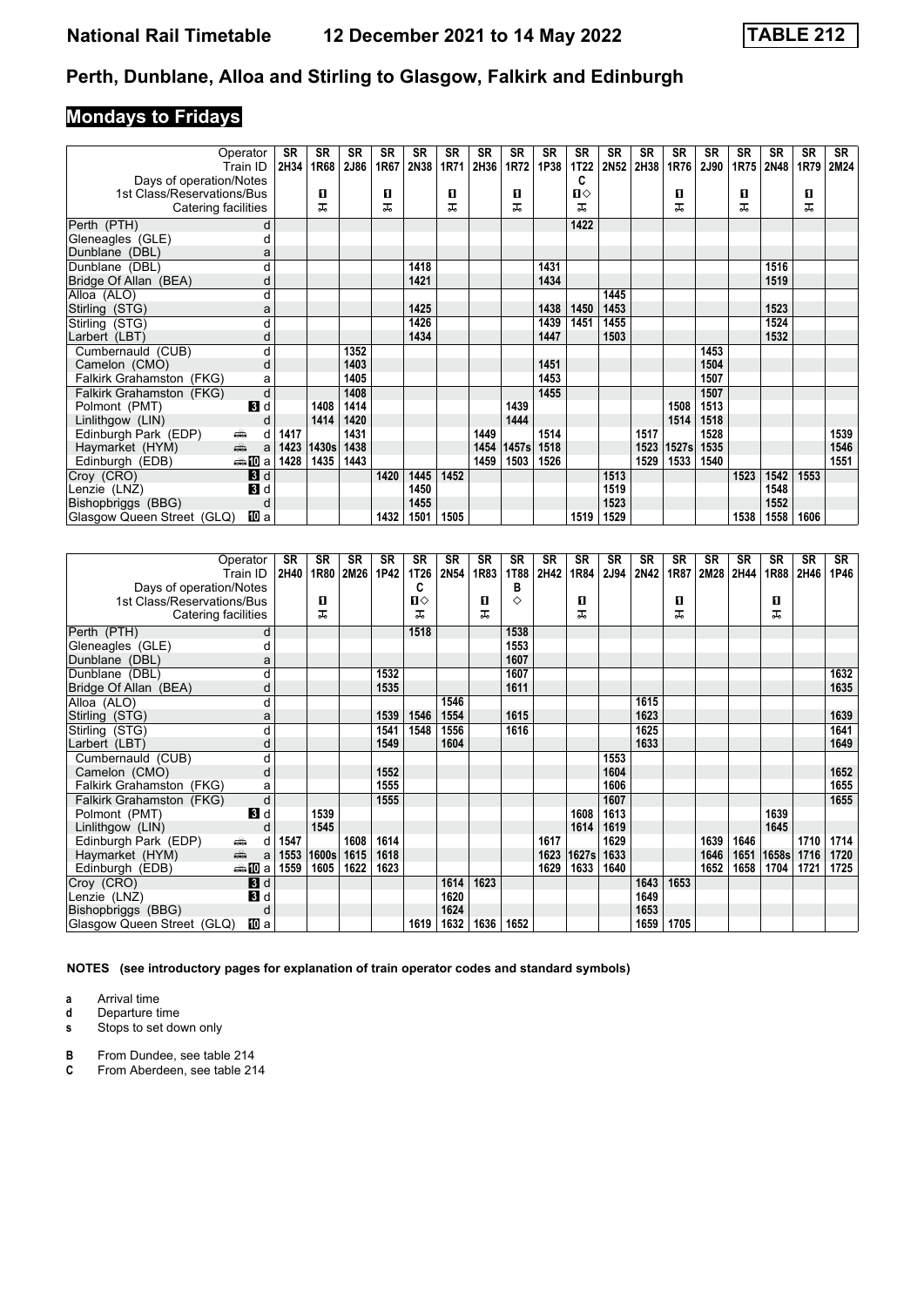# **Mondays to Fridays**

| Operator                                                                                                                                                                                                                                               | <b>SR</b>    | <b>SR</b>   | <b>SR</b> | <b>SR</b> | <b>SR</b>   | <b>SR</b> | <b>SR</b> | SR   | <b>SR</b>    | <b>SR</b> | <b>SR</b> | <b>SR</b> | <b>SR</b>   | <b>SR</b> | <b>SR</b> | <b>SR</b>   | <b>SR</b> | SR   |
|--------------------------------------------------------------------------------------------------------------------------------------------------------------------------------------------------------------------------------------------------------|--------------|-------------|-----------|-----------|-------------|-----------|-----------|------|--------------|-----------|-----------|-----------|-------------|-----------|-----------|-------------|-----------|------|
| Train ID                                                                                                                                                                                                                                               | <b>1T32</b>  | <b>2N56</b> | 2M30      | 1R92      | <b>2J50</b> | 1R91      | 2N22      | 1R95 | 1T99         | 2H16      | 2M32      | 1R96      | <b>2J52</b> | 2H18      | 1P02      | <b>1T34</b> | 2N58      | 2M34 |
| Days of operation/Notes                                                                                                                                                                                                                                | C            |             |           |           |             |           |           |      | F            |           |           |           |             |           |           | C           |           |      |
| 1st Class/Reservations/Bus                                                                                                                                                                                                                             | $\mathbf{u}$ |             |           | O         |             | 0         |           | O    | $\mathbf{u}$ |           |           | 0         |             |           |           | п⇔          |           |      |
| Catering facilities                                                                                                                                                                                                                                    | ᠼ            |             |           | ᠼ         |             | ᠼ         |           | ᠼ    | ㅈ            |           |           | ᅚ         |             |           |           | ᅚ           |           |      |
| Perth (PTH)                                                                                                                                                                                                                                            | 1616<br>d l  |             |           |           |             |           |           |      | 1656         |           |           |           |             |           |           | 1713        |           |      |
| Gleneagles (GLE)                                                                                                                                                                                                                                       |              |             |           |           |             |           |           |      | 1711         |           |           |           |             |           |           | 1728        |           |      |
| Dunblane (DBL)                                                                                                                                                                                                                                         | a            |             |           |           |             |           |           |      | 1724         |           |           |           |             |           |           | 1741        |           |      |
| Dunblane (DBL)                                                                                                                                                                                                                                         |              |             |           |           |             |           |           |      | 1724         |           |           |           |             |           | 1733      | 1742        |           |      |
| Bridge Of Allan (BEA)                                                                                                                                                                                                                                  |              |             |           |           |             |           |           |      | 1728         |           |           |           |             |           | 1736      |             |           |      |
| Alloa (ALO)                                                                                                                                                                                                                                            | d            | 1645        |           |           |             |           |           |      |              |           |           |           |             |           |           |             | 1746      |      |
| Stirling (STG)                                                                                                                                                                                                                                         | a   1647s    | 1653        |           |           |             |           |           |      | 1732         |           |           |           |             |           | 1740      | 1747        | 1754      |      |
| Stirling (STG)                                                                                                                                                                                                                                         | d            | 1655        |           |           |             |           | 1726      |      | 1733         |           |           |           |             |           | 1741      | 1749        | 1756      |      |
| Larbert (LBT)                                                                                                                                                                                                                                          | d            | 1703        |           |           |             |           | 1734      |      |              |           |           |           |             |           | 1748      |             | 1805      |      |
| Cumbernauld (CUB)                                                                                                                                                                                                                                      | d            |             |           |           | 1650        |           |           |      |              |           |           |           | 1724        |           |           |             |           |      |
| Camelon (CMO)<br>d                                                                                                                                                                                                                                     |              |             |           |           | 1701        |           |           |      |              |           |           |           | 1736        |           | 1752      |             |           |      |
| Falkirk Grahamston (FKG)                                                                                                                                                                                                                               | a            |             |           |           | 1704        |           |           |      |              |           |           |           | 1739        |           | 1755      |             |           |      |
| d<br>Falkirk Grahamston (FKG)                                                                                                                                                                                                                          |              |             |           |           | 1708        |           |           |      |              |           |           |           | 1739        |           | 1755      |             |           |      |
| $\mathbf{B}$ d<br>Polmont (PMT)                                                                                                                                                                                                                        |              |             |           | 1710      | 1715        |           |           |      |              |           |           | 1740      | 1744        |           |           |             |           |      |
| Linlithgow (LIN)                                                                                                                                                                                                                                       |              |             |           | 1715      | 1720        |           |           |      |              |           |           | 1745      | 1750        |           |           |             |           |      |
| Edinburgh Park (EDP)<br>پیشته<br>d                                                                                                                                                                                                                     |              |             | 1719      |           | 1731        |           |           |      |              | 1741      | 1752      |           | 1801        | 1806      | 1813      |             |           | 1822 |
| and and the second set of the set of the set of the set of the set of the set of the set of the set of the set of the set of the set of the set of the set of the set of the set of the set of the set of the set of the set o<br>Haymarket (HYM)<br>a |              |             | 1725      | 1728s     | 1736        |           |           |      |              | 1747      | 1757      | 1802s     | 1809        | 1812      | 1820      |             |           | 1826 |
| ⇔≗MDa<br>Edinburgh (EDB)                                                                                                                                                                                                                               |              |             | 1730      | 1734      | 1742        |           |           |      |              | 1752      | 1804      | 1807      | 1814        | 1819      | 1827      |             |           | 1831 |
| Croy (CRO)<br>$\blacksquare$                                                                                                                                                                                                                           |              | 1713        |           |           |             | 1725      | 1745      | 1753 |              |           |           |           |             |           |           |             | 1815      |      |
| $\blacksquare$<br>Lenzie (LNZ)                                                                                                                                                                                                                         |              | 1718        |           |           |             |           | 1750      |      |              |           |           |           |             |           |           |             | 1821      |      |
| Bishopbriggs (BBG)<br>d                                                                                                                                                                                                                                |              | 1722        |           |           |             |           | 1754      |      |              |           |           |           |             |           |           |             | 1825      |      |
| Glasgow Queen Street (GLQ)<br>凹 al                                                                                                                                                                                                                     | 1721         | 1728        |           |           |             | 1737      | 1802      | 1807 | 1814         |           |           |           |             |           |           | 1823        | 1831      |      |

|                            | Operator                                                                                                                                                                                                                       | <b>SR</b>  | <b>SR</b> | <b>SR</b> | <b>SR</b> | <b>SR</b>   | <b>SR</b> | SR    | SR          | SR   | SR   | SR          | <b>SR</b> | <b>SR</b> | <b>SR</b> | <b>SR</b> | <b>SR</b> | <b>SR</b> | <b>SR</b>   |
|----------------------------|--------------------------------------------------------------------------------------------------------------------------------------------------------------------------------------------------------------------------------|------------|-----------|-----------|-----------|-------------|-----------|-------|-------------|------|------|-------------|-----------|-----------|-----------|-----------|-----------|-----------|-------------|
|                            | Train ID                                                                                                                                                                                                                       | 1R04       | 2J54      | 1P04      | 1R03      | <b>2N40</b> | 2H20      | 1R08  | <b>2J56</b> | 1P06 | 1R07 | <b>2N60</b> | 2H54      | 1R12      | 2J58      | 1P08      | 1R11      | 2N42      | <b>1R15</b> |
| 1st Class/Reservations/Bus |                                                                                                                                                                                                                                | п          |           |           | 0         |             |           | п     |             |      | п    |             |           | П         |           |           | п         |           | п           |
| Catering facilities        |                                                                                                                                                                                                                                | ㅈ          |           |           | ᅚ         |             |           | ᅚ     |             |      | ᅚ    |             |           | ᅚ         |           |           | ᅚ         |           |             |
| Perth (PTH)                | d                                                                                                                                                                                                                              |            |           |           |           |             |           |       |             |      |      |             |           |           |           |           |           |           |             |
| Gleneagles (GLE)           | d                                                                                                                                                                                                                              |            |           |           |           |             |           |       |             |      |      |             |           |           |           |           |           |           |             |
| Dunblane (DBL)             | a                                                                                                                                                                                                                              |            |           |           |           |             |           |       |             |      |      |             |           |           |           |           |           |           |             |
| Dunblane (DBL)             | d                                                                                                                                                                                                                              |            |           | 1803      |           | 1815        |           |       |             |      |      |             |           |           |           | 1900      |           |           |             |
| Bridge Of Allan (BEA)      | d                                                                                                                                                                                                                              |            |           | 1806      |           | 1818        |           |       |             |      |      |             |           |           |           | 1903      |           |           |             |
| Alloa (ALO)                | d                                                                                                                                                                                                                              |            |           |           |           |             |           |       |             | 1826 |      | 1848        |           |           |           |           |           | 1915      |             |
| Stirling (STG)             | a                                                                                                                                                                                                                              |            |           | 1810      |           | 1822        |           |       |             | 1834 |      | 1856        |           |           |           | 1907      |           | 1923      |             |
| Stirling (STG)             | d                                                                                                                                                                                                                              |            |           | 1812      |           | 1823        |           |       |             | 1837 |      | 1857        |           |           |           | 1909      |           | 1925      |             |
| Larbert (LBT)              | d                                                                                                                                                                                                                              |            |           | 1820      |           | 1831        |           |       |             | 1845 |      | 1905        |           |           |           | 1919      |           | 1933      |             |
| Cumbernauld (CUB)          | d                                                                                                                                                                                                                              |            | 1754      |           |           |             |           |       | 1822        |      |      |             |           |           | 1853      |           |           |           |             |
| Camelon (CMO)              | d                                                                                                                                                                                                                              |            | 1807      | 1823      |           |             |           |       | 1834        | 1849 |      |             |           |           | 1904      | 1922      |           |           |             |
| Falkirk Grahamston (FKG)   | a                                                                                                                                                                                                                              |            | 1810      | 1825      |           |             |           |       | 1836        | 1851 |      |             |           |           | 1907      | 1925      |           |           |             |
| Falkirk Grahamston (FKG)   | d                                                                                                                                                                                                                              |            | 1810      | 1826      |           |             |           |       | 1837        | 1852 |      |             |           |           | 1907      | 1925      |           |           |             |
| Polmont (PMT)              | 3d                                                                                                                                                                                                                             | 1811       | 1815      |           |           |             |           | 1838  | 1843        |      |      |             |           | 1908      | 1913      |           |           |           |             |
| Linlithgow (LIN)           | d                                                                                                                                                                                                                              | 1816       | 1821      |           |           |             |           | 1844  | 1849        |      |      |             |           | 1914      | 1918      |           |           |           |             |
| Edinburgh Park (EDP)       | یشته<br>d                                                                                                                                                                                                                      |            | 1831      | 1843      |           |             | 1847      |       | 1859        | 1909 |      |             | 1918      |           | 1928      | 1943      |           |           |             |
| Haymarket (HYM)            | and the second second second second second second second second second second second second second second second second second second second second second second second second second second second second second second seco | a   1831 s | 1835      | 1850      |           |             | 1854      | 1857s | 1903        | 1913 |      |             | 1923      | 1928s     | 1932      | 1949      |           |           |             |
| Edinburgh (EDB)            | da <b>li</b> al                                                                                                                                                                                                                | 1837       | 1840      | 1855      |           |             | 1859      | 1903  | 1908        | 1919 |      |             | 1928      | 1934      | 1937      | 1954      |           |           |             |
| Croy (CRO)                 | 3d                                                                                                                                                                                                                             |            |           |           | 1823      | 1842        |           |       |             |      | 1852 | 1914        |           |           |           |           | 1921      | 1943      | 1953        |
| Lenzie (LNZ)               | $\blacksquare$                                                                                                                                                                                                                 |            |           |           |           | 1848        |           |       |             |      |      | 1920        |           |           |           |           |           | 1949      |             |
| Bishopbriggs (BBG)         | d                                                                                                                                                                                                                              |            |           |           |           | 1852        |           |       |             |      |      | 1924        |           |           |           |           |           | 1953      |             |
| Glasgow Queen Street (GLQ) | 凹 a                                                                                                                                                                                                                            |            |           |           | 1837      | 1859        |           |       |             |      | 1904 | 1931        |           |           |           |           | 1936      | 1959      | 2004        |

**NOTES (see introductory pages for explanation of train operator codes and standard symbols)**

**a** Arrival time

**d** Departure time

**s** Stops to set down only

**C** From Aberdeen, see table 21

**F** From Inverness, see table 213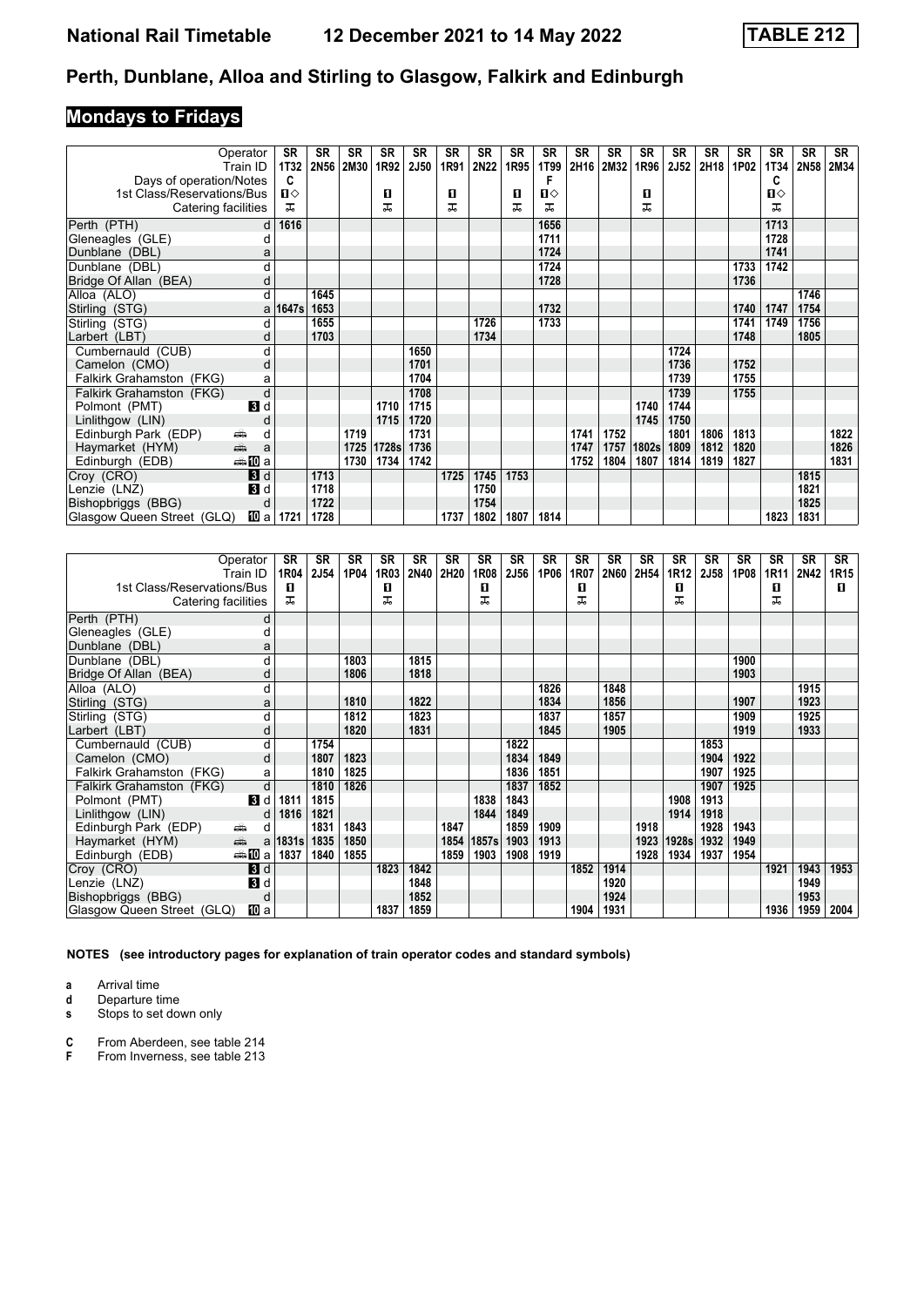# **Mondays to Fridays**

|                                                                                                                                                                                                                                                   | Operator<br>Train ID | SR<br>2H56 | SR<br>1R16 | SR<br>2H02 | SR<br>1P10 | SR<br>1T40   | SR<br>2N62 | SR<br>1R19 | <b>SR</b><br>1R20 | <b>SR</b><br>2J62 | <b>SR</b><br>2H04 | SR<br>2P62 | <b>SR</b><br>1T62 | <b>SR</b><br><b>2N44</b> | <b>SR</b><br>1R <sub>21</sub> | <b>SR</b><br><b>2J64</b> | <b>SR</b><br><b>1R22</b> | SR<br>2V38 | <b>SR</b><br>2P64 |
|---------------------------------------------------------------------------------------------------------------------------------------------------------------------------------------------------------------------------------------------------|----------------------|------------|------------|------------|------------|--------------|------------|------------|-------------------|-------------------|-------------------|------------|-------------------|--------------------------|-------------------------------|--------------------------|--------------------------|------------|-------------------|
| Days of operation/Notes                                                                                                                                                                                                                           |                      |            |            |            |            | C            |            |            |                   |                   |                   |            |                   |                          |                               |                          |                          |            |                   |
| 1st Class/Reservations/Bus                                                                                                                                                                                                                        |                      |            | п          |            |            | $\mathbf{u}$ |            | О          | О                 |                   |                   |            | $\mathbf{n}$      |                          | п                             |                          | п                        |            |                   |
| Catering facilities                                                                                                                                                                                                                               |                      |            |            |            |            | ᅚ            |            | ᇁ          | ᅚ                 |                   |                   |            | ᅚ                 |                          |                               |                          |                          |            |                   |
| Perth (PTH)                                                                                                                                                                                                                                       | d                    |            |            |            |            | 1920         |            |            |                   |                   |                   |            | 1938              |                          |                               |                          |                          |            |                   |
| Gleneagles (GLE)                                                                                                                                                                                                                                  |                      |            |            |            |            |              |            |            |                   |                   |                   |            | 1953              |                          |                               |                          |                          |            |                   |
| Dunblane (DBL)                                                                                                                                                                                                                                    |                      |            |            |            |            |              |            |            |                   |                   |                   |            | 2005              |                          |                               |                          |                          |            |                   |
| Dunblane (DBL)                                                                                                                                                                                                                                    | а                    |            |            |            | 1933       |              |            |            |                   |                   |                   | 1959       | 2006              |                          |                               |                          |                          |            | 2030              |
| Bridge Of Allan (BEA)                                                                                                                                                                                                                             | d                    |            |            |            | 1936       |              |            |            |                   |                   |                   | 2002       | 2011              |                          |                               |                          |                          |            | 2033              |
| Alloa (ALO)                                                                                                                                                                                                                                       | d                    |            |            |            |            |              | 1945       |            |                   |                   |                   |            |                   | 2012                     |                               |                          |                          |            |                   |
| Stirling (STG)                                                                                                                                                                                                                                    | a                    |            |            |            | 1940       | 1948         | 1953       |            |                   |                   |                   | 2007       | 2016              | 2020                     |                               |                          |                          |            | 2037              |
| Stirling (STG)                                                                                                                                                                                                                                    | d                    |            |            |            | 1941       | 1949         | 1955       |            |                   |                   |                   | 2011       | 2017              | 2021                     |                               |                          |                          |            | 2039              |
| Larbert (LBT)                                                                                                                                                                                                                                     | d                    |            |            |            | 1949       |              | 2004       |            |                   |                   |                   | 2019       |                   | 2030                     |                               |                          |                          |            | 2047              |
| Cumbernauld (CUB)                                                                                                                                                                                                                                 | d                    |            |            |            |            |              |            |            |                   | 1954              |                   |            |                   |                          |                               | 2020                     |                          |            |                   |
| Camelon (CMO)                                                                                                                                                                                                                                     | d                    |            |            |            | 1952       |              |            |            |                   | 2005              |                   | 2022       |                   |                          |                               | 2031                     |                          |            | 2052              |
| Falkirk Grahamston (FKG)                                                                                                                                                                                                                          | a                    |            |            |            | 1954       |              |            |            |                   | 2007              |                   | 2025       |                   |                          |                               | 2034                     |                          |            | 2054              |
| Falkirk Grahamston (FKG)                                                                                                                                                                                                                          | d                    |            |            |            | 1955       |              |            |            |                   | 2009              |                   | 2025       |                   |                          |                               |                          |                          |            | 2055              |
| Polmont (PMT)                                                                                                                                                                                                                                     | $\mathbf{B}$ d       |            | 1938       |            |            |              |            |            | 2010              | 2014              |                   | 2032       |                   |                          |                               |                          | 2039                     |            | 2100              |
| Linlithgow (LIN)                                                                                                                                                                                                                                  |                      |            | 1944       |            |            |              |            |            | 2015              | 2020              |                   | 2038       |                   |                          |                               |                          | 2044                     |            | 2105              |
| Edinburgh Park (EDP)<br>æ.                                                                                                                                                                                                                        | d                    | 1951       |            | 2007       | 2014       |              |            |            |                   | 2030              | 2040              | 2048       |                   |                          |                               |                          |                          | 2103       | 2115              |
| and and the second set of the set of the set of the set of the set of the set of the set of the set of the set of the set of the set of the set of the set of the set of the set of the set of the set of the set of the set o<br>Haymarket (HYM) | a                    | 1958       | 2001s      | 2012       | 2023       |              |            |            | 2029s             | 2035              | 2045              | 2052       |                   |                          |                               |                          | 2100s                    | 2108       | 2122              |
| Edinburgh (EDB)                                                                                                                                                                                                                                   | <del>⊯</del> ∎Da     | 2004       | 2008       | 2017       | 2030       |              |            |            | 2036              | 2040              | 2051              | 2057       |                   |                          |                               |                          | 2105                     | 2113       | 2127              |
| Croy (CRO)                                                                                                                                                                                                                                        | 3d                   |            |            |            |            |              | 2016       | 2023       |                   |                   |                   |            |                   | 2043                     | 2051                          |                          |                          |            |                   |
| Lenzie (LNZ)                                                                                                                                                                                                                                      | 3d                   |            |            |            |            |              | 2021       |            |                   |                   |                   |            |                   | 2048                     |                               |                          |                          |            |                   |
| Bishopbriggs (BBG)                                                                                                                                                                                                                                | C                    |            |            |            |            |              | 2025       |            |                   |                   |                   |            |                   | 2052                     |                               |                          |                          |            |                   |
| Glasgow Queen Street (GLQ)                                                                                                                                                                                                                        | 吅 a                  |            |            |            |            | 2021         | 2031       | 2034       |                   |                   |                   |            | 2045              | 2059                     | 2103                          |                          |                          |            |                   |

| Operator<br>Train ID                                                                                                                                                                                                                                                                                                                                                                                                                                                         | <b>SR</b><br>1T44 | <b>SR</b><br>2N64 | <b>SR</b><br>1R26 | SR<br>2H06 | <b>SR</b><br>2P66 | <b>SR</b><br>1R <sub>25</sub> | <b>SR</b><br>1R29 | <b>SR</b><br>1T48 | <b>SR</b><br>2J68 | SR<br>1R30 | SR<br>2N66 | <b>SR</b><br>2H08 | <b>SR</b><br>1R34 | <b>SR</b><br>2H10 | <b>SR</b><br>2P70 | <b>SR</b><br>1R33 | <b>SR</b><br>1R37 | <b>SR</b><br><b>1T54</b> |
|------------------------------------------------------------------------------------------------------------------------------------------------------------------------------------------------------------------------------------------------------------------------------------------------------------------------------------------------------------------------------------------------------------------------------------------------------------------------------|-------------------|-------------------|-------------------|------------|-------------------|-------------------------------|-------------------|-------------------|-------------------|------------|------------|-------------------|-------------------|-------------------|-------------------|-------------------|-------------------|--------------------------|
| Days of operation/Notes                                                                                                                                                                                                                                                                                                                                                                                                                                                      | C<br>п⇔           |                   | п                 |            |                   | п                             | п                 | C<br>п⇔           |                   | п          |            |                   | п                 |                   |                   | п                 | п                 | C<br>$\mathbf{u}$        |
| 1st Class/Reservations/Bus<br>Catering facilities                                                                                                                                                                                                                                                                                                                                                                                                                            | ᅚ                 |                   |                   |            |                   |                               |                   | ᅚ                 |                   |            |            |                   |                   |                   |                   |                   |                   |                          |
|                                                                                                                                                                                                                                                                                                                                                                                                                                                                              |                   |                   |                   |            |                   |                               |                   |                   |                   |            |            |                   |                   |                   |                   |                   |                   |                          |
| Perth (PTH)                                                                                                                                                                                                                                                                                                                                                                                                                                                                  | 2014<br>d l       |                   |                   |            |                   |                               |                   | 2122              |                   |            |            |                   |                   |                   |                   |                   |                   | 2221                     |
| Gleneagles (GLE)                                                                                                                                                                                                                                                                                                                                                                                                                                                             | 2029<br>d         |                   |                   |            |                   |                               |                   |                   |                   |            |            |                   |                   |                   |                   |                   |                   | 2236                     |
| Dunblane (DBL)                                                                                                                                                                                                                                                                                                                                                                                                                                                               | a                 |                   |                   |            |                   |                               |                   |                   |                   |            |            |                   |                   |                   |                   |                   |                   |                          |
| Dunblane (DBL)                                                                                                                                                                                                                                                                                                                                                                                                                                                               |                   |                   |                   |            | 2106<br>2109      |                               |                   |                   |                   |            |            |                   |                   |                   | 2205<br>2208      |                   |                   |                          |
| Bridge Of Allan (BEA)                                                                                                                                                                                                                                                                                                                                                                                                                                                        | d<br>d            | 2045              |                   |            |                   |                               |                   |                   |                   |            | 2148       |                   |                   |                   |                   |                   |                   |                          |
| Alloa (ALO)                                                                                                                                                                                                                                                                                                                                                                                                                                                                  | 2045              | 2053              |                   |            | 2113              |                               |                   | 2150              |                   |            | 2156       |                   |                   |                   | 2212              |                   |                   | 2253                     |
| Stirling (STG)                                                                                                                                                                                                                                                                                                                                                                                                                                                               | a<br>2046         | 2055              |                   |            | 2114              |                               |                   | 2152              |                   |            | 2158       |                   |                   |                   | 2212              |                   |                   | 2254                     |
| Stirling (STG)<br>Larbert (LBT)                                                                                                                                                                                                                                                                                                                                                                                                                                              | d<br>d            | 2103              |                   |            | 2122              |                               |                   |                   |                   |            | 2206       |                   |                   |                   | 2220              |                   |                   |                          |
| Cumbernauld (CUB)                                                                                                                                                                                                                                                                                                                                                                                                                                                            | d                 |                   |                   |            |                   |                               |                   |                   | 2135              |            |            |                   |                   |                   |                   |                   |                   |                          |
| Camelon (CMO)                                                                                                                                                                                                                                                                                                                                                                                                                                                                | d                 |                   |                   |            | 2125              |                               |                   |                   | 2153              |            |            |                   |                   |                   | 2223              |                   |                   |                          |
| Falkirk Grahamston (FKG)                                                                                                                                                                                                                                                                                                                                                                                                                                                     | a                 |                   |                   |            | 2128              |                               |                   |                   | 2156              |            |            |                   |                   |                   | 2226              |                   |                   |                          |
| Falkirk Grahamston (FKG)                                                                                                                                                                                                                                                                                                                                                                                                                                                     | d                 |                   |                   |            | 2128              |                               |                   |                   |                   |            |            |                   |                   |                   | 2226              |                   |                   |                          |
| Polmont (PMT)<br>$\mathbf{3}$ d                                                                                                                                                                                                                                                                                                                                                                                                                                              |                   |                   | 2110              |            | 2133              |                               |                   |                   |                   | 2139       |            |                   | 2210              |                   | 2231              |                   |                   |                          |
| Linlithgow (LIN)                                                                                                                                                                                                                                                                                                                                                                                                                                                             |                   |                   | 2115              |            | 2139              |                               |                   |                   |                   | 2144       |            |                   | 2216              |                   | 2240              |                   |                   |                          |
| Edinburgh Park (EDP)<br>æ                                                                                                                                                                                                                                                                                                                                                                                                                                                    | d                 |                   |                   | 2130       | 2149              |                               |                   |                   |                   |            |            | 2202              |                   | 2231              | 2250              |                   |                   |                          |
| $\frac{1}{\left( \frac{1}{\left( \frac{1}{\left( \frac{1}{\left( \frac{1}{\left( \frac{1}{\left( \frac{1}{\left( \frac{1}{\left( \frac{1}{\left( \frac{1}{\left( \frac{1}{\left( \frac{1}{\left( \frac{1}{\left( \frac{1}{\left( \frac{1}{\left( \frac{1}{\left( \frac{1}{\left( \frac{1}{\left( \frac{1}{\left( \frac{1}{\left( \frac{1}{\left( \frac{1}{\left( \frac{1}{\left( \frac{1}{\left( \frac{1}{\left( \frac{1}{\left( \frac{1}{\left( \frac{1$<br>Haymarket (HYM) | a                 |                   | 2128s             | 2138       | 2154              |                               |                   |                   |                   | 2157s      |            | 2207              | 2229s             | 2239              | 2257              |                   |                   |                          |
| <del>⊯</del> ∎Da<br>Edinburgh (EDB)                                                                                                                                                                                                                                                                                                                                                                                                                                          |                   |                   | 2133              | 2144       | 2159              |                               |                   |                   |                   | 2202       |            | 2212              | 2234              | 2244              | 2306              |                   |                   |                          |
| 3d<br>Croy (CRO)                                                                                                                                                                                                                                                                                                                                                                                                                                                             |                   | 2113              |                   |            |                   | 2120                          | 2155              |                   |                   |            | 2216       |                   |                   |                   |                   | 2223              | 2252              |                          |
| $\blacksquare$<br>Lenzie (LNZ)                                                                                                                                                                                                                                                                                                                                                                                                                                               |                   | 2118              |                   |            |                   |                               |                   |                   |                   |            | 2221       |                   |                   |                   |                   |                   |                   |                          |
| Bishopbriggs (BBG)                                                                                                                                                                                                                                                                                                                                                                                                                                                           | d                 | 2122              |                   |            |                   |                               |                   |                   |                   |            | 2225       |                   |                   |                   |                   |                   |                   |                          |
| 吅 a<br>Glasgow Queen Street (GLQ)                                                                                                                                                                                                                                                                                                                                                                                                                                            | 2114              | 2130              |                   |            |                   | 2133                          | 2206              | 2222              |                   |            | 2232       |                   |                   |                   |                   | 2236              | 2306              | 2323                     |

**NOTES (see introductory pages for explanation of train operator codes and standard symbols)**

**a** Arrival time<br>**d** Departure time

**d** Departure time<br>**s** Stops to set dow

**s** Stops to set down only

**C** From Aberdeen, see table 214<br>**F** From Inverness, see table 213

From Inverness, see table 213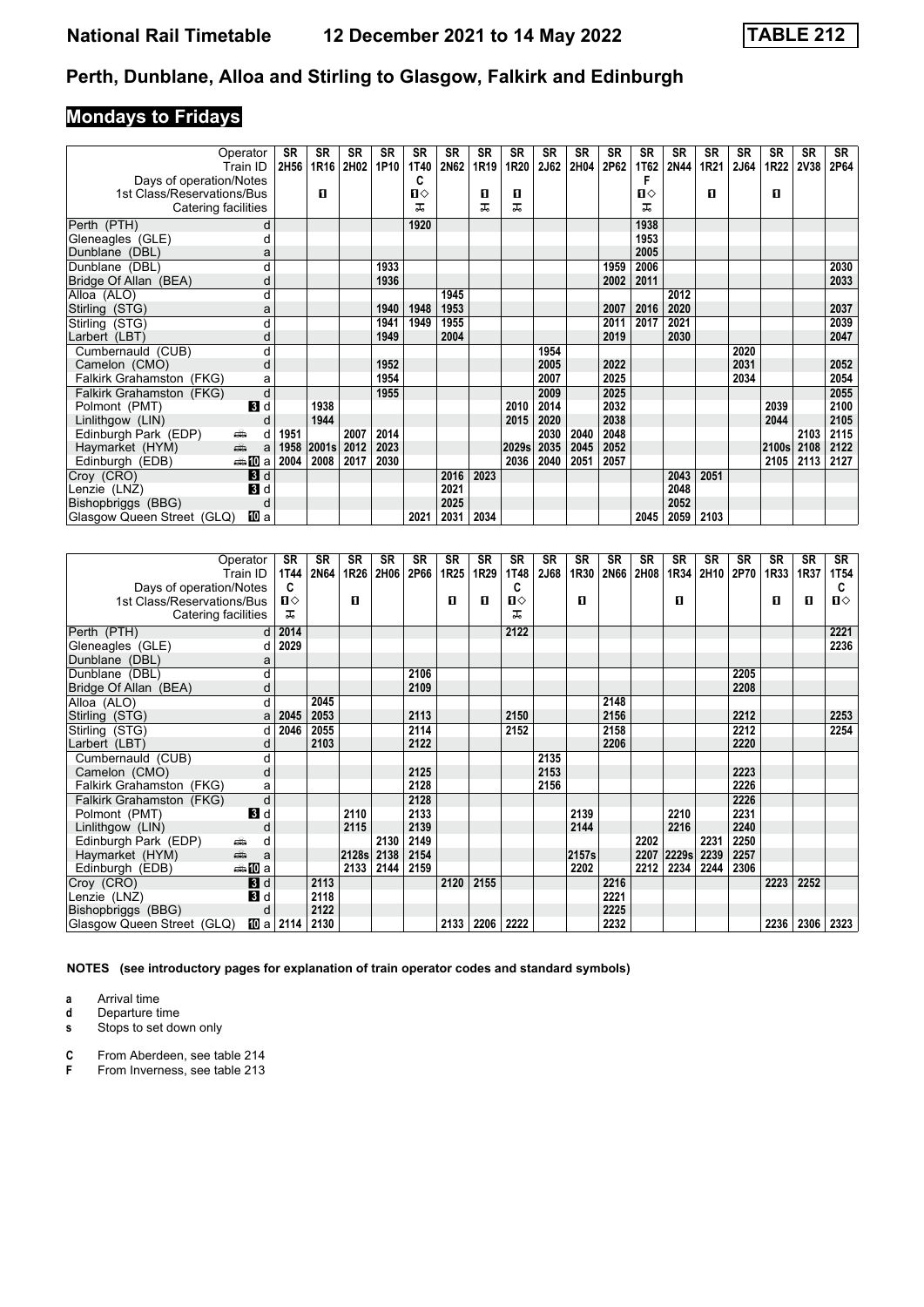# **Mondays to Fridays**

|                            | Operator<br>Train ID | SR<br><b>2J72</b> | <b>SR</b><br>1R38 | <b>SR</b><br>2N68 | <b>SR</b><br>1R41 | <b>SR</b><br>1T56 | <b>SR</b><br>2H12 | <b>SR</b><br>1R42 | SR<br>2H14 | <b>SR</b><br>1R46 | <b>SR</b><br>2N50 | <b>SR</b><br>2P74 | <b>SR</b><br>2N50        | <b>SR</b><br><b>2J76</b> | <b>SR</b><br>2N70 | <b>SR</b><br>1R45 | SR<br>1R50 | SR<br>1R49 |
|----------------------------|----------------------|-------------------|-------------------|-------------------|-------------------|-------------------|-------------------|-------------------|------------|-------------------|-------------------|-------------------|--------------------------|--------------------------|-------------------|-------------------|------------|------------|
| Days of operation/Notes    |                      |                   |                   |                   |                   |                   |                   |                   |            |                   |                   |                   |                          |                          |                   |                   |            |            |
| 1st Class/Reservations/Bus |                      |                   | п                 |                   | п                 | $\mathbf{u}$      |                   | п                 |            | п                 |                   |                   |                          |                          |                   | п                 | O          | п          |
| Perth (PTH)                | d                    |                   |                   |                   |                   | 2243              |                   |                   |            |                   |                   |                   |                          |                          |                   |                   |            |            |
| Gleneagles (GLE)           | d                    |                   |                   |                   |                   |                   |                   |                   |            |                   |                   |                   |                          |                          |                   |                   |            |            |
| Dunblane (DBL)             | a                    |                   |                   |                   |                   | 2308              |                   |                   |            |                   |                   |                   |                          |                          |                   |                   |            |            |
| Dunblane (DBL)             | d                    |                   |                   |                   |                   | 2309              |                   |                   |            |                   |                   | 2321              |                          |                          |                   |                   |            |            |
| Bridge Of Allan (BEA)      | d                    |                   |                   |                   |                   | 2312              |                   |                   |            |                   |                   | 2324              |                          |                          |                   |                   |            |            |
| Alloa (ALO)                | d                    |                   |                   | 2248              |                   |                   |                   |                   |            |                   | 2315              |                   |                          |                          | 2347              |                   |            |            |
| Stirling (STG)             | a                    |                   |                   | 2256              |                   | 2317              |                   |                   |            |                   | 2323              | 2328              | $\overline{\phantom{0}}$ |                          | 2355              |                   |            |            |
| Stirling (STG)             | d                    |                   |                   | 2258              |                   | 2319              |                   |                   |            |                   | 2332              | 2328              | 2332                     |                          |                   |                   |            |            |
| Larbert (LBT)              | d                    |                   |                   | 2307              |                   |                   |                   |                   |            |                   | $\rightarrow$     | 2336              | 2341                     |                          |                   |                   |            |            |
| Cumbernauld (CUB)          | d                    | 2237              |                   |                   |                   |                   |                   |                   |            |                   |                   |                   |                          | 2332                     |                   |                   |            |            |
| Camelon (CMO)              | d                    | 2249              |                   |                   |                   |                   |                   |                   |            |                   |                   | 2339              |                          | 2343                     |                   |                   |            |            |
| Falkirk Grahamston (FKG)   | a                    | 2251              |                   |                   |                   |                   |                   |                   |            |                   |                   | 2342              |                          | 2346                     |                   |                   |            |            |
| Falkirk Grahamston (FKG)   | d                    |                   |                   |                   |                   |                   |                   |                   |            |                   |                   | 2342              |                          |                          |                   |                   |            |            |
| Polmont (PMT)              | $\mathbf{B}$ d       |                   | 2241              |                   |                   |                   |                   | 2309              |            | 2339              |                   | 2347              |                          |                          |                   |                   | 0009       |            |
| Linlithgow (LIN)           | d                    |                   | 2246              |                   |                   |                   |                   | 2314              |            | 2344              |                   | 2353              |                          |                          |                   |                   | 0014       |            |
| Edinburgh Park (EDP)       | ۳<br>d               |                   |                   |                   |                   |                   | 2300              |                   | 2334       |                   |                   | 0004              |                          |                          |                   |                   |            |            |
| Haymarket (HYM)            | aîn.<br>a            |                   | 2301s             |                   |                   |                   | 2305              | 2329s             | 2340       | 2357s             |                   | 0011              |                          |                          |                   |                   | 0027s      |            |
| Edinburgh (EDB)            | ⇔≗MDa                |                   | 2309              |                   |                   |                   | 2312              | 2336              | 2345       | 0003              |                   | 0016              |                          |                          |                   |                   | 0032       |            |
| Croy (CRO)                 | <b>B</b> d           |                   |                   | 2317              | 2325              |                   |                   |                   |            |                   |                   |                   | 2351                     |                          |                   | 2355              |            | 0022       |
| Lenzie (LNZ)               | <b>3</b> d           |                   |                   | 2322              |                   |                   |                   |                   |            |                   |                   |                   | 2357                     |                          |                   | 0002              |            | 0028       |
| Bishopbriggs (BBG)         | d                    |                   |                   | 2326              |                   |                   |                   |                   |            |                   |                   |                   | 0001                     |                          |                   | 0005              |            |            |
| Glasgow Queen Street (GLQ) | <b>ID</b> a          |                   |                   | 2333              | 2337              | 2359              |                   |                   |            |                   |                   |                   | 0007                     |                          |                   | 0011              |            | 0036       |

**NOTES (see introductory pages for explanation of train operator codes and standard symbols)**

**a** Arrival time<br>**d** Departure ti

**d** Departure time<br>**s** Stops to set do

**s** Stops to set down only

**F** From Inverness, see table 213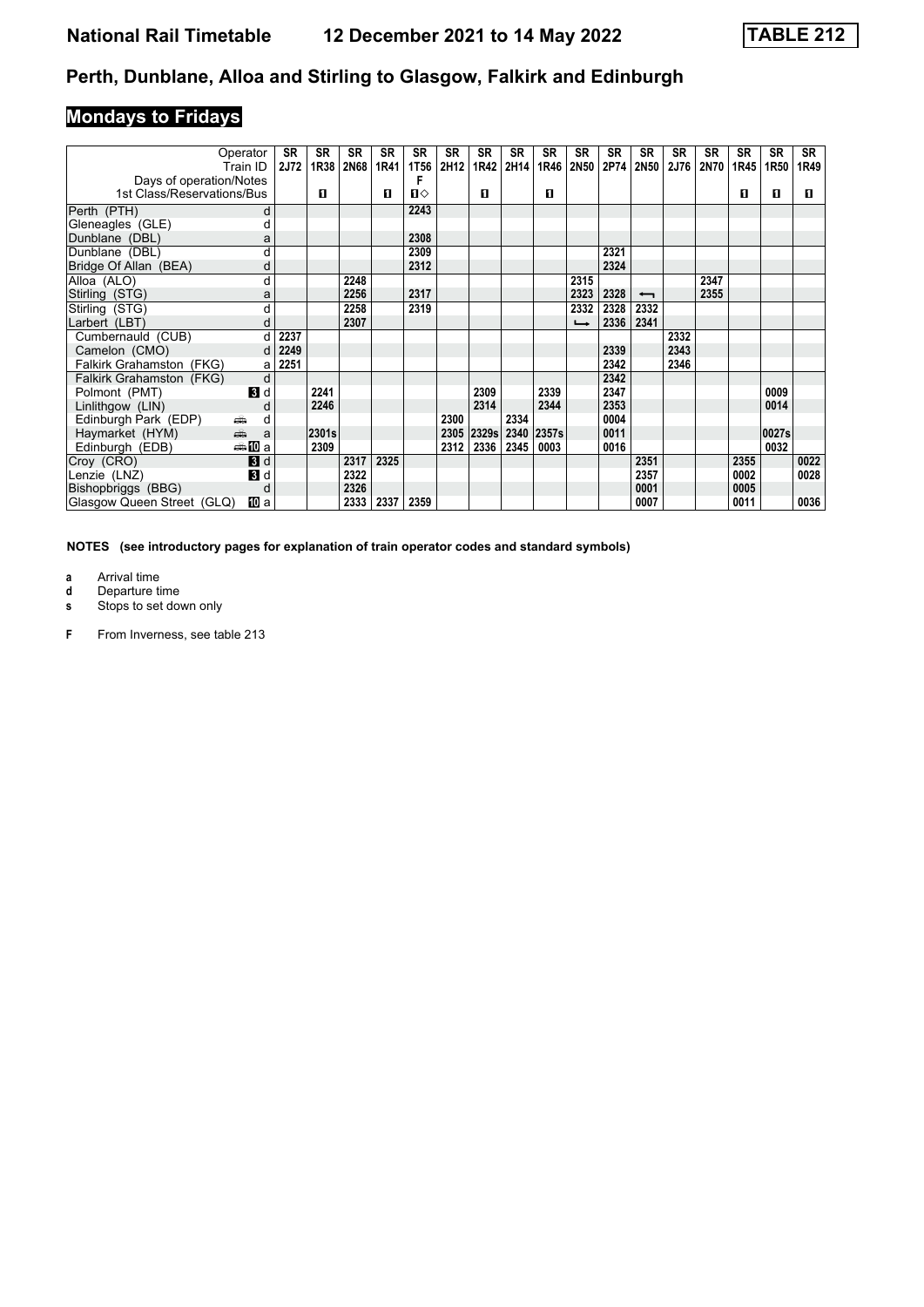## **Saturdays**

|                            | Operator                                                                                                                                                                                                                           | SR   | <b>SR</b> | <b>SR</b> | <b>SR</b> | <b>SR</b>   | <b>SR</b> | <b>SR</b> | SR   | SR   | <b>SR</b>   | <b>SR</b> | <b>SR</b> | SR    | <b>SR</b> | <b>SR</b> | <b>SR</b>        | <b>SR</b>   | <b>SR</b> |
|----------------------------|------------------------------------------------------------------------------------------------------------------------------------------------------------------------------------------------------------------------------------|------|-----------|-----------|-----------|-------------|-----------|-----------|------|------|-------------|-----------|-----------|-------|-----------|-----------|------------------|-------------|-----------|
|                            | Train ID                                                                                                                                                                                                                           | 2V34 | 1P02      | 2N32      | 1T02      | <b>2V36</b> | 1R06      | 1P04      | 1R05 | 2N44 | <b>2J56</b> | 2V96      | 1P06      | 2N34  | 2N46      | 2H98      | 1R <sub>12</sub> | <b>2J58</b> | 1P08      |
| Days of operation/Notes    |                                                                                                                                                                                                                                    |      |           |           |           |             |           |           |      |      |             |           |           |       | Α         |           |                  |             |           |
| 1st Class/Reservations/Bus |                                                                                                                                                                                                                                    |      |           |           | ♦         |             | О         |           | 0    |      |             |           |           |       | ♦         |           | п                |             |           |
| Perth (PTH)                | d                                                                                                                                                                                                                                  |      |           |           | 0518      |             |           |           |      |      |             |           |           |       | 0622      |           |                  |             |           |
| Gleneagles (GLE)           | d                                                                                                                                                                                                                                  |      |           |           | 0533      |             |           |           |      |      |             |           |           |       | 0638      |           |                  |             |           |
| Dunblane (DBL)             | a                                                                                                                                                                                                                                  |      |           |           | 0546      |             |           |           |      |      |             |           |           |       | 0650      |           |                  |             |           |
| Dunblane (DBL)             | d                                                                                                                                                                                                                                  |      | 0532      |           | 0547      |             |           | 0603      |      |      |             |           | 0632      |       | 0651      |           |                  |             | 0701      |
| Bridge Of Allan (BEA)      | d                                                                                                                                                                                                                                  |      | 0535      |           | 0550      |             |           | 0606      |      |      |             |           | 0635      |       | 0654      |           |                  |             | 0705      |
| Alloa (ALO)                | d                                                                                                                                                                                                                                  |      |           |           |           |             |           |           |      | 0616 |             |           |           |       |           |           |                  |             |           |
| Stirling (STG)             | a                                                                                                                                                                                                                                  |      | 0539      |           | 0554      |             |           | 0610      |      | 0624 |             |           | 0639      |       | 0659      |           |                  |             | 0709      |
| Stirling (STG)             | d                                                                                                                                                                                                                                  |      | 0542      | 0550      | 0556      |             |           | 0610      |      | 0626 |             |           | 0641      | 0650  | 0703      |           |                  |             | 0711      |
| Larbert (LBT)              | d                                                                                                                                                                                                                                  |      | 0550      | 0558      | 0605      |             |           | 0618      |      | 0634 |             |           | 0649      | 0700c | 0711      |           |                  |             | 0719      |
| Cumbernauld (CUB)          | d                                                                                                                                                                                                                                  |      |           |           |           |             |           |           |      |      | 0622        |           |           |       |           |           |                  | 0651        |           |
| Camelon (CMO)              | d                                                                                                                                                                                                                                  |      | 0553      |           |           |             |           | 0622      |      |      | 0633        |           | 0652      |       |           |           |                  | 0702        | 0722      |
| Falkirk Grahamston (FKG)   | а                                                                                                                                                                                                                                  |      | 0556      |           |           |             |           | 0624      |      |      | 0635        |           | 0655      |       |           |           |                  | 0705        | 0725      |
| Falkirk Grahamston (FKG)   | d                                                                                                                                                                                                                                  |      | 0556      |           |           |             |           | 0625      |      |      | 0636        |           | 0655      |       |           |           |                  | 0707        | 0725      |
| Polmont (PMT)              | <b>B</b> d                                                                                                                                                                                                                         |      | 0601      |           |           |             | 0623      |           |      |      | 0641        |           |           |       |           |           | 0709             | 0714        |           |
| Linlithgow (LIN)           | d                                                                                                                                                                                                                                  |      | 0607      |           |           |             | 0629      |           |      |      | 0647        |           |           |       |           |           | 0714             | 0719        |           |
| Edinburgh Park (EDP)       | ۳<br>d                                                                                                                                                                                                                             | 0602 | 0617      |           |           | 0632        |           | 0643      |      |      | 0657        | 0703      | 0712      |       |           | 0716      |                  | 0729        | 0744      |
| Haymarket (HYM)            | and the second second second second the second second second second second second second second second second second second second second second second second second second second second second second second second second<br>a | 0606 | 0621      |           |           | 0637        | 0642s     | 0647      |      |      | 0701        | 0707      | 0719      |       |           | 0723      | 0731s            | 0735        | 0752      |
| Edinburgh (EDB)            | ⇔≞MDa                                                                                                                                                                                                                              | 0612 | 0626      |           |           | 0644        | 0647      | 0652      |      |      | 0706        | 0712      | 0726      |       |           | 0729      | 0737             | 0740        | 0758      |
| Croy (CRO)                 | 3d                                                                                                                                                                                                                                 |      |           | 0607      | 0616      |             |           |           | 0636 | 0644 |             |           |           | 0710  |           |           |                  |             |           |
| Lenzie (LNZ)               | <b>B</b> d                                                                                                                                                                                                                         |      |           | 0613      | 0623      |             |           |           |      | 0649 |             |           |           | 0716  |           |           |                  |             |           |
| Bishopbriggs (BBG)         | d                                                                                                                                                                                                                                  |      |           | 0617      | 0630      |             |           |           |      | 0653 |             |           |           | 0720  |           |           |                  |             |           |
| Glasgow Queen Street (GLQ) | <b>III</b> a                                                                                                                                                                                                                       |      |           | 0625      | 0638      |             |           |           | 0648 | 0700 |             |           |           |       | 0728 0734 |           |                  |             |           |

| Operator                                              | <b>SR</b>        | <b>SR</b> | <b>SR</b> | <b>SR</b> | <b>SR</b> | <b>SR</b>    | SR   | <b>SR</b> | SR                | <b>SR</b> | <b>SR</b> | <b>SR</b>    | <b>SR</b> | <b>SR</b> | <b>SR</b> | <b>SR</b>   | <b>SR</b>        | <b>SR</b> |
|-------------------------------------------------------|------------------|-----------|-----------|-----------|-----------|--------------|------|-----------|-------------------|-----------|-----------|--------------|-----------|-----------|-----------|-------------|------------------|-----------|
| Train ID                                              | 1R <sub>11</sub> | 2N50      | 1R15      | 2H00      | 1R16      | 2J60         | 1P10 | 2N36      | <b>1T04</b>       | 2H02      | 1R20      | 2J62         | 1R19      | 2N24      | 1P12      | <b>2N38</b> | 1R <sub>23</sub> | 2H04      |
| Days of operation/Notes<br>1st Class/Reservations/Bus | 0                |           | п         |           | п         |              |      |           | в<br>$\mathbf{n}$ |           | п         |              | 0         |           |           |             | 0                |           |
| Catering facilities                                   |                  |           | ㅈ         |           | ᠼ         |              |      |           |                   |           |           |              | ᅚ         |           |           |             | ᅚ                |           |
|                                                       |                  |           |           |           |           |              |      |           |                   |           |           |              |           |           |           |             |                  |           |
| Perth (PTH)<br>d                                      |                  |           |           |           |           |              |      |           | 0715              |           |           |              |           |           |           |             |                  |           |
| Gleneagles (GLE)<br>d                                 |                  |           |           |           |           |              |      |           | 0730              |           |           |              |           |           |           |             |                  |           |
| Dunblane (DBL)<br>a                                   |                  |           |           |           |           |              |      |           | 0743              |           |           |              |           |           |           |             |                  |           |
| Dunblane (DBL)<br>d                                   |                  |           |           |           |           |              | 0736 |           | 0744              |           |           |              |           |           | 0803      | 0818        |                  |           |
| Bridge Of Allan (BEA)<br>d                            |                  |           |           |           |           |              | 0739 |           | 0748              |           |           |              |           |           | 0806      | 0821        |                  |           |
| Alloa (ALO)<br>d                                      |                  | 0715      |           |           |           |              |      |           |                   |           |           |              |           | 0756      |           |             |                  |           |
| Stirling (STG)<br>a                                   |                  | 0723      |           |           |           |              | 0743 |           | 0753              |           |           |              |           | 0804      | 0810      | 0825        |                  |           |
| Stirling (STG)<br>d                                   |                  | 0725      |           |           |           |              | 0744 | 0750      | 0755              |           |           |              |           | 0806      | 0811      | 0826        |                  |           |
| Larbert (LBT)<br>d                                    |                  | 0733      |           |           |           |              | 0752 | 0758      | 0804              |           |           |              |           | 0814      | 0819      | 0834        |                  |           |
| Cumbernauld (CUB)<br>d                                |                  |           |           |           |           | 0722         |      |           |                   |           |           | 0753         |           |           |           |             |                  |           |
| Camelon (CMO)<br>d                                    |                  |           |           |           |           | 0733         | 0756 |           |                   |           |           | 0805         |           |           | 0823      |             |                  |           |
| Falkirk Grahamston (FKG)<br>а                         |                  |           |           |           |           | 0736         | 0758 |           |                   |           |           | 0807         |           |           | 0825      |             |                  |           |
| d<br>Falkirk Grahamston (FKG)                         |                  |           |           |           | 0738      | 0736<br>0743 | 0759 |           |                   |           | 0808      | 0808<br>0813 |           |           | 0826      |             |                  |           |
| Polmont (PMT)<br><b>B</b> d<br>Linlithgow (LIN)       |                  |           |           |           | 0744      | 0748         |      |           |                   |           | 0814      | 0819         |           |           |           |             |                  |           |
| d<br>Edinburgh Park (EDP)<br>پیش<br>d                 |                  |           |           | 0749      |           | 0758         | 0816 |           |                   | 0820      |           | 0829         |           |           | 0845      |             |                  | 0852      |
| $\frac{1}{\sqrt{2}}$<br>Haymarket (HYM)<br>a          |                  |           |           | 0754      | 0758s     | 0805         | 0820 |           |                   | 0824      | 0832s     | 0837         |           |           | 0852      |             |                  | 0856      |
| ⊯‱ lDia<br>Edinburgh (EDB)                            |                  |           |           | 0759      | 0803      | 0811         | 0826 |           |                   | 0830      | 0838      | 0844         |           |           | 0859      |             |                  | 0902      |
| Croy (CRO)<br>$\blacksquare$                          | 0725             | 0743      | 0751      |           |           |              |      | 0809      |                   |           |           |              | 0821      | 0825      |           | 0844        | 0852             |           |
| $\mathbf{3}$ d<br>Lenzie (LNZ)                        |                  | 0749      |           |           |           |              |      | 0814      | 0819              |           |           |              | 0826      | 0830      |           | 0850        |                  |           |
| Bishopbriggs (BBG)<br>d                               |                  | 0753      |           |           |           |              |      | 0818      |                   |           |           |              | 0831      | 0834      |           | 0854        |                  |           |
| Ⅲ a l<br>Glasgow Queen Street (GLQ)                   | 0738             | 0759      | 0803      |           |           |              |      | 0824      | 0832              |           |           |              | 0838      | 0841      |           | 0900        | 0903             |           |

**NOTES (see introductory pages for explanation of train operator codes and standard symbols)**

**a** Arrival time<br>**d** Departure t

**d** Departure time

**s** Stops to set down only<br>**c** Arrives 3 minutes earlie **c** Arrives 3 minutes earlier

**A** From Dundee, see table 214<br>**B** From Aberdeen, see table 21

From Aberdeen, see table 214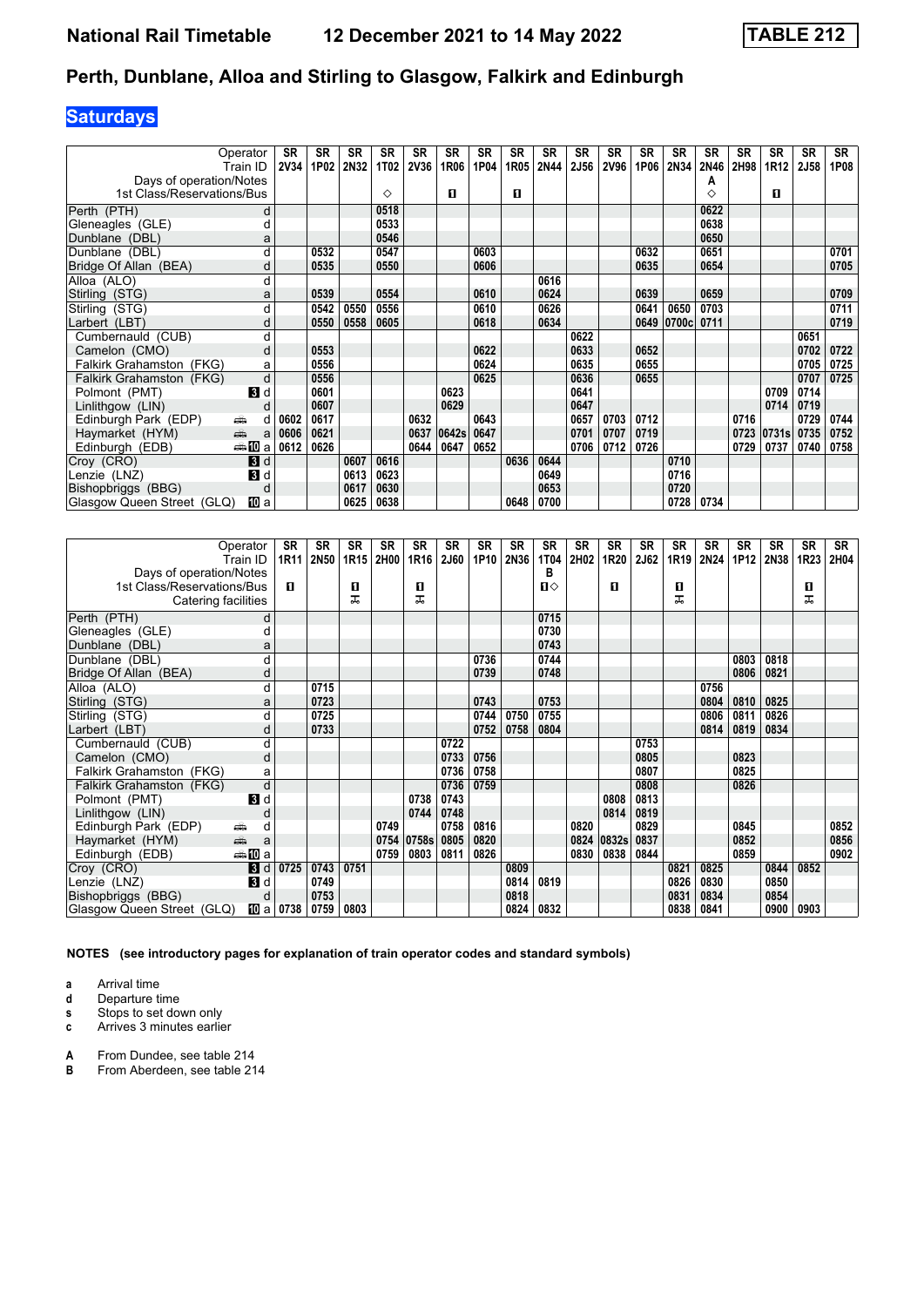## **Saturdays**

|                            | Operator<br>Train ID                                                                                                                                                                                                               | <b>SR</b><br>1R24 | <b>SR</b><br><b>2J64</b> | <b>SR</b><br>1P14 | <b>SR</b><br>1T90 | <b>SR</b><br>2N52 | <b>SR</b><br>1R27 | <b>SR</b><br>2H06 | <b>SR</b><br>1R28 | <b>SR</b><br><b>2J66</b> | <b>SR</b><br><b>2V92</b> | <b>SR</b><br>1P16 | <b>SR</b><br>1T30 | <b>SR</b><br><b>2N40</b> | <b>SR</b><br>1R31 | <b>SR</b><br>2H40 | <b>SR</b><br>1R32 | <b>SR</b><br>1P18 | <b>SR</b><br>1T10 |
|----------------------------|------------------------------------------------------------------------------------------------------------------------------------------------------------------------------------------------------------------------------------|-------------------|--------------------------|-------------------|-------------------|-------------------|-------------------|-------------------|-------------------|--------------------------|--------------------------|-------------------|-------------------|--------------------------|-------------------|-------------------|-------------------|-------------------|-------------------|
| Days of operation/Notes    |                                                                                                                                                                                                                                    |                   |                          |                   | в                 |                   |                   |                   |                   |                          |                          |                   | C                 |                          |                   |                   |                   |                   | в                 |
| 1st Class/Reservations/Bus |                                                                                                                                                                                                                                    | п                 |                          |                   | п⇔                |                   | п                 |                   | п                 | п                        |                          |                   | ◇                 |                          | п                 |                   | п                 |                   | $\Pi$             |
| Catering facilities        |                                                                                                                                                                                                                                    | ᠼ                 |                          |                   | ᠼ                 |                   | ᠼ                 |                   | ᠼ                 |                          |                          |                   |                   |                          | ᅚ                 |                   | ᠼ                 |                   |                   |
| Perth (PTH)                | d                                                                                                                                                                                                                                  |                   |                          |                   | 0812              |                   |                   |                   |                   |                          |                          |                   | 0842              |                          |                   |                   |                   |                   | 0915              |
| Gleneagles (GLE)           |                                                                                                                                                                                                                                    |                   |                          |                   | 0827              |                   |                   |                   |                   |                          |                          |                   | 0857              |                          |                   |                   |                   |                   |                   |
| Dunblane (DBL)             | а                                                                                                                                                                                                                                  |                   |                          |                   |                   |                   |                   |                   |                   |                          |                          |                   | 0911              |                          |                   |                   |                   |                   |                   |
| Dunblane (DBL)             | d                                                                                                                                                                                                                                  |                   |                          | 0830              |                   |                   |                   |                   |                   |                          |                          | 0902              | 0911              |                          |                   |                   |                   | 0930              |                   |
| Bridge Of Allan (BEA)      | O                                                                                                                                                                                                                                  |                   |                          | 0833              |                   |                   |                   |                   |                   |                          |                          | 0905              | 0914              |                          |                   |                   |                   | 0933              |                   |
| Alloa (ALO)                | d                                                                                                                                                                                                                                  |                   |                          |                   |                   | 0845              |                   |                   |                   |                          |                          |                   |                   | 0915                     |                   |                   |                   |                   |                   |
| Stirling (STG)             | а                                                                                                                                                                                                                                  |                   |                          | 0837              | 0844              | 0853              |                   |                   |                   |                          |                          | 0909              | 0918              | 0923                     |                   |                   |                   | 0937              | 0944              |
| Stirling (STG)             |                                                                                                                                                                                                                                    |                   |                          | 0838              | 0845              | 0855              |                   |                   |                   |                          |                          | 0911              | 0920              | 0925                     |                   |                   |                   | 0938              | 0945              |
| Larbert (LBT)              | d                                                                                                                                                                                                                                  |                   |                          | 0846              |                   | 0904              |                   |                   |                   |                          |                          | 0919              |                   | 0933                     |                   |                   |                   | 0946              |                   |
| Cumbernauld (CUB)          | d                                                                                                                                                                                                                                  |                   | 0824                     |                   |                   |                   |                   |                   |                   | 0854                     |                          |                   |                   |                          |                   |                   |                   |                   |                   |
| Camelon (CMO)              | d                                                                                                                                                                                                                                  |                   | 0835                     | 0851              |                   |                   |                   |                   |                   | 0904                     |                          | 0922              |                   |                          |                   |                   |                   | 0950              |                   |
| Falkirk Grahamston (FKG)   | a                                                                                                                                                                                                                                  |                   | 0837                     | 0853              |                   |                   |                   |                   |                   | 0906                     |                          | 0925              |                   |                          |                   |                   |                   | 0952              |                   |
| Falkirk Grahamston (FKG)   | d                                                                                                                                                                                                                                  |                   | 0839                     | 0854              |                   |                   |                   |                   |                   | 0907                     |                          | 0925              |                   |                          |                   |                   |                   | 0955              |                   |
| Polmont (PMT)              | 3d                                                                                                                                                                                                                                 | 0840              | 0845                     |                   |                   |                   |                   |                   | 0909              | 0914                     |                          |                   |                   |                          |                   |                   | 0939              |                   |                   |
| Linlithgow (LIN)           | d                                                                                                                                                                                                                                  | 0845              | 0851                     |                   |                   |                   |                   |                   | 0915              | 0920                     |                          |                   |                   |                          |                   |                   | 0945              |                   |                   |
| Edinburgh Park (EDP)       | پیش<br>d                                                                                                                                                                                                                           |                   | 0901                     | 0911              |                   |                   |                   | 0918              |                   | 0930                     | 0941                     | 0944              |                   |                          |                   | 0948              |                   | 1012              |                   |
| Haymarket (HYM)            | and the second second second second the second second second second second second second second second second second second second second second second second second second second second second second second second second<br>a | 0900s             | 0905                     | 0915              |                   |                   |                   | 0923              | 0929s             | 0936                     | 0947                     | 0951              |                   |                          |                   | 0958              | 1001s             | 1017              |                   |
| Edinburgh (EDB)            | ⊯‱ MD a                                                                                                                                                                                                                            | 0905              | 0910                     | 0920              |                   |                   |                   | 0928              | 0934              | 0942                     | 0952                     | 0956              |                   |                          |                   | 1003              | 1006              | 1023              |                   |
| Croy (CRO)                 | $\blacksquare$                                                                                                                                                                                                                     |                   |                          |                   |                   | 0914              | 0924              |                   |                   |                          |                          |                   |                   | 0943                     | 0955              |                   |                   |                   |                   |
| Lenzie (LNZ)               | $\mathbf{B}$ d                                                                                                                                                                                                                     |                   |                          |                   |                   | 0920              |                   |                   |                   |                          |                          |                   |                   | 0949                     |                   |                   |                   |                   |                   |
| Bishopbriggs (BBG)         | d                                                                                                                                                                                                                                  |                   |                          |                   |                   | 0924              |                   |                   |                   |                          |                          |                   |                   | 0953                     |                   |                   |                   |                   |                   |
| Glasgow Queen Street (GLQ) | 吅 a                                                                                                                                                                                                                                |                   |                          |                   | 0914              | 0930              | 0938              |                   |                   |                          |                          |                   | 0953              | 0959                     | 1006              |                   |                   |                   | 1013              |

|                            | Operator<br>Train ID                                                                                                                                                                                                                                                                                                                                                                                                                                           | SR<br><b>2N54</b> | <b>SR</b><br>2H42 | <b>SR</b><br>1R36 | SR<br>2J70 | SR<br>2H44 | SR<br>1R40 | SR<br>1R35 | <b>SR</b><br><b>2N42</b> | GR<br>1E13  | SR<br>1R39 | <b>SR</b><br>1P22 | <b>SR</b><br>1T12 | <b>SR</b><br>2N56 | <b>SR</b><br>2H46 | SR<br>1R44 | <b>SR</b><br>2J74 | <b>SR</b><br>1R43 | SR<br>2N20 |
|----------------------------|----------------------------------------------------------------------------------------------------------------------------------------------------------------------------------------------------------------------------------------------------------------------------------------------------------------------------------------------------------------------------------------------------------------------------------------------------------------|-------------------|-------------------|-------------------|------------|------------|------------|------------|--------------------------|-------------|------------|-------------------|-------------------|-------------------|-------------------|------------|-------------------|-------------------|------------|
| Days of operation/Notes    |                                                                                                                                                                                                                                                                                                                                                                                                                                                                |                   |                   |                   |            |            |            |            |                          | D           |            |                   | B                 |                   |                   |            |                   |                   |            |
| 1st Class/Reservations/Bus |                                                                                                                                                                                                                                                                                                                                                                                                                                                                |                   |                   | п                 |            |            | 0          | п          |                          | $n_{\rm R}$ | п          |                   | $\mathbf{u}$      |                   |                   | 0          |                   | O                 |            |
| Catering facilities        |                                                                                                                                                                                                                                                                                                                                                                                                                                                                |                   |                   |                   |            |            | ᠼ          | ᅚ          |                          | X           | ᠼ          |                   | ᠼ                 |                   |                   | ᅚ          |                   | ᅚ                 |            |
| Perth (PTH)                | d                                                                                                                                                                                                                                                                                                                                                                                                                                                              |                   |                   |                   |            |            |            |            |                          | 0958        |            |                   | 1024              |                   |                   |            |                   |                   |            |
| Gleneagles (GLE)           | d                                                                                                                                                                                                                                                                                                                                                                                                                                                              |                   |                   |                   |            |            |            |            |                          | 1014        |            |                   |                   |                   |                   |            |                   |                   |            |
| Dunblane (DBL)             | a                                                                                                                                                                                                                                                                                                                                                                                                                                                              |                   |                   |                   |            |            |            |            |                          |             |            |                   |                   |                   |                   |            |                   |                   |            |
| Dunblane (DBL)             | d                                                                                                                                                                                                                                                                                                                                                                                                                                                              |                   |                   |                   |            |            |            |            |                          |             |            | 1032              |                   |                   |                   |            |                   |                   |            |
| Bridge Of Allan (BEA)      | d                                                                                                                                                                                                                                                                                                                                                                                                                                                              |                   |                   |                   |            |            |            |            |                          |             |            | 1035              |                   |                   |                   |            |                   |                   |            |
| Alloa (ALO)                | d                                                                                                                                                                                                                                                                                                                                                                                                                                                              | 0945              |                   |                   |            |            |            |            | 1015                     |             |            |                   |                   | 1046              |                   |            |                   |                   | 1115       |
| Stirling (STG)             | a                                                                                                                                                                                                                                                                                                                                                                                                                                                              | 0953              |                   |                   |            |            |            |            | 1023                     | 1030        |            | 1039              | 1052              | 1054              |                   |            |                   |                   | 1123       |
| Stirling (STG)             | d                                                                                                                                                                                                                                                                                                                                                                                                                                                              | 0955              |                   |                   |            |            |            |            | 1025                     | 1033        |            | 1041              | 1054              | 1058              |                   |            |                   |                   | 1124       |
| Larbert (LBT)              | d                                                                                                                                                                                                                                                                                                                                                                                                                                                              | 1003              |                   |                   |            |            |            |            | 1033                     |             |            | 1049              |                   | 1106              |                   |            |                   |                   | 1133       |
| Cumbernauld (CUB)          | d                                                                                                                                                                                                                                                                                                                                                                                                                                                              |                   |                   |                   | 0954       |            |            |            |                          |             |            |                   |                   |                   |                   |            | 1054              |                   |            |
| Camelon (CMO)              | d                                                                                                                                                                                                                                                                                                                                                                                                                                                              |                   |                   |                   | 1004       |            |            |            |                          |             |            | 1052              |                   |                   |                   |            | 1107              |                   |            |
| Falkirk Grahamston (FKG)   | a                                                                                                                                                                                                                                                                                                                                                                                                                                                              |                   |                   |                   | 1006       |            |            |            |                          | 1044        |            | 1055              |                   |                   |                   |            | 1110              |                   |            |
| Falkirk Grahamston (FKG)   | d                                                                                                                                                                                                                                                                                                                                                                                                                                                              |                   |                   |                   | 1007       |            |            |            |                          | 1047        |            | 1055              |                   |                   |                   |            | 1110              |                   |            |
| Polmont (PMT)              | $\mathbf{3}$ d                                                                                                                                                                                                                                                                                                                                                                                                                                                 |                   |                   | 1009              | 1013       |            | 1038       |            |                          |             |            |                   |                   |                   |                   | 1108       | 1115              |                   |            |
| Linlithgow (LIN)           | d                                                                                                                                                                                                                                                                                                                                                                                                                                                              |                   |                   | 1014              | 1019       |            | 1044       |            |                          |             |            |                   |                   |                   |                   | 1114       | 1121              |                   |            |
| Edinburgh Park (EDP)       | ۳<br>d                                                                                                                                                                                                                                                                                                                                                                                                                                                         |                   | 1018              |                   | 1029       | 1048       |            |            |                          |             |            | 1115              |                   |                   | 1119              |            | 1131              |                   |            |
| Haymarket (HYM)            | $\frac{1}{\left( \frac{1}{\left( \frac{1}{\left( \frac{1}{\left( \frac{1}{\left( \frac{1}{\left( \frac{1}{\left( \frac{1}{\left( \frac{1}{\left( \frac{1}{\left( \frac{1}{\left( \frac{1}{\left( \frac{1}{\left( \frac{1}{\left( \frac{1}{\left( \frac{1}{\left( \frac{1}{\left( \frac{1}{\left( \frac{1}{\left( \frac{1}{\left( \frac{1}{\left( \frac{1}{\left( \frac{1}{\left( \frac{1}{\left( \frac{1}{\left( \frac{1}{\left( \frac{1}{\left( \frac{1$<br>a |                   | 1022              | 1028s             | 1033       |            | 1055 1059s |            |                          | 1111        |            | 1120              |                   |                   | 1123              | 1127s      | 1135              |                   |            |
| Edinburgh (EDB)            | ⊯‱ lDia                                                                                                                                                                                                                                                                                                                                                                                                                                                        |                   | 1027              | 1034              | 1038       | 1101       | 1104       |            |                          | 1117        |            | 1126              |                   |                   | 1129              | 1133       | 1141              |                   |            |
| Croy (CRO)                 | 3d                                                                                                                                                                                                                                                                                                                                                                                                                                                             | 1013              |                   |                   |            |            |            | 1022       | 1043                     |             | 1052       |                   |                   | 1116              |                   |            |                   | 1123              | 1143       |
| Lenzie (LNZ)               | В<br>d                                                                                                                                                                                                                                                                                                                                                                                                                                                         | 1019              |                   |                   |            |            |            |            | 1049                     |             |            |                   |                   | 1122              |                   |            |                   |                   | 1148       |
| Bishopbriggs (BBG)         | d                                                                                                                                                                                                                                                                                                                                                                                                                                                              | 1023              |                   |                   |            |            |            |            | 1053                     |             |            |                   |                   | 1126              |                   |            |                   |                   | 1152       |
| Glasgow Queen Street (GLQ) | <b>ID</b> a                                                                                                                                                                                                                                                                                                                                                                                                                                                    | 1029              |                   |                   |            |            |            | 1036       | 1059                     |             | 1106       |                   | 1121              | 1134              |                   |            |                   | 1137              | 1159       |

**NOTES (see introductory pages for explanation of train operator codes and standard symbols)**

- **a** Arrival time<br>**d** Departure time
- **d** Departure time<br>**s** Stops to set dow **s** Stops to set down only
- 
- **B** From Aberdeen, see table 214<br>**C** From Arbroath, see table 214
- **C** From Arbroath, see table 214<br>**D** From Inverness to London Kin
- From Inverness to London Kings Cross, see table 20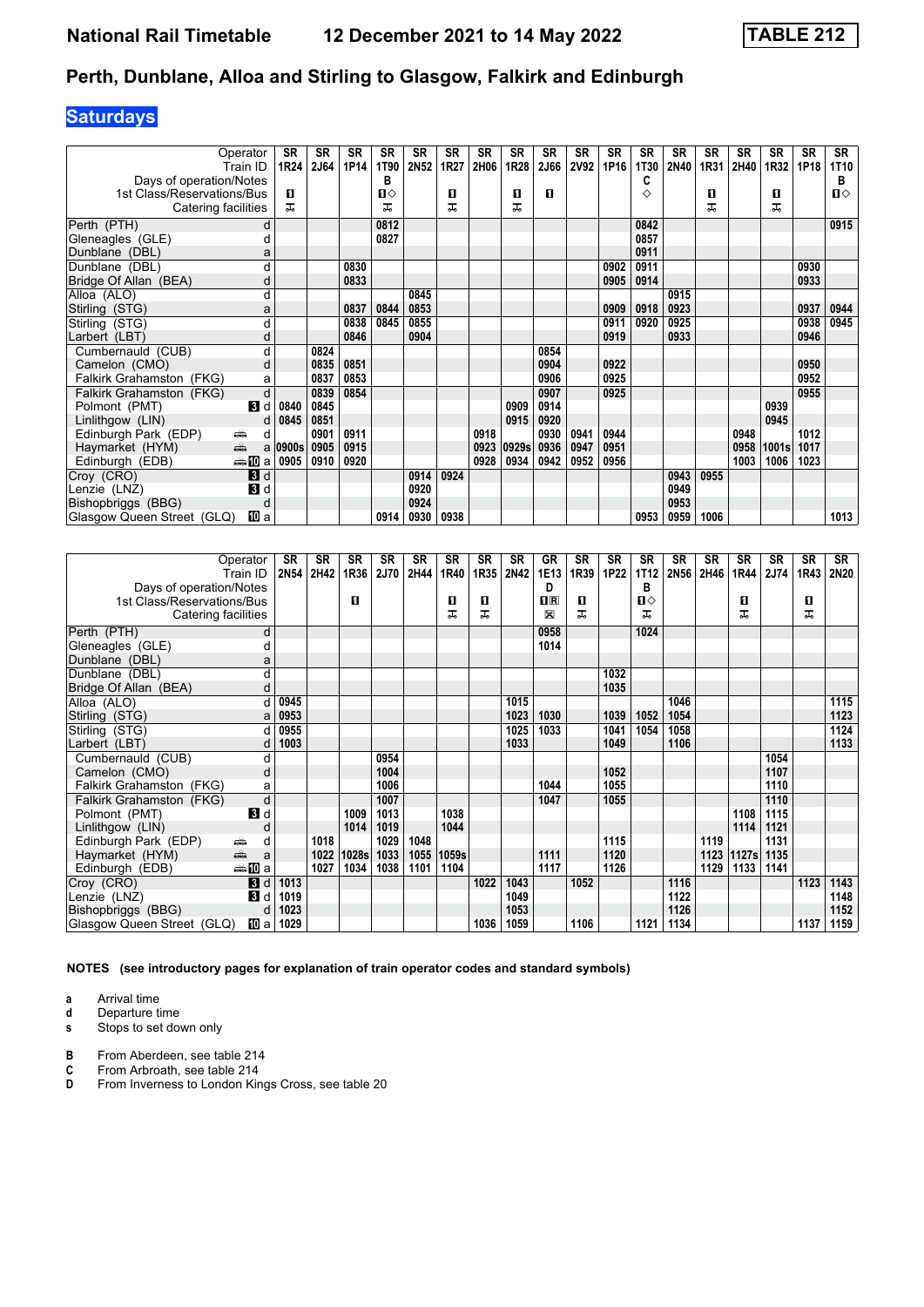## **Saturdays**

| Operator                            | <b>SR</b> | <b>SR</b> | <b>SR</b> | <b>SR</b> | <b>SR</b> | <b>SR</b> | <b>SR</b>    | <b>SR</b> | <b>SR</b> | <b>SR</b> | <b>SR</b> | <b>SR</b> | <b>SR</b> | <b>SR</b> | <b>SR</b> | <b>SR</b> | <b>SR</b> | <b>SR</b>   |
|-------------------------------------|-----------|-----------|-----------|-----------|-----------|-----------|--------------|-----------|-----------|-----------|-----------|-----------|-----------|-----------|-----------|-----------|-----------|-------------|
| Train ID                            | 1R47      | 1T98      | 2H48      | 1R48      | 2J76      | 1P26      | 1T14         | 2N50      | 2H50      | 1R52      | 2J78      | 1R51      | 2N44      | 2H52      | 1R56      | 1P30      | 1R55      | <b>2N58</b> |
| Days of operation/Notes             |           | Е         |           |           |           |           | в            |           |           |           |           |           |           |           |           |           |           |             |
| 1st Class/Reservations/Bus          | п         | п⇔        |           | п         |           |           | $\mathbf{u}$ |           |           | п         |           | п         |           |           | O         |           | O         |             |
| Catering facilities                 | ᠼ         | ᠼ         |           | ᠼ         |           |           |              |           |           | ᅚ         |           | ᅚ         |           |           | ᠼ         |           | ᅚ         |             |
| Perth (PTH)                         | d         | 1057      |           |           |           |           | 1118         |           |           |           |           |           |           |           |           |           |           |             |
| Gleneagles (GLE)                    | d         | 1112      |           |           |           |           |              |           |           |           |           |           |           |           |           |           |           |             |
| Dunblane (DBL)                      | a         | 1124      |           |           |           |           |              |           |           |           |           |           |           |           |           |           |           |             |
| Dunblane (DBL)                      | d         | 1125      |           |           |           | 1134      |              |           |           |           |           |           | 1215      |           |           | 1232      |           |             |
| Bridge Of Allan (BEA)               | d         | 1130      |           |           |           | 1138      |              |           |           |           |           |           | 1218      |           |           | 1235      |           |             |
| Alloa (ALO)                         | d         |           |           |           |           |           |              | 1146      |           |           |           |           |           |           |           |           |           | 1245        |
| Stirling (STG)                      | а         | 1135      |           |           |           | 1142      | 1149         | 1154      |           |           |           |           | 1222      |           |           | 1239      |           | 1253        |
| Stirling (STG)                      | d         | 1136      |           |           |           | 1143      | 1150         | 1156      |           |           |           |           | 1223      |           |           | 1241      |           | 1255        |
| Larbert (LBT)                       | d         |           |           |           |           | 1151      |              | 1204      |           |           |           |           | 1233      |           |           | 1249      |           | 1304        |
| Cumbernauld (CUB)                   | d         |           |           |           | 1123      |           |              |           |           |           | 1154      |           |           |           |           |           |           |             |
| Camelon (CMO)                       | d         |           |           |           | 1133      | 1154      |              |           |           |           | 1205      |           |           |           |           | 1252      |           |             |
| Falkirk Grahamston (FKG)            | a         |           |           |           | 1135      | 1156      |              |           |           |           | 1208      |           |           |           |           | 1255      |           |             |
| Falkirk Grahamston (FKG)            | d         |           |           |           | 1138      | 1157      |              |           |           |           | 1208      |           |           |           |           | 1255      |           |             |
| $\mathbf{3}$ d<br>Polmont (PMT)     |           |           |           | 1139      | 1143      |           |              |           |           | 1209      | 1214      |           |           |           | 1238      |           |           |             |
| Linlithgow (LIN)                    | o         |           |           | 1144      | 1149      |           |              |           |           | 1214      | 1219      |           |           |           | 1244      |           |           |             |
| Edinburgh Park (EDP)<br>۳           | d         |           | 1148      |           | 1159      | 1214      |              |           | 1219      |           | 1231      |           |           | 1247      |           | 1312      |           |             |
| يتكيم<br>Haymarket (HYM)            | a         |           | 1154      | 1158s     | 1207      | 1219      |              |           | 1224      | 1230s     | 1235      |           |           | 1252      | 1257s     | 1317      |           |             |
| ⇔≗MDa<br>Edinburgh (EDB)            |           |           | 1159      | 1203      | 1214      | 1225      |              |           | 1229      | 1235      | 1241      |           |           | 1259      | 1303      | 1322      |           |             |
| Croy (CRO)<br>3d                    | 1151      |           |           |           |           |           |              | 1214      |           |           |           | 1220      | 1243      |           |           |           | 1252      | 1314        |
| $\mathbf{B}$ d<br>Lenzie (LNZ)      |           |           |           |           |           |           |              | 1219      |           |           |           |           | 1248      |           |           |           |           | 1320        |
| Bishopbriggs (BBG)                  | d         |           |           |           |           |           |              | 1223      |           |           |           |           | 1252      |           |           |           |           | 1324        |
| Ⅲ a l<br>Glasgow Queen Street (GLQ) | 1203      | 1207      |           |           |           |           | 1221         | 1230      |           |           |           | 1233      | 1259      |           |           |           | 1306      | 1330        |

|                            | Operator                                                                                                                                                                                                                           | <b>SR</b>        | <b>SR</b> | <b>SR</b> | <b>SR</b> | <b>SR</b> | <b>SR</b> | <b>SR</b> | <b>SR</b> | <b>SR</b> | <b>SR</b> | <b>SR</b> | <b>SR</b>    | <b>SR</b> | <b>SR</b> | <b>SR</b> | <b>SR</b> | <b>SR</b> | <b>SR</b> |
|----------------------------|------------------------------------------------------------------------------------------------------------------------------------------------------------------------------------------------------------------------------------|------------------|-----------|-----------|-----------|-----------|-----------|-----------|-----------|-----------|-----------|-----------|--------------|-----------|-----------|-----------|-----------|-----------|-----------|
| Days of operation/Notes    | Train ID                                                                                                                                                                                                                           | 1R <sub>59</sub> | 1T82<br>А | 2H54      | 1R60      | 2J82      | 2N46      | 1R63      | 2H56      | 1R64      | 2J84      | 1P34      | 1T20<br>B    | 2N60      | 2H34      | 1R68      | 2J86      | 1R67      | 2N38      |
| 1st Class/Reservations/Bus |                                                                                                                                                                                                                                    | п                | ♦         |           | п         |           |           | п         |           | п         |           |           | $\mathbf{u}$ |           |           | 0         |           | 0         | п         |
| Catering facilities        |                                                                                                                                                                                                                                    | ᠼ                |           |           | ᠼ         |           |           | ᅚ         |           | ᠼ         |           |           | ᅚ            |           |           | ᅚ         |           | ᅚ         |           |
| Perth (PTH)                | d                                                                                                                                                                                                                                  |                  | 1240      |           |           |           |           |           |           |           |           |           | 1316         |           |           |           |           |           |           |
| Gleneagles (GLE)           | d                                                                                                                                                                                                                                  |                  | 1255      |           |           |           |           |           |           |           |           |           |              |           |           |           |           |           |           |
| Dunblane (DBL)             | a                                                                                                                                                                                                                                  |                  | 1308      |           |           |           |           |           |           |           |           |           |              |           |           |           |           |           |           |
| Dunblane (DBL)             | d                                                                                                                                                                                                                                  |                  | 1308      |           |           |           |           |           |           |           |           | 1332      |              |           |           |           |           |           | 1417      |
| Bridge Of Allan (BEA)      | d                                                                                                                                                                                                                                  |                  | 1312      |           |           |           |           |           |           |           |           | 1335      |              |           |           |           |           |           | 1420      |
| Alloa (ALO)                | d                                                                                                                                                                                                                                  |                  |           |           |           |           | 1315      |           |           |           |           |           |              | 1345      |           |           |           |           |           |
| Stirling (STG)             | a                                                                                                                                                                                                                                  |                  | 1316      |           |           |           | 1323      |           |           |           |           | 1339      | 1346         | 1353      |           |           |           |           | 1424      |
| Stirling (STG)             | d                                                                                                                                                                                                                                  |                  | 1317      |           |           |           | 1325      |           |           |           |           | 1341      | 1348         | 1355      |           |           |           |           | 1425      |
| Larbert (LBT)              | d                                                                                                                                                                                                                                  |                  |           |           |           |           | 1333      |           |           |           |           | 1349      |              | 1403      |           |           |           |           | 1433      |
| Cumbernauld (CUB)          | d                                                                                                                                                                                                                                  |                  |           |           |           | 1254      |           |           |           |           | 1321      |           |              |           |           |           | 1354      |           |           |
| Camelon (CMO)              | d                                                                                                                                                                                                                                  |                  |           |           |           | 1305      |           |           |           |           | 1332      | 1352      |              |           |           |           | 1405      |           |           |
| Falkirk Grahamston (FKG)   | а                                                                                                                                                                                                                                  |                  |           |           |           | 1308      |           |           |           |           | 1335      | 1355      |              |           |           |           | 1407      |           |           |
| Falkirk Grahamston (FKG)   | d                                                                                                                                                                                                                                  |                  |           |           |           | 1308      |           |           |           |           | 1337      | 1355      |              |           |           |           | 1408      |           |           |
| Polmont (PMT)              | 3d                                                                                                                                                                                                                                 |                  |           |           | 1308      | 1313      |           |           |           | 1338      | 1343      |           |              |           |           | 1408      | 1413      |           |           |
| Linlithgow (LIN)           | d                                                                                                                                                                                                                                  |                  |           |           | 1314      | 1319      |           |           |           | 1344      | 1349      |           |              |           |           | 1414      | 1419      |           |           |
| Edinburgh Park (EDP)       | ۳<br>d                                                                                                                                                                                                                             |                  |           | 1317      |           | 1329      |           |           | 1345      |           | 1359      | 1413      |              |           | 1419      |           | 1429      |           |           |
| Haymarket (HYM)            | and and some of the set of the set of the set of the set of the set of the set of the set of the set of the set of the set of the set of the set of the set of the set of the set of the set of the set of the set of the set<br>a |                  |           | 1321      | 1330s     | 1334      |           |           | 1349      | 1358s     | 1405      | 1420      |              |           | 1424      | 1428s     | 1434      |           |           |
| Edinburgh (EDB)            | ⇔≞llDia                                                                                                                                                                                                                            |                  |           | 1326      | 1337      | 1341      |           |           | 1355      | 1403      | 1410      | 1425      |              |           | 1429      | 1433      | 1439      |           |           |
| Croy (CRO)                 | $\mathbf{B}$<br>d                                                                                                                                                                                                                  | 1321             |           |           |           |           | 1343      | 1351      |           |           |           |           |              | 1413      |           |           |           | 1422      | 1443      |
| Lenzie (LNZ)               | 3d                                                                                                                                                                                                                                 |                  |           |           |           |           | 1349      |           |           |           |           |           |              | 1419      |           |           |           |           | 1449      |
| Bishopbriggs (BBG)         | d                                                                                                                                                                                                                                  |                  |           |           |           |           | 1353      |           |           |           |           |           |              | 1423      |           |           |           |           | 1453      |
| Glasgow Queen Street (GLQ) | <b>ID</b> a                                                                                                                                                                                                                        | 1333             | 1349      |           |           |           | 1359      | 1406      |           |           |           |           | 1418         | 1429      |           |           |           | 1434      | 1459      |

**NOTES (see introductory pages for explanation of train operator codes and standard symbols)**

**a** Arrival time

**d** Departure time

**s** Stops to set down only

**A** From Dundee, see table 214<br>**B** From Aberdeen, see table 21

**B** From Aberdeen, see table 214<br>**E** From Inverness, see table 213

**(** From Inverness, see table 213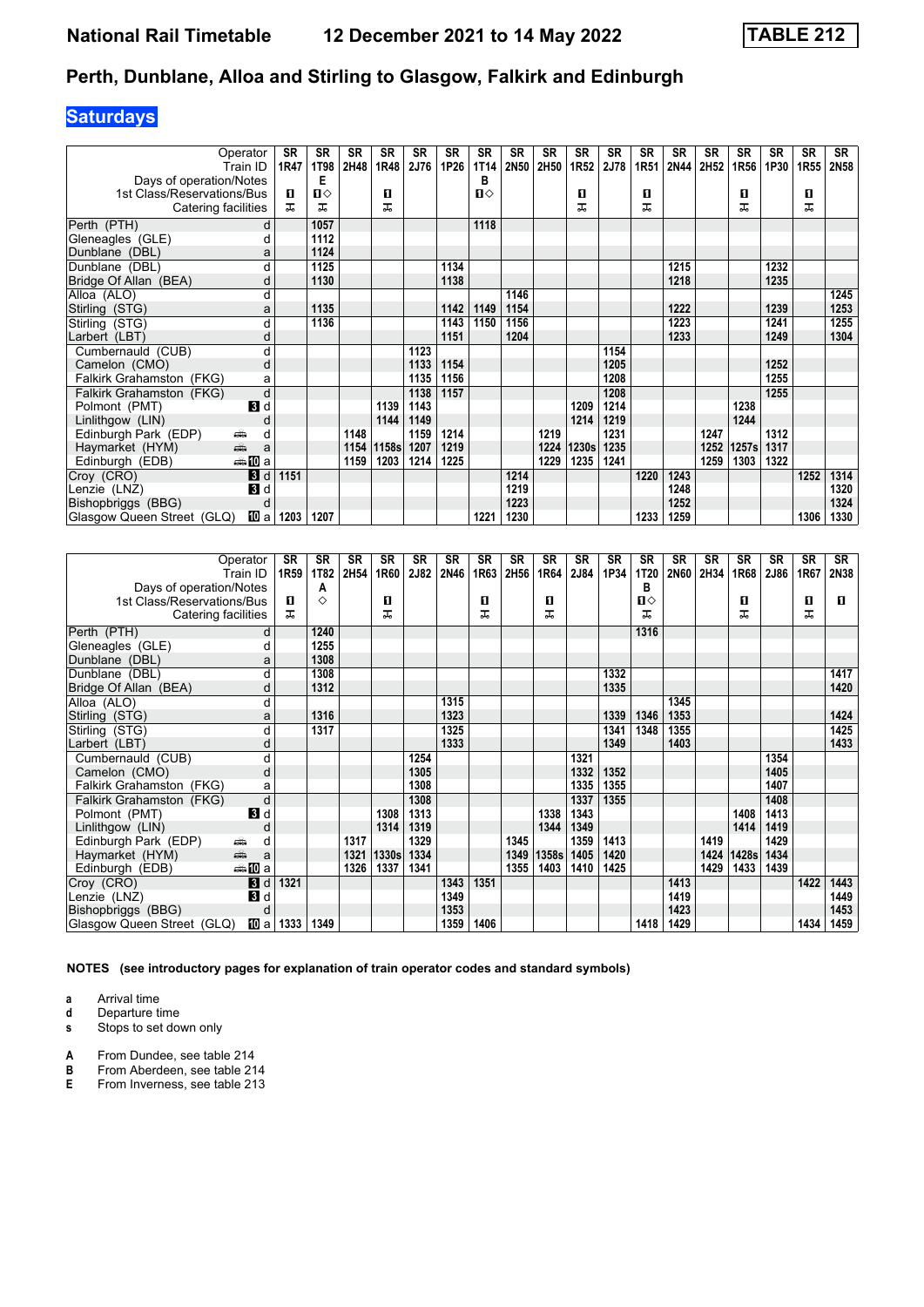## **Saturdays**

| Operator                                                                                                                                                                                                                                          |     | <b>SR</b> | SR   | SR    | <b>SR</b> | SR           | SR   | <b>SR</b> | <b>SR</b> | SR   | <b>SR</b> | <b>SR</b> | <b>SR</b> | <b>SR</b> | <b>SR</b> | <b>SR</b> | <b>SR</b>    | <b>SR</b>   | <b>SR</b> |
|---------------------------------------------------------------------------------------------------------------------------------------------------------------------------------------------------------------------------------------------------|-----|-----------|------|-------|-----------|--------------|------|-----------|-----------|------|-----------|-----------|-----------|-----------|-----------|-----------|--------------|-------------|-----------|
| Train ID                                                                                                                                                                                                                                          |     | 1R71      | 2H36 | 1R72  | 1P38      | 1T22         | 2N52 | 2H38      | 1R76      | 2J90 | 1R75      | 2N48      | 1R79      | 2H40      | 1R80      | 1P42      | 1T26         | <b>2N54</b> | 1R83      |
| Days of operation/Notes                                                                                                                                                                                                                           |     |           |      |       |           | в            |      |           |           |      |           |           |           |           |           |           | в            |             |           |
| 1st Class/Reservations/Bus                                                                                                                                                                                                                        |     | п         |      | п     |           | $\mathbf{u}$ |      |           | п         |      | п         |           | п         |           | п         |           | $\mathbf{u}$ |             | п         |
| Catering facilities                                                                                                                                                                                                                               |     | ㅈ         |      | ᅚ     |           | ᅚ            |      |           | ᠼ         |      | ᅚ         |           | ᅚ         |           | ᅚ         |           | ᅚ            |             | ᅚ         |
| Perth (PTH)                                                                                                                                                                                                                                       |     |           |      |       |           | 1419         |      |           |           |      |           |           |           |           |           |           | 1518         |             |           |
| Gleneagles (GLE)                                                                                                                                                                                                                                  |     |           |      |       |           |              |      |           |           |      |           |           |           |           |           |           |              |             |           |
| Dunblane (DBL)                                                                                                                                                                                                                                    | a   |           |      |       |           |              |      |           |           |      |           |           |           |           |           |           |              |             |           |
| Dunblane (DBL)                                                                                                                                                                                                                                    | d   |           |      |       | 1432      |              |      |           |           |      |           | 1517      |           |           |           | 1532      |              |             |           |
| Bridge Of Allan (BEA)                                                                                                                                                                                                                             | d   |           |      |       | 1435      |              |      |           |           |      |           | 1520      |           |           |           | 1535      |              |             |           |
| Alloa (ALO)                                                                                                                                                                                                                                       | d   |           |      |       |           |              | 1443 |           |           |      |           |           |           |           |           |           |              | 1545        |           |
| Stirling (STG)                                                                                                                                                                                                                                    | a   |           |      |       | 1439      | 1447         | 1451 |           |           |      |           | 1524      |           |           |           | 1539      | 1546         | 1553        |           |
| Stirling (STG)                                                                                                                                                                                                                                    | d   |           |      |       | 1440      | 1449         | 1453 |           |           |      |           | 1525      |           |           |           | 1541      | 1548         | 1555        |           |
| Larbert (LBT)                                                                                                                                                                                                                                     | d   |           |      |       | 1448      |              | 1502 |           |           |      |           | 1533      |           |           |           | 1549      |              | 1603        |           |
| Cumbernauld (CUB)                                                                                                                                                                                                                                 | d   |           |      |       |           |              |      |           |           | 1453 |           |           |           |           |           |           |              |             |           |
| Camelon (CMO)                                                                                                                                                                                                                                     | d   |           |      |       | 1452      |              |      |           |           | 1504 |           |           |           |           |           | 1552      |              |             |           |
| Falkirk Grahamston (FKG)                                                                                                                                                                                                                          | a   |           |      |       | 1454      |              |      |           |           | 1507 |           |           |           |           |           | 1555      |              |             |           |
| Falkirk Grahamston (FKG)                                                                                                                                                                                                                          | d   |           |      |       | 1455      |              |      |           |           | 1508 |           |           |           |           |           | 1555      |              |             |           |
| $\mathbf{B}$ d<br>Polmont (PMT)                                                                                                                                                                                                                   |     |           |      | 1438  |           |              |      |           | 1509      | 1514 |           |           |           |           | 1538      |           |              |             |           |
| Linlithgow (LIN)                                                                                                                                                                                                                                  | O   |           |      | 1444  |           |              |      |           | 1514      | 1520 |           |           |           |           | 1544      |           |              |             |           |
| Edinburgh Park (EDP)<br>æ.                                                                                                                                                                                                                        | d   |           | 1445 |       | 1512      |              |      | 1517      |           | 1530 |           |           |           | 1547      |           | 1612      |              |             |           |
| and and the second set of the set of the set of the set of the set of the set of the set of the set of the set of the set of the set of the set of the set of the set of the set of the set of the set of the set of the set o<br>Haymarket (HYM) | a   |           | 1450 | 1457s | 1516      |              |      | 1523      | 1527s     | 1537 |           |           |           | 1552      | 1601s     | 1621      |              |             |           |
| ⇔≗MDa<br>Edinburgh (EDB)                                                                                                                                                                                                                          |     |           | 1455 | 1504  | 1521      |              |      | 1530      | 1533      | 1543 |           |           |           | 1559      | 1606      | 1627      |              |             |           |
| Croy (CRO)<br>3d                                                                                                                                                                                                                                  |     | 1453      |      |       |           |              | 1512 |           |           |      | 1521      | 1543      | 1551      |           |           |           |              | 1613        | 1622      |
| 3d<br>Lenzie (LNZ)                                                                                                                                                                                                                                |     |           |      |       |           |              | 1518 |           |           |      |           | 1549      |           |           |           |           |              | 1619        |           |
| Bishopbriggs (BBG)                                                                                                                                                                                                                                | d   |           |      |       |           |              | 1522 |           |           |      |           | 1553      |           |           |           |           |              | 1623        |           |
| Glasgow Queen Street (GLQ)                                                                                                                                                                                                                        | 吅 a | 1505      |      |       |           | 1520         | 1528 |           |           |      | 1532      | 1559      | 1603      |           |           |           | 1619         | 1629        | 1634      |

|                            | Operator                                        | SR   | <b>SR</b> | <b>SR</b> | <b>SR</b> | SR   | SR   | <b>SR</b> | <b>SR</b> | <b>SR</b> | <b>SR</b>   | <b>SR</b> | <b>SR</b> | <b>SR</b> | <b>SR</b> | <b>SR</b> | <b>SR</b> | <b>SR</b> | <b>SR</b> |
|----------------------------|-------------------------------------------------|------|-----------|-----------|-----------|------|------|-----------|-----------|-----------|-------------|-----------|-----------|-----------|-----------|-----------|-----------|-----------|-----------|
|                            | Train ID                                        | 1T88 | 2H42      | 1R84      | 2J94      | 2N42 | 1R87 | 2H44      | 1R88      | 1P46      | <b>1T32</b> | 2N56      | 2H46      | 1R92      | 2J50      | 1R91      | 2N22      | 1R95      | 1T99      |
| Days of operation/Notes    |                                                 | A    |           |           |           |      |      |           |           |           | в           |           |           |           |           |           |           |           | Е         |
| 1st Class/Reservations/Bus |                                                 | ◇    |           | п         |           |      | 0    |           | п         |           | П⇔          |           |           | п         |           | п         |           | 0         | п⇔        |
| Catering facilities        |                                                 |      |           | ᠼ         |           |      | ᅚ    |           | ᠼ         |           | ᅚ           |           |           |           |           | ᅚ         |           | ᅚ         | ᅚ         |
| Perth (PTH)                | d l                                             | 1541 |           |           |           |      |      |           |           |           | 1613        |           |           |           |           |           |           |           | 1656      |
| Gleneagles (GLE)           | d                                               | 1556 |           |           |           |      |      |           |           |           |             |           |           |           |           |           |           |           | 1711      |
| Dunblane (DBL)             | a                                               | 1608 |           |           |           |      |      |           |           |           |             |           |           |           |           |           |           |           | 1724      |
| Dunblane (DBL)             | d                                               | 1609 |           |           |           |      |      |           |           | 1630      |             |           |           |           |           |           |           |           | 1724      |
| Bridge Of Allan (BEA)      | d                                               | 1612 |           |           |           |      |      |           |           | 1633      |             |           |           |           |           |           |           |           | 1728      |
| Alloa (ALO)                | d                                               |      |           |           |           | 1615 |      |           |           |           |             | 1643      |           |           |           |           | 1715      |           |           |
| Stirling (STG)             | a                                               | 1616 |           |           |           | 1623 |      |           |           | 1637      | 1644s       | 1651      |           |           |           |           | 1723      |           | 1732      |
| Stirling (STG)             | d                                               | 1618 |           |           |           | 1625 |      |           |           | 1639      |             | 1652      |           |           |           |           | 1725      |           | 1733      |
| Larbert (LBT)              | d                                               |      |           |           |           | 1633 |      |           |           | 1647      |             | 1701      |           |           |           |           | 1734      |           |           |
| Cumbernauld (CUB)          | d                                               |      |           |           | 1554      |      |      |           |           |           |             |           |           |           | 1651      |           |           |           |           |
| Camelon (CMO)              | d                                               |      |           |           | 1605      |      |      |           |           | 1652      |             |           |           |           | 1702      |           |           |           |           |
| Falkirk Grahamston (FKG)   | а                                               |      |           |           | 1607      |      |      |           |           | 1655      |             |           |           |           | 1704      |           |           |           |           |
| Falkirk Grahamston (FKG)   | d                                               |      |           |           | 1608      |      |      |           |           | 1655      |             |           |           |           | 1708      |           |           |           |           |
| Polmont (PMT)              | <b>3</b> d                                      |      |           | 1608      | 1613      |      |      |           | 1639      |           |             |           |           | 1710      | 1715      |           |           |           |           |
| Linlithgow (LIN)           | d                                               |      |           | 1614      | 1618      |      |      |           | 1645      |           |             |           |           | 1715      | 1720      |           |           |           |           |
| Edinburgh Park (EDP)       | æ<br>d                                          |      | 1618      |           | 1628      |      |      | 1648      |           | 1714      |             |           | 1718      |           | 1730      |           |           |           |           |
| Haymarket (HYM)            | $\frac{1}{\left( \frac{1}{2}\right) _{1}}$<br>a |      | 1625      | 1630s     | 1633      |      |      | 1655      | 1659s     | 1719      |             |           | 1723      | 1728s     | 1736      |           |           |           |           |
| Edinburgh (EDB)            | ⇔≞llDia                                         |      | 1632      | 1635      | 1640      |      |      | 1700      | 1704      | 1726      |             |           | 1730      | 1733      | 1741      |           |           |           |           |
| Croy (CRO)                 | $\blacksquare$                                  |      |           |           |           | 1643 | 1653 |           |           |           |             | 1711      |           |           |           | 1725      | 1744      | 1751      |           |
| Lenzie (LNZ)               | В<br>d                                          |      |           |           |           | 1649 |      |           |           |           |             | 1717      |           |           |           |           | 1749      |           |           |
| Bishopbriggs (BBG)         | d                                               |      |           |           |           | 1653 |      |           |           |           |             | 1721      |           |           |           |           | 1753      |           |           |
| Glasgow Queen Street (GLQ) | TO a                                            | 1653 |           |           |           | 1701 | 1705 |           |           |           | 1715        | 1729      |           |           |           | 1736      | 1800      | 1803      | 1808      |

**NOTES (see introductory pages for explanation of train operator codes and standard symbols)**

**a** Arrival time

**d** Departure time

**s** Stops to set down only

**A** From Dundee, see table 214<br>**B** From Aberdeen, see table 21

**B** From Aberdeen, see table 214<br>**E** From Inverness, see table 213

**(** From Inverness, see table 213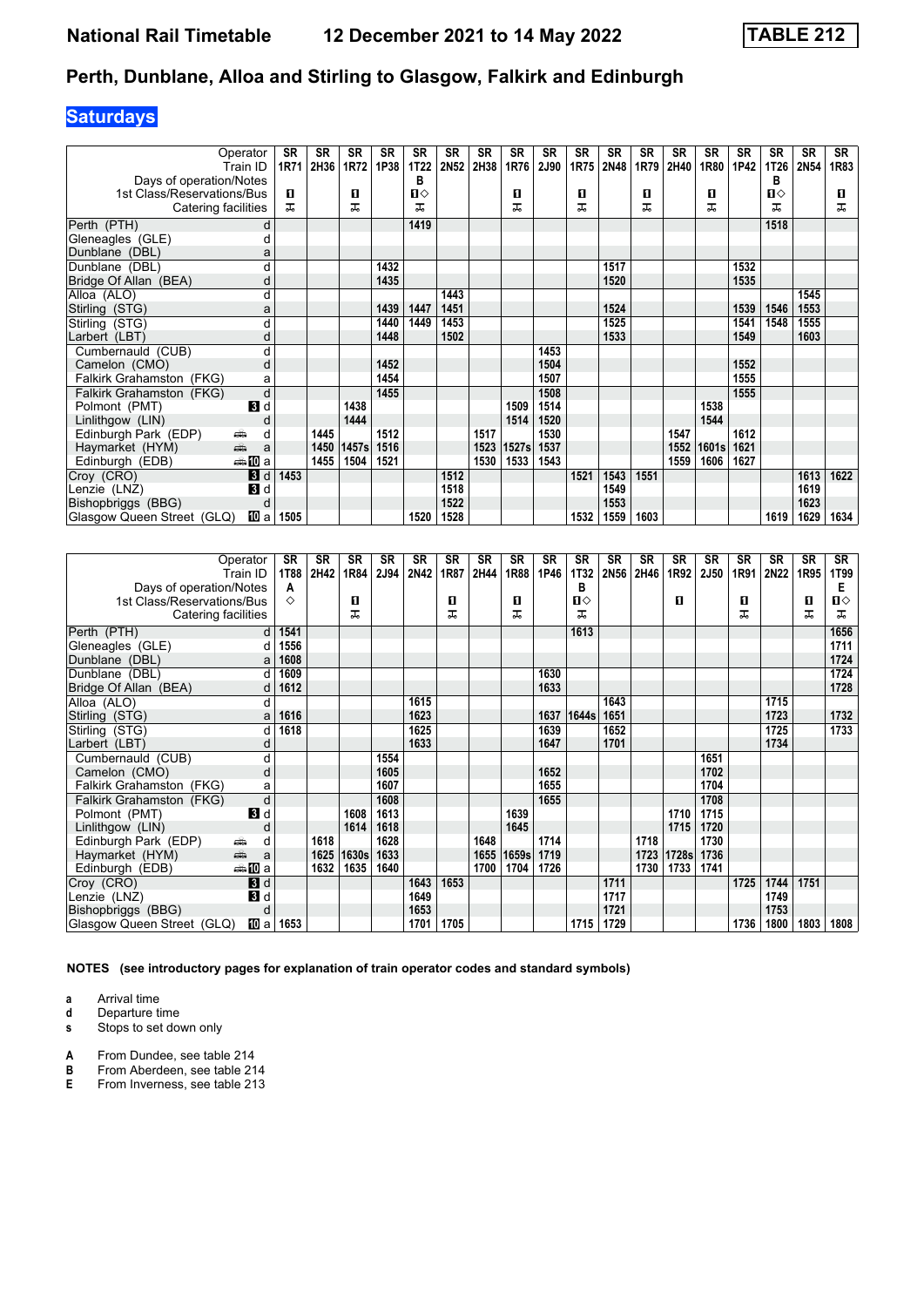# **Saturdays**

|                            | Operator       | <b>SR</b> | <b>SR</b> | <b>SR</b> | <b>SR</b>   | <b>SR</b> | <b>SR</b> | <b>SR</b> | SR   | <b>SR</b> | <b>SR</b> | <b>SR</b> | <b>SR</b> | <b>SR</b> | <b>SR</b> | <b>SR</b> | <b>SR</b>   | <b>SR</b> | <b>SR</b> |
|----------------------------|----------------|-----------|-----------|-----------|-------------|-----------|-----------|-----------|------|-----------|-----------|-----------|-----------|-----------|-----------|-----------|-------------|-----------|-----------|
|                            | Train ID       | 2M70      | 2H16      | 1R96      | <b>2J52</b> | 1P02      | 1T34      | 2N58      | 2H18 | 1R04      | 2J54      | 1P04      | 1R03      | 2N40      | 2H20      | 1R08      | <b>2J56</b> | 1P06      | 1R07      |
| Days of operation/Notes    |                |           |           |           |             |           | в         |           |      |           |           |           |           |           |           |           |             |           |           |
| 1st Class/Reservations/Bus |                |           |           | п         |             |           | Ⅱ♦        |           |      | п         |           |           | п         |           |           | 0         |             |           | 0         |
| Catering facilities        |                |           |           | ᅚ         |             |           | ᅚ         |           |      | ᠼ         |           |           | ᅚ         |           |           | ᠼ         |             |           | ᠼ         |
| Perth (PTH)                | d              |           |           |           |             |           | 1713      |           |      |           |           |           |           |           |           |           |             |           |           |
| Gleneagles (GLE)           |                |           |           |           |             |           | 1728      |           |      |           |           |           |           |           |           |           |             |           |           |
| Dunblane (DBL)             | a              |           |           |           |             |           | 1743      |           |      |           |           |           |           |           |           |           |             |           |           |
| Dunblane (DBL)             | d              |           |           |           |             | 1734      | 1744      |           |      |           |           | 1804      |           | 1818      |           |           |             |           |           |
| Bridge Of Allan (BEA)      | d              |           |           |           |             | 1737      |           |           |      |           |           | 1807      |           | 1821      |           |           |             |           |           |
| Alloa (ALO)                | d              |           |           |           |             |           |           | 1745      |      |           |           |           |           |           |           |           |             | 1821      |           |
| Stirling (STG)             | a              |           |           |           |             | 1741      | 1749      | 1753      |      |           |           | 1811      |           | 1825      |           |           |             | 1829      |           |
| Stirling (STG)             | d              |           |           |           |             | 1743      | 1751      | 1755      |      |           |           | 1812      |           | 1827      |           |           |             | 1840      |           |
| Larbert (LBT)              | d              |           |           |           |             | 1750      |           | 1803      |      |           |           | 1820      |           | 1835      |           |           |             | 1848      |           |
| Cumbernauld (CUB)          | d              |           |           |           | 1724        |           |           |           |      |           | 1753      |           |           |           |           |           | 1824        |           |           |
| Camelon (CMO)              | d              |           |           |           | 1736        | 1754      |           |           |      |           | 1804      | 1823      |           |           |           |           | 1835        | 1852      |           |
| Falkirk Grahamston (FKG)   | a              |           |           |           | 1738        | 1756      |           |           |      |           | 1807      | 1826      |           |           |           |           | 1838        | 1854      |           |
| Falkirk Grahamston (FKG)   | d              |           |           |           | 1739        | 1757      |           |           |      |           | 1808      | 1826      |           |           |           |           | 1838        | 1856      |           |
| Polmont (PMT)              | $\blacksquare$ |           |           | 1738      | 1744        |           |           |           |      | 1810      | 1815      |           |           |           |           | 1838      | 1845        |           |           |
| Linlithgow (LIN)           | O              |           |           | 1744      | 1749        |           |           |           |      | 1815      | 1821      |           |           |           |           | 1844      | 1851        |           |           |
| Edinburgh Park (EDP)       | ۳<br>d         | 1740      | 1746      |           | 1759        | 1814      |           |           | 1822 |           | 1831      | 1843      |           |           | 1848      |           | 1901        | 1913      |           |
| Haymarket (HYM)            | يتنيه<br>a     | 1750      | 1753      | 1757s     | 1805        | 1822      |           |           | 1826 | 1831s     | 1835      | 1850      |           |           | 1853      | 1857s     | 1905        | 1919      |           |
| Edinburgh (EDB)            | ⇔≞MDa          | 1755      | 1759      | 1802      | 1811        | 1827      |           |           | 1831 | 1837      | 1841      | 1857      |           |           | 1859      | 1902      | 1910        | 1925      |           |
| Croy (CRO)                 | $\mathbf{B}$ d |           |           |           |             |           |           | 1813      |      |           |           |           | 1821      | 1845      |           |           |             |           | 1852      |
| Lenzie (LNZ)               | $\blacksquare$ |           |           |           |             |           |           | 1819      |      |           |           |           |           | 1850      |           |           |             |           |           |
| Bishopbriggs (BBG)         | d              |           |           |           |             |           |           | 1823      |      |           |           |           |           | 1854      |           |           |             |           |           |
| Glasgow Queen Street (GLQ) | 吅 a            |           |           |           |             |           | 1820      | 1829      |      |           |           |           | 1833      | 1900      |           |           |             |           | 1904      |

|                            | Operator<br>Train ID                                                                                                                                                                                                                                                                                                                                                                                                                                           | <b>SR</b><br><b>2N60</b> | <b>SR</b><br>2H54 | <b>SR</b><br>1R12 | SR<br>2J58 | SR<br>1P08 | <b>SR</b><br>1R11 | <b>SR</b><br>2N42 | <b>SR</b><br>1R <sub>15</sub> | SR<br>2H56 | <b>SR</b><br>1R16 | <b>SR</b><br>2H02 | <b>SR</b><br>1P10 | <b>SR</b><br><b>1T40</b> | <b>SR</b><br>2N62 | <b>SR</b><br>1R19 | <b>SR</b><br>1R20 | <b>SR</b><br>2J62 | SR<br>2H04 |
|----------------------------|----------------------------------------------------------------------------------------------------------------------------------------------------------------------------------------------------------------------------------------------------------------------------------------------------------------------------------------------------------------------------------------------------------------------------------------------------------------|--------------------------|-------------------|-------------------|------------|------------|-------------------|-------------------|-------------------------------|------------|-------------------|-------------------|-------------------|--------------------------|-------------------|-------------------|-------------------|-------------------|------------|
| Days of operation/Notes    |                                                                                                                                                                                                                                                                                                                                                                                                                                                                |                          |                   |                   |            |            |                   |                   |                               |            |                   |                   |                   | в                        |                   |                   |                   |                   |            |
| 1st Class/Reservations/Bus |                                                                                                                                                                                                                                                                                                                                                                                                                                                                |                          |                   | п                 |            |            | п                 |                   | п                             |            | п                 |                   |                   | п⇔                       |                   | 0                 | п                 |                   |            |
| Catering facilities        |                                                                                                                                                                                                                                                                                                                                                                                                                                                                |                          |                   | ᅚ                 |            |            | ᅚ                 |                   |                               |            |                   |                   |                   | ᅚ                        |                   | ᅚ                 | ᅚ                 |                   |            |
| Perth (PTH)                | d                                                                                                                                                                                                                                                                                                                                                                                                                                                              |                          |                   |                   |            |            |                   |                   |                               |            |                   |                   |                   | 1920                     |                   |                   |                   |                   |            |
| Gleneagles (GLE)           | d                                                                                                                                                                                                                                                                                                                                                                                                                                                              |                          |                   |                   |            |            |                   |                   |                               |            |                   |                   |                   |                          |                   |                   |                   |                   |            |
| Dunblane (DBL)             | a                                                                                                                                                                                                                                                                                                                                                                                                                                                              |                          |                   |                   |            |            |                   |                   |                               |            |                   |                   |                   |                          |                   |                   |                   |                   |            |
| Dunblane (DBL)             | d                                                                                                                                                                                                                                                                                                                                                                                                                                                              |                          |                   |                   |            | 1900       |                   |                   |                               |            |                   |                   | 1933              |                          |                   |                   |                   |                   |            |
| Bridge Of Allan (BEA)      | d                                                                                                                                                                                                                                                                                                                                                                                                                                                              |                          |                   |                   |            | 1903       |                   |                   |                               |            |                   |                   | 1936              |                          |                   |                   |                   |                   |            |
| Alloa (ALO)                | d                                                                                                                                                                                                                                                                                                                                                                                                                                                              | 1844                     |                   |                   |            |            |                   | 1915              |                               |            |                   |                   |                   |                          | 1945              |                   |                   |                   |            |
| Stirling (STG)             | a                                                                                                                                                                                                                                                                                                                                                                                                                                                              | 1852                     |                   |                   |            | 1907       |                   | 1923              |                               |            |                   |                   | 1940              | 1948                     | 1953              |                   |                   |                   |            |
| Stirling (STG)             | d                                                                                                                                                                                                                                                                                                                                                                                                                                                              | 1853                     |                   |                   |            | 1909       |                   | 1925              |                               |            |                   |                   | 1941              | 1949                     | 1955              |                   |                   |                   |            |
| Larbert (LBT)              | d                                                                                                                                                                                                                                                                                                                                                                                                                                                              | 1901                     |                   |                   |            | 1919       |                   | 1933              |                               |            |                   |                   | 1949              |                          | 2003              |                   |                   |                   |            |
| Cumbernauld (CUB)          | d                                                                                                                                                                                                                                                                                                                                                                                                                                                              |                          |                   |                   | 1854       |            |                   |                   |                               |            |                   |                   |                   |                          |                   |                   |                   | 1954              |            |
| Camelon (CMO)              | d                                                                                                                                                                                                                                                                                                                                                                                                                                                              |                          |                   |                   | 1908       | 1922       |                   |                   |                               |            |                   |                   | 1952              |                          |                   |                   |                   | 2005              |            |
| Falkirk Grahamston (FKG)   | a                                                                                                                                                                                                                                                                                                                                                                                                                                                              |                          |                   |                   | 1910       | 1925       |                   |                   |                               |            |                   |                   | 1955              |                          |                   |                   |                   | 2007              |            |
| Falkirk Grahamston (FKG)   | d                                                                                                                                                                                                                                                                                                                                                                                                                                                              |                          |                   |                   | 1911       | 1925       |                   |                   |                               |            |                   |                   | 1955              |                          |                   |                   |                   | 2008              |            |
| Polmont (PMT)              | $\mathbf{3}$ d                                                                                                                                                                                                                                                                                                                                                                                                                                                 |                          |                   | 1908              | 1916       |            |                   |                   |                               |            | 1938              |                   |                   |                          |                   |                   | 2009              | 2013              |            |
| Linlithgow (LIN)           |                                                                                                                                                                                                                                                                                                                                                                                                                                                                |                          |                   | 1914              | 1921       |            |                   |                   |                               |            | 1944              |                   |                   |                          |                   |                   | 2014              | 2019              |            |
| Edinburgh Park (EDP)       | ۳<br>d                                                                                                                                                                                                                                                                                                                                                                                                                                                         |                          | 1917              |                   | 1931       | 1942       |                   |                   |                               | 1948       |                   | 2007              | 2016              |                          |                   |                   |                   | 2029              | 2039       |
| Haymarket (HYM)            | $\frac{1}{\left( \frac{1}{\left( \frac{1}{\left( \frac{1}{\left( \frac{1}{\left( \frac{1}{\left( \frac{1}{\left( \frac{1}{\left( \frac{1}{\left( \frac{1}{\left( \frac{1}{\left( \frac{1}{\left( \frac{1}{\left( \frac{1}{\left( \frac{1}{\left( \frac{1}{\left( \frac{1}{\left( \frac{1}{\left( \frac{1}{\left( \frac{1}{\left( \frac{1}{\left( \frac{1}{\left( \frac{1}{\left( \frac{1}{\left( \frac{1}{\left( \frac{1}{\left( \frac{1}{\left( \frac{1$<br>a |                          | 1922              | 1927s             | 1937       | 1949       |                   |                   |                               | 1956       | 1959s             | 2012              | 2021              |                          |                   |                   | 2027s             | 2033              | 2045       |
| Edinburgh (EDB)            | ⊯‱ lDia                                                                                                                                                                                                                                                                                                                                                                                                                                                        |                          | 1928              | 1932              | 1942       | 1957       |                   |                   |                               | 2001       | 2004              | 2018              | 2028              |                          |                   |                   | 2034              | 2040              | 2052       |
| Croy (CRO)                 | $\overline{3}$<br>d                                                                                                                                                                                                                                                                                                                                                                                                                                            | 1911                     |                   |                   |            |            | 1921              | 1943              | 1952                          |            |                   |                   |                   |                          | 2013              | 2022              |                   |                   |            |
| Lenzie (LNZ)               | В<br>d                                                                                                                                                                                                                                                                                                                                                                                                                                                         | 1916                     |                   |                   |            |            |                   | 1949              |                               |            |                   |                   |                   |                          | 2019              |                   |                   |                   |            |
| Bishopbriggs (BBG)         | d                                                                                                                                                                                                                                                                                                                                                                                                                                                              | 1920                     |                   |                   |            |            |                   | 1953              |                               |            |                   |                   |                   |                          | 2023              |                   |                   |                   |            |
| Glasgow Queen Street (GLQ) | <b>ID</b> a                                                                                                                                                                                                                                                                                                                                                                                                                                                    | 1929                     |                   |                   |            |            | 1933              | 1959              | 2005                          |            |                   |                   |                   | 2022                     | 2029              | 2033              |                   |                   |            |

**NOTES (see introductory pages for explanation of train operator codes and standard symbols)**

**a** Arrival time<br>**d** Departure time

**d** Departure time<br>**s** Stops to set dow

**s** Stops to set down only

**B** From Aberdeen, see table 21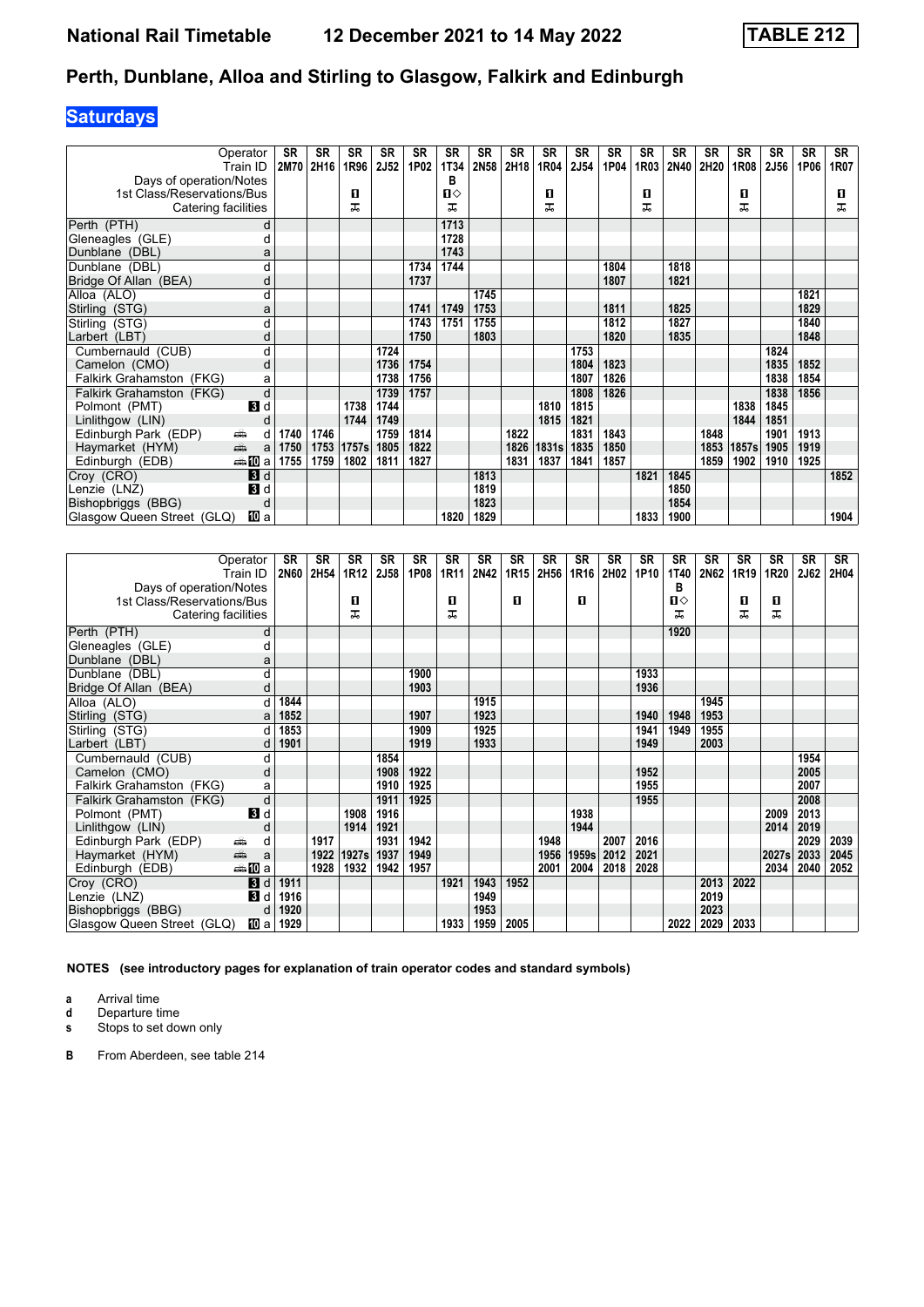## **Saturdays**

| Operator<br>Train ID                    | <b>SR</b><br>2P62 | <b>SR</b><br>1T62 | <b>SR</b><br>2N44 | <b>SR</b><br>1R21 | SR<br>2J64 | SR<br>1R22 | <b>SR</b><br><b>2V38</b> | <b>SR</b><br>2P64 | SR<br>1T44   | <b>SR</b><br>2N64 | <b>SR</b><br>1R26 | <b>SR</b><br>2H06 | <b>SR</b><br>2P66 | <b>SR</b><br><b>1R25</b> | <b>SR</b><br>1R29 | <b>SR</b><br><b>1T48</b> | <b>SR</b><br>2J68 | <b>SR</b><br>1R30 |
|-----------------------------------------|-------------------|-------------------|-------------------|-------------------|------------|------------|--------------------------|-------------------|--------------|-------------------|-------------------|-------------------|-------------------|--------------------------|-------------------|--------------------------|-------------------|-------------------|
| Days of operation/Notes                 |                   | Е                 |                   |                   |            |            |                          |                   | В            |                   |                   |                   |                   |                          |                   | в                        |                   |                   |
| 1st Class/Reservations/Bus              |                   | П⇔                |                   | п                 |            | п          |                          |                   | $\mathbf{n}$ |                   | п                 |                   |                   | п                        | п                 | Ⅱ♦                       |                   | п                 |
| Catering facilities                     |                   | ᅚ                 |                   |                   |            |            |                          |                   | ㅈ            |                   |                   |                   |                   |                          |                   | ᅚ                        |                   |                   |
| Perth (PTH)                             | d                 | 1939              |                   |                   |            |            |                          |                   | 2014         |                   |                   |                   |                   |                          |                   | 2122                     |                   |                   |
| Gleneagles (GLE)                        |                   | 1954              |                   |                   |            |            |                          |                   | 2029         |                   |                   |                   |                   |                          |                   |                          |                   |                   |
| Dunblane (DBL)                          | a                 | 2007              |                   |                   |            |            |                          |                   |              |                   |                   |                   |                   |                          |                   |                          |                   |                   |
| Dunblane (DBL)                          | d<br>1959         | 2008              |                   |                   |            |            |                          | 2031              |              |                   |                   |                   | 2105              |                          |                   |                          |                   |                   |
| Bridge Of Allan (BEA)                   | 2002              | 2013              |                   |                   |            |            |                          | 2034              |              |                   |                   |                   | 2108              |                          |                   |                          |                   |                   |
| Alloa (ALO)                             | d                 |                   | 2015              |                   |            |            |                          |                   |              | 2045              |                   |                   |                   |                          |                   |                          |                   |                   |
| Stirling (STG)                          | 2006<br>a         | 2018              | 2023              |                   |            |            |                          | 2038              | 2045         | 2053              |                   |                   | 2112              |                          |                   | 2150                     |                   |                   |
| Stirling (STG)                          | d<br>2011         | 2019              | 2025              |                   |            |            |                          | 2039              | 2046         | 2055              |                   |                   | 2113              |                          |                   | 2152                     |                   |                   |
| Larbert (LBT)                           | 2019              |                   | 2033              |                   |            |            |                          | 2047              |              | 2103              |                   |                   | 2121              |                          |                   |                          |                   |                   |
| Cumbernauld (CUB)                       | d                 |                   |                   |                   | 2021       |            |                          |                   |              |                   |                   |                   |                   |                          |                   |                          | 2135              |                   |
| Camelon (CMO)                           | 2022<br>d         |                   |                   |                   | 2032       |            |                          | 2050              |              |                   |                   |                   | 2124              |                          |                   |                          | 2146              |                   |
| Falkirk Grahamston (FKG)                | 2025<br>a         |                   |                   |                   | 2035       |            |                          | 2053              |              |                   |                   |                   | 2126              |                          |                   |                          | 2149              |                   |
| Falkirk Grahamston (FKG)                | 2025<br>d         |                   |                   |                   |            |            |                          | 2053              |              |                   |                   |                   | 2127              |                          |                   |                          |                   |                   |
| $\mathbf{B}$ d<br>Polmont (PMT)         | 2030              |                   |                   |                   |            | 2041       |                          | 2058              |              |                   | 2109              |                   | 2132              |                          |                   |                          |                   | 2139              |
| Linlithgow (LIN)                        | 2036<br>d         |                   |                   |                   |            | 2047       |                          | 2104              |              |                   | 2114              |                   | 2137              |                          |                   |                          |                   | 2144              |
| Edinburgh Park (EDP)<br>æÊ,             | 2046<br>d         |                   |                   |                   |            |            | 2102                     | 2114              |              |                   |                   | 2132              | 2147              |                          |                   |                          |                   |                   |
| $\frac{1}{\sqrt{2}}$<br>Haymarket (HYM) | 2050<br>a         |                   |                   |                   |            | 2100s      | 2106                     | 2118              |              |                   | 2127s             | 2139              | 2152              |                          |                   |                          |                   | 2159s             |
| — 100 a<br>Edinburgh (EDB)              | 2055              |                   |                   |                   |            | 2106       | 2111                     | 2123              |              |                   | 2132              | 2144              | 2157              |                          |                   |                          |                   | 2204              |
| Croy (CRO)<br>3d                        |                   |                   | 2043              | 2053              |            |            |                          |                   |              | 2113              |                   |                   |                   | 2121                     | 2152              |                          |                   |                   |
| $\mathbf{3}$ d<br>Lenzie (LNZ)          |                   |                   | 2049              |                   |            |            |                          |                   |              | 2119              |                   |                   |                   |                          |                   |                          |                   |                   |
| Bishopbriggs (BBG)                      | d                 |                   | 2053              |                   |            |            |                          |                   |              | 2123              |                   |                   |                   |                          |                   |                          |                   |                   |
| Glasgow Queen Street (GLQ)<br>凹 a       |                   | 2048              |                   | 2059 2106         |            |            |                          |                   | 2114         | 2129              |                   |                   |                   | 2133                     | 2203              | 2221                     |                   |                   |

|                                                       | Operator                                                                                                                                                                                                                                                                                                                                                                                                                                                       | <b>SR</b>   | <b>SR</b> | <b>SR</b> | <b>SR</b> | <b>SR</b> | <b>SR</b> | <b>SR</b> | <b>SR</b>   | <b>SR</b> | <b>SR</b> | <b>SR</b> | <b>SR</b> | <b>SR</b>         | <b>SR</b> | <b>SR</b> | <b>SR</b> | SR    | SR   |
|-------------------------------------------------------|----------------------------------------------------------------------------------------------------------------------------------------------------------------------------------------------------------------------------------------------------------------------------------------------------------------------------------------------------------------------------------------------------------------------------------------------------------------|-------------|-----------|-----------|-----------|-----------|-----------|-----------|-------------|-----------|-----------|-----------|-----------|-------------------|-----------|-----------|-----------|-------|------|
|                                                       | Train ID                                                                                                                                                                                                                                                                                                                                                                                                                                                       | <b>2N66</b> | 2H08      | 1R34      | 2H10      | 2P70      | 1R33      | 1R37      | <b>1T54</b> | 1R38      | 2J72      | 2N68      | 1R41      | 1T56              | 2H12      | 1R42      | 2H14      | 1R46  | 2P74 |
| Days of operation/Notes<br>1st Class/Reservations/Bus |                                                                                                                                                                                                                                                                                                                                                                                                                                                                |             |           | п         |           |           | п         | п         | В<br>Ⅱ♦     | п         |           |           | п         | Е<br>$\mathbf{u}$ |           | п         |           | п     |      |
|                                                       |                                                                                                                                                                                                                                                                                                                                                                                                                                                                |             |           |           |           |           |           |           |             |           |           |           |           |                   |           |           |           |       |      |
| Perth (PTH)                                           | d                                                                                                                                                                                                                                                                                                                                                                                                                                                              |             |           |           |           |           |           |           | 2219        |           |           |           |           | 2243              |           |           |           |       |      |
| Gleneagles (GLE)                                      |                                                                                                                                                                                                                                                                                                                                                                                                                                                                |             |           |           |           |           |           |           | 2234        |           |           |           |           |                   |           |           |           |       |      |
| Dunblane (DBL)                                        | а                                                                                                                                                                                                                                                                                                                                                                                                                                                              |             |           |           |           |           |           |           |             |           |           |           |           | 2306              |           |           |           |       |      |
| Dunblane (DBL)                                        |                                                                                                                                                                                                                                                                                                                                                                                                                                                                |             |           |           |           | 2204      |           |           |             |           |           |           |           | 2307              |           |           |           |       | 2314 |
| Bridge Of Allan (BEA)                                 |                                                                                                                                                                                                                                                                                                                                                                                                                                                                |             |           |           |           | 2207      |           |           |             |           |           |           |           | 2310              |           |           |           |       | 2317 |
| Alloa (ALO)                                           |                                                                                                                                                                                                                                                                                                                                                                                                                                                                | 2146        |           |           |           |           |           |           |             |           |           | 2246      |           |                   |           |           |           |       |      |
| Stirling (STG)                                        | а                                                                                                                                                                                                                                                                                                                                                                                                                                                              | 2154        |           |           |           | 2211      |           |           | 2251        |           |           | 2254      |           | 2314              |           |           |           |       | 2321 |
| Stirling (STG)                                        |                                                                                                                                                                                                                                                                                                                                                                                                                                                                | 2156        |           |           |           | 2212      |           |           | 2253        |           |           | 2256      |           | 2315              |           |           |           |       | 2321 |
| Larbert (LBT)                                         |                                                                                                                                                                                                                                                                                                                                                                                                                                                                | 2204        |           |           |           | 2220      |           |           |             |           |           | 2304      |           |                   |           |           |           |       | 2329 |
| Cumbernauld (CUB)                                     | d                                                                                                                                                                                                                                                                                                                                                                                                                                                              |             |           |           |           |           |           |           |             |           | 2239      |           |           |                   |           |           |           |       |      |
| Camelon (CMO)                                         | d                                                                                                                                                                                                                                                                                                                                                                                                                                                              |             |           |           |           | 2223      |           |           |             |           | 2251      |           |           |                   |           |           |           |       | 2332 |
| Falkirk Grahamston (FKG)                              | a                                                                                                                                                                                                                                                                                                                                                                                                                                                              |             |           |           |           | 2226      |           |           |             |           | 2254      |           |           |                   |           |           |           |       | 2334 |
| Falkirk Grahamston (FKG)                              | d                                                                                                                                                                                                                                                                                                                                                                                                                                                              |             |           |           |           | 2226      |           |           |             |           |           |           |           |                   |           |           |           |       | 2339 |
| Polmont (PMT)                                         | $\mathbf{3}$ d                                                                                                                                                                                                                                                                                                                                                                                                                                                 |             |           | 2210      |           | 2231      |           |           |             | 2239      |           |           |           |                   |           | 2309      |           | 2339  | 2344 |
| Linlithgow (LIN)                                      |                                                                                                                                                                                                                                                                                                                                                                                                                                                                |             |           | 2215      |           | 2237      |           |           |             | 2244      |           |           |           |                   |           | 2314      |           | 2345  | 2350 |
| Edinburgh Park (EDP)                                  | ۳<br>d                                                                                                                                                                                                                                                                                                                                                                                                                                                         |             | 2201      |           | 2231      | 2247      |           |           |             |           |           |           |           |                   | 2300      |           | 2332      |       | 0001 |
| Haymarket (HYM)                                       | $\frac{1}{\left( \frac{1}{\left( \frac{1}{\left( \frac{1}{\left( \frac{1}{\left( \frac{1}{\left( \frac{1}{\left( \frac{1}{\left( \frac{1}{\left( \frac{1}{\left( \frac{1}{\left( \frac{1}{\left( \frac{1}{\left( \frac{1}{\left( \frac{1}{\left( \frac{1}{\left( \frac{1}{\left( \frac{1}{\left( \frac{1}{\left( \frac{1}{\left( \frac{1}{\left( \frac{1}{\left( \frac{1}{\left( \frac{1}{\left( \frac{1}{\left( \frac{1}{\left( \frac{1}{\left( \frac{1$<br>a |             | 2205      | 2228s     | 2240      | 2251      |           |           |             | 2258s     |           |           |           |                   | 2304      | 2327s     | 2339      | 2359s | 0005 |
| Edinburgh (EDB)                                       | ⊯‱ lDia                                                                                                                                                                                                                                                                                                                                                                                                                                                        |             | 2210      | 2233      | 2245      | 2256      |           |           |             | 2306      |           |           |           |                   | 2310      | 2332      | 2348      | 0004  | 0010 |
| Croy (CRO)                                            | $\mathbf{B}$<br>d                                                                                                                                                                                                                                                                                                                                                                                                                                              | 2214        |           |           |           |           | 2220      | 2250      |             |           |           | 2314      | 2325      |                   |           |           |           |       |      |
| Lenzie (LNZ)                                          | $\blacksquare$                                                                                                                                                                                                                                                                                                                                                                                                                                                 | 2220        |           |           |           |           |           |           |             |           |           | 2320      |           |                   |           |           |           |       |      |
| Bishopbriggs (BBG)                                    | d                                                                                                                                                                                                                                                                                                                                                                                                                                                              | 2224        |           |           |           |           |           |           |             |           |           | 2324      |           |                   |           |           |           |       |      |
| Glasgow Queen Street (GLQ)                            | 吅 a                                                                                                                                                                                                                                                                                                                                                                                                                                                            | 2230        |           |           |           |           | 2233      | 2302      | 2320        |           |           | 2330      | 2337      | 2348              |           |           |           |       |      |

**NOTES (see introductory pages for explanation of train operator codes and standard symbols)**

**a** Arrival time<br>**d** Departure t

**d** Departure time

**s** Stops to set down only

**B** From Aberdeen, see table 214<br>**E** From Inverness, see table 213

**(** From Inverness, see table 213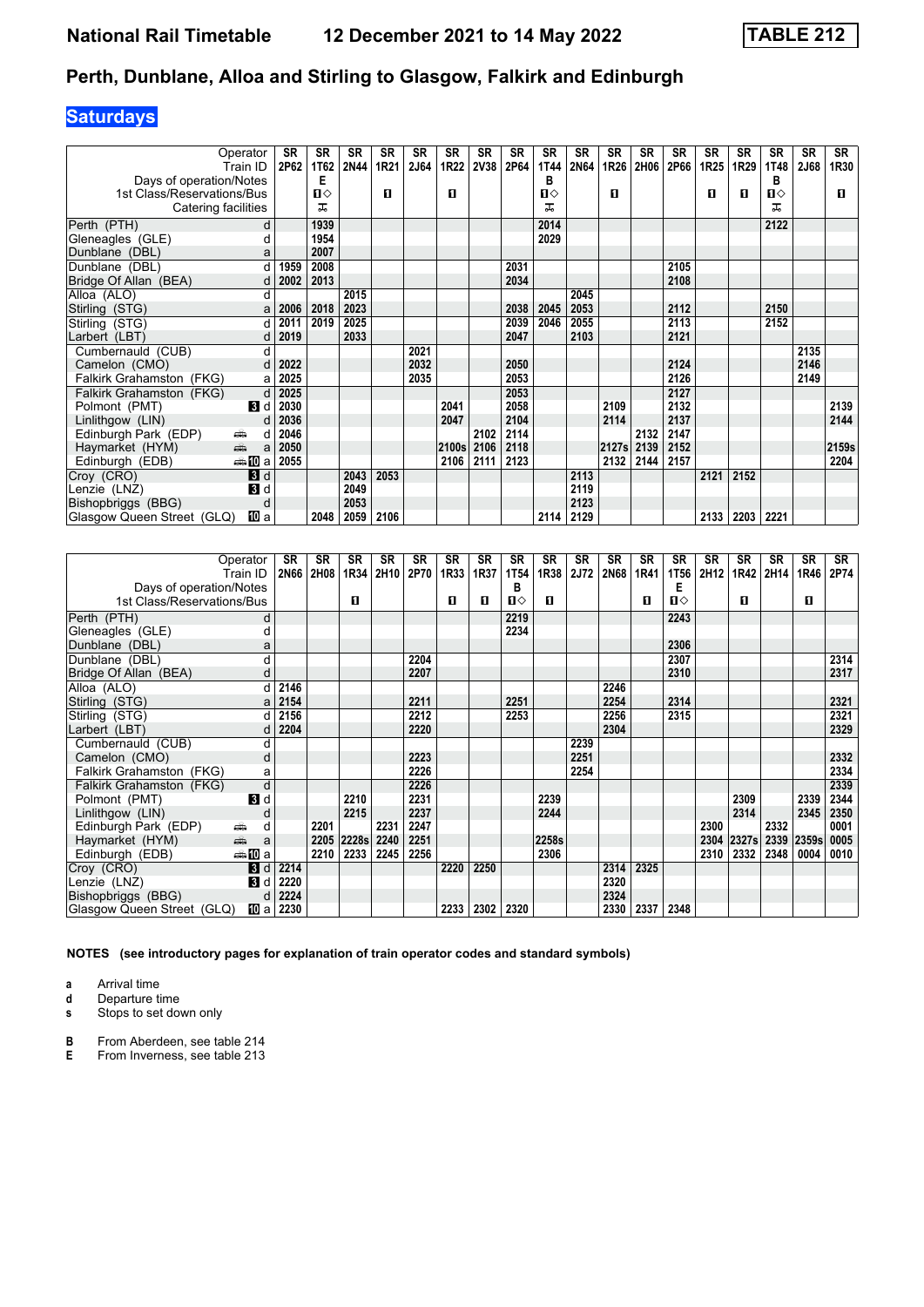# **Saturdays**

| 1st Class/Reservations/Bus      | Operator<br>Train ID |   | <b>SR</b><br>2N50 | <b>SR</b><br>2J76 | <b>SR</b><br>2N70 | SR<br>1R45<br>п | SR<br>1R50<br>п | <b>SR</b><br>1R49<br>п |
|---------------------------------|----------------------|---|-------------------|-------------------|-------------------|-----------------|-----------------|------------------------|
| Perth (PTH)                     |                      | d |                   |                   |                   |                 |                 |                        |
| Gleneagles (GLE)                |                      | d |                   |                   |                   |                 |                 |                        |
| Dunblane (DBL)                  |                      | a |                   |                   |                   |                 |                 |                        |
| Dunblane (DBL)                  |                      | d |                   |                   |                   |                 |                 |                        |
| Bridge Of Allan (BEA)           |                      | d |                   |                   |                   |                 |                 |                        |
| Alloa (ALO)                     |                      | d | 2316              |                   | 2343              |                 |                 |                        |
| Stirling (STG)                  |                      | a | 2324              |                   | 2351              |                 |                 |                        |
| Stirling (STG)                  |                      | d | 2326              |                   |                   |                 |                 |                        |
| Larbert (LBT)                   |                      | d | 2334              |                   |                   |                 |                 |                        |
| Cumbernauld (CUB)               |                      | d |                   | 2332              |                   |                 |                 |                        |
| Camelon (CMO)                   |                      | d |                   | 2343              |                   |                 |                 |                        |
| <b>Falkirk Grahamston (FKG)</b> |                      | a |                   | 2346              |                   |                 |                 |                        |
| Falkirk Grahamston (FKG)        |                      | d |                   |                   |                   |                 |                 |                        |
| Polmont (PMT)                   | <b>Bi</b> d          |   |                   |                   |                   |                 | 0009            |                        |
| Linlithgow (LIN)                |                      | d |                   |                   |                   |                 | 0014            |                        |
| Edinburgh Park (EDP)            | پیش                  | d |                   |                   |                   |                 |                 |                        |
| Haymarket (HYM)                 | añ,                  | a |                   |                   |                   |                 | 0027s           |                        |
| Edinburgh (EDB)                 | $\oplus$ 10          | a |                   |                   |                   |                 | 0032            |                        |
| Croy (CRO)                      | 3                    | d | 2344              |                   |                   | 2353            |                 | 0020                   |
| Lenzie (LNZ)                    | <b>B</b> d           |   | 2349              |                   |                   | 2358            |                 | 0025                   |
| Bishopbriggs (BBG)              |                      | d | 2353              |                   |                   | 0002            |                 |                        |
| Glasgow Queen Street (GLQ)      | Ю                    | a | 0002              |                   |                   | 0010            |                 | 0034                   |

**NOTES (see introductory pages for explanation of train operator codes and standard symbols)**

- **a** Arrival time
- **d** Departure time
- **s** Stops to set down only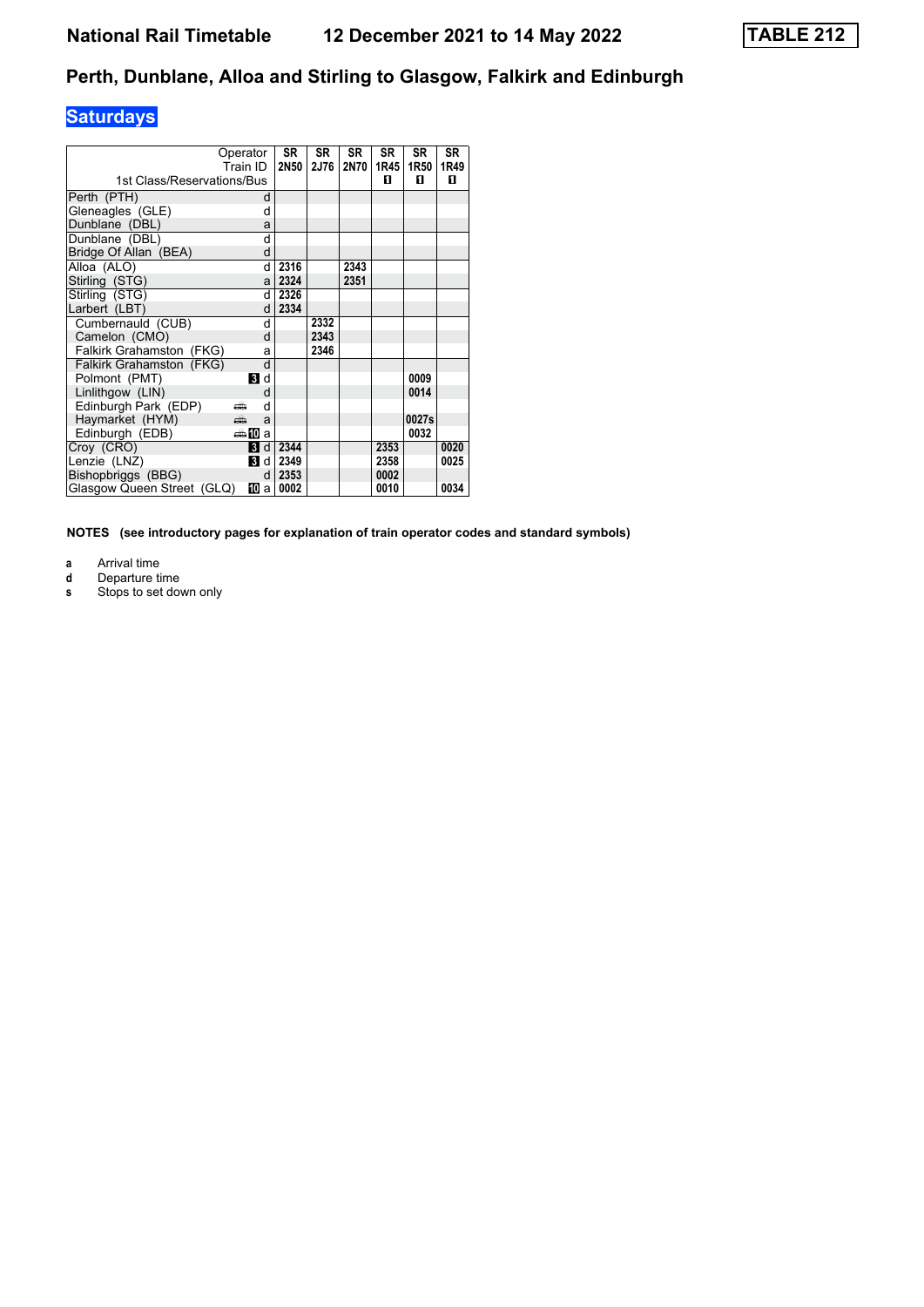## **Sundays**

|                            | Operator                                                                                                                                                                                                                            | SR   | <b>SR</b> | <b>SR</b> | <b>SR</b> | <b>SR</b> | <b>SR</b> | <b>SR</b> | <b>SR</b> | <b>SR</b> | <b>SR</b> | <b>SR</b> | <b>SR</b> | <b>SR</b> | <b>SR</b> | <b>SR</b> | <b>SR</b> | <b>SR</b> | <b>SR</b> |
|----------------------------|-------------------------------------------------------------------------------------------------------------------------------------------------------------------------------------------------------------------------------------|------|-----------|-----------|-----------|-----------|-----------|-----------|-----------|-----------|-----------|-----------|-----------|-----------|-----------|-----------|-----------|-----------|-----------|
|                            | Train ID                                                                                                                                                                                                                            | 2V34 | 1R22      | 1R21      | 1R26      | 1R25      | 1R29      | 2H74      | 1R30      | 2P82      | 2N50      | 1T74      | 2H76      | 1R34      | 2H78      | 2P60      | 1R33      | 1R38      | 2H80      |
| Days of operation/Notes    |                                                                                                                                                                                                                                     |      |           |           |           |           |           |           |           |           |           | A         |           |           |           |           |           |           |           |
| 1st Class/Reservations/Bus |                                                                                                                                                                                                                                     |      | п         | п         | 0         | 0         | п         |           | 0         |           |           | п⇔        |           | O         |           | ♦         | П         | 0         |           |
| Catering facilities        |                                                                                                                                                                                                                                     |      |           |           | ᅚ         | ᠼ         |           |           | ᠼ         |           |           |           |           | ᠼ         |           |           |           | ᅚ         |           |
| Perth (PTH)                | d                                                                                                                                                                                                                                   |      |           |           |           |           |           |           |           |           |           | 0907      |           |           |           | 0917      |           |           |           |
| Gleneagles (GLE)           |                                                                                                                                                                                                                                     |      |           |           |           |           |           |           |           |           |           | 0921      |           |           |           | 0932      |           |           |           |
| Dunblane (DBL)             | а                                                                                                                                                                                                                                   |      |           |           |           |           |           |           |           |           |           | 0933      |           |           |           | 0945      |           |           |           |
| Dunblane (DBL)             |                                                                                                                                                                                                                                     |      |           |           |           |           |           |           |           |           |           | 0934      |           |           |           | 0945      |           |           |           |
| Bridge Of Allan (BEA)      | O                                                                                                                                                                                                                                   |      |           |           |           |           |           |           |           |           |           |           |           |           |           | 0948      |           |           |           |
| Alloa (ALO)                | d                                                                                                                                                                                                                                   |      |           |           |           |           |           |           |           |           | 0920      |           |           |           |           |           |           |           |           |
| Stirling (STG)             | а                                                                                                                                                                                                                                   |      |           |           |           |           |           |           |           |           | 0928      | 0939      |           |           |           | 0952      |           |           |           |
| Stirling (STG)             | d                                                                                                                                                                                                                                   |      |           |           |           |           |           |           |           | 0910      | 0930      | 0941      |           |           |           | 0954      |           |           |           |
| Larbert (LBT)              | d                                                                                                                                                                                                                                   |      |           |           |           |           |           |           |           | 0918      | 0938      | 0949      |           |           |           | 1002      |           |           |           |
| Cumbernauld (CUB)          | d                                                                                                                                                                                                                                   |      |           |           |           |           |           |           |           |           |           |           |           |           |           |           |           |           |           |
| Camelon (CMO)              | d                                                                                                                                                                                                                                   |      |           |           |           |           |           |           |           | 0921      |           |           |           |           |           | 1008      |           |           |           |
| Falkirk Grahamston (FKG)   | a                                                                                                                                                                                                                                   |      |           |           |           |           |           |           |           | 0924      |           |           |           |           |           | 1011      |           |           |           |
| Falkirk Grahamston (FKG)   | d                                                                                                                                                                                                                                   |      |           |           |           |           |           |           |           | 0924      |           |           |           |           |           | 1011      |           |           |           |
| Polmont (PMT)              | $\mathbf{3}$ d                                                                                                                                                                                                                      |      | 0821      |           | 0853      |           |           |           |           | 0930      |           |           |           | 0954      |           | 1017      |           |           |           |
| Linlithgow (LIN)           |                                                                                                                                                                                                                                     |      | 0826      |           | 0859      |           |           |           | 0927      | 0935      |           |           |           | 0959      |           | 1024      |           | 1030      |           |
| Edinburgh Park (EDP)       | ۳<br>d                                                                                                                                                                                                                              | 0812 |           |           |           |           |           | 0916      |           | 0947      |           |           | 0953      |           | 1021      | 1036      |           |           | 1052      |
| Haymarket (HYM)            | and and the contract of the contract of the contract of the contract of the contract of the contract of the contract of the contract of the contract of the contract of the contract of the contract of the contract of the co<br>a | 0823 | 0848      |           | 0919s     |           |           | 0928      | 0946s     | 1000      |           |           | 1004      | 1017s     | 1029      | 1042      |           | 1045s     | 1056      |
| Edinburgh (EDB)            | ⇔≞llDa                                                                                                                                                                                                                              | 0828 | 0853      |           | 0924      |           |           | 0933      | 0952      | 1005      |           |           | 1009      | 1022      | 1034      | 1047      |           | 1050      | 1101      |
| Croy (CRO)                 | 3d                                                                                                                                                                                                                                  |      |           | 0843      |           | 0911      | 0942      |           |           |           | 0948      |           |           |           |           |           | 1010      |           |           |
| Lenzie (LNZ)               | $\mathbf{B}$ d                                                                                                                                                                                                                      |      |           |           |           |           |           |           |           |           | 0953      | 1002      |           |           |           |           |           |           |           |
| Bishopbriggs (BBG)         | d                                                                                                                                                                                                                                   |      |           |           |           |           |           |           |           |           | 0957      |           |           |           |           |           |           |           |           |
| Glasgow Queen Street (GLQ) | 吅 a                                                                                                                                                                                                                                 |      |           | 0856      |           | 0924      | 0954      |           |           |           | 1003      | 1014      |           |           |           |           | 1022      |           |           |

|                            | Operator<br>Train ID | <b>SR</b><br>1R42 | <b>SR</b><br>2H82 | <b>SR</b><br>1R37 | <b>SR</b><br>2N52 | <b>SR</b><br>2P71 | <b>SR</b><br>1R46 | SR<br>2P40 | <b>SR</b><br>1R41 | <b>SR</b><br>1R45 | <b>SR</b><br>2N54 | <b>SR</b><br>1T76 | <b>SR</b><br>2H84 | <b>SR</b><br>1R50 | <b>SR</b><br>2H86 | <b>SR</b><br>2P73 | <b>SR</b><br>1R54 | <b>SR</b><br>2P42 | SR<br>2H88 |
|----------------------------|----------------------|-------------------|-------------------|-------------------|-------------------|-------------------|-------------------|------------|-------------------|-------------------|-------------------|-------------------|-------------------|-------------------|-------------------|-------------------|-------------------|-------------------|------------|
| Days of operation/Notes    |                      |                   |                   |                   |                   |                   |                   |            |                   |                   |                   | в                 |                   |                   |                   |                   |                   |                   |            |
| 1st Class/Reservations/Bus |                      | П                 |                   | п                 |                   |                   | О                 |            | 0                 | п                 |                   | п⇔                |                   | п                 |                   |                   | П                 |                   |            |
| Catering facilities        |                      | ᠼ                 |                   | ᅚ                 |                   |                   | ᅚ                 |            | ᠼ                 | ᅚ                 |                   | ㅈ                 |                   | ᅚ                 |                   |                   | ᅚ                 |                   |            |
| Perth (PTH)                | d                    |                   |                   |                   |                   | 1010              |                   |            |                   |                   |                   | 1111              |                   |                   |                   |                   |                   |                   |            |
| Gleneagles (GLE)           | d                    |                   |                   |                   |                   | 1025              |                   |            |                   |                   |                   | 1126              |                   |                   |                   |                   |                   |                   |            |
| Dunblane (DBL)             | a                    |                   |                   |                   |                   | 1038              |                   |            |                   |                   |                   | 1139              |                   |                   |                   |                   |                   |                   |            |
| Dunblane (DBL)             | d                    |                   |                   |                   |                   | 1038              |                   | 1101       |                   |                   |                   | 1140              |                   |                   |                   |                   |                   | 1201              |            |
| Bridge Of Allan (BEA)      | d                    |                   |                   |                   |                   | 1042              |                   | 1104       |                   |                   |                   |                   |                   |                   |                   |                   |                   | 1204              |            |
| Alloa (ALO)                | d                    |                   |                   |                   | 1020              |                   |                   |            |                   |                   | 1120              |                   |                   |                   |                   |                   |                   |                   |            |
| Stirling (STG)             | a                    |                   |                   |                   | 1028              | 1046              |                   | 1108       |                   |                   | 1128              | 1145              |                   |                   |                   |                   |                   | 1208              |            |
| Stirling (STG)             | d                    |                   |                   |                   | 1030              | 1047              |                   | 1109       |                   |                   | 1130              | 1146              |                   |                   |                   | 1152              |                   | 1209              |            |
| Larbert (LBT)              | d                    |                   |                   |                   | 1038              | 1056              |                   | 1117       |                   |                   | 1138              |                   |                   |                   |                   | 1200              |                   | 1217              |            |
| Cumbernauld (CUB)          | d                    |                   |                   |                   |                   |                   |                   |            |                   |                   |                   |                   |                   |                   |                   |                   |                   |                   |            |
| Camelon (CMO)              | d                    |                   |                   |                   |                   | 1101              |                   | 1121       |                   |                   |                   |                   |                   |                   |                   | 1203              |                   | 1221              |            |
| Falkirk Grahamston (FKG)   | а                    |                   |                   |                   |                   | 1103              |                   | 1123       |                   |                   |                   |                   |                   |                   |                   | 1206              |                   | 1223              |            |
| Falkirk Grahamston (FKG)   | d                    |                   |                   |                   |                   | 1104              |                   | 1124       |                   |                   |                   |                   |                   |                   |                   | 1206              |                   | 1224              |            |
| Polmont (PMT)              | В<br>d               | 1054              |                   |                   |                   | 1109              |                   | 1130       |                   |                   |                   |                   |                   | 1154              |                   | 1211              |                   | 1229              |            |
| Linlithgow (LIN)           | d                    | 1059              |                   |                   |                   | 1116              | 1130              | 1136       |                   |                   |                   |                   |                   | 1159              |                   | 1217              | 1227              | 1234              |            |
| Edinburgh Park (EDP)       | d<br>۳               |                   | 1120              |                   |                   | 1130              |                   | 1146       |                   |                   |                   |                   | 1154              |                   | 1220              | 1227              |                   | 1244              | 1249       |
| Haymarket (HYM)            | añ,                  | a   1112s         | 1124              |                   |                   | 1135              | 1145s             | 1152       |                   |                   |                   |                   | 1159              | 1212s             | 1224              | 1231              | 1240s             | 1249              | 1255       |
| Edinburgh (EDB)            | ⊯nDial               | 1117              | 1129              |                   |                   | 1140              | 1150              | 1158       |                   |                   |                   |                   | 1204              | 1217              | 1229              | 1236              | 1245              | 1254              | 1300       |
| Croy (CRO)                 | 3d                   |                   |                   | 1041              | 1048              |                   |                   |            | 1103              | 1136              | 1148              |                   |                   |                   |                   |                   |                   |                   |            |
| Lenzie (LNZ)               | В<br>d               |                   |                   |                   | 1053              |                   |                   |            |                   |                   | 1153              |                   |                   |                   |                   |                   |                   |                   |            |
| Bishopbriggs (BBG)         | d                    |                   |                   |                   | 1057              |                   |                   |            |                   |                   | 1157              |                   |                   |                   |                   |                   |                   |                   |            |
| Glasgow Queen Street (GLQ) | <b>ID</b> a          |                   |                   | 1053              | 1104              |                   |                   |            | 1115              | 1148              | 1204              | 1214              |                   |                   |                   |                   |                   |                   |            |

**NOTES (see introductory pages for explanation of train operator codes and standard symbols)**

**a** Arrival time

**d** Departure time

**s** Stops to set down only

**A** From Dundee, see table 214<br>**B** From Aberdeen, see table 21

**B** Banacc, see table 214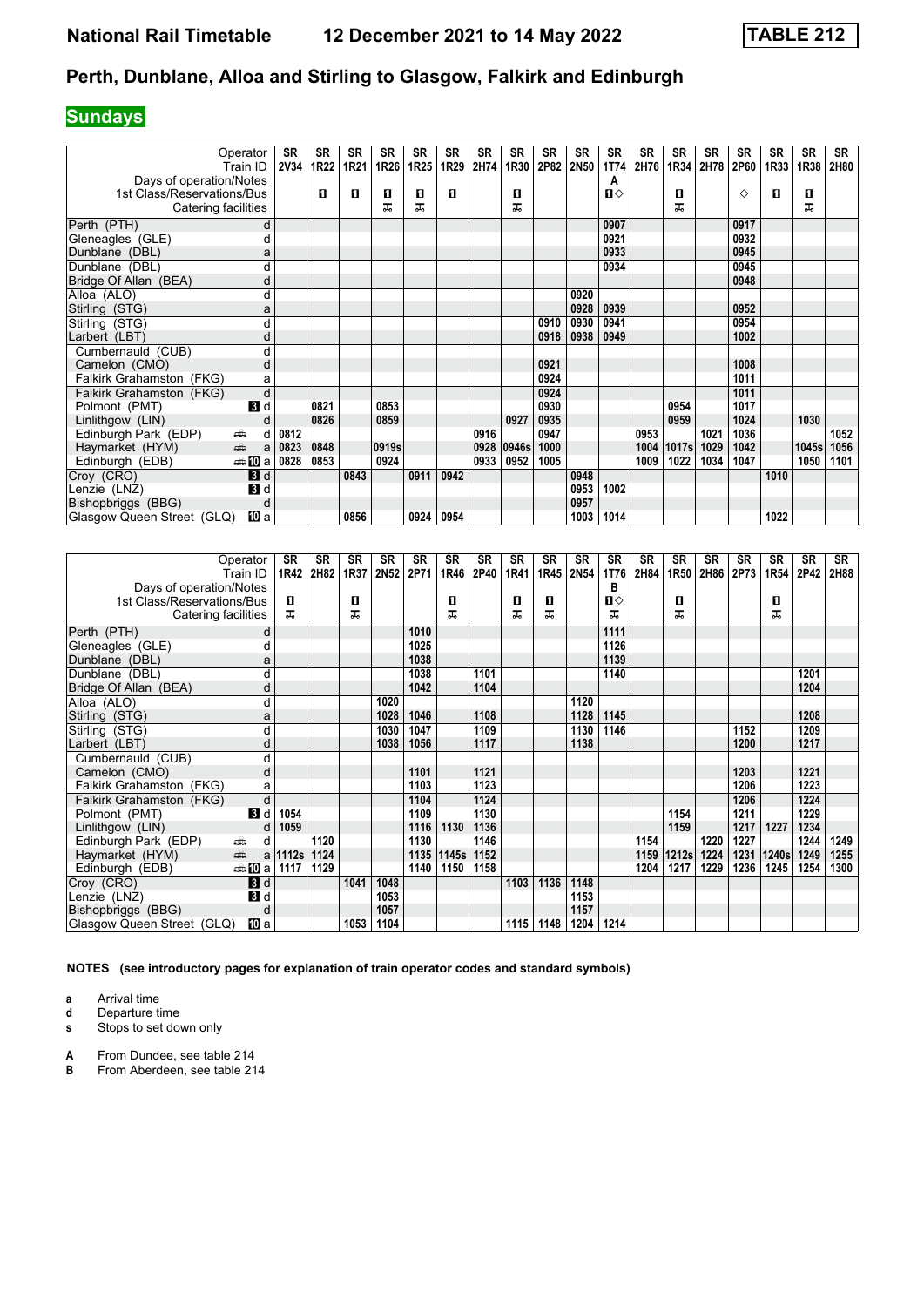## **Sundays**

| Operator                              | <b>SR</b> | <b>SR</b> | <b>SR</b> | <b>GR</b>               | <b>SR</b> | SR    | <b>SR</b> | <b>SR</b> | <b>SR</b> | <b>SR</b> | <b>SR</b> | <b>SR</b> | <b>SR</b> | <b>SR</b>    | <b>SR</b> | <b>SR</b> | <b>SR</b> | <b>SR</b> |
|---------------------------------------|-----------|-----------|-----------|-------------------------|-----------|-------|-----------|-----------|-----------|-----------|-----------|-----------|-----------|--------------|-----------|-----------|-----------|-----------|
| Train ID                              | 1R49      | 1R53      | 2N56      | 1E17                    | 1T77      | 1R58  | 2H90      | 2P75      | 1R62      | 2P44      | 1R57      | 1R61      | 2N58      | 1T78         | 2H92      | 1R66      | 2H94      | 2P77      |
| Days of operation/Notes               |           |           |           | C                       | в         |       |           |           |           |           |           |           |           | D            |           |           |           |           |
| 1st Class/Reservations/Bus            | п         | п         |           | $\overline{\mathbf{R}}$ | п⇔        | п     |           |           | п         |           | 0         | п         |           | $\mathbf{u}$ |           | п         |           |           |
| Catering facilities                   | ᠼ         | ᠼ         |           | X                       | ᇁ         | ᅚ     |           |           | ᅚ         |           | ᠼ         | ᅚ         |           |              |           |           |           |           |
| Perth (PTH)                           | d         |           |           | 1201                    | 1215      |       |           |           |           |           |           |           |           | 1303         |           |           |           |           |
| Gleneagles (GLE)                      | d         |           |           | 1217                    |           |       |           |           |           |           |           |           |           | 1318         |           |           |           |           |
| Dunblane (DBL)                        | a         |           |           | 1229                    | 1240      |       |           |           |           |           |           |           |           | 1330         |           |           |           |           |
| Dunblane (DBL)                        | d         |           |           | 1230                    | 1241      |       |           |           |           | 1301      |           |           |           | 1331         |           |           |           |           |
| Bridge Of Allan (BEA)                 | d         |           |           |                         |           |       |           |           |           | 1304      |           |           |           |              |           |           |           |           |
| Alloa (ALO)                           | d         |           | 1220      |                         |           |       |           |           |           |           |           |           | 1320      |              |           |           |           |           |
| Stirling (STG)                        | а         |           | 1228      | 1236                    | 1246      |       |           |           |           | 1308      |           |           | 1328      | 1336         |           |           |           |           |
| Stirling (STG)                        |           |           | 1230      | 1238                    | 1248      |       |           | 1254      |           | 1309      |           |           | 1330      | 1338         |           |           |           | 1350      |
| Larbert (LBT)                         | d         |           | 1238      |                         |           |       |           | 1302      |           | 1317      |           |           | 1338      |              |           |           |           | 1358      |
| Cumbernauld (CUB)                     | d         |           |           |                         |           |       |           |           |           |           |           |           |           |              |           |           |           |           |
| Camelon (CMO)                         | d         |           |           |                         |           |       |           | 1305      |           | 1321      |           |           |           |              |           |           |           | 1401      |
| Falkirk Grahamston (FKG)              | a         |           |           | 1250                    |           |       |           | 1308      |           | 1323      |           |           |           |              |           |           |           | 1404      |
| Falkirk Grahamston (FKG)              | d         |           |           | 1251                    |           |       |           | 1308      |           | 1324      |           |           |           |              |           |           |           | 1404      |
| $\mathbf{B}$ d<br>Polmont (PMT)       |           |           |           |                         |           | 1301  |           | 1313      |           | 1329      |           |           |           |              |           | 1354      |           | 1409      |
| Linlithgow (LIN)                      | d         |           |           |                         |           | 1306  |           | 1319      | 1327      | 1334      |           |           |           |              |           | 1359      |           | 1415      |
| Edinburgh Park (EDP)<br>۳             | d         |           |           |                         |           |       | 1322      | 1329      |           | 1344      |           |           |           |              | 1350      |           | 1420      | 1425      |
| پيش<br>Haymarket (HYM)                | a         |           |           | 1314                    |           | 1319s | 1327      | 1333      | 1342s     | 1350      |           |           |           |              | 1354      | 1412s     | 1424      | 1429      |
| <del>⊯</del> ∎Da<br>Edinburgh (EDB)   |           |           |           | 1320                    |           | 1324  | 1333      | 1339      | 1348      | 1355      |           |           |           |              | 1359      | 1417      | 1429      | 1434      |
| Croy (CRO)<br>3d                      | 1206      | 1236      | 1248      |                         |           |       |           |           |           |           | 1307      | 1338      | 1348      |              |           |           |           |           |
| $\mathbf{3}$ d<br>Lenzie (LNZ)        |           |           | 1253      |                         |           |       |           |           |           |           |           |           | 1353      |              |           |           |           |           |
| Bishopbriggs (BBG)                    | d         |           | 1257      |                         |           |       |           |           |           |           |           |           | 1357      |              |           |           |           |           |
| [10] al<br>Glasgow Queen Street (GLQ) | 1219      | 1247      | 1304      |                         | 1315      |       |           |           |           |           | 1319      | 1349      | 1404      | 1407         |           |           |           |           |

|                              | Operator<br>Train ID | <b>SR</b><br>1R65 | <b>SR</b><br>1R69 | <b>SR</b><br>1R70 | <b>SR</b><br>2H96 | <b>SR</b><br>2P46 | <b>SR</b><br><b>2N60</b> | SR<br>1T79   | <b>SR</b><br>1R74 | <b>SR</b><br>2H98 | <b>SR</b><br>2P79 | <b>SR</b><br>1R73 | <b>SR</b><br>1R77 | <b>SR</b><br>1R78 | <b>SR</b><br>2H76 | <b>SR</b><br>2P48 | <b>SR</b><br>2N62 | <b>SR</b><br><b>1T80</b> | <b>SR</b><br>1T82 |
|------------------------------|----------------------|-------------------|-------------------|-------------------|-------------------|-------------------|--------------------------|--------------|-------------------|-------------------|-------------------|-------------------|-------------------|-------------------|-------------------|-------------------|-------------------|--------------------------|-------------------|
| Days of operation/Notes      |                      |                   |                   |                   |                   |                   |                          | в            |                   |                   |                   |                   |                   |                   |                   |                   |                   | E                        | в                 |
| 1st Class/Reservations/Bus   |                      | П                 | 0                 | п                 |                   |                   |                          | $\mathbf{u}$ | п                 |                   |                   | п                 | п                 | п                 |                   |                   |                   | ்ப                       | Ⅱ♦                |
| Catering facilities          |                      | ᠼ                 | ᅚ                 | ᠼ                 |                   |                   |                          | ᅚ            |                   |                   |                   |                   | ᅚ                 |                   |                   |                   |                   | ᠼ                        | ᠼ                 |
| Perth (PTH)                  | d                    |                   |                   |                   |                   |                   |                          | 1407         |                   |                   |                   |                   |                   |                   |                   |                   |                   | 1456                     | 1504              |
| Gleneagles (GLE)             | d                    |                   |                   |                   |                   |                   |                          |              |                   |                   |                   |                   |                   |                   |                   |                   |                   |                          | 1520              |
| Dunblane (DBL)               | a                    |                   |                   |                   |                   |                   |                          | 1434         |                   |                   |                   |                   |                   |                   |                   |                   |                   | 1523                     | 1536              |
| Dunblane (DBL)               | d                    |                   |                   |                   |                   | 1410              |                          | 1434         |                   |                   |                   |                   |                   |                   |                   | 1510              |                   | 1523                     | 1537              |
| Bridge Of Allan (BEA)        | d                    |                   |                   |                   |                   | 1413              |                          |              |                   |                   |                   |                   |                   |                   |                   | 1513              |                   |                          |                   |
| Alloa (ALO)                  | d                    |                   |                   |                   |                   |                   | 1420                     |              |                   |                   |                   |                   |                   |                   |                   |                   | 1520              |                          |                   |
| Stirling (STG)               | a                    |                   |                   |                   |                   | 1417              | 1428                     | 1440         |                   |                   |                   |                   |                   |                   |                   | 1517              | 1528              | 1532                     | 1542              |
| Stirling (STG)               | d                    |                   |                   |                   |                   | 1419              | 1430                     | 1442         |                   |                   | 1450              |                   |                   |                   |                   | 1519              | 1530              | 1534                     | 1544              |
| Larbert (LBT)                | d                    |                   |                   |                   |                   | 1427              | 1438                     |              |                   |                   | 1458              |                   |                   |                   |                   | 1527              | 1538              | 1542                     |                   |
| Cumbernauld (CUB)            | d                    |                   |                   |                   |                   |                   |                          |              |                   |                   |                   |                   |                   |                   |                   |                   |                   |                          |                   |
| Camelon (CMO)                | d                    |                   |                   |                   |                   | 1430              |                          |              |                   |                   | 1501              |                   |                   |                   |                   | 1530              |                   |                          |                   |
| Falkirk Grahamston (FKG)     | a                    |                   |                   |                   |                   | 1433              |                          |              |                   |                   | 1504              |                   |                   |                   |                   | 1533              |                   |                          |                   |
| Falkirk Grahamston (FKG)     | d                    |                   |                   |                   |                   | 1433              |                          |              |                   |                   | 1504              |                   |                   |                   |                   | 1533              |                   |                          |                   |
| Polmont (PMT)                | $\blacksquare$       |                   |                   |                   |                   | 1438              |                          |              | 1454              |                   | 1509              |                   |                   |                   |                   | 1538              |                   |                          |                   |
| Linlithgow (LIN)             | d                    |                   |                   | 1427              |                   | 1444              |                          |              | 1459              |                   | 1515              |                   |                   | 1527              |                   | 1544              |                   |                          |                   |
| Edinburgh Park (EDP)<br>یشته | d                    |                   |                   |                   | 1451              | 1454              |                          |              |                   | 1520              | 1525              |                   |                   |                   | 1550              | 1554              |                   |                          |                   |
| gig<br>Haymarket (HYM)       | a                    |                   |                   | 1445s             | 1455              | 1459              |                          |              | 1512s             | 1524              | 1530              |                   |                   | 1540s             | 1555              | 1559              |                   |                          |                   |
| Edinburgh (EDB)              | ⇔≞llDia              |                   |                   | 1450              | 1501              | 1504              |                          |              | 1517              | 1529              | 1535              |                   |                   | 1547              | 1600              | 1604              |                   |                          |                   |
| Croy (CRO)                   | $\bf{B}$<br>d        | 1403              | 1436              |                   |                   |                   | 1448                     |              |                   |                   |                   | 1503              | 1536              |                   |                   |                   | 1548              |                          |                   |
| Lenzie (LNZ)                 | $\bf{3}$<br>d        |                   |                   |                   |                   |                   | 1453                     |              |                   |                   |                   |                   |                   |                   |                   |                   | 1553              |                          |                   |
| Bishopbriggs (BBG)           | d                    |                   |                   |                   |                   |                   | 1457                     |              |                   |                   |                   |                   |                   |                   |                   |                   | 1557              |                          |                   |
| Glasgow Queen Street (GLQ)   | <b>ID</b> a          | 1415              | 1447              |                   |                   |                   | 1504                     | 1510         |                   |                   |                   | 1515              | 1548              |                   |                   |                   | 1604              | 1607                     | 1612              |

**NOTES (see introductory pages for explanation of train operator codes and standard symbols)**

- **a** Arrival time<br>**d** Departure time
- **d** Departure time<br>**s** Stops to set dow **s** Stops to set down only
- 
- **B** From Aberdeen, see table 214<br>**C** From Inverness to London King
- **C** From Inverness to London Kings Cross, see table 20<br> **D** From Inverurie, see table 214
- **D** From Inverurie, see table 214<br>**E** From Inverness, see table 213 **(** From Inverness, see table 213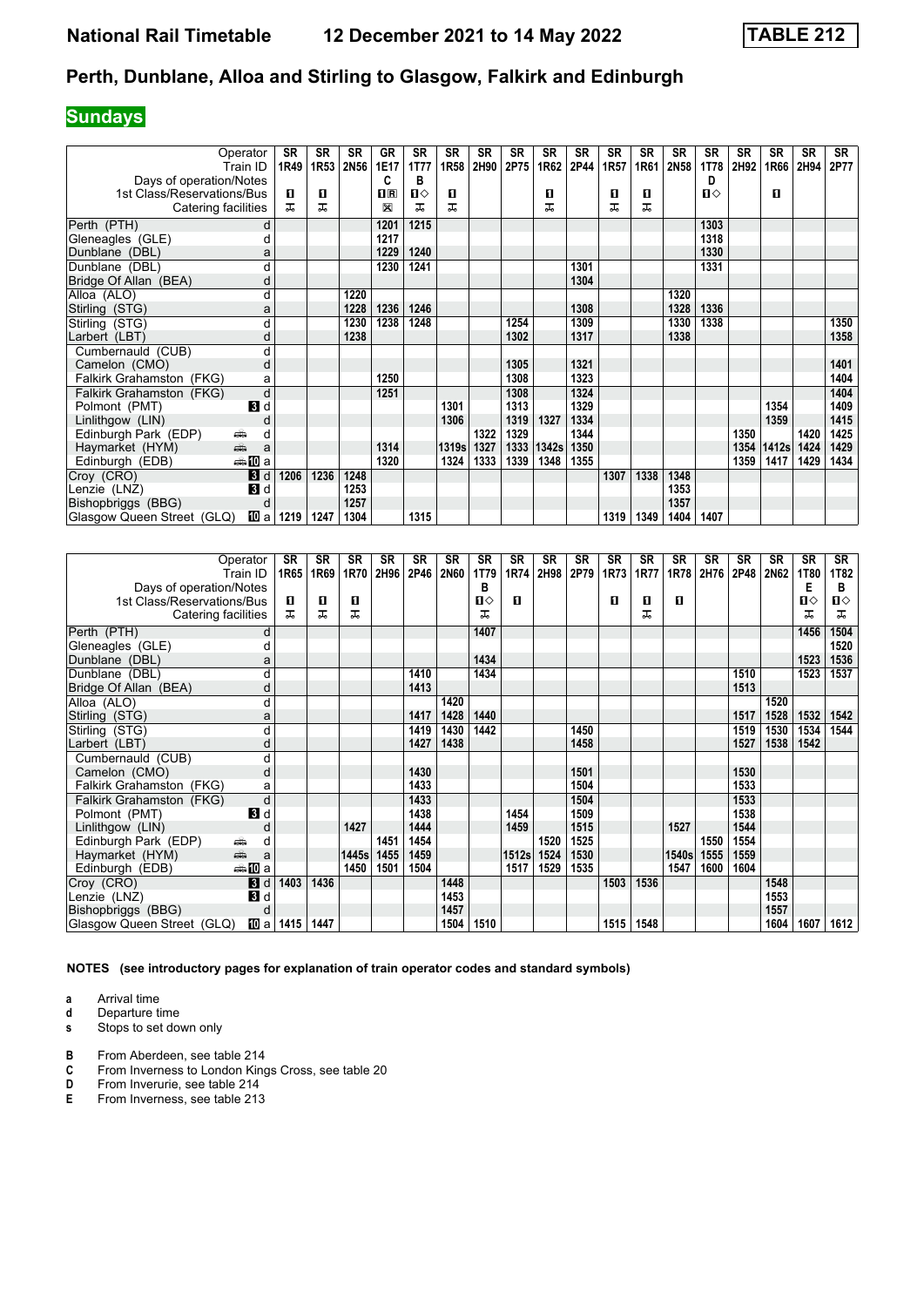## **Sundays**

|                            | Operator<br>Train ID                                                                                                                                                                                                                | SR<br>1R82 | <b>SR</b><br>2H78 | <b>SR</b><br>2P81 | <b>SR</b><br>1R81 | <b>SR</b><br>1R85 | <b>SR</b><br>1R86 | <b>SR</b><br>2H80 | <b>SR</b><br>2P06 | SR<br><b>2N64</b> | <b>SR</b><br><b>1T83</b> | <b>SR</b><br>1R90 | <b>SR</b><br>2H82 | <b>SR</b><br>2P83 | <b>SR</b><br>1R89 | <b>SR</b><br>1R93 | <b>SR</b><br>1R94 | <b>SR</b><br>2P08 | <b>SR</b><br><b>2N66</b> |
|----------------------------|-------------------------------------------------------------------------------------------------------------------------------------------------------------------------------------------------------------------------------------|------------|-------------------|-------------------|-------------------|-------------------|-------------------|-------------------|-------------------|-------------------|--------------------------|-------------------|-------------------|-------------------|-------------------|-------------------|-------------------|-------------------|--------------------------|
| Days of operation/Notes    |                                                                                                                                                                                                                                     |            |                   |                   |                   |                   |                   |                   |                   |                   | в                        |                   |                   |                   |                   |                   |                   |                   |                          |
| 1st Class/Reservations/Bus |                                                                                                                                                                                                                                     | п          |                   |                   | 0                 | 0                 | О                 |                   |                   |                   | п⇔                       | O                 |                   |                   | 0                 | O                 | 0                 |                   |                          |
| Catering facilities        |                                                                                                                                                                                                                                     |            |                   |                   | ᠼ                 | ᠼ                 | ᠼ                 |                   |                   |                   | ᅚ                        | ᅚ                 |                   |                   | ᅚ                 | ᠼ                 | ᅚ                 |                   |                          |
|                            |                                                                                                                                                                                                                                     |            |                   |                   |                   |                   |                   |                   |                   |                   |                          |                   |                   |                   |                   |                   |                   |                   |                          |
| Perth (PTH)                | d                                                                                                                                                                                                                                   |            |                   |                   |                   |                   |                   |                   |                   |                   | 1609                     |                   |                   |                   |                   |                   |                   |                   |                          |
| Gleneagles (GLE)           | d                                                                                                                                                                                                                                   |            |                   |                   |                   |                   |                   |                   |                   |                   |                          |                   |                   |                   |                   |                   |                   |                   |                          |
| Dunblane (DBL)             | a                                                                                                                                                                                                                                   |            |                   |                   |                   |                   |                   |                   |                   |                   | 1635                     |                   |                   |                   |                   |                   |                   |                   |                          |
| Dunblane (DBL)             | d                                                                                                                                                                                                                                   |            |                   |                   |                   |                   |                   |                   | 1610              |                   | 1636                     |                   |                   |                   |                   |                   |                   | 1710              |                          |
| Bridge Of Allan (BEA)      | d                                                                                                                                                                                                                                   |            |                   |                   |                   |                   |                   |                   | 1613              |                   |                          |                   |                   |                   |                   |                   |                   | 1713              |                          |
| Alloa (ALO)                | d                                                                                                                                                                                                                                   |            |                   |                   |                   |                   |                   |                   |                   | 1620              |                          |                   |                   |                   |                   |                   |                   |                   | 1720                     |
| Stirling (STG)             | a                                                                                                                                                                                                                                   |            |                   |                   |                   |                   |                   |                   | 1617              | 1628              | 1642                     |                   |                   |                   |                   |                   |                   | 1717              | 1728                     |
| Stirling (STG)             | d                                                                                                                                                                                                                                   |            |                   | 1550              |                   |                   |                   |                   | 1619              | 1630              | 1643                     |                   |                   | 1650              |                   |                   |                   | 1719              | 1730                     |
| Larbert (LBT)              | d                                                                                                                                                                                                                                   |            |                   | 1558              |                   |                   |                   |                   | 1627              | 1638              |                          |                   |                   | 1658              |                   |                   |                   | 1727              | 1738                     |
| Cumbernauld (CUB)          | d                                                                                                                                                                                                                                   |            |                   |                   |                   |                   |                   |                   |                   |                   |                          |                   |                   |                   |                   |                   |                   |                   |                          |
| Camelon (CMO)              | d                                                                                                                                                                                                                                   |            |                   | 1601              |                   |                   |                   |                   | 1630              |                   |                          |                   |                   | 1701              |                   |                   |                   | 1730              |                          |
| Falkirk Grahamston (FKG)   | а                                                                                                                                                                                                                                   |            |                   | 1604              |                   |                   |                   |                   | 1633              |                   |                          |                   |                   | 1704              |                   |                   |                   | 1732              |                          |
| Falkirk Grahamston (FKG)   | d                                                                                                                                                                                                                                   |            |                   | 1604              |                   |                   |                   |                   | 1633              |                   |                          |                   |                   | 1704              |                   |                   |                   | 1733              |                          |
| Polmont (PMT)              | <b>B</b> Id                                                                                                                                                                                                                         | 1557       |                   | 1609              |                   |                   |                   |                   | 1638              |                   |                          | 1654              |                   | 1709              |                   |                   |                   | 1738              |                          |
| Linlithgow (LIN)           | d                                                                                                                                                                                                                                   | 1602       |                   | 1615              |                   |                   | 1628              |                   | 1644              |                   |                          | 1659              |                   | 1715              |                   |                   | 1727              | 1743              |                          |
| Edinburgh Park (EDP)       | d<br>یشت                                                                                                                                                                                                                            |            | 1620              | 1625              |                   |                   |                   | 1651              | 1654              |                   |                          |                   | 1720              | 1725              |                   |                   |                   | 1753              |                          |
| Haymarket (HYM)            | and and the second set of the set of the set of the set of the set of the set of the set of the set of the set of the set of the set of the set of the set of the set of the set of the set of the set of the set of the set o<br>a | 1618s      | 1624              | 1629              |                   |                   | 1643s             | 1655              | 1659              |                   |                          | 1712s             | 1724              | 1729              |                   |                   | 1740s             | 1758              |                          |
| Edinburgh (EDB)            | da <mark>na</mark> m⊡a                                                                                                                                                                                                              | 1623       | 1629              | 1634              |                   |                   | 1648              | 1700              | 1704              |                   |                          | 1717              | 1729              | 1734              |                   |                   | 1745              | 1803              |                          |
| Croy (CRO)                 | 3d                                                                                                                                                                                                                                  |            |                   |                   | 1604              | 1636              |                   |                   |                   | 1648              |                          |                   |                   |                   | 1705              | 1736              |                   |                   | 1748                     |
| Lenzie (LNZ)               | 3d                                                                                                                                                                                                                                  |            |                   |                   |                   |                   |                   |                   |                   | 1653              |                          |                   |                   |                   |                   |                   |                   |                   | 1753                     |
| Bishopbriggs (BBG)         | d                                                                                                                                                                                                                                   |            |                   |                   |                   |                   |                   |                   |                   | 1657              |                          |                   |                   |                   |                   |                   |                   |                   | 1757                     |
| Glasgow Queen Street (GLQ) | 凹 a                                                                                                                                                                                                                                 |            |                   |                   | 1619              | 1649              |                   |                   |                   | 1704              | 1712                     |                   |                   |                   | 1719              | 1748              |                   |                   | 1806                     |

|                            | Operator                                                                                                                                                                                                                           | <b>SR</b> | <b>SR</b> | <b>SR</b> | <b>SR</b> | <b>SR</b> | <b>SR</b> | <b>SR</b> | <b>SR</b> | <b>SR</b> | <b>SR</b> | <b>SR</b> | <b>SR</b> | <b>SR</b>    | <b>SR</b> | <b>SR</b> | <b>SR</b> | <b>SR</b> | SR   |
|----------------------------|------------------------------------------------------------------------------------------------------------------------------------------------------------------------------------------------------------------------------------|-----------|-----------|-----------|-----------|-----------|-----------|-----------|-----------|-----------|-----------|-----------|-----------|--------------|-----------|-----------|-----------|-----------|------|
|                            | Train ID                                                                                                                                                                                                                           | 1T84      | 2H84      | 1R02      | 1R01      | 1R05      | 2H86      | 1R06      | 2H88      | 2P10      | 2N68      | 1T85      | 1R09      | 1T72         | 1R10      | 2H90      | 1R14      | 2H92      | 2P12 |
| Days of operation/Notes    |                                                                                                                                                                                                                                    | в         |           |           |           |           |           |           |           |           |           | в         |           | Е            |           |           |           |           |      |
| 1st Class/Reservations/Bus |                                                                                                                                                                                                                                    | $\Pi$     |           | п         | п         | п         |           | п         |           |           |           | П⇔        | п         | $\mathbf{u}$ | п         |           | п         |           |      |
| Catering facilities        |                                                                                                                                                                                                                                    | ᅚ         |           | ㅈ         |           | ᇁ         |           | ᅚ         |           |           |           | ᅚ         | ᅚ         | ᅚ            | ᅚ         |           | ᅚ         |           |      |
| Perth (PTH)                | d                                                                                                                                                                                                                                  | 1706      |           |           |           |           |           |           |           |           |           | 1801      |           | 1839         |           |           |           |           |      |
| Gleneagles (GLE)           | d                                                                                                                                                                                                                                  | 1721      |           |           |           |           |           |           |           |           |           |           |           |              |           |           |           |           |      |
| Dunblane (DBL)             |                                                                                                                                                                                                                                    | 1733      |           |           |           |           |           |           |           |           |           | 1826      |           | 1903         |           |           |           |           |      |
| Dunblane (DBL)             |                                                                                                                                                                                                                                    | 1733      |           |           |           |           |           |           |           | 1810      |           | 1827      |           | 1904         |           |           |           |           | 1918 |
| Bridge Of Allan (BEA)      | d                                                                                                                                                                                                                                  |           |           |           |           |           |           |           |           | 1813      |           |           |           |              |           |           |           |           | 1921 |
| Alloa (ALO)                | d                                                                                                                                                                                                                                  |           |           |           |           |           |           |           |           |           | 1820      |           |           |              |           |           |           |           |      |
| Stirling (STG)             | a                                                                                                                                                                                                                                  | 1739      |           |           |           |           |           |           |           | 1817      | 1828      | 1832      |           | 1909         |           |           |           |           | 1925 |
| Stirling (STG)             | d                                                                                                                                                                                                                                  | 1740      |           |           |           |           |           |           |           | 1819      | 1830      | 1834      |           | 1910         |           |           |           |           | 1926 |
| Larbert (LBT)              | d                                                                                                                                                                                                                                  |           |           |           |           |           |           |           |           | 1827      | 1838      |           |           | 1919         |           |           |           |           | 1934 |
| Cumbernauld (CUB)          | d                                                                                                                                                                                                                                  |           |           |           |           |           |           |           |           |           |           |           |           |              |           |           |           |           |      |
| Camelon (CMO)              | d                                                                                                                                                                                                                                  |           |           |           |           |           |           |           |           | 1830      |           |           |           |              |           |           |           |           | 1938 |
| Falkirk Grahamston (FKG)   | a                                                                                                                                                                                                                                  |           |           |           |           |           |           |           |           | 1833      |           |           |           |              |           |           |           |           | 1940 |
| Falkirk Grahamston (FKG)   | d                                                                                                                                                                                                                                  |           |           |           |           |           |           |           |           | 1833      |           |           |           |              |           |           |           |           | 1941 |
| Polmont (PMT)              | $\blacksquare$                                                                                                                                                                                                                     |           |           | 1754      |           |           |           |           |           | 1838      |           |           |           |              | 1854      |           |           |           | 1946 |
| Linlithgow (LIN)           |                                                                                                                                                                                                                                    |           |           | 1759      |           |           |           | 1827      |           | 1844      |           |           |           |              | 1859      |           | 1927      |           | 1951 |
| Edinburgh Park (EDP)       | ۳<br>d                                                                                                                                                                                                                             |           | 1758      |           |           |           | 1820      |           | 1850      | 1854      |           |           |           |              |           | 1920      |           | 1950      | 2002 |
| Haymarket (HYM)            | and and some of the set of the set of the set of the set of the set of the set of the set of the set of the set of the set of the set of the set of the set of the set of the set of the set of the set of the set of the set<br>a |           | 1802      | 1817s     |           |           | 1824      | 1840s     | 1854      | 1858      |           |           |           |              | 1912s     | 1924      | 1940s     | 1954      | 2006 |
| Edinburgh (EDB)            | ⊯⊯ Da                                                                                                                                                                                                                              |           | 1809      | 1823      |           |           | 1829      | 1845      | 1859      | 1903      |           |           |           |              | 1917      | 1929      | 1945      | 1959      | 2011 |
| Croy (CRO)                 | $\blacksquare$                                                                                                                                                                                                                     |           |           |           | 1804      | 1836      |           |           |           |           | 1848      |           | 1903      |              |           |           |           |           |      |
| Lenzie (LNZ)               | В<br>d                                                                                                                                                                                                                             |           |           |           |           |           |           |           |           |           | 1853      |           |           |              |           |           |           |           |      |
| Bishopbriggs (BBG)         | d                                                                                                                                                                                                                                  |           |           |           |           |           |           |           |           |           | 1857      |           |           |              |           |           |           |           |      |
| Glasgow Queen Street (GLQ) | 吅 a                                                                                                                                                                                                                                | 1809      |           |           | 1819      | 1847      |           |           |           |           | 1904      | 1909      | 1915      | 1942         |           |           |           |           |      |

**NOTES (see introductory pages for explanation of train operator codes and standard symbols)**

**a** Arrival time<br>**d** Departure time

**d** Departure time<br>**s** Stops to set dow

**s** Stops to set down only

**B** From Aberdeen, see table 214<br>**E** From Inverness, see table 213

**(** From Inverness, see table 213